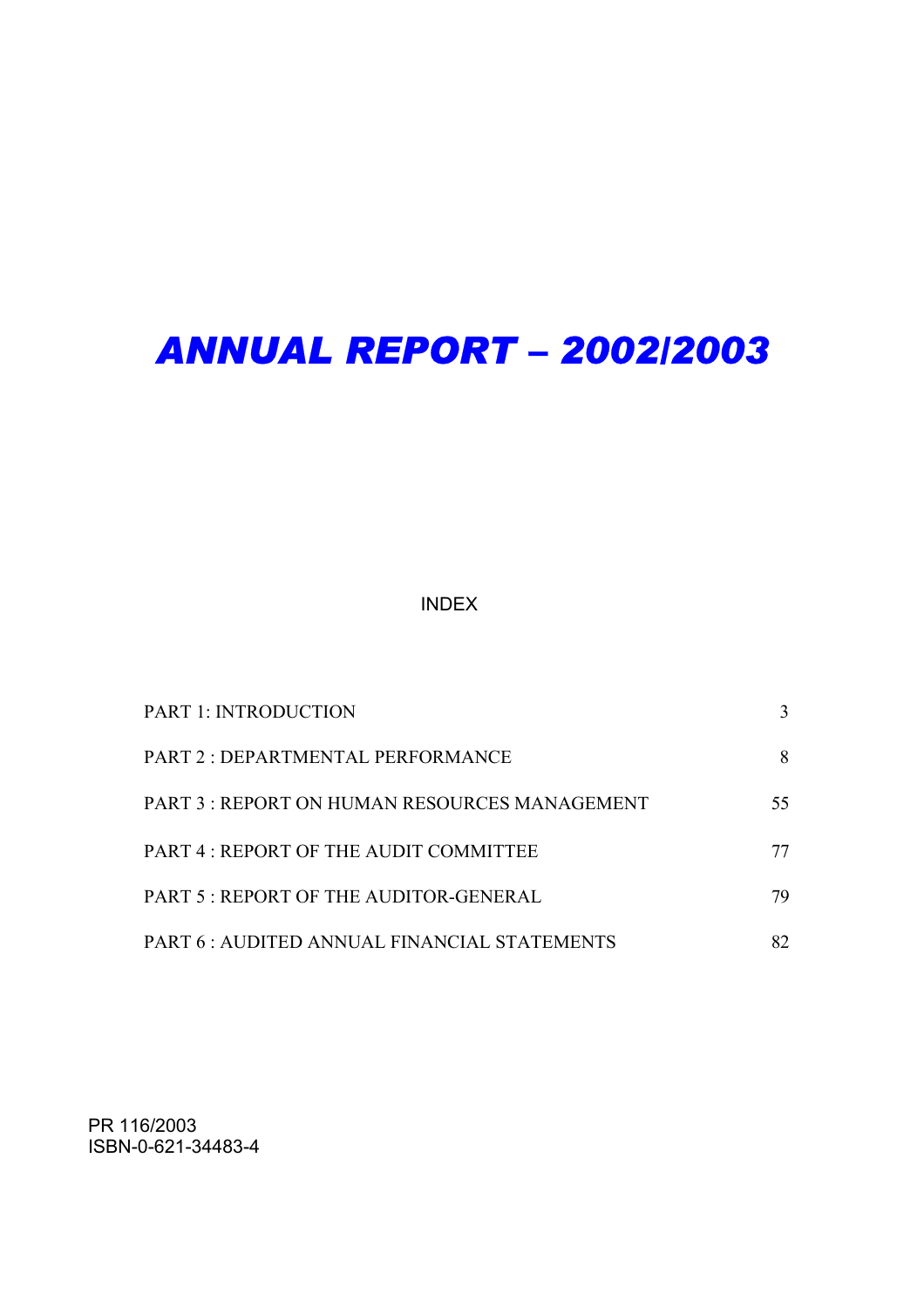# **STRATEGIC VISION**

#### Mission Statement:

- 1. Aim of the vote;
	- 1.1 Vision:

To ensure that by the year 2020 KwaZulu-Natal will be a thriving, globally competitive economy that will house dynamic industrial and service sectors, with a world class tourism destination characterised by excellent service standards. There will be full employment, raising the quality of life and creating prosperity for all.

1.2 Mission:

To facilitate the creation of sustainable jobs through:

- Unlocking key investment projects,
- Strengthening investment and industrial promotion,
- Regenerating small town economies,
- The promotion of SMME's.
- Stimulating commercial activity,
- Consumer education,
- Prudent business licensing,
- Promoting tourism and industrial development.

1.3 Core Functions:

The core business of Department of Economic Development and Tourism relates to its desire to:

- Unlock key anchor investment projects such as the airports, ports, SDI's, Isibaya, etc,
- Develop an investment framework,
- Undertake a process of development planning,
- Promote SMME's.
- Promote internal trade.
- Promote rural economic development,
- Promote local economic development (especially in small towns),
- Effectively manage parastatals as instruments of delivery and economic coordination.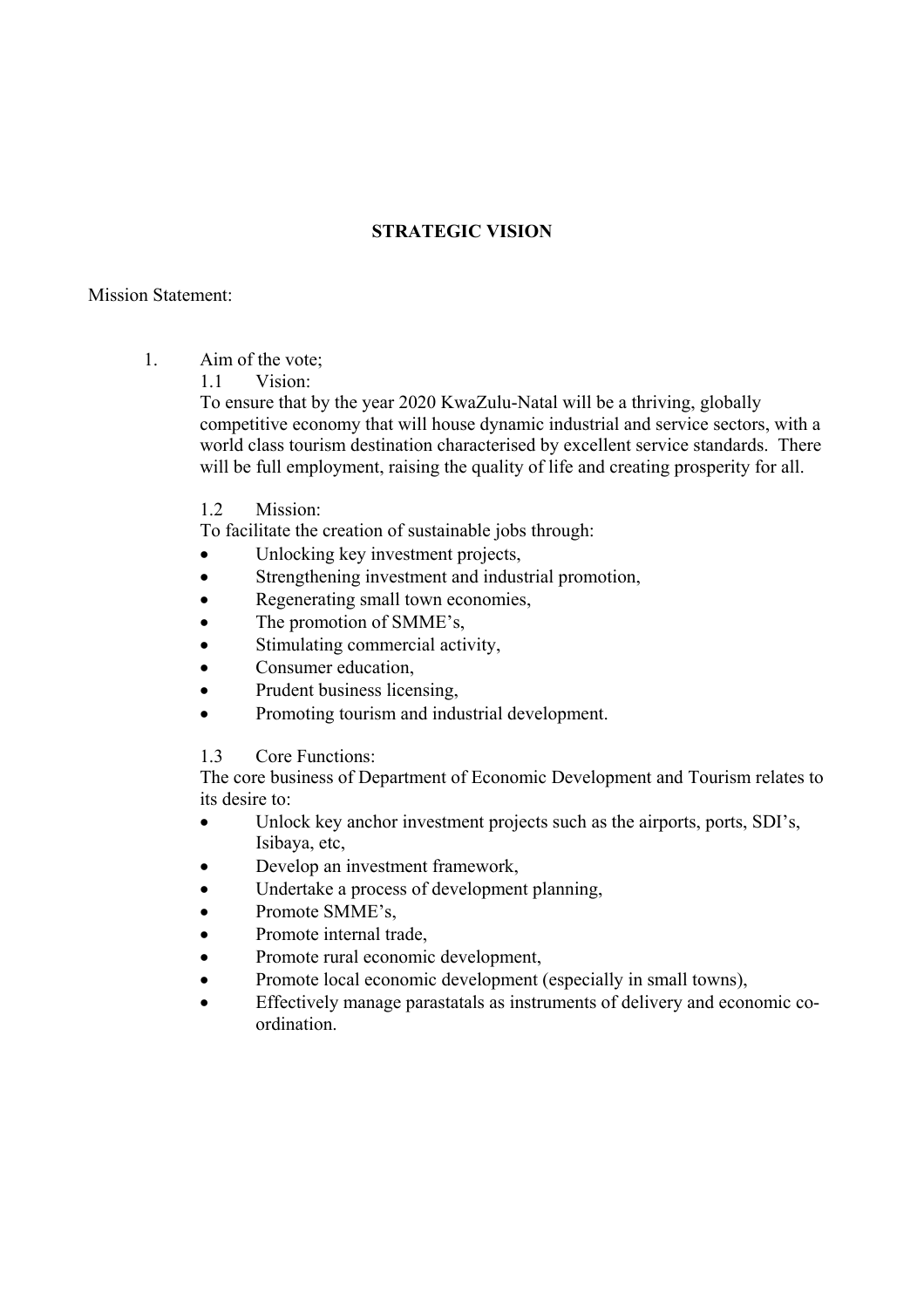# PART 1

# **INTRODUCTION**

**ANNUAL REPORT 2002 -2003** 

#### **MINISTERIAL REPORT**



 *Minister of Economic Development and Tourism*

During the past financial year the Ministry underwent a significant change when the Premier announced a Cabinet reshuffle at the end of November. Mr Michael Mabuyakhulu was replaced by Mr Roger Burrows as MEC on 29 November 2002.

The new Ministry has continued to strengthen relationships with stakeholders and partners and focused its activities on promoting business interests in the province. It has also been a priority of the Ministry to maintain a close reviewing of the strategic objectives of the department in order to ensure that the mandate of the legislature is met.

#### **DEPARTMENTAL ACTIVITIES**

The Department continued, during the year to undergo significant changes in both the nature and structure of its operations.

In particular the Department undertook a major analysis of its functions and activities and prepared, for the following financial year, to provide a more integrated and comprehensive structural plan of its operations.

It is clear that there have been successes in projects initiated under LED, RED and SMME schemes. This shows where sustainable jobs are created. However, it is also true that the Department has not focussed sufficiently on any critical analysis of each project as it progresses, nor done any evaluation in depth on finality. This has meant that, apart from any apocryphal evidence, the Department has not had a framework on which to base key financial and policy decisions. This is now being corrected.

The Ministry and Department continued to promote active and beneficial relationships with business organisations in KZN and with major industrial and retail companies. This has meant a close working contact between government and the private sector.

#### **OVERSEAS FLIGHTS**

Following an invitation to attend the Liege International Fair in Belgium in September 2002, Cabinet approved the attendance of the province, and the Department of Economic Development and Tourism was appointed the lead department for this provincial event. The experience was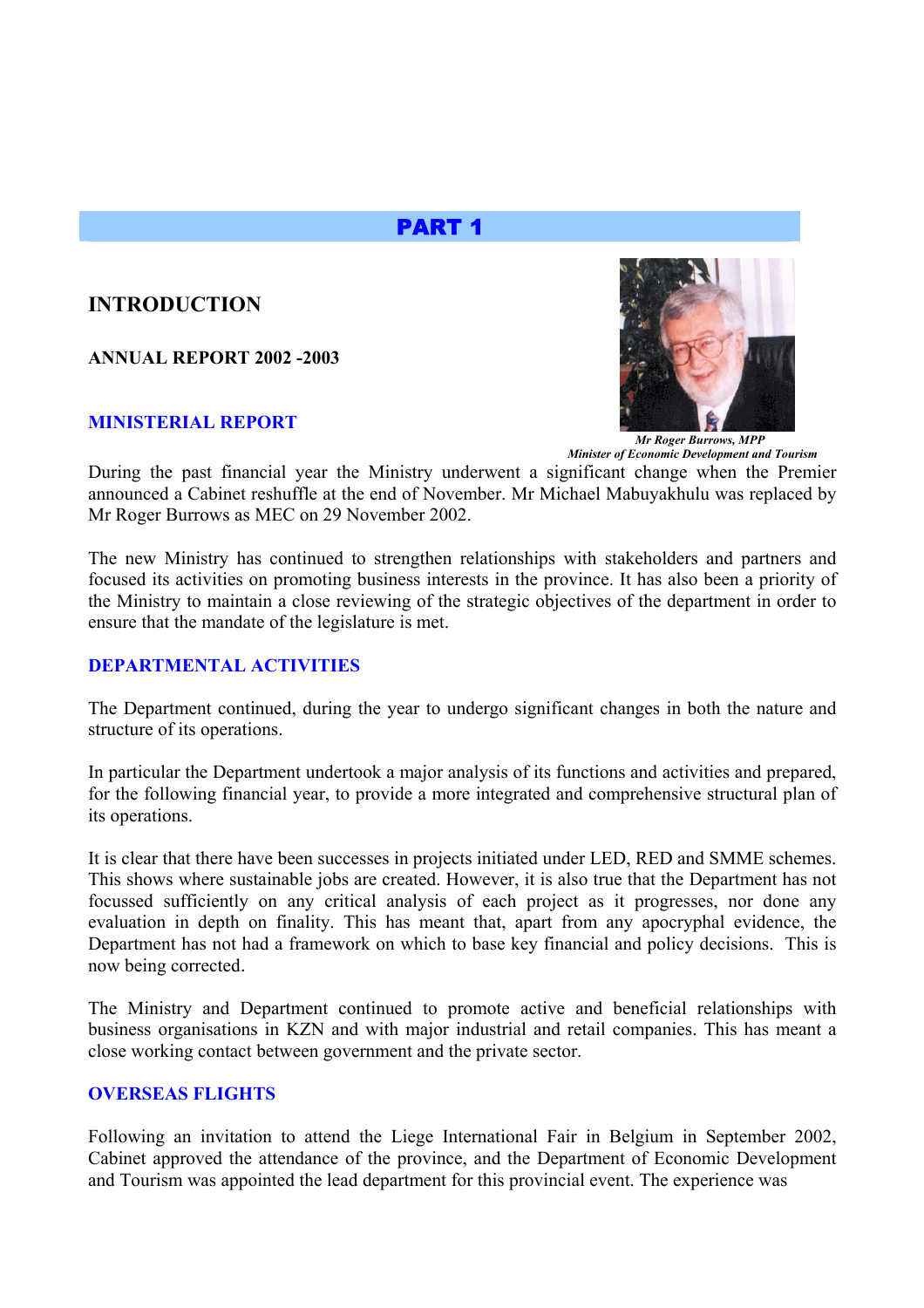instructive and much was learned. The department took a delegation of crafters to the exhibition whilst the ministerial delegation focussed their efforts on fostering international relations. The relationships garnered and the exposure gained for KwaZulu-Natal will have significant knock-on effects and the lessons learned in an exercise of this nature will be built upon for future knowledge.

# *DUBE TRADEPORT:*

In April 2002, national Cabinet took a decision to relocate the Durban International Airport to the King Shaka International Airport at La Mercy and for the establishment of the Dube Trade Port by 2006. In terms of this decision, a Committee of Ministers, comprising Trade and Industry, Finance, Transport, Public Enterprises and the MEC for Economic Development & Tourism, who was tasked to oversee the details of the implementation framework, was formed. A technical task team comprising the Director-Generals and officials of the aforementioned departments was formed to support the implementation of the project.

McClier/AECOM completed a pre-feasibility assessment in June 2002. The DEDT also established, through Ithala Development Finance Corporation, a special purpose vehicle, the Dube Trade Port (Pty) Ltd, as a mechanism through which the project will be managed and implemented. In February 2003, PriceWaterhouseCoopers were appointed as the financial transaction advisors, who will undertake the detailed feasibility, financial structuring and procuring of private sector investment. The key objective of this exercise is to achieve Treasury Approval One.

The project has now been registered as a public private partnership under Treasury Regulation 16(a) issued in terms of the Public Finance Management Act. The first phase of the project undertaking the financial feasibility is expected to be completed by September 2003 and will then be handed to national treasury for approval, in terms of which the project will demonstrate affordability and value for money. It is also expected that by October 2003 the project will move into the procurement phase to solicit private sector participation. This process is expected to be completed by the end of October 2003.

# **PUBLIC ENTITIES:**

# *KWAZULU-NATAL PHILHARMONIC ORCHESTRA*

The KwaZulu-Natal Philharmonic Orchestra is an association incorporated not for gain under section 21 of the Companies Act of 1973. During the year under review, the company received grants from the eThekwini Unicity Council, KwaZulu-Natal Provincial Government, and from the National Department of Arts, Culture Science and Technology.

The company has sound financial systems in place. The company continued to contribute substantially to the improvement of the quality of life of the diverse communities within the Province of KwaZulu-Natal by providing, through the medium of music, cultural entertainment, education and development.

# *SHARKS BOARD*

The Board's safety record in sea-going operations remained at 100% whilst bathing remained open to the public for 98.3% of the year. This is due to the high standard of maintenance of equipment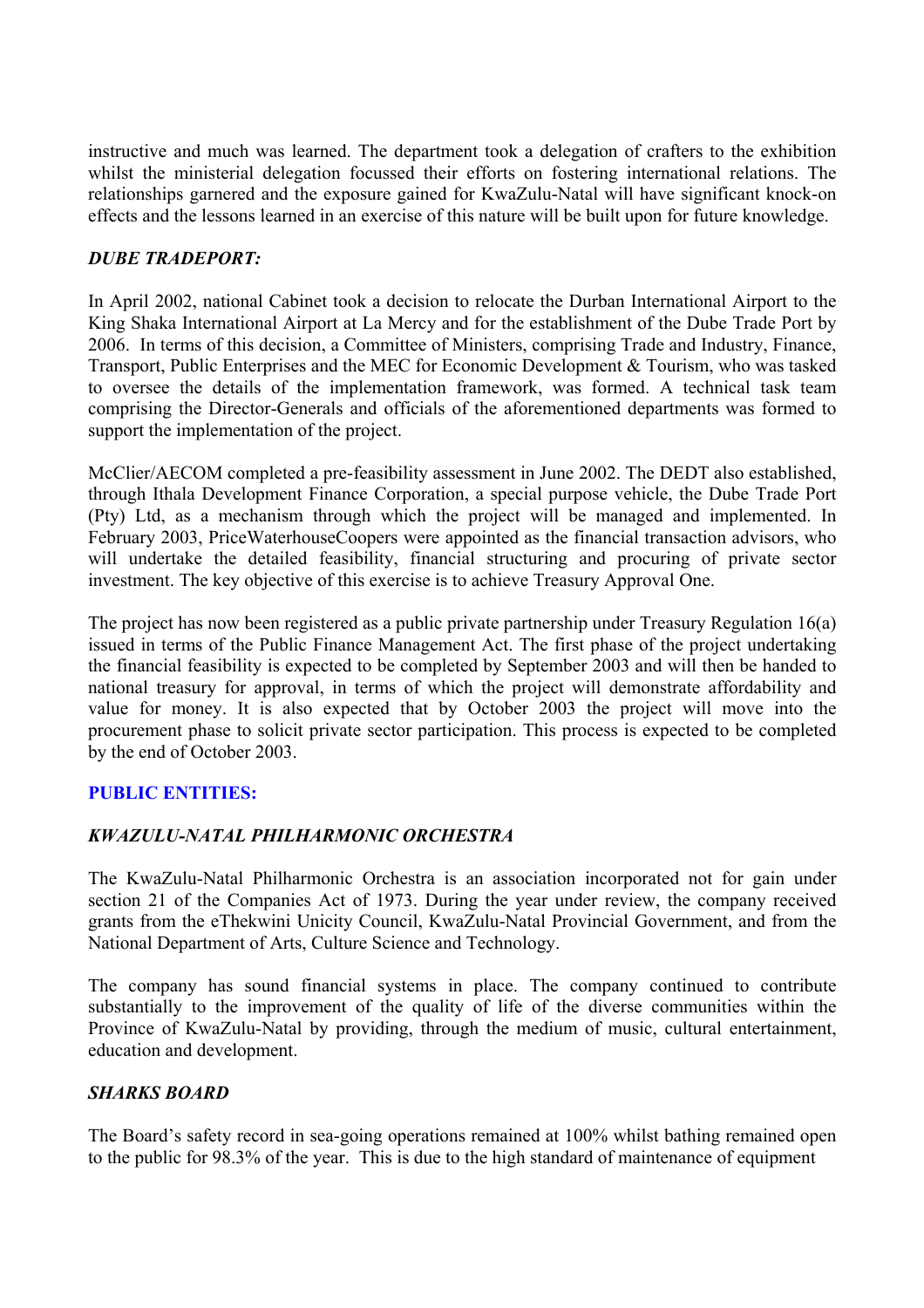and dedication of the staff. The Board's upliftment programme continued with the completion of the Bonke Dumisa base station at Margate. This provides its crews with spacious private single rooms with recreation areas and all facilities.

It is intended to repeat this at all stations. The station also contains a classroom and is the centre of its ABET (Adult Basic Education and Training) programmes for the lower south coast. A computer per station has been installed at all 11 base stations along the coastline and 107 students studied various levels of learner ships.

The new Sharks Bill has been drawn up and will be introduced to Cabinet and then on to the Portfolio Committee for processing by the Legislature.

# *KWAZULU-NATAL TOURISM AUTHORITY*

During 2002/2003 Tourism KwaZulu-Natal made great strides toward the achievement of the goals and targets set in Tourism Strategy 2000- 2003. A strategic action plan was developed and implemented which saw a positive contribution to the attainment of the macro and micro goals outlined.

Some of the achievements include a relaunch of the Kingdom of the Zulu brand and launch of the merchandising programme; securing the arrival of charter flights; achieving institutional alignment, intensifying domestic marketing efforts and streamlining and re-focusing international marketing efforts. Some 8.4 million urban adult domestic tourists and approximately 616 000 foreign tourists came to our province and this had a positive impact on some 273 000 jobs in the province.

The KwaZulu-Natal Tourism Amendment Act of 2002 was finalised and a new Board appointed in terms of this legislation.

# *ITHALA*

The Ithala Development Finance Corporation Limited (Ithala) is KwaZulu-Natal's sole development finance agency and strives to create sustainable economic growth in this Province.

Following a year of consolidation, the 2002/2003 financial year saw Ithala embark on a period of controlled growth, achieving a net income of R14, 8 million.

While successfully managing the fine balance between its own financial sustainability and the need to create a meaningful development impact in the Province, Ithala's net advances to clients increased by R17 million to R1 351,6 million (R, 3 billion), total assets increased by 4,8% to R2 595,5 million (almost R2, 6 billion), and capital investment - comprising projects and advances amounted to R296, 2 million.

Importantly, Ithala's development impact in KwaZulu-Natal in 2002/2003 included the provision of assistance in the establishment of 557 new business enterprises in all sectors – including 227 in the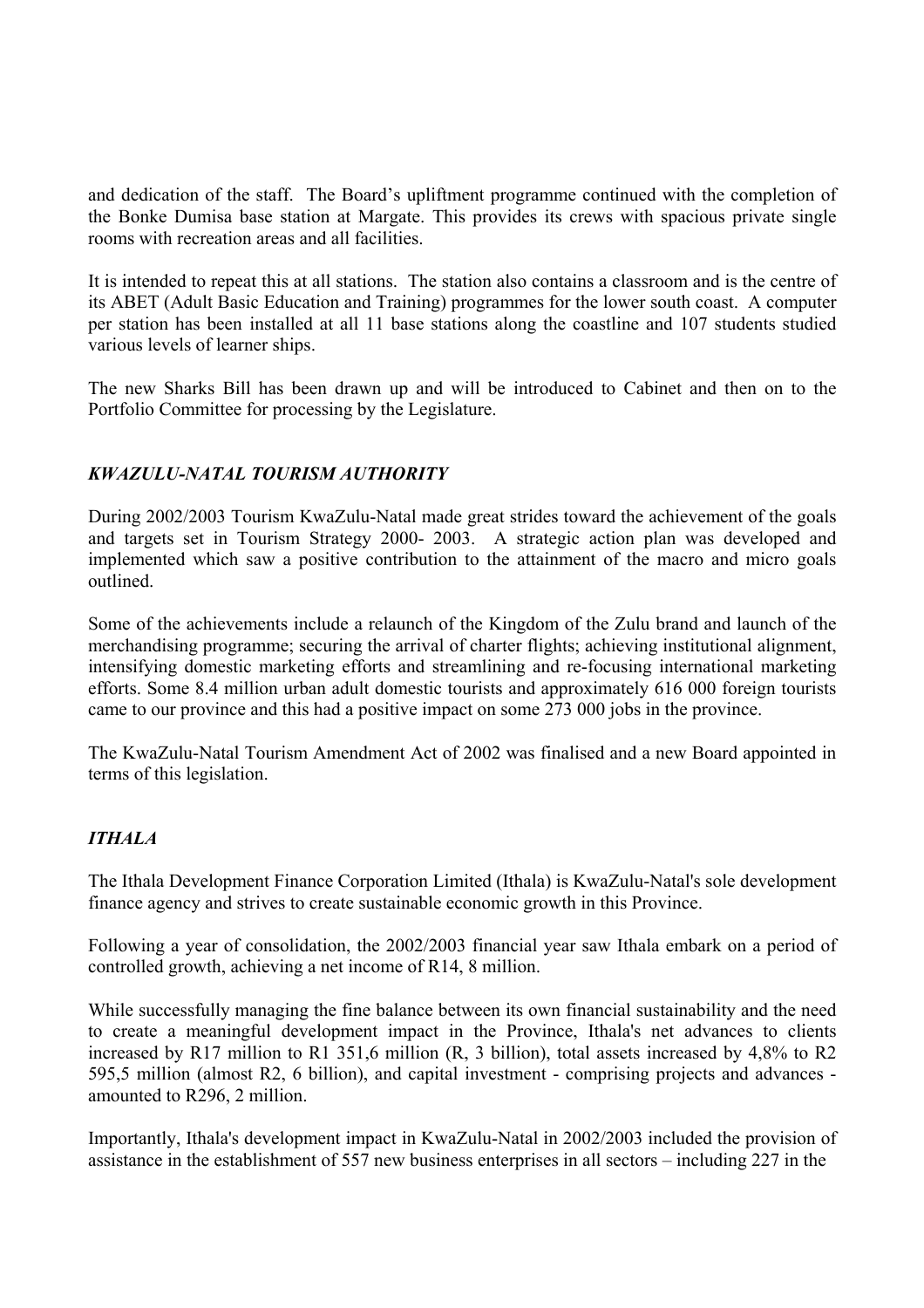micro and small business sector, the facilitation of the creation of 4 967 new employment opportunities throughout the Province, the financing of 2 379 hectares of agricultural land, the provision of home loan finance to 3 317 home-owners, and the opening of 173 875 new savings accounts for, primarily, previously unbanked individuals in rural parts of KwaZulu-Natal.

Ithala, as this Province's development agency, is uniquely positioned to continue supporting the Government's development strategy and to act as its agent in performing development-related tasks and in managing Provincial mega-projects, including the Dube Trade Port initiative. Indeed, Ithala has proved it to be an organization of great potential and one, which has the ability to influence significant growth in KwaZulu-Natal.

Ithala's financial and development performance in the 2002/2003 financial year has provided the necessary platform from which it is able to initiate further growth strategies for the years ahead.

# *TRADE AND INVESTMENT KWAZULU-NATAL*

Over the past year Trade and Investment KwaZulu-Natal has made a concerted effort to increase foreign direct investment into the province as well as encourage export trade activity. The value of investment projects facilitated by TIK into KwaZulu-Natal amount to R800 million, which created in excess of 1000 jobs and are in a variety of sectors including wood and furniture, clothing and textiles, minerals, petrochemicals, tourism, agro-processing, transport and logistics.

In the period under review, TIK was involved in a number of key projects that have huge export potential. Export training and development was another major project that took off in 2002.

The SMME Development Programme aimed to co-ordinate all activities pertaining to export training and readiness assessment. A number of international competitiveness programmes have already been earmarked for this purpose. Together with the SABS, a number of programmes (such as ISO 9000 compliance) will be conducted to include product quality, production efficiency, project finance and infrastructure in the next financial year. The project is being undertaken jointly with the Department of Economic Development and Tourism, Ntsika Enterprise Development Agency, eThekwini Municipality and Trade and Investment South Africa.

The Exporter Support Strategy was completed in 2002. The strategy looked at the development of a KwaZulu-Natal Exporter Database, assessing the strengths and needs of current and emerging exporters in KwaZulu-Natal and developing a targeted programme within the organization to provide support services to current and potential exporters in KwaZulu-Natal. The strategy also identified export destinations, areas of export activity, sectors and their strengths as well as education and training needs for current and emerging exporters.

One of TIK's objectives has been the promotion of black economic empowerment. Over the last 12 months a comprehensive database of black economic empowerment companies was established with the aim of assisting with matchmaking between small and medium-sized and between foreign and local companies.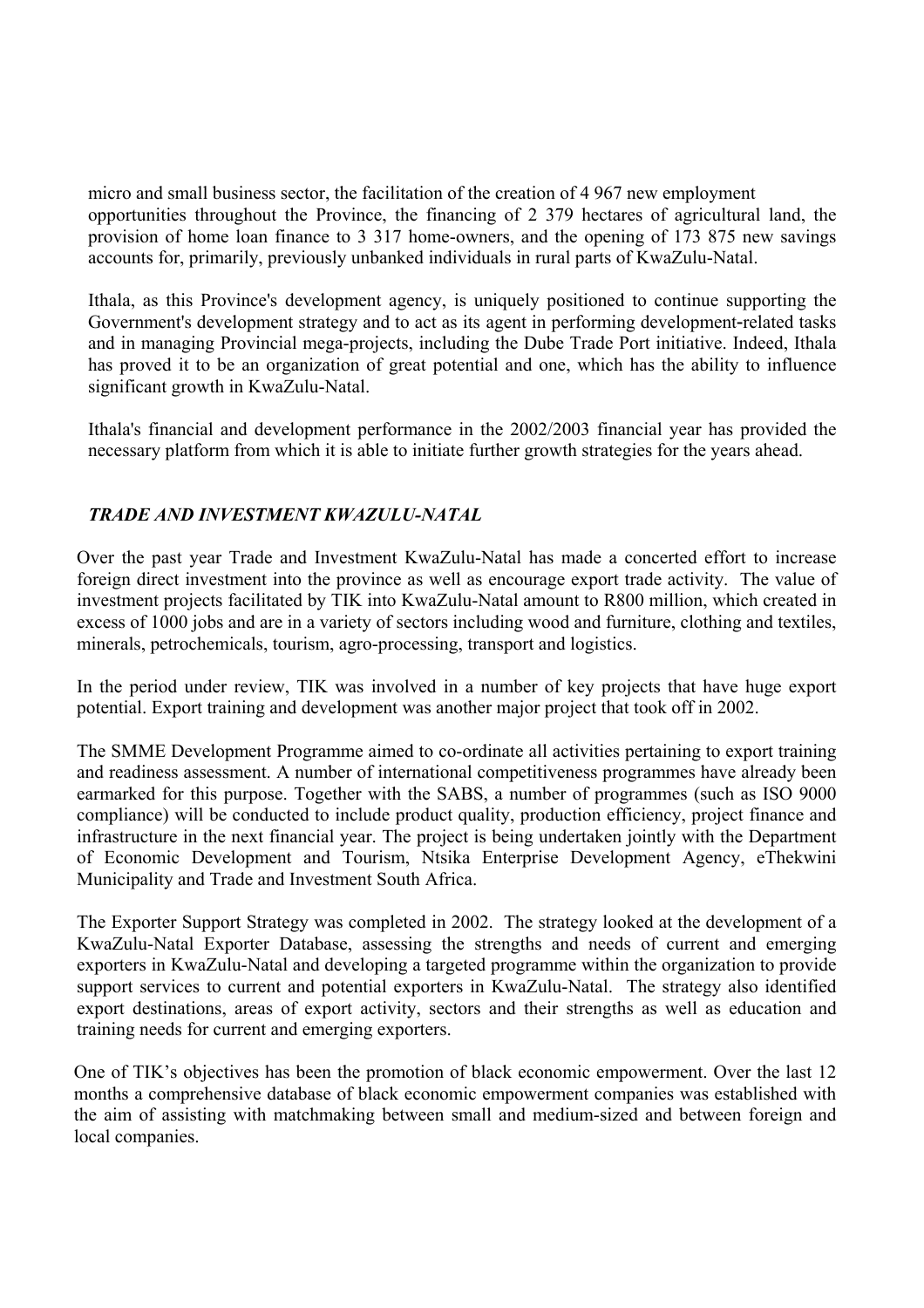In addition to the Tourism Amendment Act, which was passed by the Legislature, work was started on a KwaZulu-Natal Liquor Licencing Bill. It is expected that this process will be finalised and the Bill presented to the legislature in the current financial year. It is anticipated that this Bill will have significant stakeholder input and, together with the new national Liquor legislation, the functioning and administration of liquor matters will be fundamentally altered in the province.

The Ministry also commenced work on the draft KZN Consumer Protection Bill that is aimed at providing a legislative framework for the activities of the Department in this area.

Work on the Business Rehabilitation Trust Fund Amendment Bill was also begun with one of the objectives being to include Ithala Development Finance Corporation Limited in the definition of financial institutions, as well as bringing the Trust Fund into line with Public Finance Management Act, 1999 requirements, and to correct faults revealed in the previous year's Auditor-General's Report. This piece of legislation will be finalised during the current financial year.

The department is well placed to drive the growth of the KwaZulu-Natal economy and to create the necessary infrastructures and support systems, which will bring about much, needed jobs. The strategic vision and commitment of my department is one of a dynamic, globally competitive economy with KwaZulu-Natal being the chosen destination of investors and tourists.

The monitoring and analysis of each of the Department's many varied activities has to be the focus of the coming year. In this connection the recurring problems of long delays in handling liquor licence applications must be finalised. Also the poor response from mainstream banks regarding financial assistance under the Business Rehabilitation Trust Fund has to be corrected. Despite the provincial government's best attempts, success has not yet been achieved.

The vision of the Department encompasses both major policy initiatives at provincial level as well as specific intervention at local and community level. The task in the coming year is to balance both so that the business people in the province know that we are assisting them to our maximum and that people at local level are helped in all their economic endeavours.

I am confident that we are well set on this road.

Roger La

**MR ROGER BURROWS, MPP**  *Minister of Economic Development and Tourism (22 August 2003)*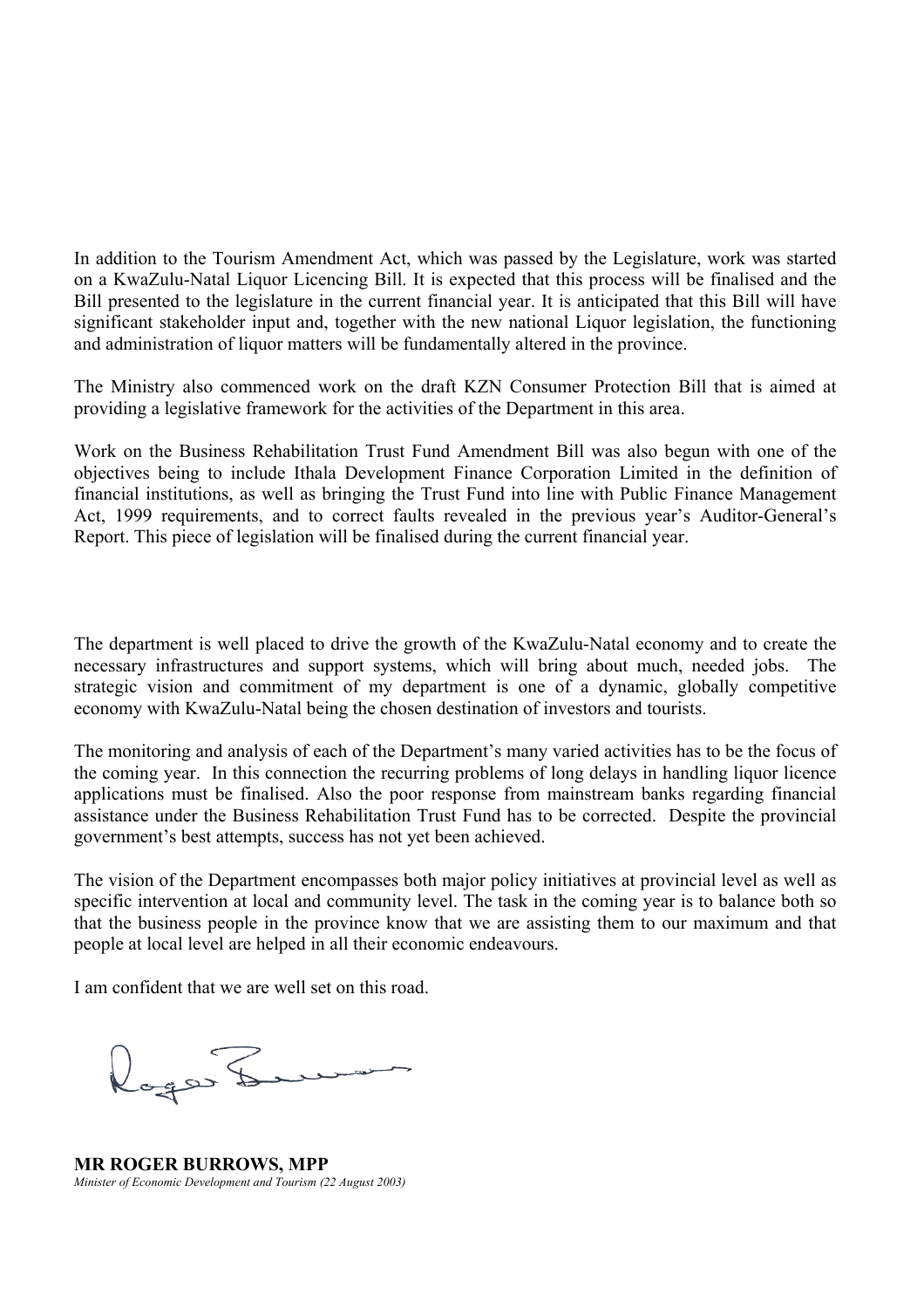# PART 2

# **DEPARTMENTAL PERFORMANCE**



 *Mr Mel Clark Head of Department* 

# *2.1 Financial Overview*

**VOTED FUNDS**  Total amount appropriated by Vote R 173,910,000 Responsible Minister Mr Roger Burrows, MPP Accounting Officer Mr Mel Christopher Clark

# **Budget Allocation and under/over spending**

# Under/over spending

The Department was allocated a total amount of R173 m (R153 m: 2002), and R9, 7 m (R24 m: 2002) of savings realised.

19% of the savings arise from Personnel savings and 60% from Professional and Special services. This savings can be ascribed mainly to the following reasons:

- The Department experienced significant problems due to delays in finalising the organisational structure and in evaluating and filling the approved posts.
- The lack of human resource capacity impacted on the speed of delivery, as indicated in the under-spend on professional and special services, as these services (mostly specialist project related services) could only be effectively managed by Departmental personnel.
- Some of the projects of the Department could not be implemented before year-end due to a non-response to tenders by appropriate service providers, hence requiring a re-advertisement of the tenders.
- In other projects, responsibility managers had under-estimated the length of time required to actually implement the projects, resulting in the projects not being completed before yearend.

Out of the savings realised during the year, the Department has applied for a rollover of funds amounting to R7, 4 m. These funds will be utilised for the implementation of the projects, which were underway during the period under review but delayed due to the reasons highlighted above.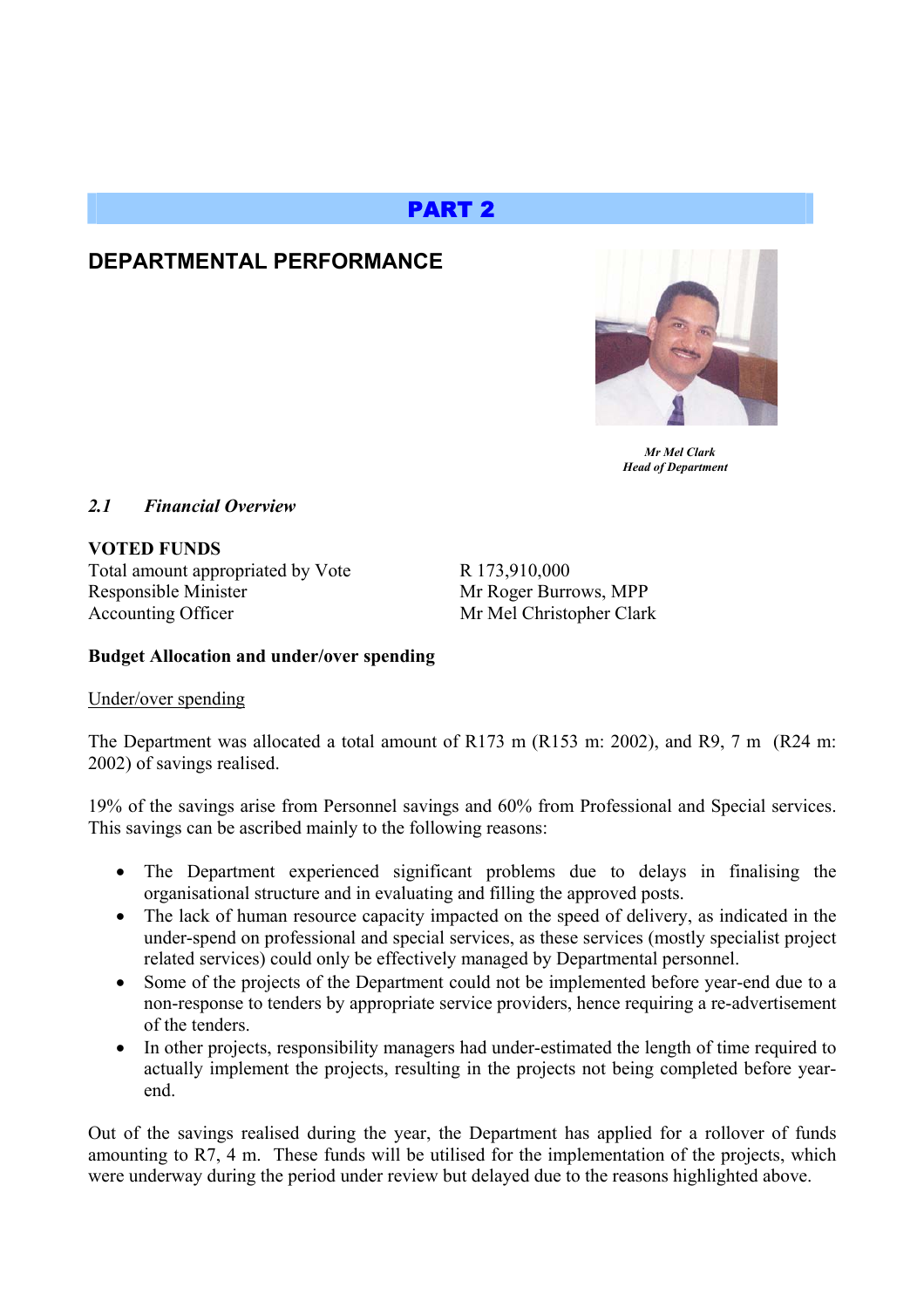#### Actions taken or planned to avoid recurrence

With the assistance of the Province's Internal Audit Unit, the Department has begun the process of developing and establishing a Project Support Office, which will facilitate more effective and efficient planning and monitoring of project development and implementation, especially as regards project expenditure.

| <u>specially as regards project experimente</u> .<br>Programmes | 2000/01 | 2001/02 | 2002/03 |
|-----------------------------------------------------------------|---------|---------|---------|
|                                                                 | R'000   | R'000   | R'000   |
|                                                                 |         |         |         |
| Programme 1 - Administration                                    | 14,347  | 21,793  | 27,053  |
| Programme 2 – Integrated Planning                               | 6,330   | 9,698   | 31,888  |
| Programme 3 - Internal Trade and<br><b>Business Regulation</b>  | 7,865   | 15,088  | 17,488  |
| Programme 4 – Auxiliary Services                                | 83,961  | 85,207  | 87,691  |
| <b>TOTAL</b>                                                    | 115,518 | 131,266 | 164,120 |

This amounts to the Department having amore effective "early warning system" with regard to problems in timeous service delivery, and will facilitate a more rapid response to such problems by senior management.

With regard to personnel vacancies, the organogram for the organisation has now been completed and the Department is in the process of filling the vacancies. Contingency measures have however been put in place in the form of plans to procure specific project management support so that any delay in the filling of vacancies does not lead to corresponding delays in service delivery.

# **2.1. EXPENDITURE TRENDS**

| <b>Programmes</b>                                          | 2001/02    | 2002/03    |
|------------------------------------------------------------|------------|------------|
|                                                            | $%$ change | $%$ change |
|                                                            |            |            |
| Programme $1 -$ Administration                             | 52%        | 24%        |
| Programme 2 – Integrated Planning                          | 53%        | 229%       |
| - Internal Trade and Business<br>Programme 3<br>Regulation | 92%        | 16%        |
| Programme 4 – Auxiliary Services                           | $1\%$      | 3%         |
| <b>TOTAL</b>                                               | 14%        | 25%        |

# *PROGRAMME ONE: Administration*

The expenditure trend of this programme shows an increase over the period 2000/01 to 2002/03, as illustrated in the tables in section 2.1 above. This increase can mainly be ascribed to the need to increase capacity within the finance section, to meet the challenges of the Public Finance Management Act (PFMA). The support structure to the Accounting Officer has been strengthened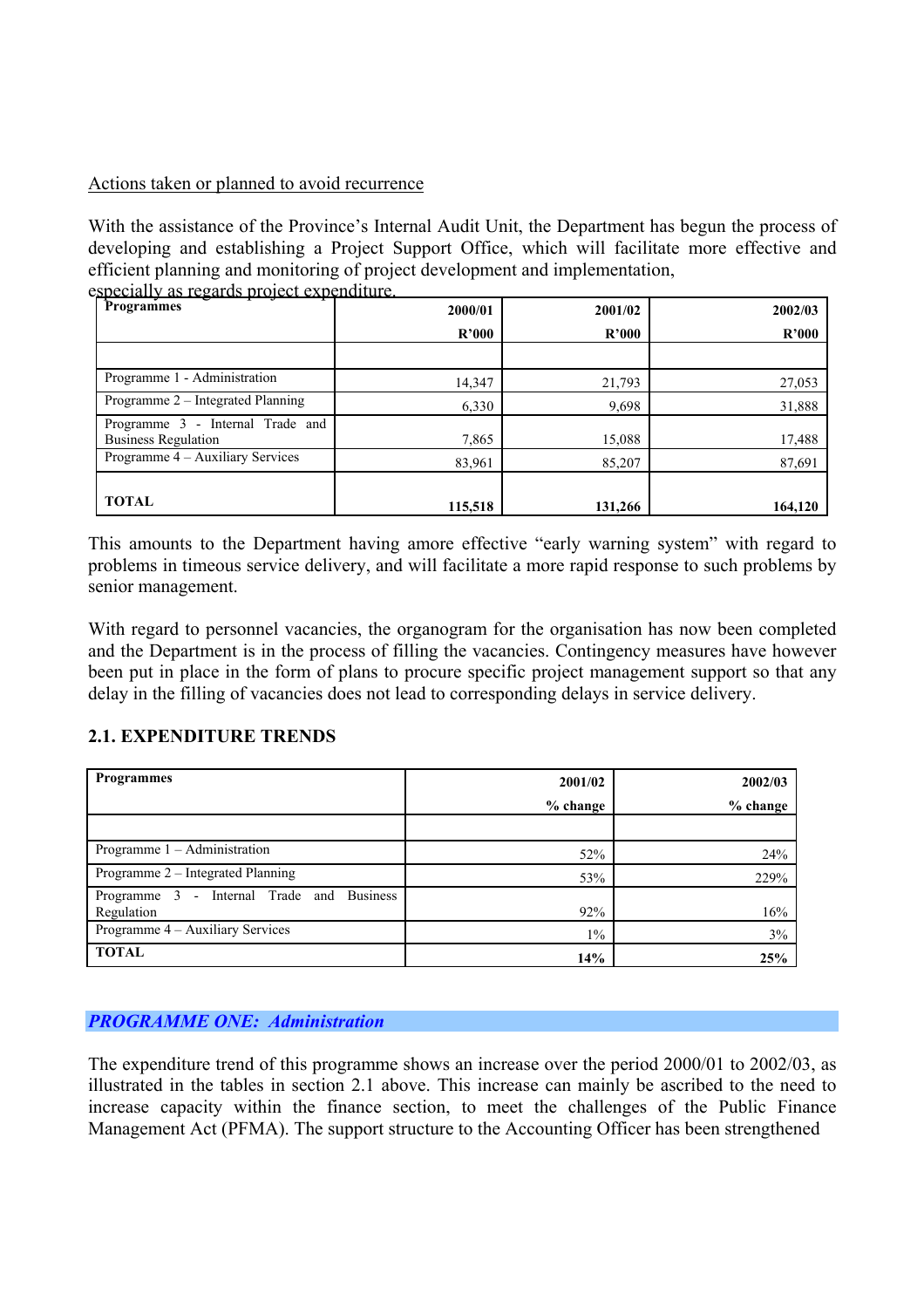by way of the creation of the post and office of the Chief Financial Officer as required by the PFMA.

The devolution of the budget for rental of office accommodation by the Department of Works, as well as the devolution of funds by the Provincial Treasury relating to audit fees, has also contributed to the increase in spending in this programme.

The move toward an administration, which is efficient and up to date in its ability to communicate and disseminate information, has seen increased spending on IT infrastructure and communication aids. The increased bandwidth required by the modern computer equipment and digital telephony has also resulted in an increased spend on transmission of digital and voice data. This programme has carried the cost of these initiatives.

In addition, the Human Resource Management component has steadily moved away from merely processing monthly salaries and has had to increase spending to cater for policy developments. The legislative changes include the Skills Development Act, and amendments to the Public Service Regulations. These amendments call for an Employment Equity plan, Skills Development Plan, Job Evaluation and Human Resource Systems and Policies. This has seen the need to increase personnel costs of suitably skilled personnel to develop these plans.

#### **PROGRAMME TWO:** *Integrated Planning and Economic Development*

Expenditure increases within this programme during the years 2000/01 to 2002/03 were as a result of an expanded set of initiatives undertaken by the programme. The new areas covered included Township Regeneration interventions and the formulation of a framework regarding Local Economic Development Strategy for the Province. These funds were initially allocated to the Local Economic Development directorate in the 2001/2002 financial year, however due to complications arising out of the Local Government elections which were held during that particular year, the additional funds remained unspent as at the year end.

A motivation for a roll-over of funds was approved by the Provincial Legislature and was granted as additional funding for the subsequent financial year. These funds were then spent in the 2002/2003 financial year. Although it would appear that there was a downward trend in budget allocation and, therefore spending, from the 2000/01 to 2001/02 financial years, this was not the case as can be seen from the subsequent sharp rise in spending from the 2001/02 to 2002/03 financial years.

The Rural Economic Development component was granted significantly higher funding levels. The aim being the stimulating of rural economies, by means of the piloting and packaging of small-scale farming operations.

The Special Projects component falls within this programme. The increase in budget allocation is in line with the progress and funding requirements of the Dube Trade Port initiative championed by the department. The 2002/03 financial year saw the approval by the National Cabinet for the relocation of the Durban International Airport to La Mercy floating of the Dube Tradeport Company, which accounts for the sharp rise in the expenditure in this year. This expenditure was utilised to start the operations of the company and fund the process of securing National Treasury approval of the Public Private Partnership (PPP) agreement applicable to the operation.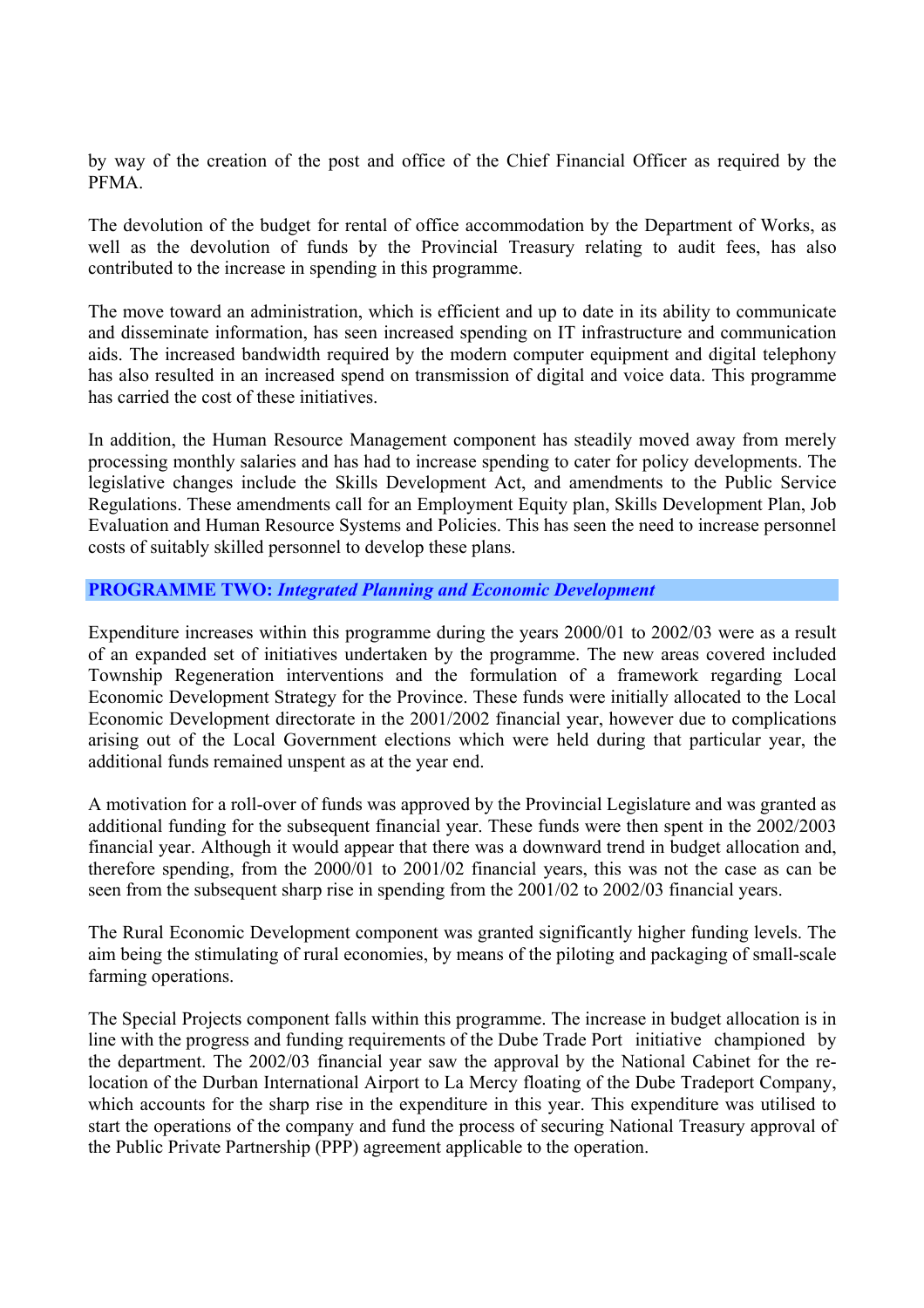#### **PROGRAMME THREE:** *SMME Development and Internal Trade*

Expenditure within the programme has increased consistently over the 2001/02 to 2002/03 periods. The significant increase in expenditure occurred between the 2000/01 and 2001/02 financial years. The increase in expenditure largely occurred in personnel cost and professional and special services. The Small, Micro and Medium Sized Enterprise (SMME) directorate was granted more funding to expand its successful interventions in the SMME sector.

Effective interventions were made in the leather, footwear, aluminium and furniture manufacturing sectors. This resulted in the need to expand the staff establishment in this directorate and in addition, consulting resource was contracted to assist with the packaging of business opportunities in the above-mentioned sectors.

In addition to the above, the 2001/02 financial year saw the operationalising of the Business Rehabilitation Trust Fund Act. This Fund was designed to assist entrepreneurs re-establish their businesses which were lost as a result of violence during the political unrest which was prevalent during the previous regime. Increased expenditure resulted in the activities undertaken in terms of the Fund's mandate.

#### **PROGRAMME FOUR:** *Auxiliary Services*

Auxiliary Services houses the activities and mandates of the Schedule 3 Public Entities in the stable of the Department of Economic Development and Tourism. Expenditure trends, although appearing to be uniform in marginal upward trend for the period covered in the table above, require further analysis as significant developments occurred which, taken in isolation, would show a different trend.

| <b>Name of Entity</b><br><b>R000</b> | 2000-2001<br><b>Actual</b> | 2001-2002<br><b>Actual</b> | 2002-2003<br><b>Actual</b> |
|--------------------------------------|----------------------------|----------------------------|----------------------------|
| Ithala                               | 29,000                     | 24,843                     | 18,000                     |
| <b>KZN Marketing Initiative</b>      | 1,500                      |                            |                            |
| <b>KZN Philharmonic</b>              |                            |                            |                            |
| Orchestra                            | 5,000                      | 4,000                      | 4,000                      |
| <b>KZN Tourism Authority</b>         | 19,766                     | 27,650                     | 34,000                     |
| <b>KZN Transport</b>                 | 12,200                     | 2,700                      |                            |
| <b>Natal Sharks Board</b>            | 14,762                     | 15,794                     | 16,882                     |
| <b>Regional Economic</b>             |                            |                            |                            |
| Council                              | 1,700                      |                            |                            |
| <b>SA Lifesaving</b>                 | 33                         | 33                         |                            |
| Trade & Investment                   |                            |                            |                            |
| KwaZulu-Natal                        |                            | 8,500                      | 14,671                     |
| <b>Total</b>                         | 83,961                     | 83,520                     | 87,553                     |

The table below shows the expenditure incurred on each of the department's public entities.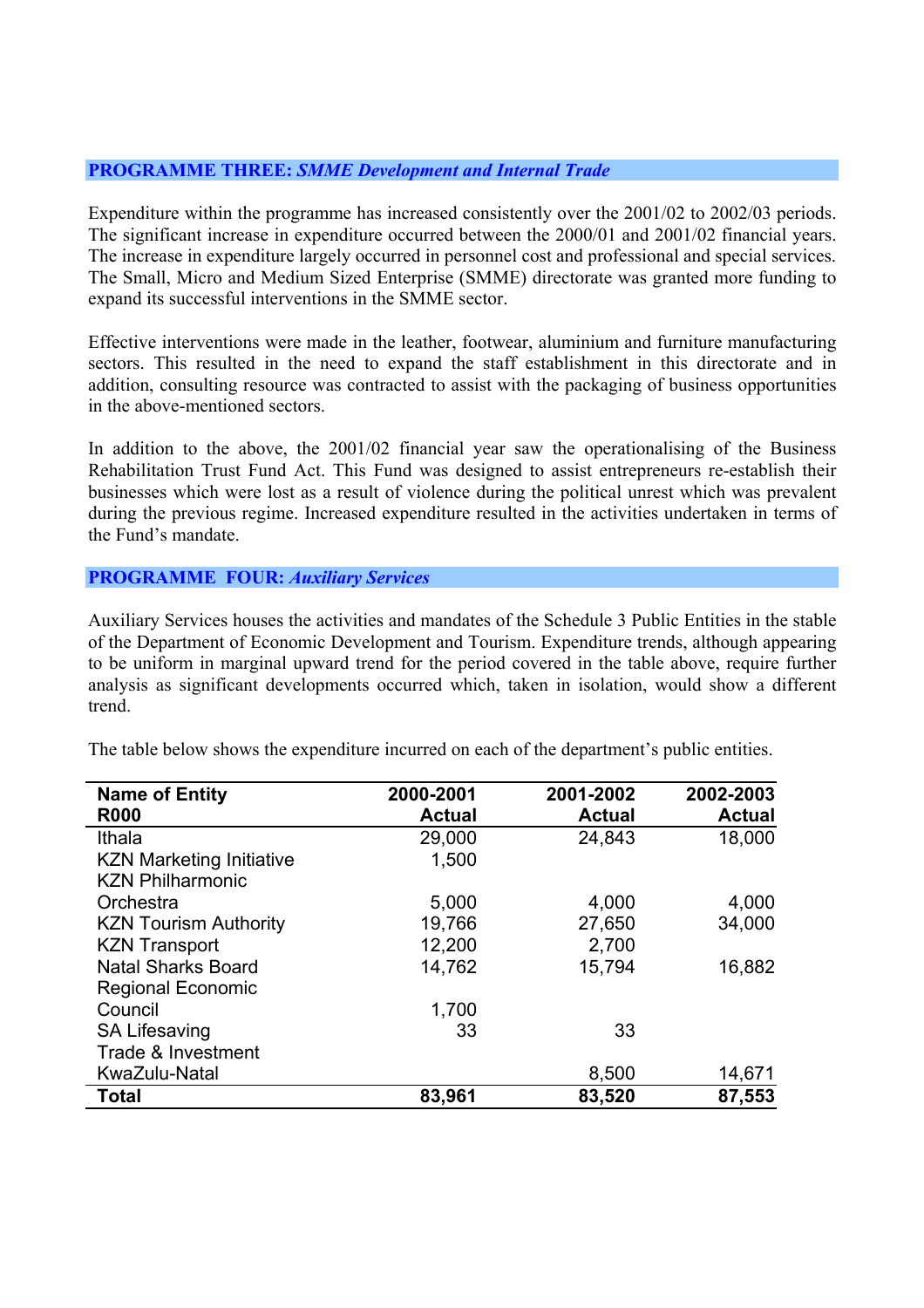The trend analysis in respect of each public entity is as follows:

Ithala Development Finance Corporation – 2000/01 saw the decision to move to project specific funding instead of the further purchase of non-specific share capital. This served to enhance the accountability of the entity to the department in terms of the specific interventions required by the department. The decision was taken to also decrease the level of funding made available to the entity as the deposit taking activities were showing profits, which could be invested back into the communities where Ithala operates. The entity has also made plans to ring-fence its deposit taking activities.

KZN Marketing Initiative (KMI), Regional Economic Council (REC) and Trade and Investment KwaZulu-Natal (TIKZN) – A policy decision was made regarding the functioning of KMI and REC. These two entities were wound up and a new entity named Trade and Investment KwaZulu-Natal was created. The funding for KMI and REC was discontinued at the end the 2000/01 financial year. TIKZN began operations in the middle of the next financial year and the subsequent year has seen an incremental increase in the levels of funding.

KwaZulu Transport – This entity was liquidated in the 2001/02 financial year and the funding ceased in the same year.

KwaZulu-Natal Tourism Authority – Due to the success achieved by this public entity, a significant increase in funding was granted. The expenditure was used to further promote the Province of KwaZulu-Natal as a preferred tourism destination. In 2003/04, an additional R10 million has been provided to fund the KwaZulu-Natal aviation and charter strategy for tourism promotion.

# **2.2 . PROGRAMME REVIEW:**

#### **2.2.1 Aim of the Vote**

The legislative mandate of the Department of Economic Development and Tourism arises from the Constitution of South Africa, specifically section 125, which addresses the executive authority of provinces, as well as Schedules 4 and 5 of the Constitution. Schedule 4 sets out the "*Functional Areas of Concurrent National and Provincial Legislative Competence"* and specifically includes:

- 1. Consumer Protection
- 2. Industrial Promotion
- 3. Provincial Public enterprises
- 4. Regional planning and development
- 5. Tourism
- 6. Trade
- 7. Urban and rural development.

Schedule 5 sets the *"Functional Areas of Exclusive Provincial Legislative Competence"* and specifically includes:

- 1. Liquor licenses and,
- 2. Provincial planning.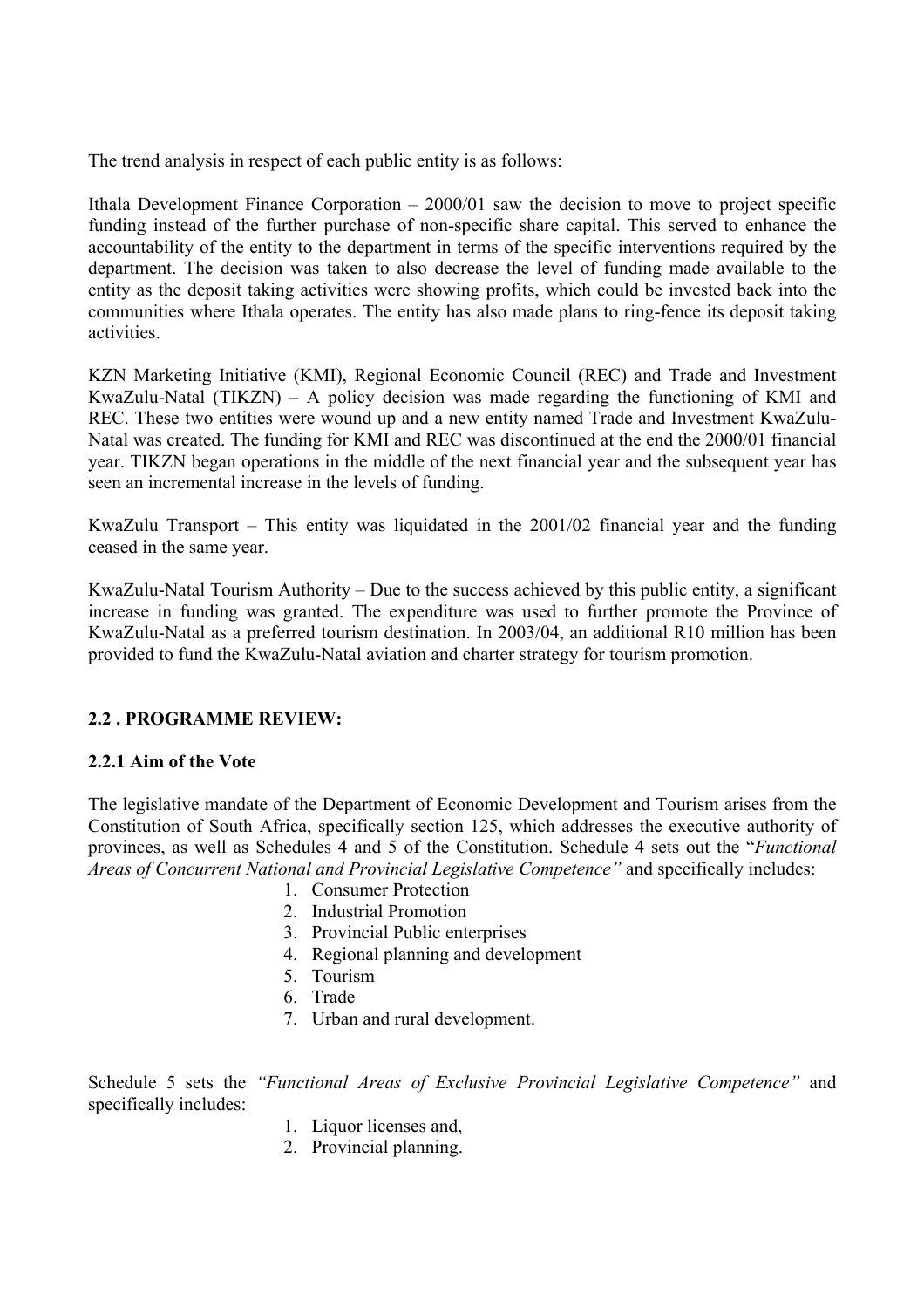It is primarily from these sections of the National Constitution that the Department has been able to fully articulate its mandate:

- a) Contribute to the formulation of economic policy development and articulate the economic development strategy for KZN;
- b) Develop tourism as a key sector of the economy;
- c) Facilitate the increase in trade between the province and other economic regions;
- d) Promote fixed investment into the province;
- e) Promote economic development through the championing of public-privatepartnerships;
- f) Promote and facilitate economic empowerment programmes;
- g) Promote SMME development;
- h) Provide an effective and efficient consumer protection service;
- i) Ensure effective and prudent business regulation in the province.

# **2.2.2 Key Programmes and Achievements**

In setting its policy objectives, outputs and targets, the Department has identified its role as the key facilitator in unlocking both public and private investment into the economy of the province. There are many challenges and risks, which go with this role, which have to be identified and mitigated as the Department begins implementing its plans. During the year under review, the Department has made meaningful attempts to address these challenges. The successes of these attempts are reflected in this brief summary of our key programmes and achievements for the 2002/2003 financial year.

**Programme Two**, namely Integrated Planning and Economic Development, comprised three directorates that are Local Economic Development, Rural Economic Development and Special Projects. This Programme was allocated R23, 4 million for the 2002/2003 financial year.

As regards rural economic development, last year we set ourselves the target of identifying and packaging four agri-business opportunities. We are able to report that we went beyond this target by:

- firstly, completing six market studies,
- secondly, developing 15 business plans for the establishment of viable enterprises, based on the market studies, and
- facilitating the implementation of five agri-business Black Economic Empowerment pilots. These projects are already on the ground and consist of a cut flowers hub, a groundnuts production project, an organic vegetables production project, a honey production project and an open pan sugar mill.

As regards our local economic development programme, we have this year completed 12 economic regeneration studies in small towns across the province, through which 53 job creating economic projects have been identified. As regards our LED project targets, we had last year set the target of packaging 45 projects and completing 20-project business plans. Against these targets we have in fact packaged 68 projects and completed 33 project business plans. Full funding of these 33 projects from national agencies and other finance sources was also leveraged. All 33 projects are now being implemented on the ground.

As regards Special Projects, the Dube Trade Port (Pty) Ltd was established in October 2002.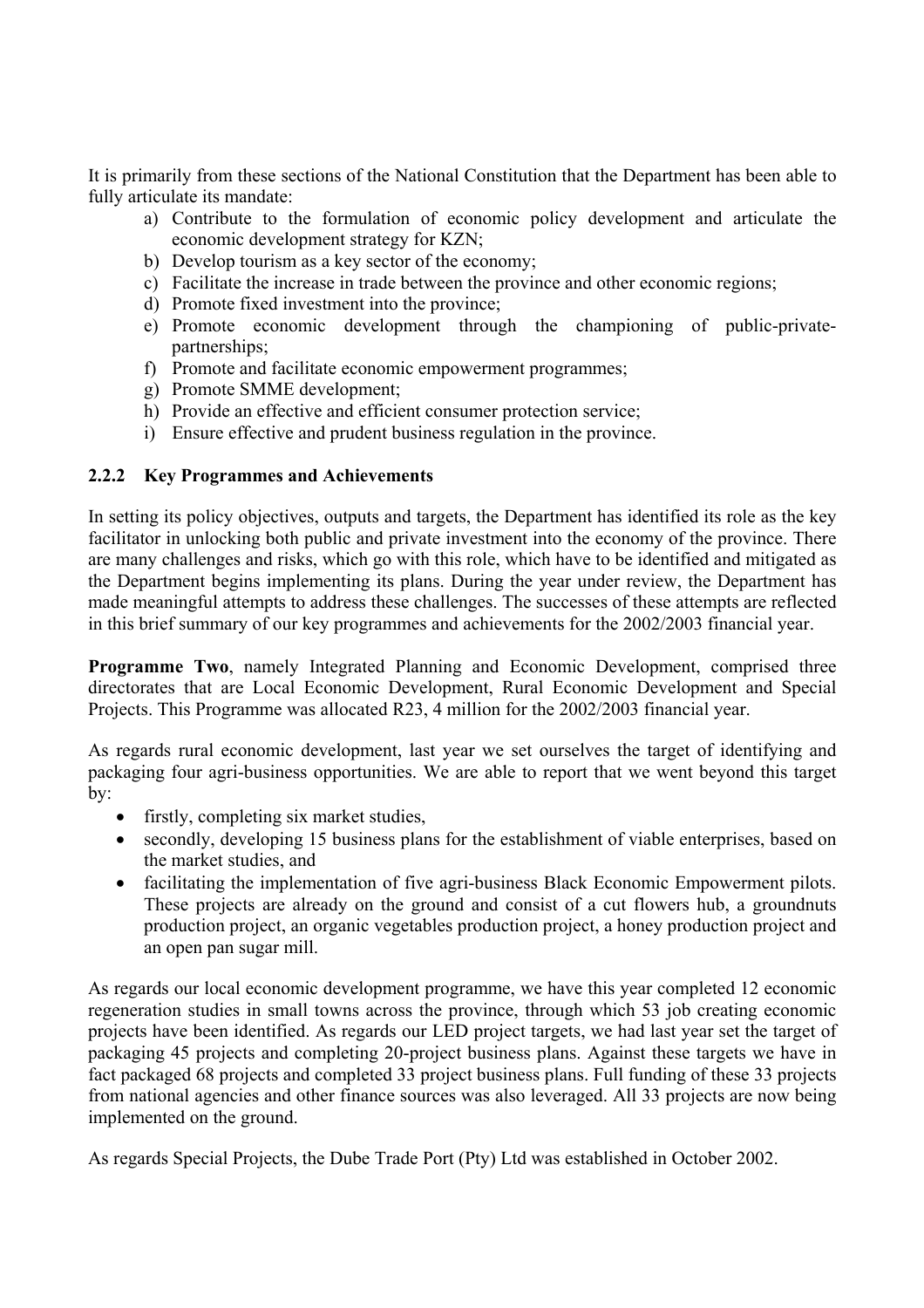Resolutions from national & provincial cabinets regarding the implementation of the Dube Trade Port (April 2002) and a finalised master plan and pre-feasibility analysis were attained.

Financial transaction advisors were appointed to undertake a detailed feasibility and attainment of Treasury Approval I.

Various research projects were undertaken to look at how we can apply the SA Trade Strategy and incentive policy to the benefit of KZN IDZ's; look at current IDZ's in SA and assess their successes/failures in facilitating business; industry sector analysis of potential time critical manufacturing concerns that can take advantage of the Dube Trade Port.

**Programme Three**, SMME Development and Internal Trade, was allocated R22, 4 million for the 2002/2003 financial year.

Enterprise development projects were successfully implemented in the furniture, footwear, aluminium, arts and crafts, pottery and entertainment sectors, and in every one of these projects, Black Economic Empowerment remained the guiding principle and objective and in this regard notable successes were recorded.

The Business Rehabilitation Trust Fund has, by all accounts, not delivered on expectations. Although in this last year, 230 trade credit guarantees and 33 business loans were issued to beneficiaries; the Fund has not led to the creation of the number of new enterprises and jobs that we expected. At the heart of the problem is the risk analysis of private financial institutions and the uncompetitive costs of administration that the banks claim this segment of the market imposes on them. The Business Rehabilitation Trust Fund Amendment Bill is due to be tabled in the House very soon and which hopes to address some of these problems.

The Liquor Licensing Administration, which supports the Liquor Board, has performed reasonably over the last year, but it is disappointing that there is still some backlog of liquor license applications. With the assistance of a consultant, we have now developed a licence processing and management frameworks that will shortly have all the backlogs removed and make the processes more streamlined and efficient.

A KwaZulu-Natal Liquor Bill will be tabled before the House shortly. It is envisaged that this Bill will address many pertinent aspects of liquor trade in the Province. Wide public input to the process will be sought.

A significant matter to report that occurred after year-end relates to an investigation into allegations of possible mal-administration, corruption and fraud in Liquor Administration. The outcome of the investigation was not available at the time of writing this report.

**Programme Four** related to Transfer Payments and Auxiliary Services:

# *Kwa-Zulu Natal Tourism Authority*

The passing of amendments to the KwaZulu-Natal Tourism Authority Act at the end of last year set in place a firm and clear cooperative governance framework for provincial and local government for tourism policy development.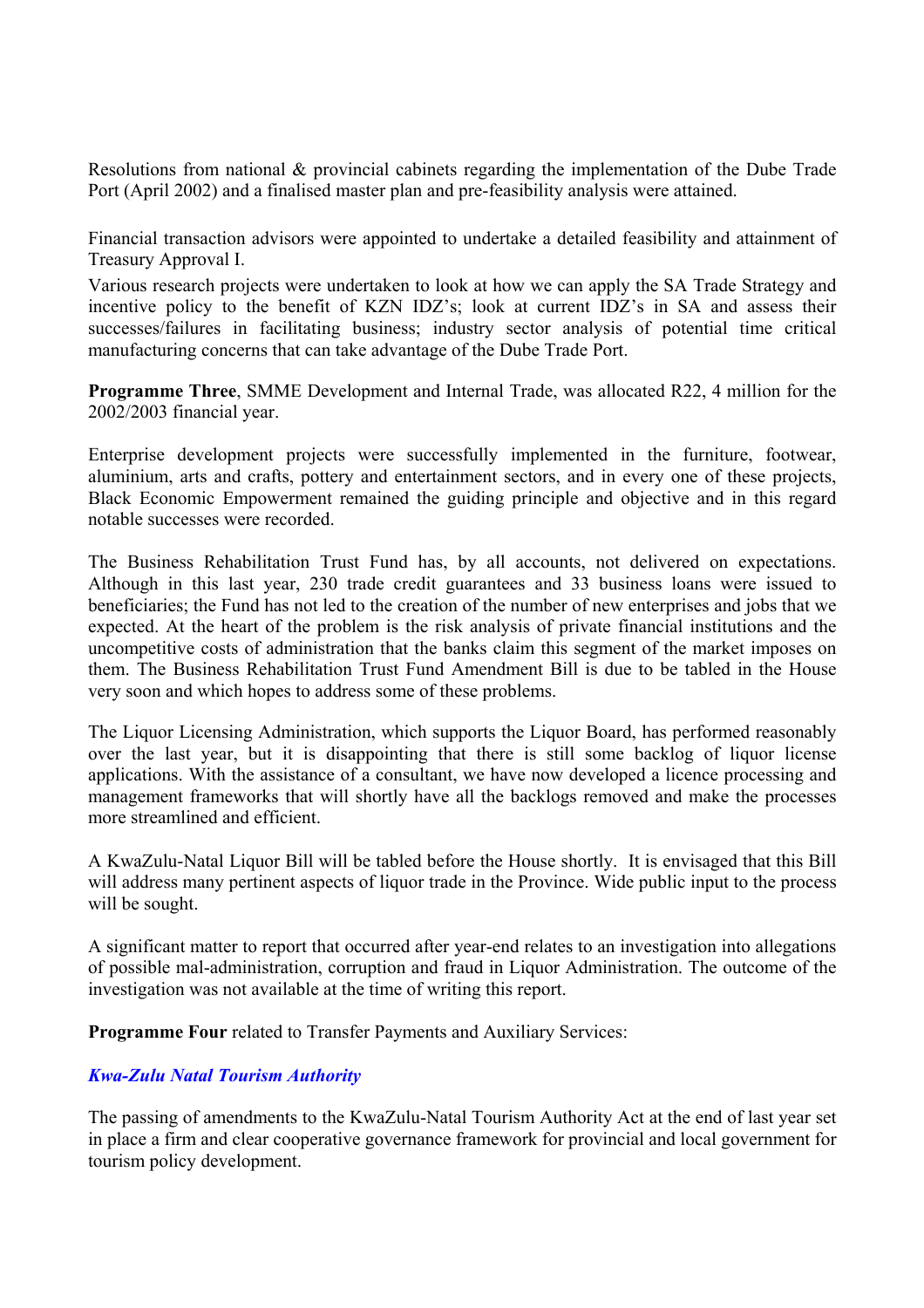Highlights of the Authority include winning the bid for hosting the annual Tourism Indaba from 2004 to 2006. Re-launching the Zulu Kingdom Brand and securing the arrival of charter flights has paved the way for attracting foreign charter flights directly to KwaZulu-Natal. Implementation of the Provincial Tourism Development Strategy has commenced with on-the-ground work begun on the King Shaka Cultural Tourism Route, Tongathi River mouth holiday resort and the Zulu Heritage and Cultural trail.

In addition the Tourism Authority has continued to manage a number of poverty relief projects as a result of funds accessed from the National Department of Environmental Affairs and Tourism. The allocation from this fund for the current year amounted to more than R16 million.

Macro tourism targets that had been set for the Province to achieve by 2003 have been comfortably met with an estimated 8.9 million domestic tourists visiting the province over the 2002 period, while 506 000 foreign air arrival tourists had visited this province by the beginning of 2003.

#### *Ithala Development Finance Corporation*

The regularisation of Ithala Corporation's deposit taking activities, which are currently conducted through a wholly owned subsidiary, Ithala Limited, in terms of an exemption from the provisions of the Banks Act, continues to be a major strategic objective.

Ithala Corporation recognises the need to give effect to outreach and during the 2002 financial year, was successful in assisting in the creation of 4 511 new jobs, whilst financially assisting 1 033 enterprises. During the same period of review, Ithala Limited opened 162 223 new home loan accounts, whilst assisting 2 745 home owners.

# *Trade and Investment KwaZulu-Natal*

Trade and Investment KwaZulu-Natal (TIK) received R14, 6 million from Provincial Government last year.

Over the past year, TIK has made a concerted effort to increase foreign direct investment into the province as well as encourage export trade activity. The value of investments into KwaZulu-Natal amount to R2, 2 billion created, and in excess of 1 000 jobs. TIK's facilitation of The Investment Protocol and the commissioning of regional and sectoral study will contribute significantly to local and foreign investment

TIK has facilitated investment projects to the value of R800 million, while completed investment developments include a R40 million-textile development in Pietermaritzburg that will create 300 jobs. The Durban Spinning Yarn Co. has employed 55 people and brought in R30 million from Malaysian investors. A textile plant in Madadeni has created 200 jobs in a R6 million investment.

#### *Natal Sharks Board*

The core objective of the Natal Sharks Board is to provide safe bathing through the continued maintenance of 29425m of anti shark netting off 38 beaches on 60 bathing areas along the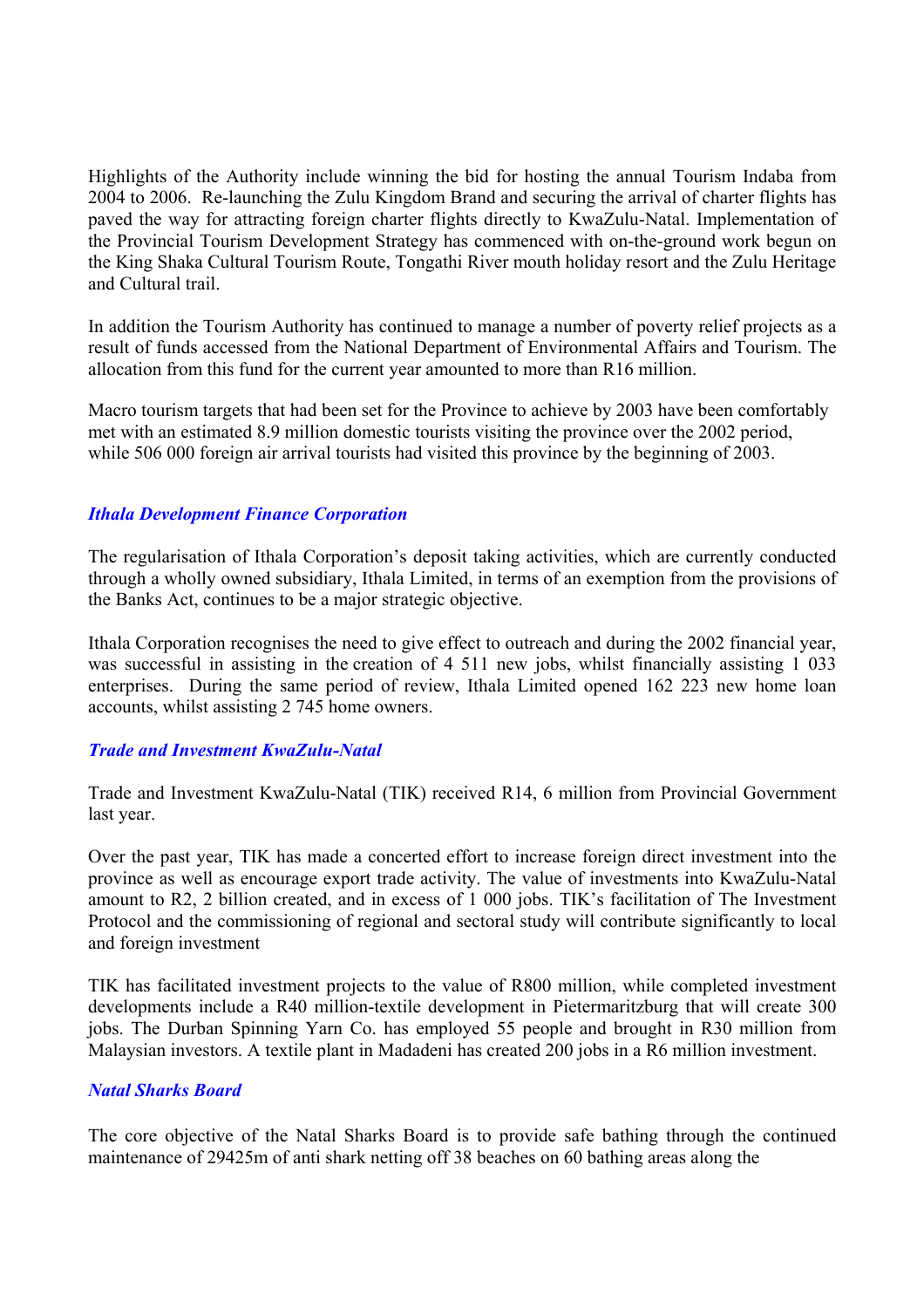KwaZulu-Natal coastline. This service cost the Province over R16, 8 million last year. Bathing remained open for 99,3 % of the year and was therefore closed for only 0,7%.

# *KwaZulu-Natal Philharmonic Orchestra*

As in previous years, the KZN Philharmonic has visited rural and remote areas of the province twice this year as part of its regional and rural KwaZulu-Natal outreach programme. The Orchestra spent a few days with the identified communities, visiting local schools, coaching choirs and rehearsing with local performers.

The Orchestra has provided performance opportunities for hundreds of musicians through the KZN Chorale. It conducted workshops for choral conductors through the National Youth Creative Arts Festival, the annual KZNPO Youth Concerto Festival, which features the nucleus of this country's most promising young talent. It has also encouraged visiting soloists and conductors to spend their free time engaging themselves in Master Classes for students and pupils of the region. This has given our budding singers opportunities to hear and work with some of the world's finest singers.

# **2.2.3 Strategic Overview and Key Policy Developments**

The strategy adopted in this financial year, in order to achieve the most critical impact in promoting accelerated economic development and empowerment, was to prioritise projects as follows:

- (a) With regard to Rural Economic Development the emphasis was on Agri-industrial market intelligence, thereby creating trade opportunities and investment strategies to open new opportunities for beneficiation of agricultural products.
- (b) With regard to tourism development the emphasis was on community based tourism development, Black Economic Empowerment, and the development of a tourism master plan and tourism investment.
- (c) Various strategies were implemented to ensure a significant increase in the level of black economic empowerment achieved through procurement, ownership and management of large-scale investment and development projects.
- (d) Enhancement of the logistic and supply chain, mainly through the development of the Dube Tradeport and initiatives to enter the global supply chain.
- (e) Emphasis was placed on the promotion of fixed investment and trade, by attracting a higher level of investment into the targeted areas. (Automotive, Metal, Aluminium, Clothing/Textile and others)

# **PROGRAMME ONE:** *Administration*

#### **Aim**

To conduct overall management of the department activities.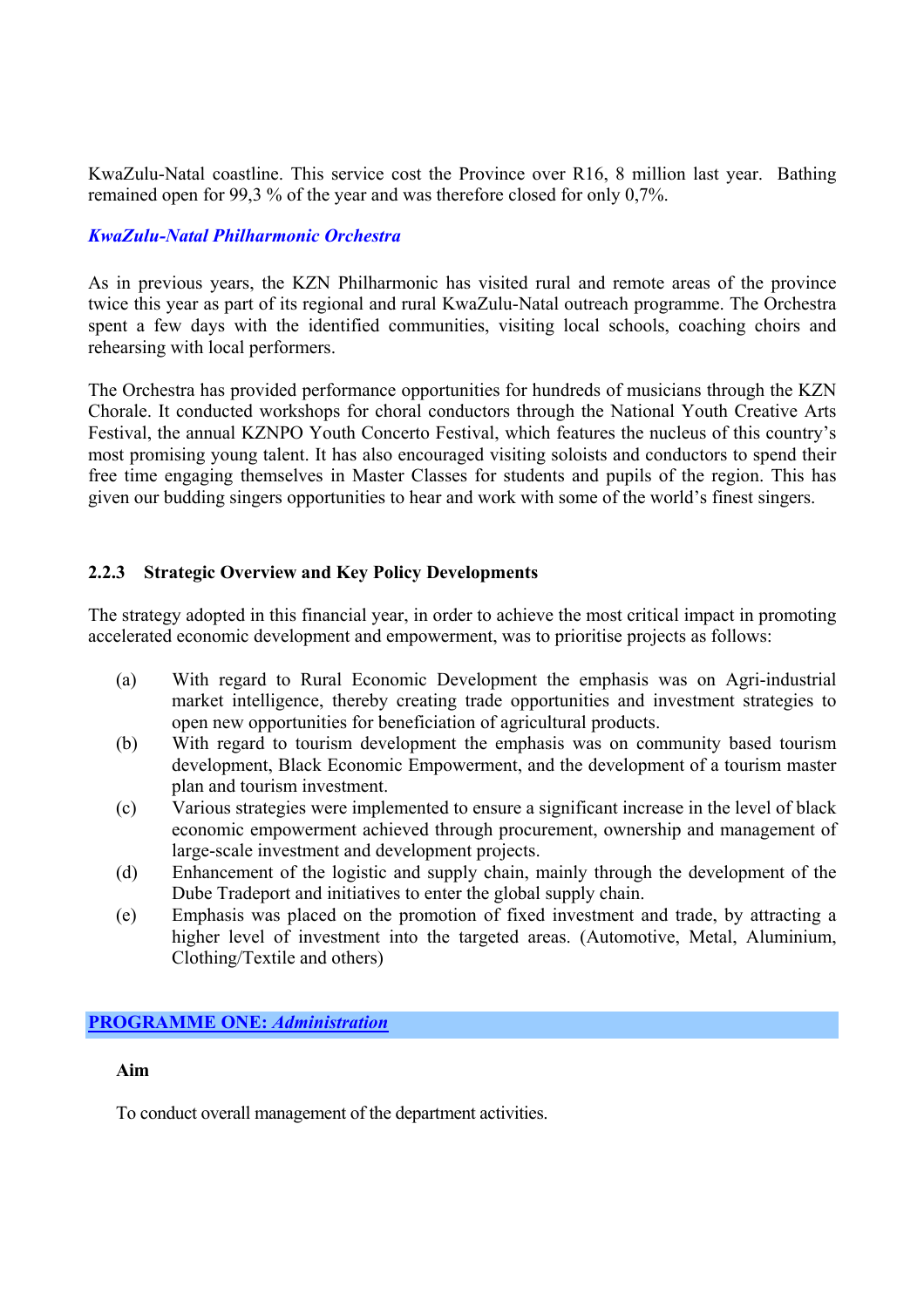#### **Policy Development**

The Administration Programme consists of the following sub-programmes:

- (i) Ministry
- (ii) Finance and General Administration
- (iii) Human Resource Management
- (iv) Communication and Information Management.

# **Outputs and Service Delivery Trends**

Efficient and up-to-date administration.

Improved communication and information management.

Setting-up of appropriate IT infrastructure,

Developing various Human Resource policies, including Employment Equity plan, Skills Development Plan, Job Evaluation, Human Resource Systems and Policies.

#### **Sub-Programme:** *Communications and Information Management*

Aim:

This sub-programme is divided into two divisions – namely Communications and Publicity and Information Services. As part of programme one, Communications and Information Management unit provides communication and IT support to the entire Department and the Ministry. During the year under review it extended its operations by facilitating the promotion of co-operation between the Department and its five public entities. However, delays in filling in vacant posts, had a bearing on the overall performance of this sub-programme, although hard work by current staff members contributed towards the reduction of gaps in terms of service delivery.

#### **Objectives:**

A set of objectives serves as a guide to the overall operational plan of this sub-programme as highlighted below. These objectives are also influenced by the needs of the unit's main customers, the core-business divisions that have to meet their target and hence to assist in this regard this sub-programme has to promote:

- Synergy and co-operation among various business components (Internal Communication),
- Exchange of information and other resources with other outside social partners (External Communication),
- Transparency through constant provision of information to news media (Media Liaison),
- Improvement and popularization of the department's image and activities (Promotions & Marketing),
- Facilitation of co-operation between DEDT and its statutory business partners (Public Entities),
- Provision of high-level information technology support to the entire Department and Ministry to ensure excellent and uninterrupted service delivery,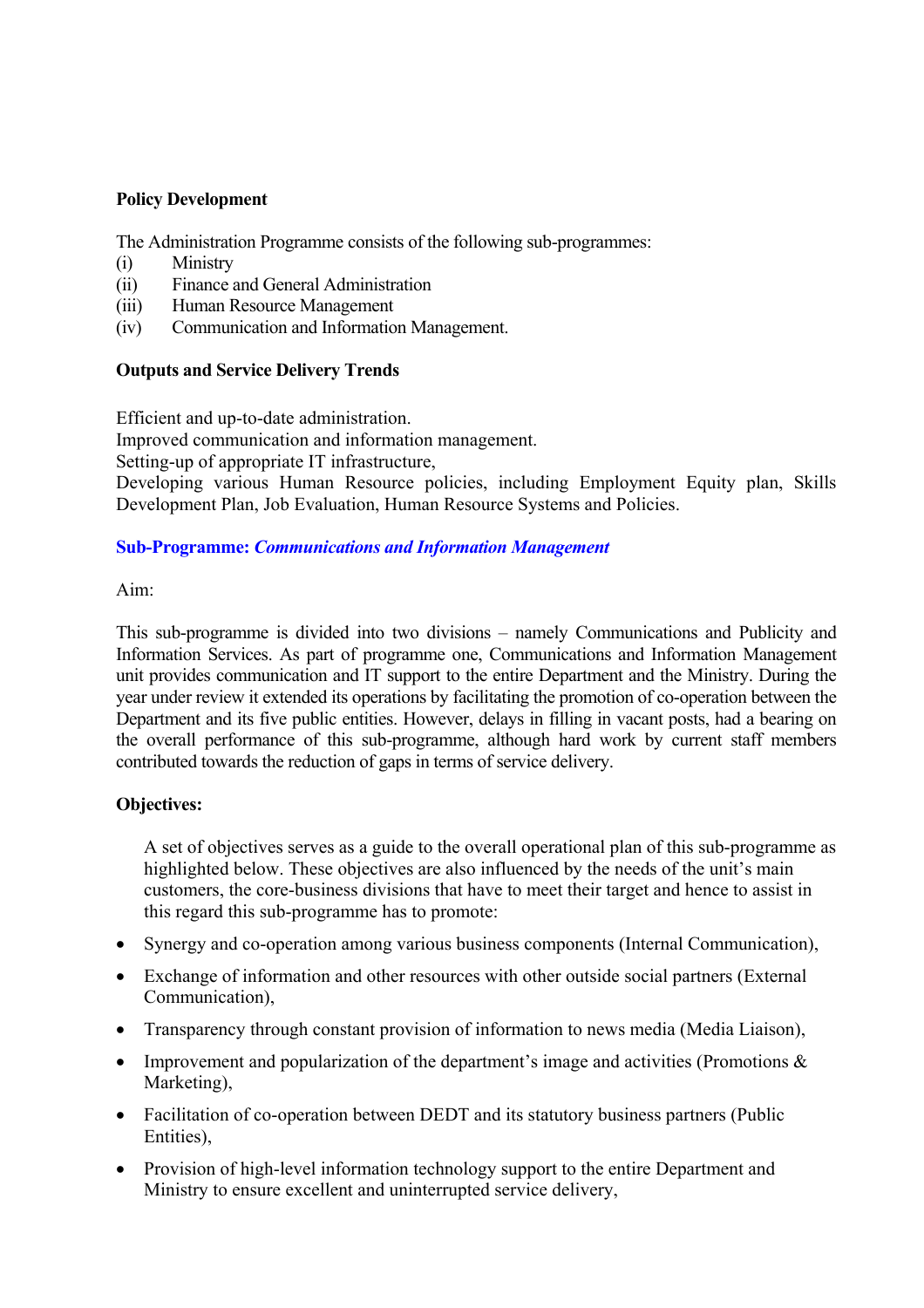- Co-ordination of personal computers and network support to ensure the efficient implementation of activities by the entire department,
- Development and maintenance of the DEDT's databases to enable line divisions and the department as a whole to capture and obtain electronic information needed for efficient execution of functions in accordance with their mandates, DEDT's Strat Plan and other legislations,
- Facilitation of IT training to improve staff effective use of IT assets,

 $\overline{\Gamma}$ 

- Development and reviewing of Information Technology Policies and Manuals to ensure that IT assets are not abused,
- Effective management of an information resource centre and co-ordination of newspapers and periodicals supplies.

| <b>OUTPUT</b>           | $\blacksquare$ . Our viou Dollvory report 2002/2000<br><b>PERFORMANCE</b> | <b>TARGET</b>                        | <b>ACTUAL</b>            | <b>COMMENTS</b>                      |
|-------------------------|---------------------------------------------------------------------------|--------------------------------------|--------------------------|--------------------------------------|
|                         | <b>INDICATOR</b>                                                          |                                      | PRODUCT/SERVICE          |                                      |
|                         |                                                                           | <b>Communication &amp; Publicity</b> |                          |                                      |
| Corporate               | Informed staff                                                            | 12 editions of                       | Only 6 editions were     | Delays in appointing staff-writers.  |
| Newsletter - DEDT       | about corporate                                                           | 150 copies a                         | printed.                 |                                      |
| <b>News</b>             | issues.                                                                   | month.                               |                          |                                      |
| Corporate               | Public awareness                                                          | 4 edition of 5                       | 2 editions were          | Staff shortage to generate stories.  |
| Magazine-               | about DEDT                                                                | 000 copies a                         | produced.                |                                      |
| <b>IBAMBENI</b>         | projects.                                                                 | qaurter.                             |                          |                                      |
| Generic brochures       | Level of awareness                                                        | 1 edition of                         | 1 specialised            | Only LED supplied material for       |
|                         | & specialised                                                             | generic                              | brochure for LED -       | printing.                            |
|                         | enquiries.                                                                | brochure in                          | taken to Belgium.        |                                      |
|                         |                                                                           | June.                                |                          |                                      |
| Radio Talks Shows       | Listener                                                                  | 48 talk show                         | 45 talk shows were       | The three officials couldn't make it |
|                         | participation &                                                           | slots of 30                          | broadcast.               | to the studio.                       |
|                         | responses to                                                              | minutes on                           |                          |                                      |
|                         | programs.                                                                 | Mondays.                             |                          |                                      |
| <b>Annual Report</b>    | Comments by                                                               | 1 edition of 500                     | 1 edition of 500copies   | Content material supplied in time.   |
|                         | MPPs and public.                                                          | copies printed                       | generated in time.       |                                      |
|                         |                                                                           | in August.                           |                          |                                      |
| Budget Speech &         | Debate generated                                                          | Event planned                        | Function a success -     | Changes in parliamentary             |
| Function                | by content & public                                                       | for March                            | but took place in April. | schedules.                           |
|                         | comments.                                                                 | 2003.                                |                          |                                      |
| <b>Updating Website</b> | Nature of                                                                 | Expected                             | Upgraded site            | Collecting & compiling data took     |
|                         | information &                                                             | updated site by                      | released by              | time.                                |
|                         | access to the site.                                                       | June 2002.                           | November 2002.           |                                      |
| <b>Placing Adverts</b>  | Public response to                                                        | Advertorials on                      | Adverts were placed      | Growing need to showcase DEDT        |
|                         | advertised                                                                | 12 key                               | on 14 publications & 2   | in all media.                        |
|                         | materials.                                                                | business                             | radio stations.          |                                      |
|                         |                                                                           | publications.                        |                          |                                      |
| Corporate Video         | Utilisation of video                                                      | 1 corporate                          | 1 corporate video cut    | Edited material taken to Belgium.    |
|                         | by units &                                                                | video to be                          | by Mazidlekhaya.         |                                      |
|                         | awareness.                                                                | produced.                            |                          |                                      |
|                         |                                                                           |                                      |                          |                                      |
|                         |                                                                           |                                      |                          |                                      |
|                         |                                                                           |                                      |                          |                                      |

Reflected in the table below is a brief overview of the sub-programme's service delivery report. *TABLE: Service Delivery Report 2002/2003*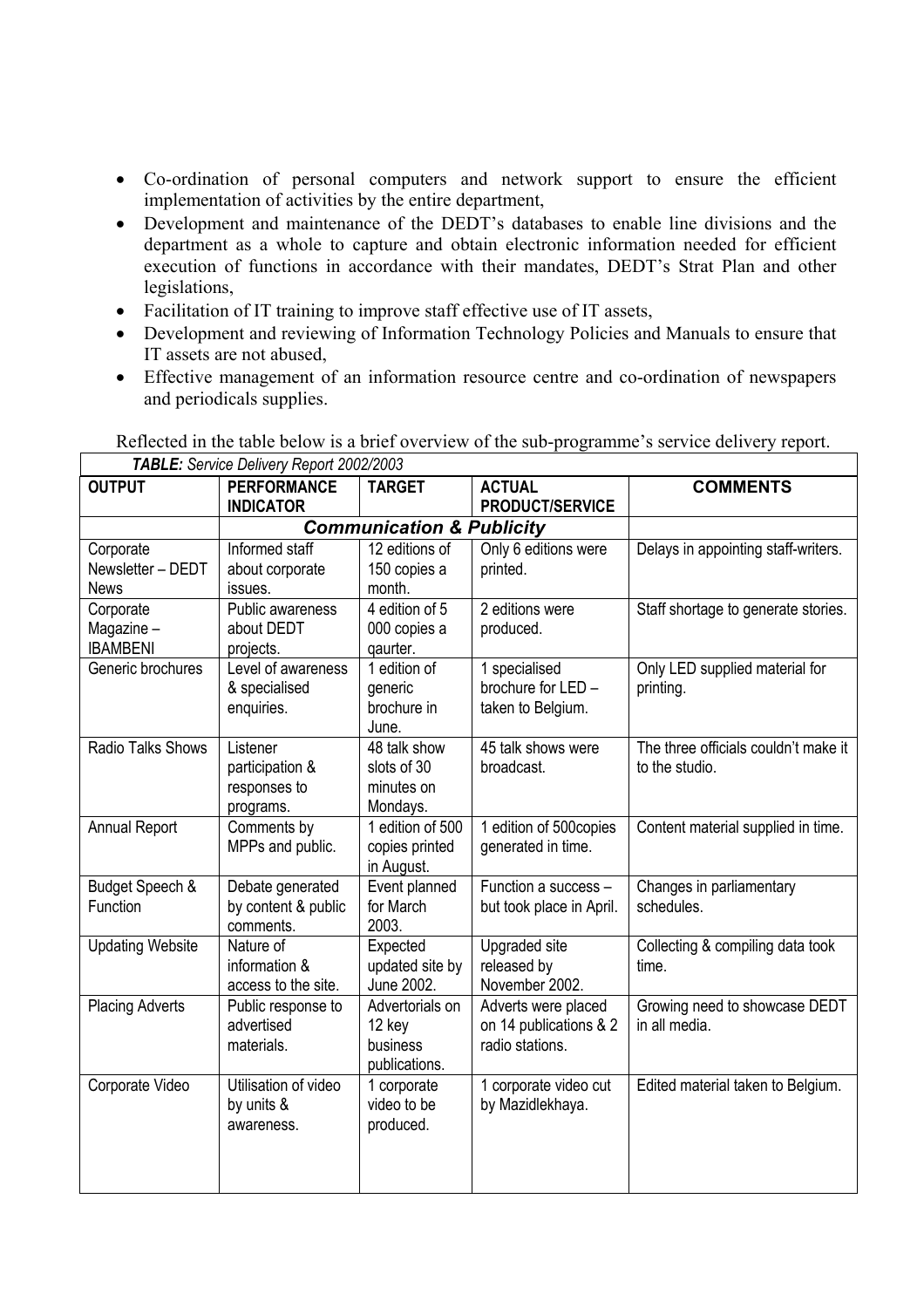| Promotional<br>Calendars | Public appreciation<br>& association with<br><b>DEDT</b>                | 10 000<br>calendars to be<br>printed by<br>November<br>2002.                                                                       | 10 000 calendars<br>published in<br>December 2002.                                                                                 | Printers delayed deliveries -<br>affecting distribution.                                                                                                                             |
|--------------------------|-------------------------------------------------------------------------|------------------------------------------------------------------------------------------------------------------------------------|------------------------------------------------------------------------------------------------------------------------------------|--------------------------------------------------------------------------------------------------------------------------------------------------------------------------------------|
| Communicators<br>Forum   | Level of co-<br>operation with<br>public entities.                      | Have forum<br>formed by April<br>2002.                                                                                             | Forum formed in May<br>- started working<br>together.                                                                              | Joint media briefings late in the<br>year - collective branding<br>delayed.                                                                                                          |
| <b>Media Sessions</b>    | Generated stories<br>about department<br>service delivery.              | 4 quarterly<br>media briefings<br>planned.                                                                                         | 4 briefings were held<br>$-2$ for DEDT & 2 with<br>public entities.                                                                | Initial plans were slightly changed<br>for 2 joint media briefings.                                                                                                                  |
| Road Shows               | Level of public<br>attendance &<br>interaction with<br>DEDT.            | 8 shows<br>organised for<br>later in the<br>year.                                                                                  | 3 shows took place in<br>Harding, Estcourt &<br>Greytown.                                                                          | Change in DEDT's political<br>leadership affected plan.                                                                                                                              |
| Exhibitions              | Interactive publicity<br>to showcase DEDT<br>services.                  | Twenty-five<br>exhibitions<br>were planned<br>for the year<br>under review.                                                        | Thirteen were staged<br>with one in Midrand<br>and another one in<br>Belgium                                                       | More and more people became<br>aware about the activities of<br><b>DEDT</b>                                                                                                          |
| <b>Skills Training</b>   | Staff performance<br>& improved service<br>delivery.                    | Six training<br>courses were<br>planned for<br>2002                                                                                | One course on PFMA,<br>computer literacy and<br>also the DTP courses<br>were attended                                              | Since the merging of the IT and<br>Comm. And Publicity Unit, it is<br>envisaged that there will be more<br>opportunities for training as some<br>of the responsibilities are shared. |
| Photographic<br>Material | Wider choice of<br>economic pictures.                                   | Coverage of all<br>official events<br>of the DEDT<br>and other<br>relevant<br>pictures for use<br>in publications<br>and displays. | All official functions of<br>the DEDT were<br>covered and more<br>pictures relevant to<br>the activities of the<br>DEDT were taken | With the purchase of the digital<br>camera, there were a lot of<br>savings that were made and also<br>the filing of the photos was made<br>easy.                                     |
| <b>Batho Pele Week</b>   | Level of information<br>generated for<br><b>Public Service</b><br>Week. | 1 week long<br>information<br>campaign<br>planned.                                                                                 | 1 week long effort<br>carried out - posters<br>generated.                                                                          | Co-operation with other business<br>units during the campaign<br>happened.                                                                                                           |
| <b>Business Cards</b>    | Highl level contact<br>with business<br>partners.                       | We had planed<br>for all<br>managers                                                                                               | We managed to make<br>cards for the<br>managers who were<br>with DEDT and those<br>who were appointed<br>later during the year     | Increase in numbers of staff<br>wanting business cards and need<br>for reprints.                                                                                                     |
| Promotional<br>Material  | Public awareness &<br>improved corporate<br>image of DEDT.              | Promotional<br>material was<br>distributed in<br>all DEDT<br>functions                                                             | Material was<br>distributed as planned<br>with a few problems                                                                      | Some service providers could not<br>meet deadlines and this caused<br>delays in the distribution of other<br>promo-material                                                          |
| <b>Staff Function</b>    | Improved staff<br>relations.                                            | 4 quarterly<br>functions<br>planned.                                                                                               | 4 events took place,<br>though three were<br>media briefings.                                                                      | No budget for media briefings &<br>staff budget was diverted.                                                                                                                        |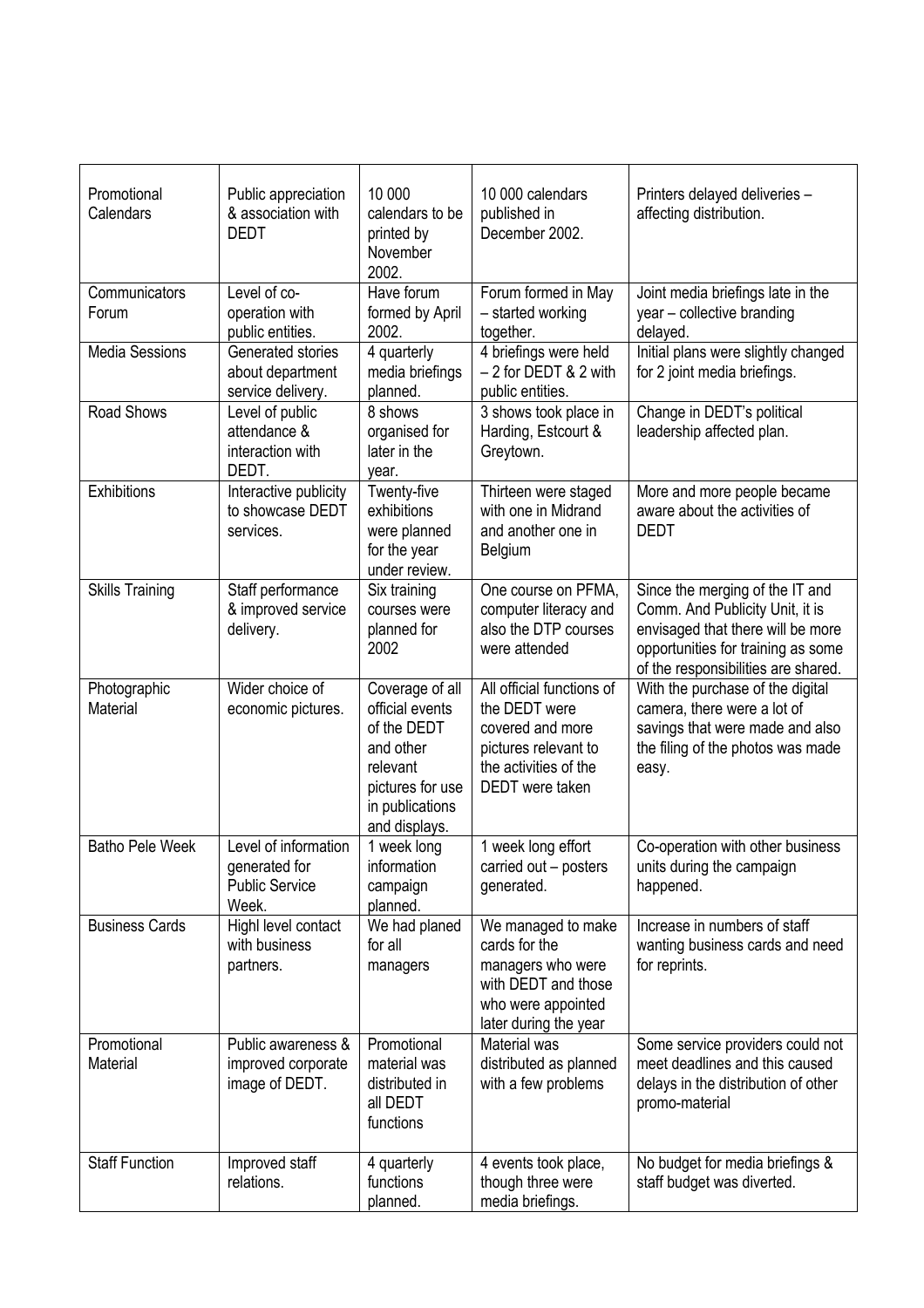| <b>Internal Decors</b>                    | Attractive corporate<br>image.                                                              | Have corporate<br>signage on 2<br>floors.                                    | Only 14 <sup>th</sup> floor had<br>signage done.                              | Planned redesign of office space<br>delayed 1 <sup>st</sup> project for 1 <sup>st</sup> floor. |
|-------------------------------------------|---------------------------------------------------------------------------------------------|------------------------------------------------------------------------------|-------------------------------------------------------------------------------|------------------------------------------------------------------------------------------------|
|                                           |                                                                                             |                                                                              |                                                                               |                                                                                                |
|                                           |                                                                                             | <b>Information Services</b>                                                  |                                                                               |                                                                                                |
| <b>OUTPUT</b>                             | <b>PERFORMANCE</b><br><b>INDICATOR</b>                                                      | <b>TARGET</b>                                                                | <b>ACTUAL</b><br><b>PRODUCT/SERVICE</b>                                       | <b>COMMENTS</b>                                                                                |
|                                           |                                                                                             |                                                                              | <b>DEDT Electronic Databases</b>                                              |                                                                                                |
|                                           |                                                                                             |                                                                              |                                                                               |                                                                                                |
| <b>SMME Database</b>                      | Well-updated<br>databases and                                                               |                                                                              | 90 additional SMME's<br>were registered to the<br>database.                   |                                                                                                |
| <b>KZN Rehabilitation</b><br>Database     | availability of<br>accurate<br>information.                                                 |                                                                              | 76 Additional<br>applicants were<br>added to the<br>Database                  |                                                                                                |
| <b>IT Assets Database</b>                 |                                                                                             | On request by<br>the<br><b>Directorates</b>                                  | 19 personal<br>computers and 27<br>printers were installed<br>to the network. | Decentralized IT procurement                                                                   |
| Telephone<br>Management<br>System         | Provide detailed<br>information of all<br>calls made by staff<br>members.                   | System to be<br>installed in<br>September<br>2002                            | The system started to<br>function in November<br>2002                         | Delay in installing the buffer.                                                                |
|                                           |                                                                                             |                                                                              | Facilitation and management of PC and network support                         |                                                                                                |
| Maintenance of the<br>servers             | Decrease in the<br>number of<br>downtimes                                                   | Have a<br>disruption free<br>network                                         | 10 server downtimes                                                           | The downtimes were experience<br>due to datalines and server<br>settings                       |
| Maintenance of the<br><b>IT Help Desk</b> | Number of calls<br>received and<br>resolved within<br>agreed time.                          | Attendance of<br>all complaints<br>forwarded to<br><b>Help Desk</b>          | All IT Complaints<br>were resolved                                            | Developing an electronic personal<br>computer management system.                               |
| <b>IT Audit</b>                           | Reflected number<br>of software &<br>licenses the<br>department owns.                       | To be<br>conducted<br>once a year                                            | An IT Audit was<br>conducted in October<br>2002                               |                                                                                                |
| <b>IT Health</b><br>Assessment            | Provide information<br>with regard to IT<br>security of routers,<br>server and<br>switches. | A secure IT<br>environment<br>and<br>maintaining<br>standards set<br>by NIA. | <b>IT Health Assessment</b><br>was conducted in<br>November 2002.             | Report showed risk areas to be<br>addressed.                                                   |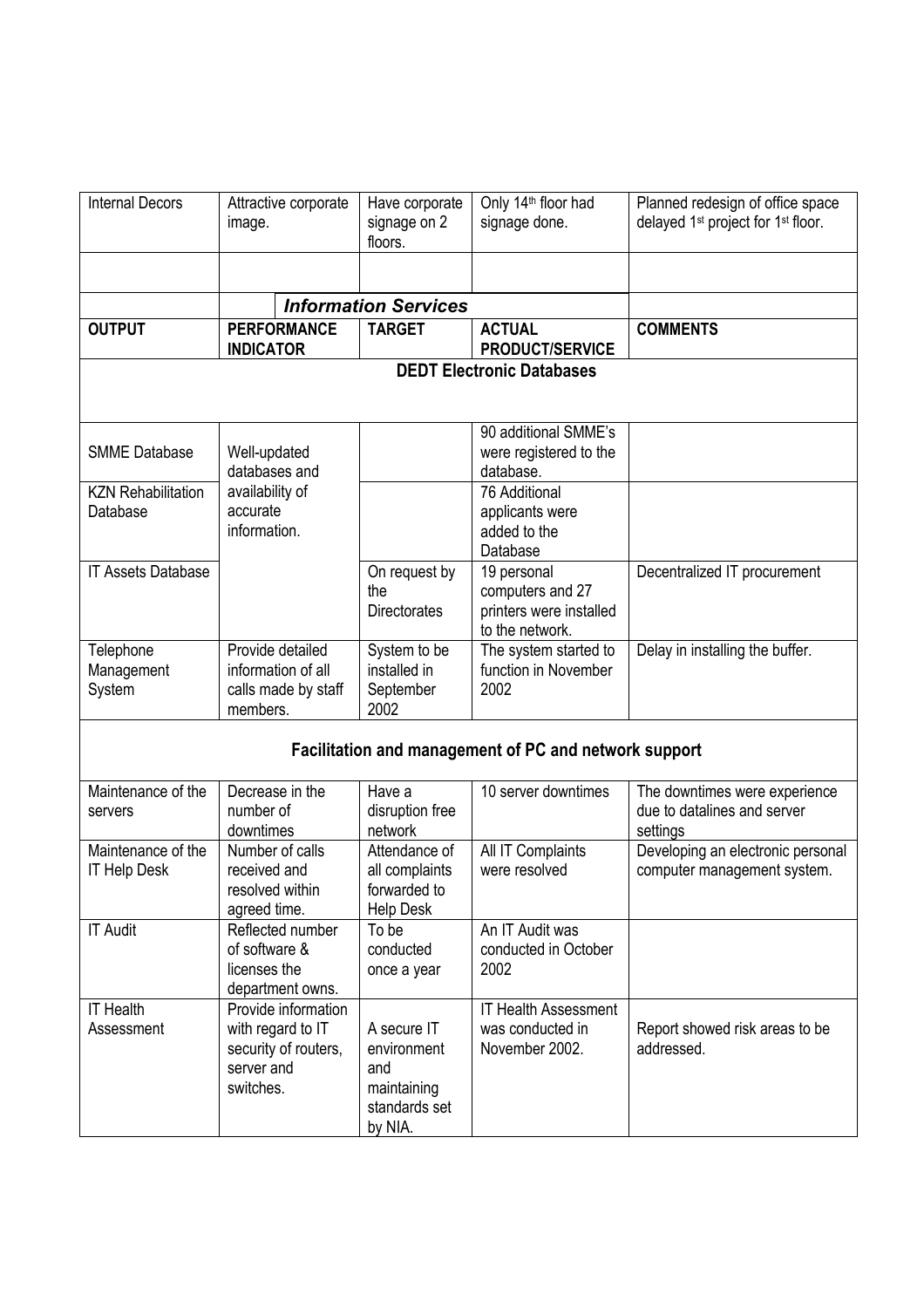# **Development of Department's One Stop Information Centre**

| <b>DEDT Resource</b> | Developing a         | Subscribe to          | 5 Newspapers                       | Office space and lack of         |
|----------------------|----------------------|-----------------------|------------------------------------|----------------------------------|
| Centre               | newspaper Desk       | national &            | Subscriptions were                 | electronic system to store       |
|                      |                      | provincial            | made available to                  | material acquired was a problem. |
|                      |                      | newspapers.           | staff members.                     |                                  |
|                      |                      |                       |                                    |                                  |
|                      |                      | Provision of          |                                    |                                  |
|                      |                      | specific              |                                    |                                  |
|                      |                      | materials             |                                    |                                  |
|                      |                      | requested by          |                                    |                                  |
|                      |                      | <b>Line Divisions</b> |                                    |                                  |
|                      |                      |                       |                                    |                                  |
|                      |                      |                       |                                    |                                  |
|                      |                      |                       |                                    |                                  |
|                      |                      |                       | <b>Facilitation of IT Training</b> |                                  |
|                      |                      |                       |                                    |                                  |
| Facilitation of IT   | To improve service   | Facilitation of       | Two staff members                  | An increase in performance by    |
| courses              | delivery by          | DTP course.           | attended a workshop                | staff members who underwent the  |
|                      | acquiring IT skills. |                       | on IT Security Policies            | mentioned courses.               |
|                      |                      |                       | and 1 staff member                 |                                  |
|                      |                      |                       | attended DTP course                |                                  |
|                      |                      |                       |                                    |                                  |

# **PROGRAMME TWO:** *Integrated Planning and Economic Development*

# **Aim:**

The strategic objectives of the Programme (IP&ED) as entailed in the department's strategic plan are:

- Promotion of local economic development in small towns
- Promotion of rural economic development
- Facilitating investment of key anchor projects in the province and strategic management of policy pertaining to tourism, investment and trade & industry
- Developing linkages with the new economy programme

# **Policy Development**

The IP&ED Programme consists of the three following sub-programmes:

- (i) Local Economic Development (LED)
- (ii) Agri-Business,
- (iii) Special Projects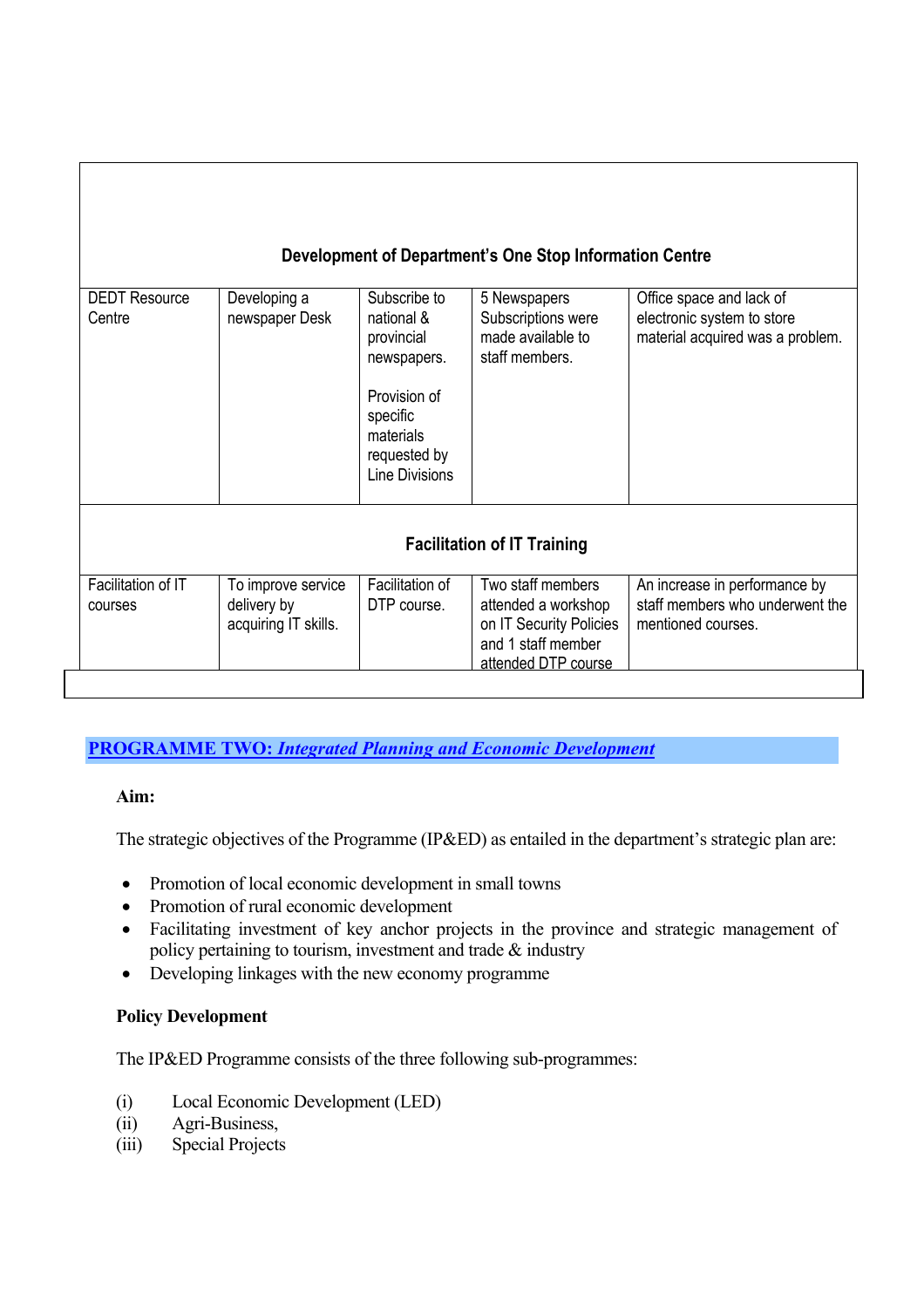# **Sub-Programme:** *Local Economic Development (LED)*

# **Aim:**

To assist small towns (non-metropolitan areas) of KwaZulu-Natal in identifying economic opportunities for investment and job creation. The main elements of the LED's activities are:

- Advising municipalities on and facilitating the undertaking of economic regeneration and local economic development studies; and
- Facilitating and monitoring the implementation of prioritized LED projects.

# **General Overview**

- (1) Local Economic Regeneration (LED) studies in KZN province,
- (2) Economic Rejuvenation of small towns in KZN province,
- (3) Leveraging LED project implementation funding ,
- (4) Implementation of LED Projects,
- (5) Spatial Economic Frameworks for the KZN District Councils.

The LED Programme is guided and implemented within the framework of co-operative governance and mutual intergovernmental relations. There is thus a general recognition and acknowledgement by the local government sphere of the specialist advice and/or role that the Department plays at this level. In most cases, the role of DEDT has been very instrumental in terms of influencing funding decisions to the benefit of the local government sphere – with the result being the successful leveraging of resources for the implementation, not only of big investment type projects, but also developmental grassroots initiatives.

An impressive level of co-operation and mutual understanding between DEDT and other provincial and national departments (DOL, DOA, DPLG, DTI, DLA, etc.) has been established. The key levers of co-operation are found in the regeneration studies, project funding and implementation stages.

Moreover, DEDT through its LED Programme has widened its scope of interaction and institutional partnership with other development agencies like IDC, DBSA, European Commission, mineworkers, development agencies, chambers of commerce and industry, and as well as farmers associations.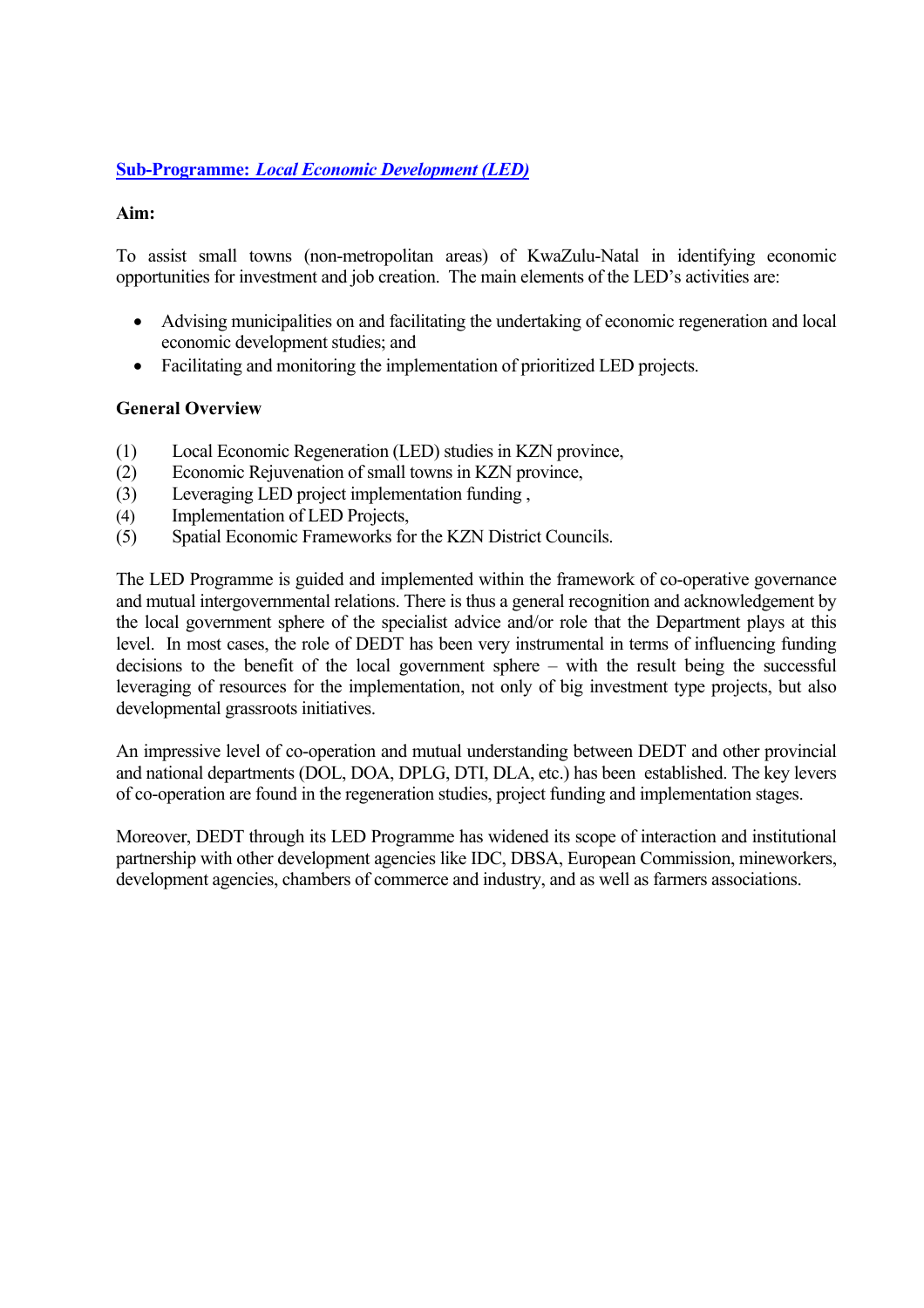| Outputs                                           | <b>Output Indicator</b>                                                                                                                                                                  | <b>Actual Performance against target</b> |                                                                                                             |  |
|---------------------------------------------------|------------------------------------------------------------------------------------------------------------------------------------------------------------------------------------------|------------------------------------------|-------------------------------------------------------------------------------------------------------------|--|
|                                                   |                                                                                                                                                                                          | <b>Target</b>                            | Actual                                                                                                      |  |
| Economic<br>Regeneration of<br><b>Small Towns</b> | <b>Quantity Measures:</b><br>Number of LED studies completed<br>were at Newcastle/Osizweni,<br>Nongoma, Ezinqoleni,<br>Umuziwabantu, Greater Kokstad,<br>Cederville, Matatiele & Ingwe)  | 5 LED studies                            | 8 LED studies                                                                                               |  |
|                                                   | Number of LED opportunities/<br>$\bullet$<br>projects identified                                                                                                                         | 25 projects                              | 75 Potential<br>opportunities identified.                                                                   |  |
|                                                   | Quality Measures:<br>Partnership support and other<br>implementation arrangements<br>(IDC, DBSA, IDT, NDA, ARC,<br>Chambers of Business, Labour,<br>Farmers Assoc., municipalities, etc) | Number of partnerships formed            | 9 informal partnerships<br>(x9 Local<br>Municipalities)                                                     |  |
|                                                   | Proportion of committed<br>institutions.                                                                                                                                                 | Number of commitments                    |                                                                                                             |  |
| Leveraging<br>Funding/Finance                     | <b>Quantity Measures:</b><br>Number of Business Plans<br>submitted to various agencies                                                                                                   | 15 Business Plans                        | 19 Business Plans                                                                                           |  |
|                                                   | Number of Pre-feasibilities reports<br>$\bullet$<br>submitted to TIKZN and other<br>potential investors                                                                                  | 3 Pre-feasibilities                      | 2 complete<br>(Kilbarchan/Darnacol)<br>4 Pre-feasibility (still<br>awaits approval of<br>funding rollovers) |  |
|                                                   | Number of Business Plans<br>approved for funding                                                                                                                                         | 15 Business Plans                        | 19 Business Plans                                                                                           |  |
|                                                   | Amount of funding leveraged for<br>implementation of LED projects                                                                                                                        | R13 million                              | R18 million                                                                                                 |  |
|                                                   | <b>Quality Measures</b><br>Proportion of Pre-feasibilities with<br>interested investors                                                                                                  | Amount of (FDI) investment<br>secured    | None at this stage                                                                                          |  |

# *Table A: Service Delivery Measures*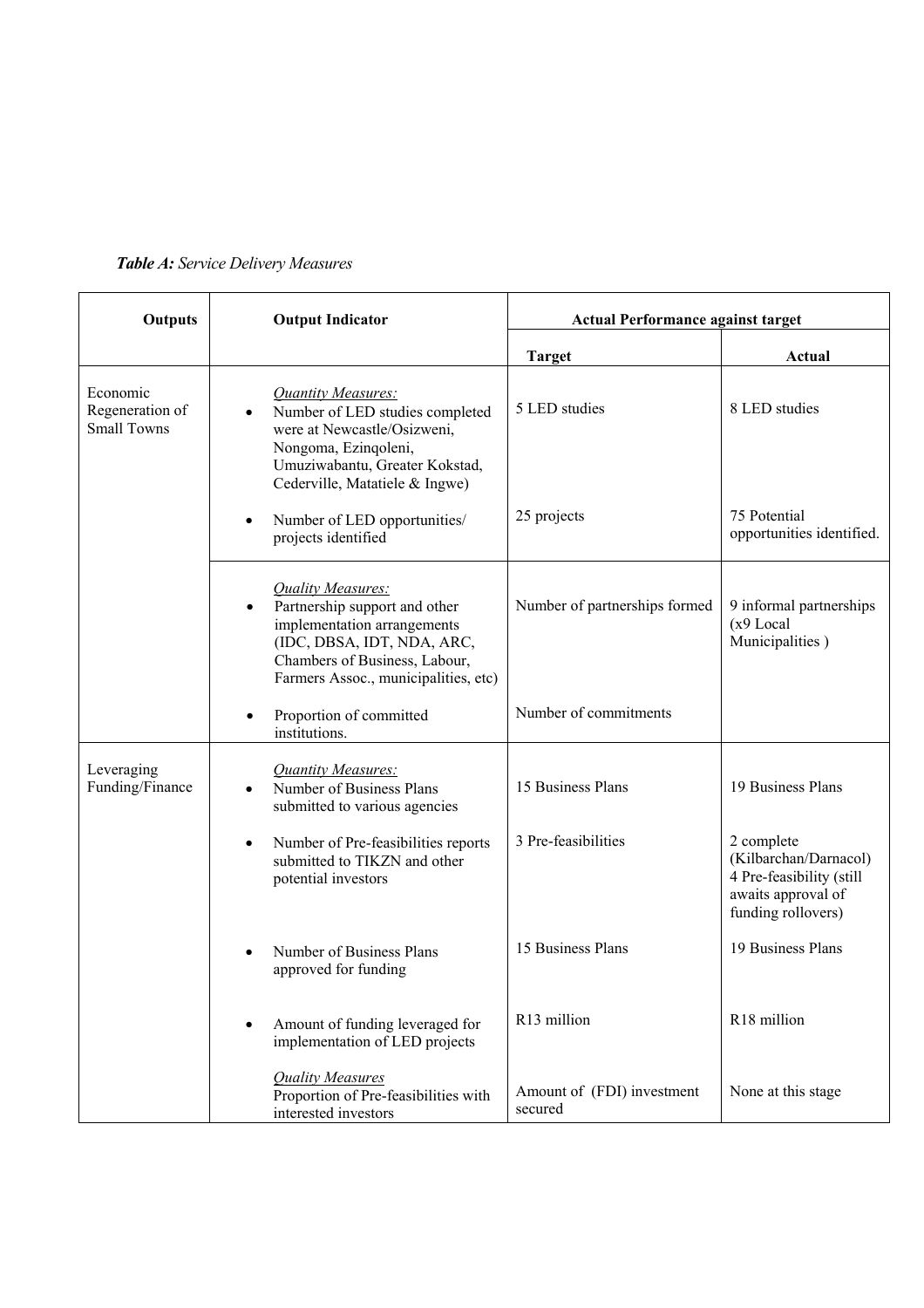| Outputs                                                                      | <b>Output Indicator</b>                                                                                                                            | <b>Actual Performance against target</b>                               |                                                                                                                                          |  |
|------------------------------------------------------------------------------|----------------------------------------------------------------------------------------------------------------------------------------------------|------------------------------------------------------------------------|------------------------------------------------------------------------------------------------------------------------------------------|--|
|                                                                              |                                                                                                                                                    | <b>Target</b>                                                          | Actual                                                                                                                                   |  |
| LED projects<br>Implementation                                               | <b>Quantity Measures:</b><br>Number of LED projects packaged<br>$\bullet$<br>and implemented                                                       | 15 projects                                                            | 19 projects                                                                                                                              |  |
|                                                                              | Value of LED projects<br>$\bullet$<br>implemented                                                                                                  | R13 million                                                            | R18 million                                                                                                                              |  |
|                                                                              | Total number of jobs /<br>$\bullet$<br>entrepreneurs created                                                                                       | $140$ jobs<br>14 enterprises (Trust, Co-ops,<br>Sect. 21Co, Cc, etc.). | Estimated at 152<br>$(19$ projects x 8 jobs<br>each on average)                                                                          |  |
|                                                                              | Quality Measures:<br>Proportion of projects with Council<br>Resolutions.                                                                           | Number of Councils<br>Resolutions/Approvals.                           | 75 Councils<br>Resolutions (75<br>opportunities in 8<br><b>LED Study Reports)</b>                                                        |  |
| Developing new<br>economic<br>frameworks for<br>the KZN District<br>Councils | Quantity measures:<br>Number of District level Economic<br>$\bullet$<br>co-operative partnerships<br>established                                   | 6 District economic<br>frameworks                                      | 6 (uThukela,<br>uMzinyathi, AmaJuba,<br>Zululand, Ugu &<br>Sisonke) Coal Belt<br>Region/KZN/EC<br>Economic<br>Development<br>Initiatives |  |
|                                                                              | Number of District level<br>$\bullet$<br>LED/Investment opportunities<br>identified                                                                | 20 District level projects                                             | $+30$ (C/Belt &<br><b>KZN/EC Cross Border</b><br>Initiatives)                                                                            |  |
|                                                                              | Number of District level<br>LED/Investment projects packaged                                                                                       | 10 packaged projects                                                   | None yet (pending<br>funding availability)                                                                                               |  |
|                                                                              | <b>Quality Measures:</b><br>Partnership support and other<br>$\bullet$<br>implementation arrangements<br>(within and between District<br>Councils. | Number of partnerships<br>arrangements formed                          | To be achieved in<br>2003/4 FY.                                                                                                          |  |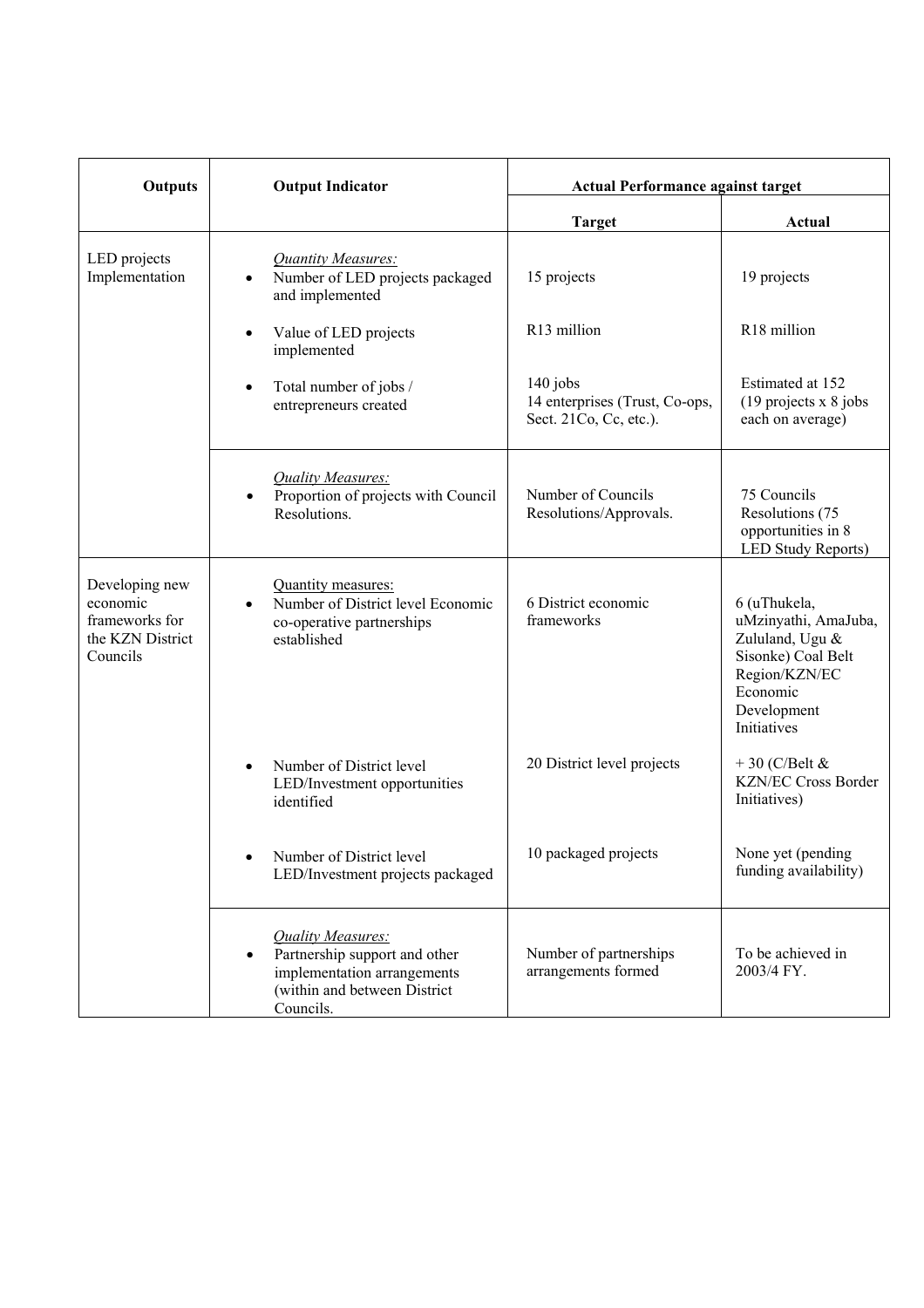#### **Sub Programme:** *Agri-Business*

#### **Aim:**

As reported in the 2001/2 Annual Report, extensive discussions with internal and external stakeholders led to the recognition that there was a need for the creation of a new Agri-Business Directorate separate from the Directorate: Rural Economic Development. This decision was made in response to the recognition that the Agri-Business sector (in rural areas), like the Manufacturing and Retail sectors (in urban areas), offers tremendous opportunity for achieving the Department's Vision of creating a "globally competitive economy".

At the core of the Directorate's strategic focus lies the opportunity for job and particularly income generation in the area of niche' sector production. Put simply, while generic agricultural products (maize, sugar, cotton, poultry etc.) have been experiencing steadily declining "real prices" because of over-production and cheap imports, niche' products such as honey, organic produce, cut flowers, essential oils and natural remedies have been experiencing growing demand locally and internationally - hence enjoying higher "real prices".

The growth in importance of the niche' perishables industry is therefore key to the viability of projects such as the Dube Trade Port, and to the global competitiveness of the Province. The Directorate was therefore created to work with sister Departments and Agencies to carry out niche' market studies, business plans and to implement pilot projects to achieve the purpose of making the Province more globally competitive by encouraging emerging commercial growers to move beyond the production of generic (food security) goods to producing niche' products for local and international markets.

| Original Targets set in the Medium-Term Expenditure<br><b>Estimate</b> |                                                                                           |                                          | <b>Report Against Targets</b>                                                                                                                                                                                                                                                                                                    |                                                                                                                                                                                                                                                        |
|------------------------------------------------------------------------|-------------------------------------------------------------------------------------------|------------------------------------------|----------------------------------------------------------------------------------------------------------------------------------------------------------------------------------------------------------------------------------------------------------------------------------------------------------------------------------|--------------------------------------------------------------------------------------------------------------------------------------------------------------------------------------------------------------------------------------------------------|
| Sub-<br>programmes                                                     | Outputs                                                                                   | <b>Service</b><br>delivery<br>indicators | <b>Status</b>                                                                                                                                                                                                                                                                                                                    | <b>Comment</b>                                                                                                                                                                                                                                         |
| <b>Agri-industry</b><br>cluster and<br>agency<br>agreements            | Approved<br>memorandum of<br>understanding with<br>cluster<br>departments and<br>agencies | 2002/03                                  | The MOUs had not been duly<br>agreed and signed as yet. A<br>Departmental Level Co-operation<br>Proposal has been developed.<br>Workshop with DAEA in March<br>2003 to finalise agreement.<br>A Project Level Co-operation<br>Agreement for Open Pan Sugar<br>Mill has been signed (with Owen<br>Sithole College of Agriculture) | The most important area<br>of need for an inter-<br>departmental agreement<br>is with DAEA. DEDT<br>has needed to research a<br>number of industrial<br>supply chains to be able<br>to more clearly articulate<br>in the MOU the role of<br>each Dept. |

*Table A: Service Delivery Measures*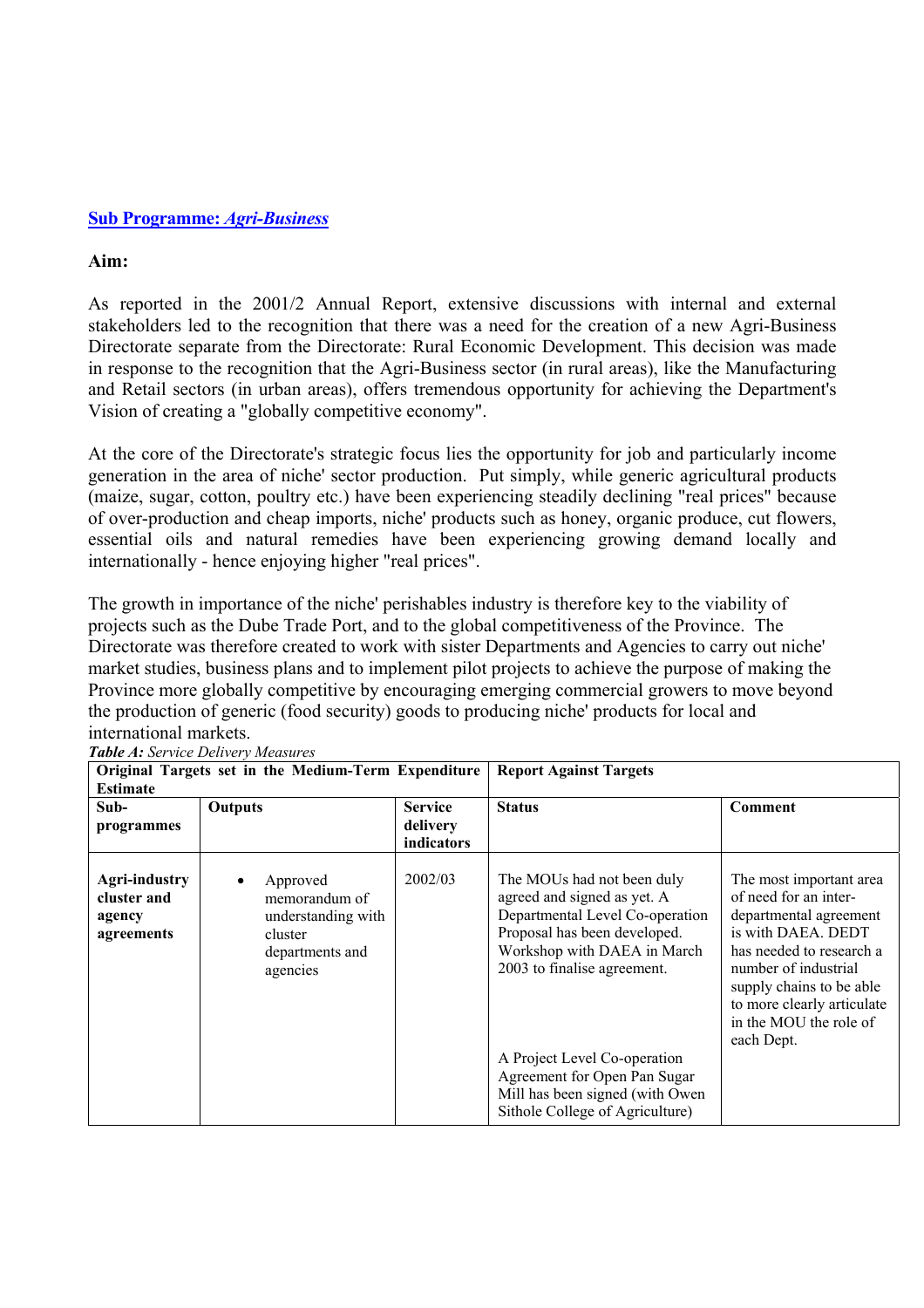| <b>Sub-sector</b><br>assessment<br>s                        | T& IKZN conduct<br>$\bullet$<br>3 RED pilot projects<br>appraisals per<br>annum for<br>Department of<br>Economic<br>Development and<br>Tourism (DEDT)         | 2003/04             | To date one project appraisal<br>has been done, i.e. into the<br>production of ethanol. A further<br>two project appraisals will be<br>identified for completion in<br>2003/2004.                                                                                                                                                | Performance to date is<br>within the target<br>timeframe.                                                                                                                                                                                                                                               |
|-------------------------------------------------------------|---------------------------------------------------------------------------------------------------------------------------------------------------------------|---------------------|----------------------------------------------------------------------------------------------------------------------------------------------------------------------------------------------------------------------------------------------------------------------------------------------------------------------------------|---------------------------------------------------------------------------------------------------------------------------------------------------------------------------------------------------------------------------------------------------------------------------------------------------------|
| <b>Market</b><br>information<br>and<br>matching<br>services | Capacity to<br>$\bullet$<br>provide ongoing<br>services via<br>dedicated T & IKZN<br>agri-industry<br>intelligence unit                                       | 2004/05             | T&IKZN has started the<br>process of building this<br>capacity through the<br>production of an agri-industry<br>exporter's database and the<br>employment of personnel with<br>skills in agri-industry. The unit<br>will finalise and market its<br>service in this sector once the<br>DEDT MOU with DAEA has<br>been concluded. | Performance to date is<br>within the target<br>timeframe.                                                                                                                                                                                                                                               |
| <b>Identify sub-</b><br>sector<br>opportunitie<br>s         | Number of<br>$\bullet$<br>provincial niche sub-<br>sector development<br>plans e.g. honey,<br>organics,<br>aquaculture,<br>medicinal/pharma-<br>ceuticals etc | 4 during<br>2002/03 | 6 Market Studies completed<br>(organics, aquaculture, cut<br>flowers & essential oils,<br>medicinal/pharmaceuticals,<br>honey)<br>Fifteen Business Plans for the<br>establishment of viable<br>enterprises have also been<br>developed \based on the<br>market studies.                                                          | Performance targets<br>achieved.                                                                                                                                                                                                                                                                        |
| <b>Establish</b><br>agri-<br>industry<br>forums             | No. of sub-sector<br>$\bullet$<br>forums to implement<br>sub-sector<br>development plans                                                                      | 4 by<br>2003/04     | No forums have as yet been<br>established, but our target is to<br>have achieved these by the<br>end of 2003/2004 financial<br>year.                                                                                                                                                                                             | The confirmed dates<br>for the Agri-Business<br>forums are as follows:<br>1. Organic Products -<br>$3^{\text{rd}}$ September 2003<br>2. Cut Flowers -<br>1 <sup>st</sup> October 2003<br>3. Honey Production -<br>29 <sup>th</sup> October 2003<br>4. Essential Oils-<br>26 <sup>th</sup> November 2003 |

| Original Targets set in the Medium-Term Expenditure<br><b>Estimate</b> |                                                    | <b>Report Against Targets</b>         |                                                                                      |                                  |
|------------------------------------------------------------------------|----------------------------------------------------|---------------------------------------|--------------------------------------------------------------------------------------|----------------------------------|
| Sub-<br>programmes                                                     | <b>Outputs</b>                                     | <b>Ser</b><br>vice<br>$\Delta E = 10$ | <b>Status</b><br>Comment                                                             |                                  |
| Facilitate<br>packaging of<br>black                                    | Number of BEE<br>$\bullet$<br>agri-industry pilots | 4 by<br>2004/05                       | 5 Agri-Industry Pilots have been<br>already implemented in 2002/3<br>Cut Flowers Hub | Performance targets<br>achieved. |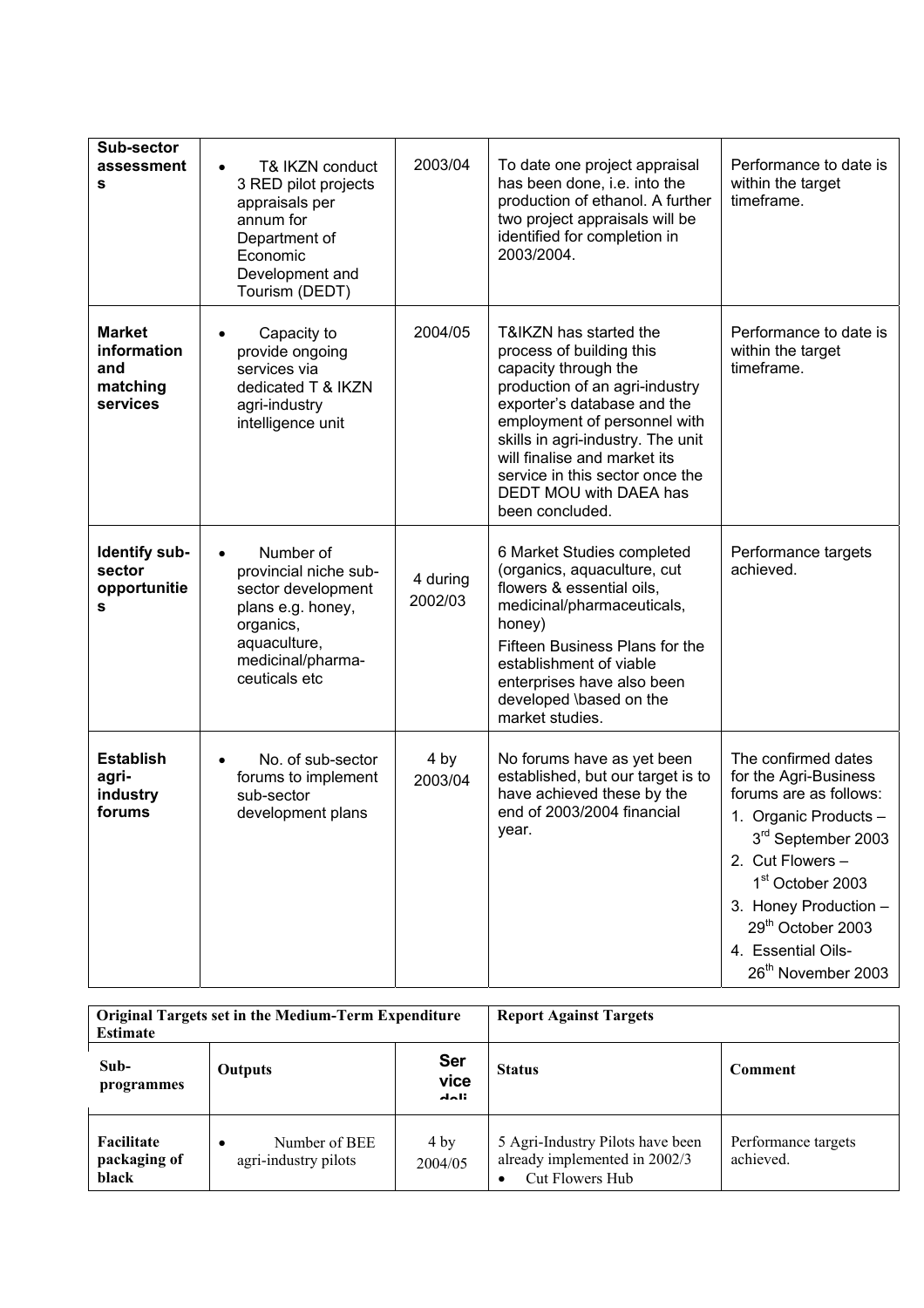| economic<br>empowerment<br>(BEE) agri-<br>industry pilots |  | Groundnuts production<br>Organic Vegetables<br>Honey production<br>Open Pan Sugar Mill |  |
|-----------------------------------------------------------|--|----------------------------------------------------------------------------------------|--|
|                                                           |  |                                                                                        |  |

#### **Studies and Business Plans**

In order to develop a sound basis for the new strategic thrust to promote niche' sector development in the area of Agri- Business, the Directorate committed itself to carrying out 4 market studies in 2002/3. The Directorate carried out six studies into the following sectors:

- Honey
- Organic Vegetables
- Cut Flowers
- Essential Oils
- Natural Remedies
- Aquaculture

The Studies aimed at examining international and local markets, understanding the full value-chain of each sector, and documenting the extent of local players (established and emerging). Finally, each Study was concluded with the preparation of Business Plans for concrete Pilot Projects - some 15 in total. These studies were managed by a joint steering committee chaired by the KZN DEDT, KZN DAEA, TIK, Ithala, the IDC and NGO's.

In addition to these studies, the Directorate carried out an Agri-Business Opportunity Study for the Umkhanyakude District. Its conclusions pointed to the production of groundnuts as offering the most potential for the grass-roots empowerment of black farmers.

The Business Plans prepared in 2002/3 included the following:

- 1. Honey Production with Mondi Forests
- 2. Honey Production with SiyaQhubeka Forests
- 3. Organic Vegetable Production in Umbumbulu for Woolworths
- 4. Organic Vegetable Production in Buffelsdraai (eThekwini) for Purity Baby Foods (Pty)
- 5. Organic Culinary Herbs Production for Robertson's Spices (Pty)
- 6. Organic Sugar / Jaggery Open Pan Mill (Owen Sithole College)
- 7. Mboza (Umkhanyakude) Small Grower Groundnuts Scheme with Star Foods (Pty)
- 8. Waldheim Farm Heliconia's Empowerment Cut Flower Project (Ramsgate)
- 9. Westcliffe Farm Proteas Empowerment Cut Flower Project (Greytown)
- 10. ZCBF Heliconia's Cut Flower Hub (Richards Bay)
- 11. Oxfam Essential Oils Empowerment Project (Nkandla)
- 12. MDIC Essential Oils Empowerment Project (Manguzi)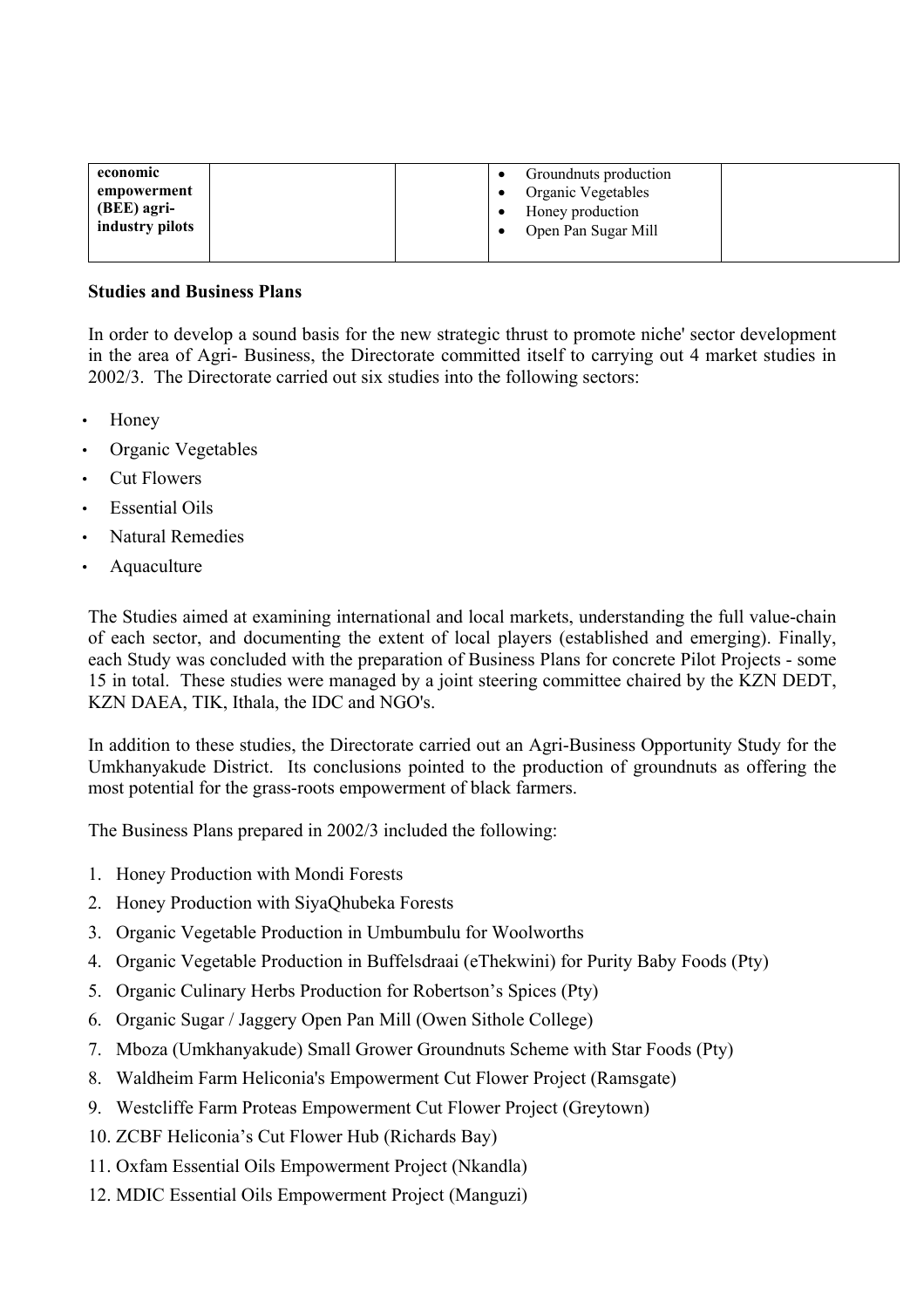- 13. Production of Indigenous Natural Remedy Plants (including 4 Plant-Specific Business Plans)
- 14. Prawn Out grower Scheme (Amatikulu)
- 15. Ornamental Fish Farm (Amatikulu)

These Business Plans conservatively form the basis for the creation of some 30,000 jobs over the short- to medium-term and were shared with sister departments (KZN DAEA) and Agencies (KZN TIK) as packaged investment opportunities that they could utilize to attract investment into the Province.

# **Projects**

The directorate supported the development of the Bio-diesel industry via an R1million grant to the KZN Agri-Foundation to promote the use of the Jatropha curcas plant as a source of biodiesel. These funds were transferred to Ithala and managed by the latter. During this period, the Agri-Foundation held numerous meetings and interactions with District, Local Municipalities and Farmers Associations, and lobbied the KZN DAEA to carry out a Strategic Environment Assessment on Jatropha, and to offer a basket of support services to Jatropha farmers.

It also prepared business plans for a Bio-diesel refinery and costing for production, secured a partnership with local markets (Bio-diesel SA in Howick), purchased seed and accesses specialised training by Zimbabwean farmers, and developed outreach and seed supply programs with farmers in Vryheid, Nkandla, Mbazwana, Ndumo, Lower Umfolozi and Makhathini Flats. Finally, but crucially, it supported the successful testing of seed oil by the CSIR for use in standard South African diesel vehicles.

Some R3 million of Programme savings was also identified for the immediate implementation of the following pilot projects:

- Honey Pilot Production in partnership with SiyaQhubeka Forests (20 direct jobs, 80 indirect iobs)
- Organic Vegetable Production in Ogagwini (Umbumbulu) for Woolworths (50 direct jobs, 350 indirect jobs)
- Jaggery Open Pan Mill Training Facility (Owen Sithole College) in partnership with the Uthungulu District and the KZN DAEA (will benefit some 1,500 small cane growers in Uthungulu)
- ZCBF Heliconia's Cut Flower Hub (Richards Bay) in partnership with the uMhlathuze Municipality (will benefit some 1,000 women growers in the greater uMhlathuze/uThungulu DM)
- Mboza Small Grower Groundnuts Scheme with Star Foods (Pty) and the Umkhanyakude District (150 direct jobs, 1050 indirect jobs)

These five projects were successfully implemented by the close of the financial year in March 2003.

The Directorate is hoping to substantially increase it's very limited R5m project budget so that it can roll out a rural development program to promote niche' sector and (organics, cut flowers,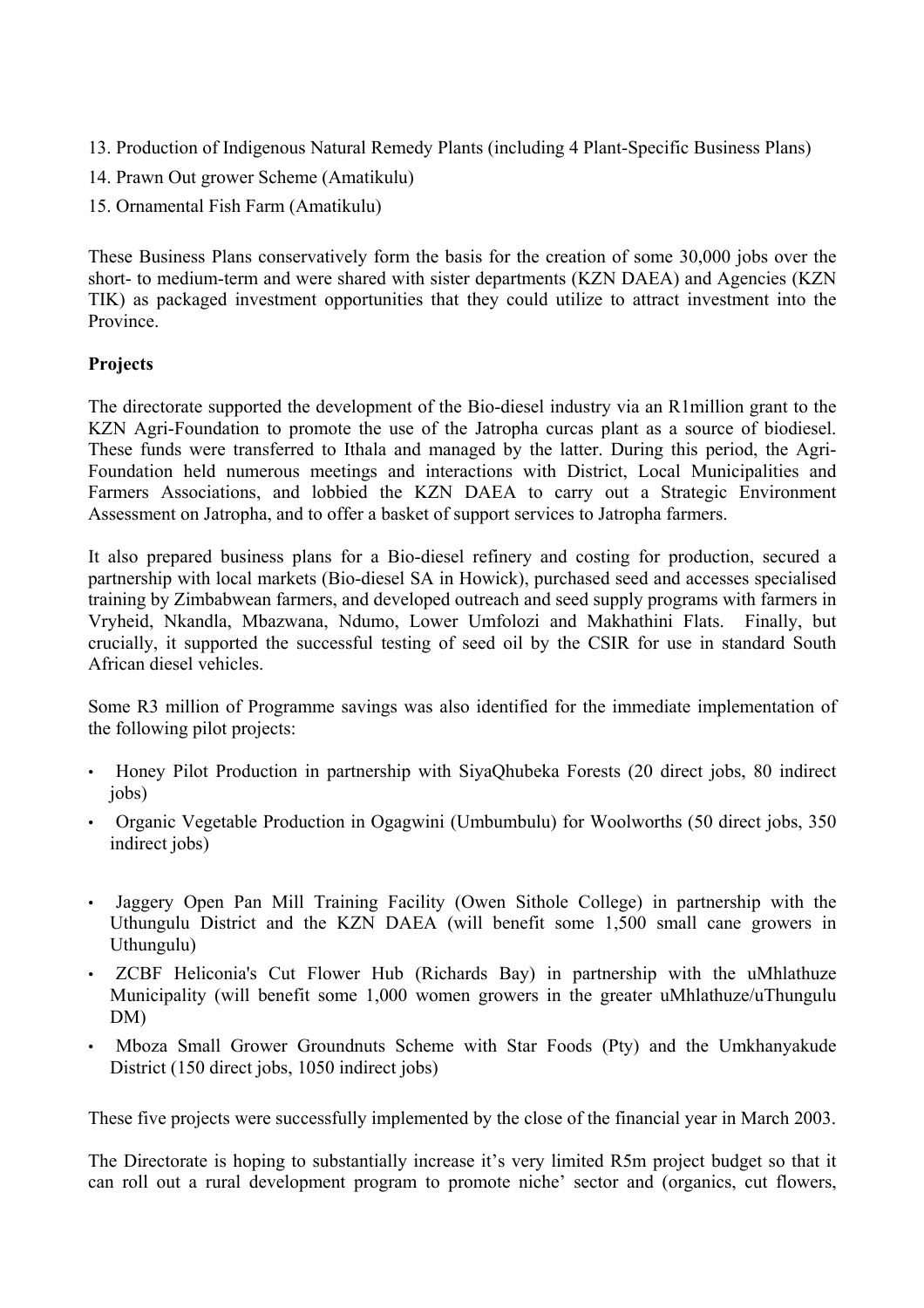essential oils) in all Districts of the Province in partnership with, as a complement to the food security program of the KZN DAEA.

#### **Sub-Programme:** *Community Projects*

#### **Aim:**

The Programme aims at moving rural communities from purely subsistence activities towards participation in economically sustainable projects within the rural areas of KZN. This is best done through the establishment of partnerships with the private sector through the establishment of Joint Ventures as well as the on-going search for new markets that enhance the possibilities of sustainability for their production efforts.

The Directorate of Community Projects is committed to supporting the economic upliftment of the rural deprived areas of KZN by providing infrastructural support, entrepreneurial as well as mentoring support to emerging rural projects. Capacity building amongst these communities is a critical factor if the long-term sustainability of these projects is to be achieved. To this end we are working in partnership with the National Department of Labour and the Land Bank in efforts to obtain the long-term success of these projects.

#### **Service Delivery Measures**

During the period under review the following projects were completed:

- Igwalagwala Poultry-Nongoma,
- KwaNobamba Poultry,
- Obuka Poultry-Ntambanana (ongoing),
- Obuka Sewing-Ntambanana,
- Mfanefile Sewing-Melmoth,
- Siyakhula Sewing-Denny Dalton,
- Khulambokodo Sewing-Ingwavuma,

Most of these projects are targeted at creating viable economic enterprises that meet the local demand. Most of the market for the sewing projects is mainly the local schools that purchase their uniform requirements from these sewing centres whilst the poultry produced by the poultry projects is sold as live birds to local buyers. The main challenge facing these projects remains the provision of infrastructure for their successful operation as well as the provision of adequate working capital.

The Muden MPC project has been handed over to the Provincial Department of Works for construction and it is hoped that once the approval of the Central Procurement Committee has been secured and the contractor appointed construction will commence in the following financial year.

The Directorate has also been assisting the Inqolobane Community Development Facilitation in Mtubatuba with the formulation of a Business Plan to guide community projects in the Mpukunyoni area. This was a request from the office of the then MEC (Mr Michael Mabuyakhulu). **Sub-Programme:** *Special Projects*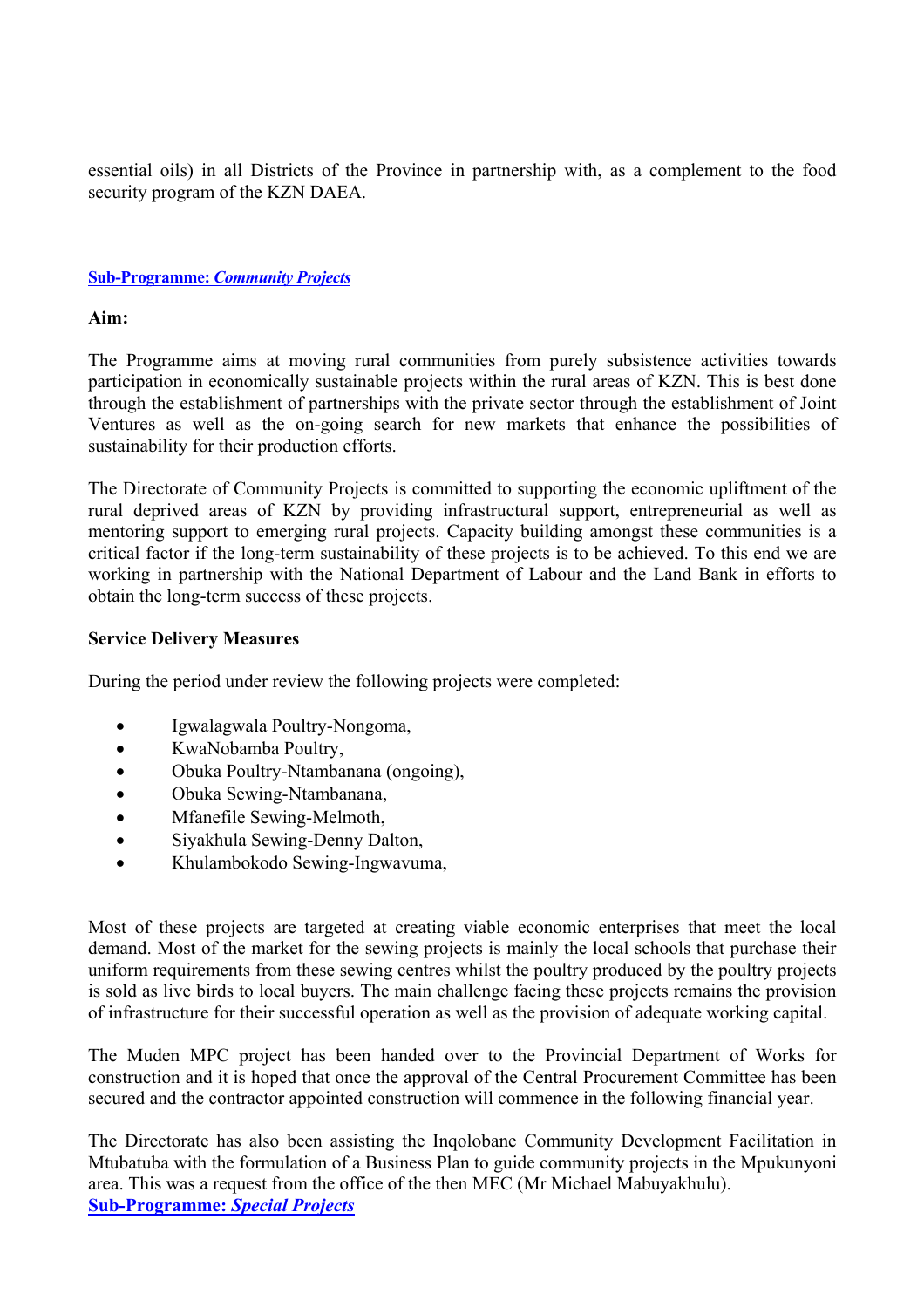#### *Table A: Service Delivery Measures*

| <b>Original Targerts set in Medium-Term</b><br><b>Expenditure</b>                                           |                                                                                                                                                                                                                   | <b>Report Against Targets</b>      |                                                                                                                                                                                                                                                                                                                                                                                                                        |                                                                                                                                                                                                                           |  |
|-------------------------------------------------------------------------------------------------------------|-------------------------------------------------------------------------------------------------------------------------------------------------------------------------------------------------------------------|------------------------------------|------------------------------------------------------------------------------------------------------------------------------------------------------------------------------------------------------------------------------------------------------------------------------------------------------------------------------------------------------------------------------------------------------------------------|---------------------------------------------------------------------------------------------------------------------------------------------------------------------------------------------------------------------------|--|
| Sub-<br>programme                                                                                           | <b>Outputs</b>                                                                                                                                                                                                    | <b>Service</b><br><b>Delivery</b>  | <b>Status</b>                                                                                                                                                                                                                                                                                                                                                                                                          | <b>Comments</b>                                                                                                                                                                                                           |  |
| <b>Special</b><br><b>Purpose</b><br>Vehicle (SPV)<br>for<br>implementatio<br>n of Dube<br><b>Trade Port</b> | Establishment of SPV<br>$\bullet$<br>through Ithala Finance<br>Development Corporation                                                                                                                            | March 2002                         | The Dube Trade Port (Pty) Ltd<br>was established in October<br>2002. An interim Board has<br>been appointed and staff was<br>seconded in<br>November/December 2002.                                                                                                                                                                                                                                                    | The National Cabinet resolution to relocate<br>DIA to La Mercy by 2006 and to support the<br>use of a SPV to implement the project was only<br>attained in April 2002.                                                    |  |
| <b>Construction of</b><br><b>King Shaka</b><br><b>International</b><br>Airport                              | Attain resolutions from<br>national and<br>provincialCabinets                                                                                                                                                     | April 2002                         | Attained resolutions from<br>national $&$ provincial cabinets<br>re implementation of Dube<br>Trade Port (April 2002)                                                                                                                                                                                                                                                                                                  | Intergovernmental process and decisions have<br>taken longer than anticipated                                                                                                                                             |  |
|                                                                                                             | • Finalise design and site<br>layout plan<br>Attain agreement with<br>$\bullet$<br>funding partners, finalise<br>structure                                                                                        | December<br>2002<br>August 2002    | Finalised master plan and pre-<br>feasibility analysis                                                                                                                                                                                                                                                                                                                                                                 | The appointment of financial advisors is a<br>critical step. The appointment process took<br>longer than anticipated because of delays in<br>finalizing the terms of reference.<br>Once Treasury Approval I is a attained |  |
|                                                                                                             | • Facilitate workshops with<br>relevantlocal<br>communities, relevant<br>public entities, service<br>providers, local<br>government, civil aviation<br>authorities and airlines<br>• Finalise infrastructure plan | Present - 2006<br>December<br>2002 | Finalised ToR to appoint<br>financial transaction advisors<br>to undertake detailed feasibility<br>and attainment of Treasury<br>Approval I. In final phases of<br>appointing successful bidder.<br>Discussions/meetings with<br>municipal officials regarding<br>planning approvals and<br>planning functions<br>Currently investigating funding<br>sources for work/research to be<br>undertaken on the air platform | infrastructure plan will be finalised; EIA's<br>completed and workshops facilitated.<br>Negotiations with private equity partners will<br>take place once Treasury Approval I has been<br>attained                        |  |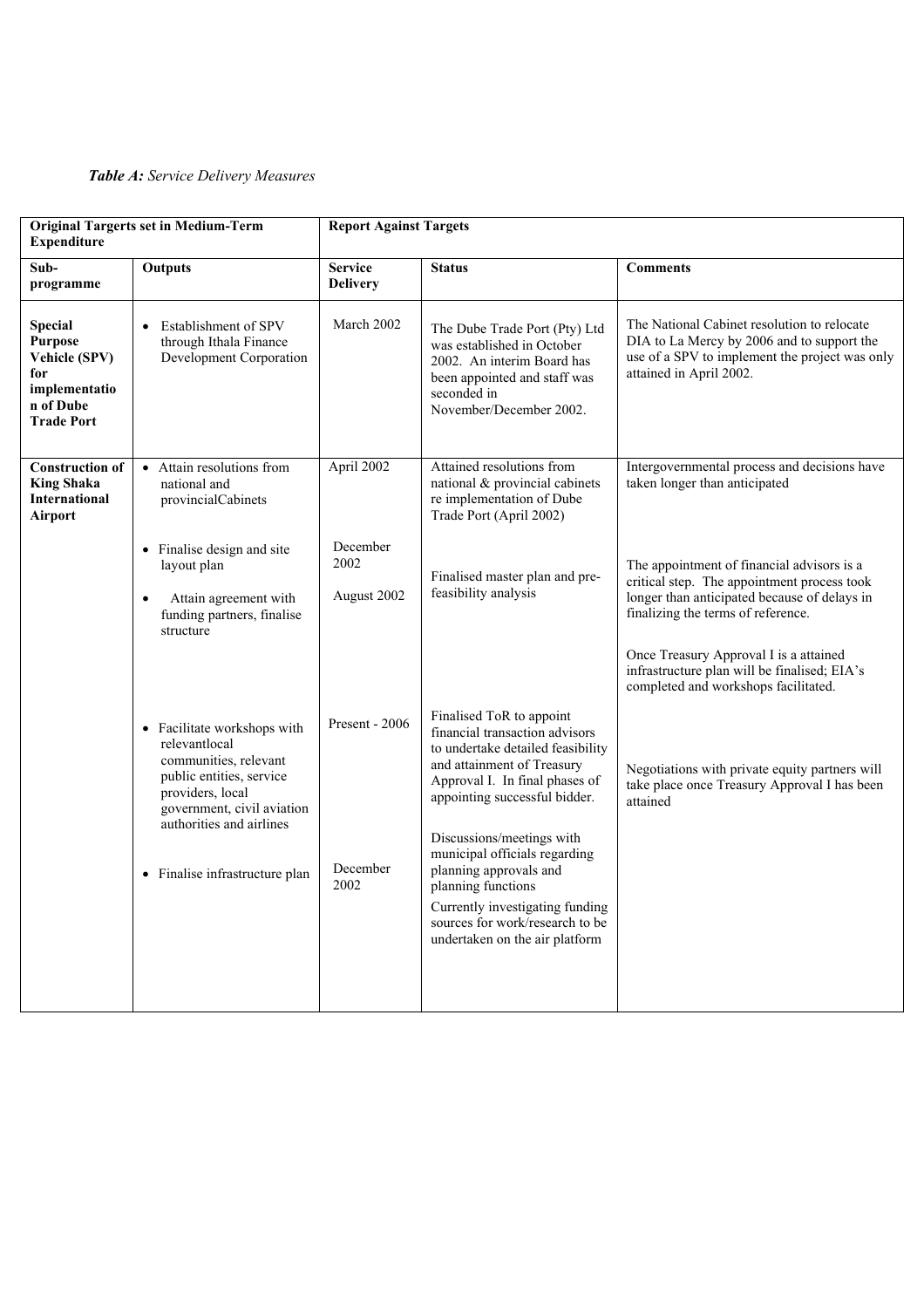|                                                                                                                    | • Complete<br><b>Environmental Impact</b><br>Assessment (EIA)<br>• Obtain planning<br>approvals and start<br>construction<br>• Extent of empowerment<br>initiatives                                                                                                                                                                                                                                                  | April 2003                                        | Research: Undertaken a<br>study to identify companies<br>that will benefit from the<br>new logistics platform                                                                      | Research is nearly<br>complete.                                  |
|--------------------------------------------------------------------------------------------------------------------|----------------------------------------------------------------------------------------------------------------------------------------------------------------------------------------------------------------------------------------------------------------------------------------------------------------------------------------------------------------------------------------------------------------------|---------------------------------------------------|------------------------------------------------------------------------------------------------------------------------------------------------------------------------------------|------------------------------------------------------------------|
| <b>Develop</b><br>investment<br>plan for<br>Durban<br><b>International</b><br><b>Airport (DIA)</b><br>site by 2006 | Finalise investment<br>$\bullet$<br>strategy for the current<br><b>DIA Site</b><br>Structure partnership<br>$\bullet$<br>between government<br>and petrochemical<br>industry (Sasol, Sapref,<br>Engen) to establish a<br>petrochemical hub at<br>current DIA site<br>Undertake stakeholder<br>$\bullet$<br>workshops with<br>existing industries,<br>local communities,<br>local government and<br>service providers | May 2003<br>November<br>2002<br>Ongoing -<br>2004 | Draft agreement in place<br>between government &<br>petrochemical industry<br>Additional uses for the<br>current DIA site are being<br>investigated. This is an<br>ongoing process | Cannot proceed until<br>airport relocation plan is<br>finalised. |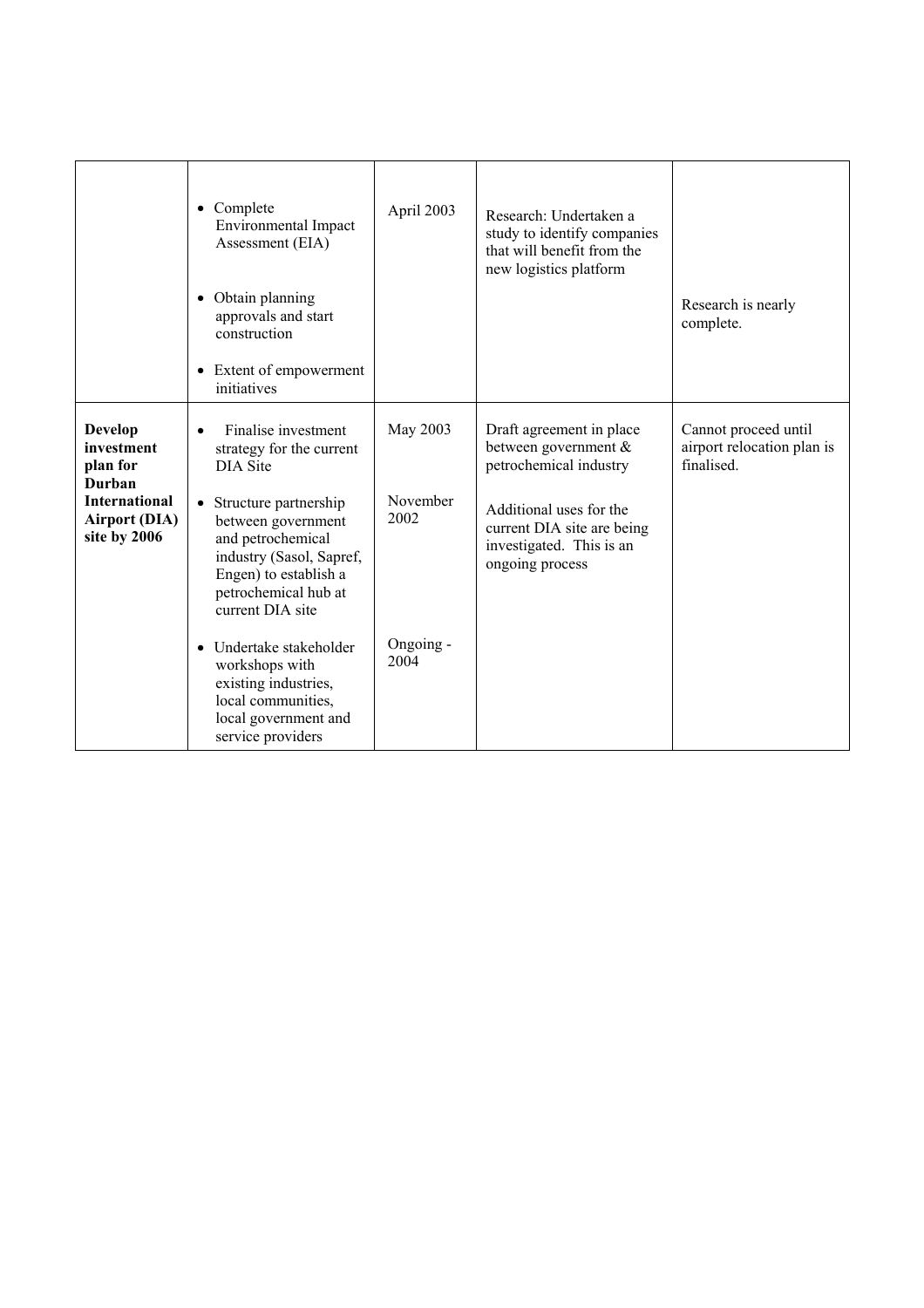| <b>Original Targerts set in the Medium-Term</b><br><b>Expenditure Estimate</b>     |                                                                                                                                                                                                                                                                                                                                                                                                                                                                                                                                                                                                                                                                                                                                                                                                      | <b>Report Against Targets</b>                  |                                                                                                                                                                                                                                                                                                                      |                                                                                                                                                                                                                                                                                                                                                         |
|------------------------------------------------------------------------------------|------------------------------------------------------------------------------------------------------------------------------------------------------------------------------------------------------------------------------------------------------------------------------------------------------------------------------------------------------------------------------------------------------------------------------------------------------------------------------------------------------------------------------------------------------------------------------------------------------------------------------------------------------------------------------------------------------------------------------------------------------------------------------------------------------|------------------------------------------------|----------------------------------------------------------------------------------------------------------------------------------------------------------------------------------------------------------------------------------------------------------------------------------------------------------------------|---------------------------------------------------------------------------------------------------------------------------------------------------------------------------------------------------------------------------------------------------------------------------------------------------------------------------------------------------------|
| Sub-<br>Programme                                                                  | Outputs                                                                                                                                                                                                                                                                                                                                                                                                                                                                                                                                                                                                                                                                                                                                                                                              | <b>Service</b><br><b>Delivery</b><br>Indicator | <b>Status</b>                                                                                                                                                                                                                                                                                                        | Comment                                                                                                                                                                                                                                                                                                                                                 |
| <b>Establish</b><br><b>Industrial</b><br>Development<br>Zones (IDZs)<br>by 2006    | Attain IDZ status and<br>$\bullet$<br>establish synergy between<br><b>IDZs</b><br>• Source an appropriate<br>international operator;<br>develop a strategy to<br>effectively brand and market                                                                                                                                                                                                                                                                                                                                                                                                                                                                                                                                                                                                        | March 2002<br>2002/03                          | Research: The Directorate has<br>undertaken research to look at how<br>we can apply the SA Trade Strategy<br>and incentive policy to the benefit of<br>KZN IDZ's; look at current IDZ's in<br>SA and assess their successes/failures<br>in facilitating business; industry<br>sector analysis of potential time      | This research is nearly complete                                                                                                                                                                                                                                                                                                                        |
|                                                                                    | the IDZ<br>Levels and quality of<br>investments into the IDZs<br>Extent of the multipliers<br>from the IDZs<br>• Extent of empowerment<br>achievements                                                                                                                                                                                                                                                                                                                                                                                                                                                                                                                                                                                                                                               | 2004/06<br>2004/06<br>2004/06                  | critical manufacturing concerns that<br>can take advantage of DTP.<br>Application drafted and forwarded to<br>Minister of Trade & Industry and<br>CEO of Enterprise Organisation for<br>provisional designation at Durban<br>Have met with DTI on several<br>occasions<br>Provisional IDZ designation not<br>awarded | Delays in attainment of provisional<br>IDZ designation - have met with<br>DTI and will proceed through SPV<br>However, have maintained frequent<br>contact with DTI officials                                                                                                                                                                           |
|                                                                                    |                                                                                                                                                                                                                                                                                                                                                                                                                                                                                                                                                                                                                                                                                                                                                                                                      |                                                | Drafted additional application to DTI<br>for funding                                                                                                                                                                                                                                                                 |                                                                                                                                                                                                                                                                                                                                                         |
| <b>Establish and</b><br>implement a<br><b>Cyber Port at</b><br>La Mercy by<br>2006 | • Commission studies into:<br>· Identified potential South<br>African and international<br>participants with a focus on<br>private sector companies,<br>financial institutions,<br>telecommunications<br>providers, education /research<br>institutions and public sector<br>Defined physical<br>$\bullet$<br>characteristics of the facilities<br>including the infrastructure<br>buildings and special support<br>system needs<br>• An overall master plan for<br>venture<br>• A business plan, which<br>addresses cost, income,<br>phasing and the organisational<br>structure required<br>• Methodology to proceed<br>with the project as a<br>private/public sector<br>development<br>Secure agreements<br>with private and public sector<br>partners<br>• Extent of empowerment<br>initiatives | December<br>2002/05                            | ToR finalised<br>Tender was advertised and received<br>applications, but no appointment<br>made.                                                                                                                                                                                                                     | It was decided that none of the<br>applicants fully understood the<br>CyberPort/Cybervillage concept. In<br>addition a decision was taken not to<br>pursue the cyberport concept as<br>separate to the DTP, but as part of<br>the whole platform. For this reason<br>the CyberPort/Village will be<br>pursue d through the Dube Trade<br>Port (Pty) ltd |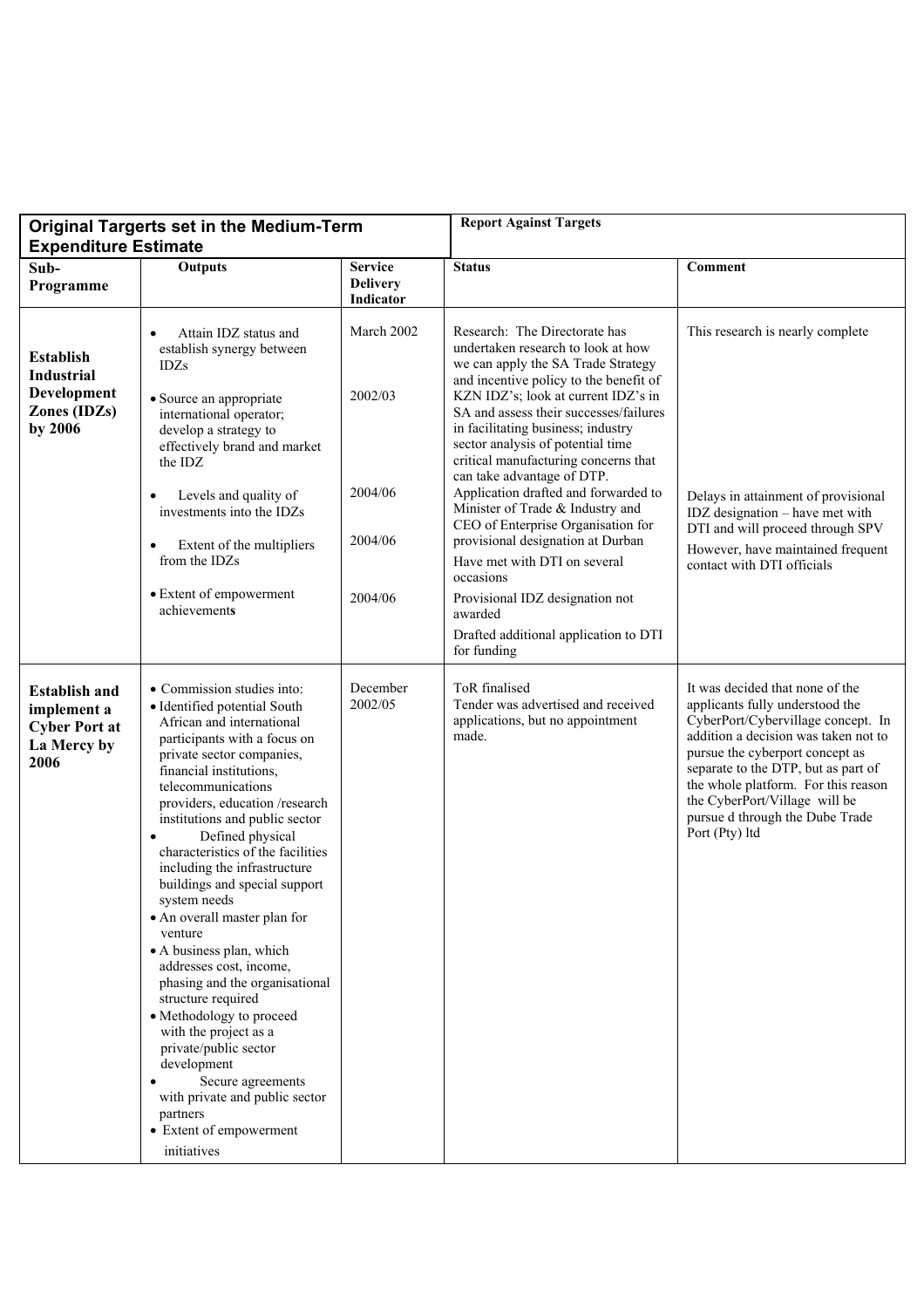| <b>Estimate</b>                                                                                                                                                         | Original Targets set in the Medium-Term Expenditure                                                                                                                                                                                                                                                                                                                                                                                                                                                                                                                                                                                                                                                                                                                          | <b>Report Against Targets</b>                   |                                                                                                                                                                                                                                                                                                                                                                                                                                                                                                                                                                                                                     |                                                                                                                         |
|-------------------------------------------------------------------------------------------------------------------------------------------------------------------------|------------------------------------------------------------------------------------------------------------------------------------------------------------------------------------------------------------------------------------------------------------------------------------------------------------------------------------------------------------------------------------------------------------------------------------------------------------------------------------------------------------------------------------------------------------------------------------------------------------------------------------------------------------------------------------------------------------------------------------------------------------------------------|-------------------------------------------------|---------------------------------------------------------------------------------------------------------------------------------------------------------------------------------------------------------------------------------------------------------------------------------------------------------------------------------------------------------------------------------------------------------------------------------------------------------------------------------------------------------------------------------------------------------------------------------------------------------------------|-------------------------------------------------------------------------------------------------------------------------|
| Sub-<br>programme                                                                                                                                                       | <b>Outputs</b>                                                                                                                                                                                                                                                                                                                                                                                                                                                                                                                                                                                                                                                                                                                                                               | <b>Service</b><br><b>Delivery</b><br>indicators | <b>Status</b>                                                                                                                                                                                                                                                                                                                                                                                                                                                                                                                                                                                                       | Comment                                                                                                                 |
| Develop and<br>implement<br>integrated freight<br>rail line linking<br><b>KZN</b> and Gauteng                                                                           | • Develop a strategy<br>(Integrated Freight Rail<br>Line) to address:<br>· Data collection of existing<br>infrastructure, land<br>utilisation and<br>characteristics of individual<br>transportation nodes or<br>locations<br>•Evaluation of major existing<br>deficiencies, which exist for<br>the movement of goods<br>between KZN and Gauteng<br>•Define initiatives required to<br>achieve better levels of<br>efficiency in trade traffic<br>and logistics between KZN<br>and Gauteng<br>•Outline of potential ventures<br>as part of public /private or<br>private sector initiatives<br>• A schedule of activities,<br>which indicates the overall<br>timing required for the<br>implementation of the<br>projects and initiatives as<br>part of the Gateway function | 2003/05                                         | US \$500000 secured from US<br>Trade & Development Agency<br>to undertake IFRL-(July 2002)<br>CSX World Terminals, in<br>association with AECOM, is to<br>perform study.<br>Study was launched in October<br>2002.<br>Engaged in stakeholder<br>consultation in October,<br>December and February 2003<br>Completed drafts of first two<br>deliverables: Market Study<br>Analysis and Options Analysis                                                                                                                                                                                                              | Project is on track                                                                                                     |
| Facilitate<br>establishment of<br>centres<br>(warehouses) in<br>identified areas to<br>pool time-critical<br>products of a<br>region to feed the<br><b>KZN</b> Platform | • Success in leveraging<br>funding for the project<br>• Number of Villages $@$<br>established and development<br>of villages<br>• Extent of community<br>empowerment                                                                                                                                                                                                                                                                                                                                                                                                                                                                                                                                                                                                         | 2002/03<br>2003/05<br>2003/05                   | Currently there are No funds<br>allocated to this project. Funds<br>will need to be sourced, and it is<br>likely that the project will be<br>pursued through the Dube Trade<br>Port.<br>A terms of reference is being<br>finalized and will include the<br>following:<br>Phase I: Understand & quantify<br>the current potential perishables<br>production capacity in KZN<br>Understand the current potential<br>global demand for perishables<br>Assess the feasibility of various<br>options for supporting and<br>promoting perishables' exporters<br>in KZN based on a public-<br>private implementation model | Funding for this<br>project has not<br>been secured.<br>However<br>alternative<br>funding options<br>are being pursued. |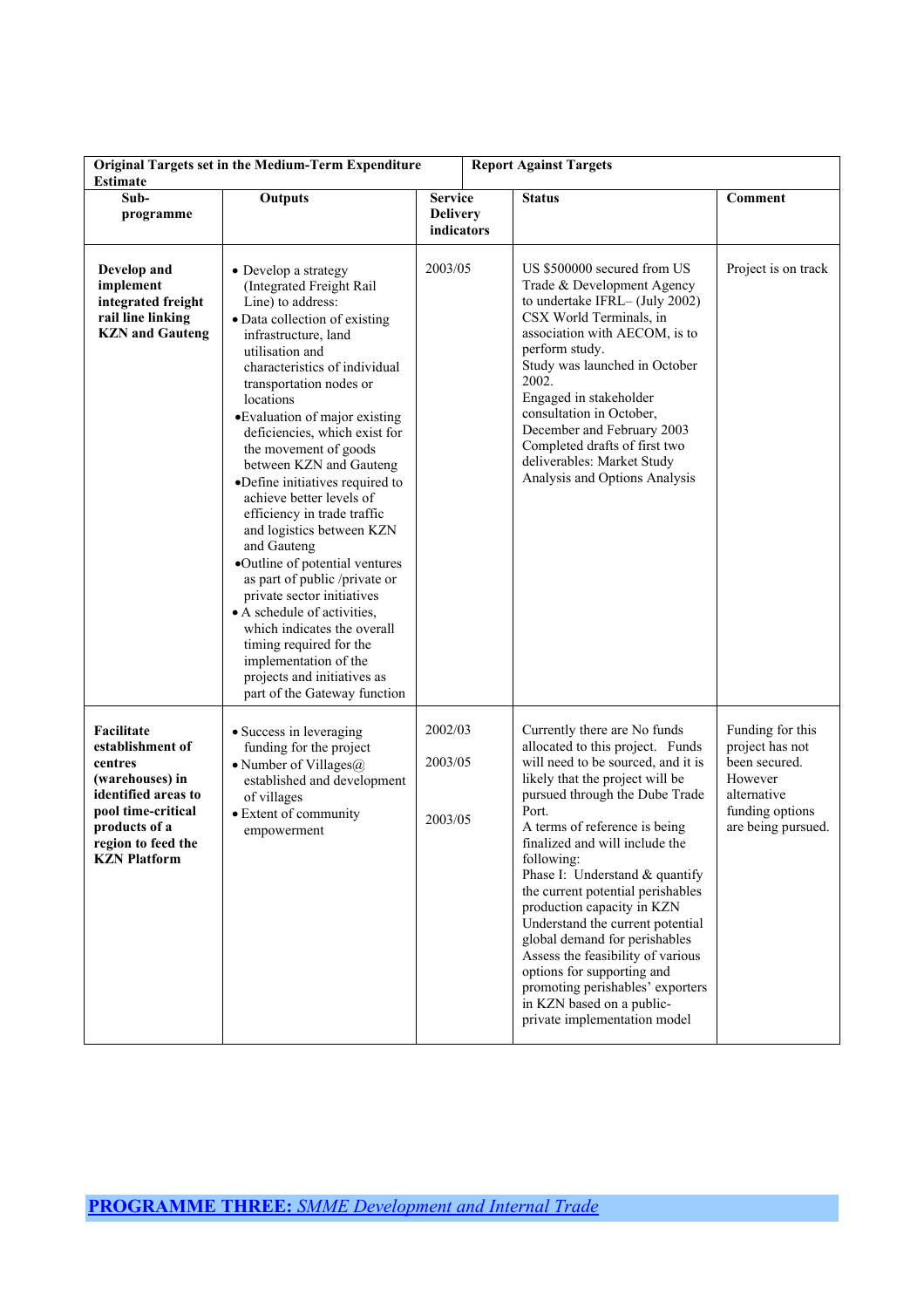#### **Aim:**

The strategic objective of the Programme (SMME & Internal Trade) is to promote SMMEs in this province, which is achieved by:

- Creating an appropriate policy environment conducive to the development of SMMEs and to raise the level of international competitiveness of SMMEs;
- Facilitating entry to export markets
- Provide Consumer education, protection and representation and to encourage ethical business conduct through fair trade practices;
- Conducting the administration of Liquor Licensing in terms of the Liquor Act, Act 27 of 1989
- Regulating the liquor industry including liquor street trading, business licensing and trading hours; and
- Ensuring business compliance with legislation to promote orderly and fair trade

#### **Policy Development**

The SMME Development & Internal Trade Programme consists of the following sub-programmes:

- (i) Small, Micro and Medium Enterprise
- (ii) Internal Trade

#### **Sub-Programme:** *SMME Development*

#### **Aim:**

A general overview of the work of the SMME Development Directorate for the financial year achieved indicates a mix of successes and challenges. The Directorate continued to provide effective leadership and strategic direction to initiatives to promote SMME development in the Province. The efforts of the Department have been mainly directed at development of a coherent and effective support services for emerging entrepreneurs; promoting their access to finance; and facilitating access by SMMEs to markets and other business opportunities.

#### **Service Delivery Measures**

| <b>Output type</b>                                                                                                                                   | <b>Performance measures</b>                                                                  | Performance targets<br>(end of March 2003)                                                                                | <b>Year to Date Actual</b>                                                                                           | <b>Remarks/Reasons for</b><br>variance                                                              |
|------------------------------------------------------------------------------------------------------------------------------------------------------|----------------------------------------------------------------------------------------------|---------------------------------------------------------------------------------------------------------------------------|----------------------------------------------------------------------------------------------------------------------|-----------------------------------------------------------------------------------------------------|
| Facilitate<br>achievement of an<br>increase in the level<br>of black<br>empowerment<br>through govt.<br>procurement                                  | $\bullet$ Extent to which<br>empowerment targets have<br>been achieved within time<br>frames | 25% increase in level<br>of black empowerment<br>by March 2003                                                            | Target not achieved. Have<br>had discussions with<br>Provincial Treasury who<br>have initiated research.             | Human resource<br>constraints: Manager<br>resigned mid-year and<br>new BEE Mgr not yet<br>employed. |
| <b>Facilitate the</b><br>achievement target<br>of black ownership<br>and management in<br>large scale<br>industrial<br>investment and<br>development | $\bullet$ Extent to which<br>empowerment targets have<br>been achieved within time<br>frames | 25% black ownership<br>and management in<br>large scale industrial<br>investment and<br>development projects<br>by $2004$ | Collection of baseline data<br>and BEE study has been<br>completed. But no<br>empowerment agreements<br>facilitated. | Human resource<br>constraints: Manager<br>resigned mid-year and<br>new BEE Mgr not yet<br>employed. |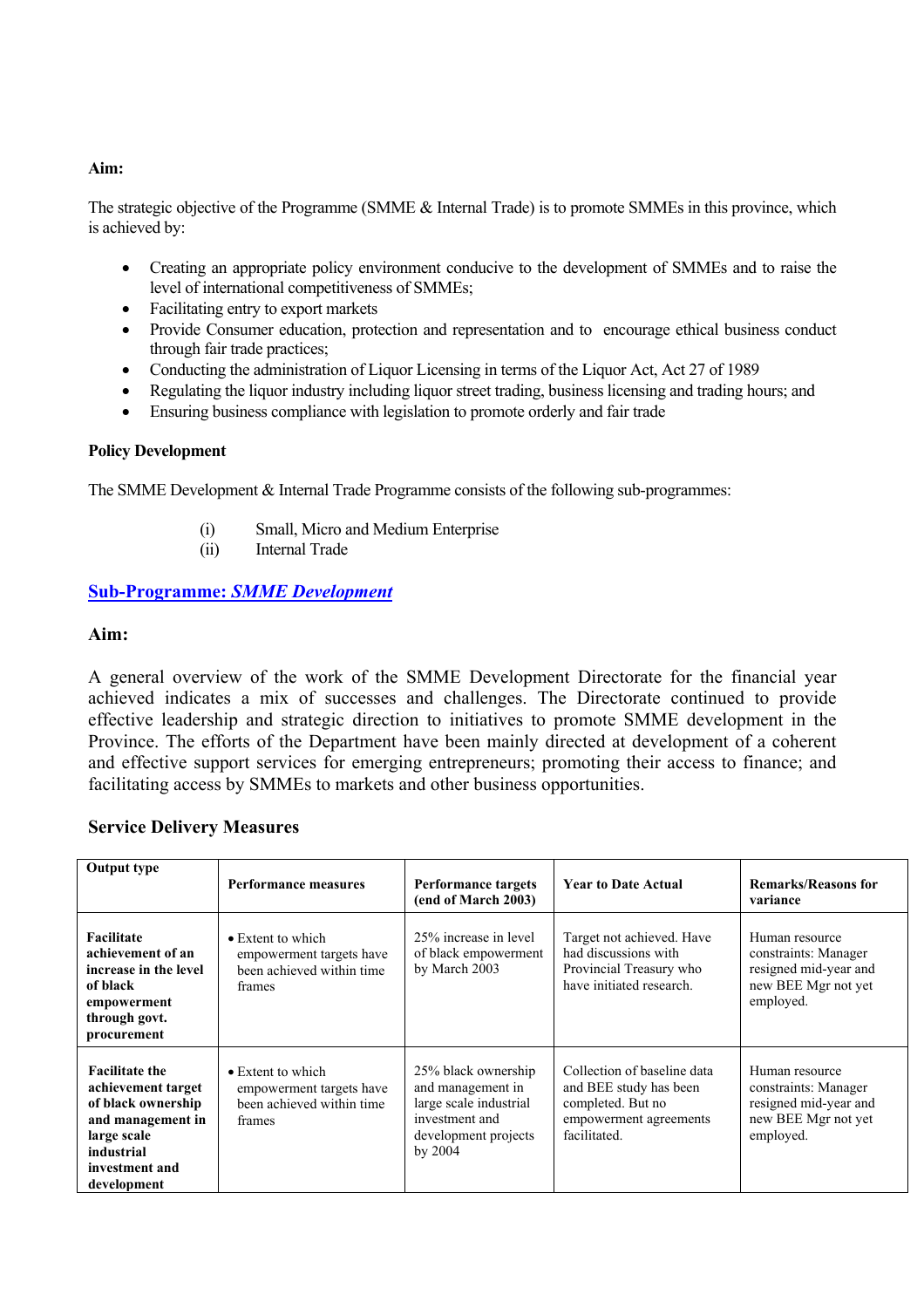| <b>Output type</b>                                                                                        |                                                                                                                                                                                        |                                                                                               |                                                                                                                                                                                                                                                                    |                                                                                                                                                                                                                 |
|-----------------------------------------------------------------------------------------------------------|----------------------------------------------------------------------------------------------------------------------------------------------------------------------------------------|-----------------------------------------------------------------------------------------------|--------------------------------------------------------------------------------------------------------------------------------------------------------------------------------------------------------------------------------------------------------------------|-----------------------------------------------------------------------------------------------------------------------------------------------------------------------------------------------------------------|
|                                                                                                           | <b>Performance measures</b>                                                                                                                                                            | <b>Performance targets</b><br>(end of March 2003)                                             | <b>Year to Date Actual</b>                                                                                                                                                                                                                                         | <b>Remarks/Reasons for</b><br>variance                                                                                                                                                                          |
| projects                                                                                                  |                                                                                                                                                                                        |                                                                                               |                                                                                                                                                                                                                                                                    |                                                                                                                                                                                                                 |
| <b>Furniture cluster</b><br>development                                                                   | • Number of small furniture<br>manufacturers established                                                                                                                               | 12 small furniture<br>manufacturers in<br>Richards Bay with<br>potential to create 64<br>jobs | A total of 5 entrepreneurs<br>operating from the furniture<br>cluster premises, whilst 3<br>entrepreneurs are operating in<br>their premises. Entrepreneurs<br>have been linked to<br>established furniture<br>manufacturer, who have<br>access to export markets. | New bigger premises have<br>been secured for the<br>cluster.                                                                                                                                                    |
| <b>Footwear and</b><br>leather<br>manufacturing<br>cluster at Ithala<br><b>Industrial Park,</b><br>Umlazi | • No. of footwear<br>manufactures with an<br>employment potential of 88<br>jobs, to enable 5 small firms<br>to access the export market<br>through securing orders of<br>R3m next year | 6 footwear<br>manufacturers<br>established next year                                          | A total of 6 entrepreneurs are<br>already operating from the<br>Umlazi Industrial Park<br>premises.                                                                                                                                                                | The project is<br>experiencing some<br>teething problems. One<br>of the main problems has<br>been securing working<br>capital.                                                                                  |
| <b>Aluminium Cluster</b><br>Development -<br>Wheelchair<br>manufacturing                                  | • Clusters for manufacturers<br>of frames, wheels, seats and<br>backs for wheelchairs,<br>employing physically<br>handicapped from Jabulani<br>Centre                                  | 2002/03                                                                                       | 7 SMMEs have been<br>identified.                                                                                                                                                                                                                                   | The prototype wheelchair<br>frames were developed to<br>market the products<br>however, the market has<br>not responded positively                                                                              |
| <b>Aluminium Cluster</b><br>Development - art,<br><b>Craft and household</b><br>items                     | • Number of small businesses<br>created                                                                                                                                                | 5 small businesses<br>with 10 jobs created                                                    | Project launched but<br>entrepreneurs still being<br>recruited. Funding to support<br>SMMEs in the project will be<br>made available in 2003/2004.                                                                                                                 | Lack of sufficient funds -<br>initiative required greater<br>funding than initially<br>anticipated.                                                                                                             |
| Craft exhibitions,<br>expos and emporia                                                                   | • Number of SMMEs<br>exhibiting their products                                                                                                                                         | <b>Estimated 50</b>                                                                           | Five crafters exhibited their<br>products at WSSD in Joburg;<br>14 crafters exhibited their<br>products at TWIB conference<br>in Durban; A total of 200<br>crafters participated at the<br>KZN Craft Expo coordinated<br>by DEDT in Durban.                        | Target achieved.                                                                                                                                                                                                |
| <b>Pottery Project</b>                                                                                    | • Number of job<br>opportunities created                                                                                                                                               | <b>Estimated 43</b>                                                                           | Directorate is assisting<br>Nkwenkwe, Zenzele,<br>Siphesihle, and Sicelumusa<br>projects with product design<br>and marketing. A total of 13<br><b>SMMEs</b> have<br>benefited to date.                                                                            | Insufficient funds to<br>achieve target: costs<br>greater than anticipated.<br>Directorate is negotiating<br>linkages/partnerships with<br>Eskom, DME to leverage<br>resources and support for<br>the projects. |
| <b>Arts and Craft</b><br>producer<br>development                                                          | • Number of job<br>opportunities created                                                                                                                                               | Minimum 90                                                                                    | Department is collaborating<br>with eThekwini Municipality,<br>DME, Dept of Public Works,<br>TIK, Dept of Education to<br>establish an emporium in<br>Durban. Feasibility<br>study/business plan is<br>facilitated by DEDT.                                        | Timeframe is 2004 -<br>project on track.<br>Business Plan will outline<br>actual no. of opportunities<br>for SMMEs in the<br>emporium.                                                                          |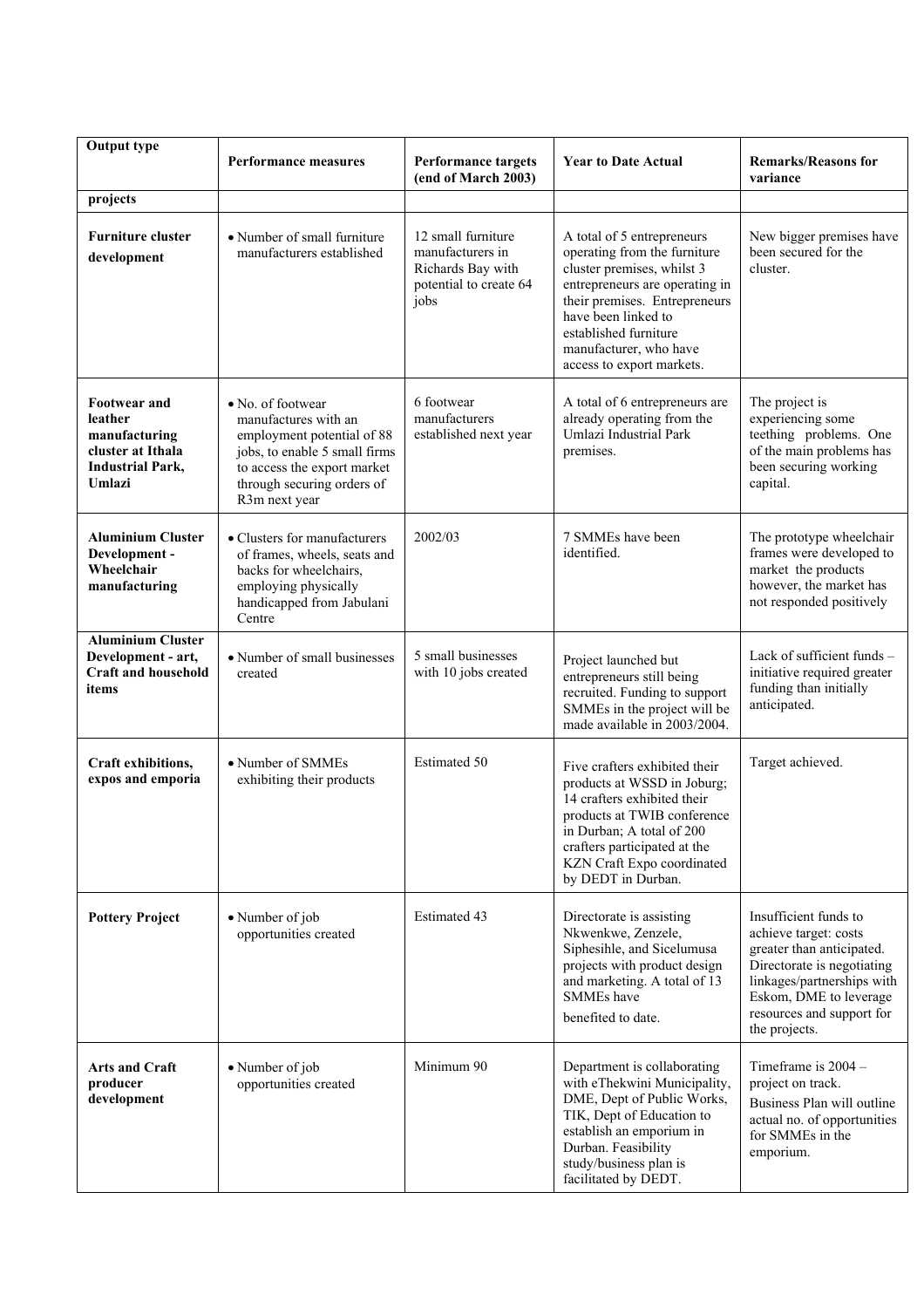| <b>Output type</b>                                                                                                                       | <b>Performance measures</b>                                                                                                                                                                          | <b>Performance targets</b><br>(end of March 2003)                                                     | <b>Year to Date Actual</b>                                                                                                                                                                                                                                                                                                                                                   | <b>Remarks/Reasons for</b><br>variance                                                                                                                                                                                                                                     |
|------------------------------------------------------------------------------------------------------------------------------------------|------------------------------------------------------------------------------------------------------------------------------------------------------------------------------------------------------|-------------------------------------------------------------------------------------------------------|------------------------------------------------------------------------------------------------------------------------------------------------------------------------------------------------------------------------------------------------------------------------------------------------------------------------------------------------------------------------------|----------------------------------------------------------------------------------------------------------------------------------------------------------------------------------------------------------------------------------------------------------------------------|
| Development of<br><b>SMMEs</b> in the<br>entertainment<br>industry                                                                       | • Number of new enterprises<br>and jobs created                                                                                                                                                      | 8 new enterprises, 40<br>new jobs                                                                     | Assessment of employment<br>opportunities and related<br>skills demand survey has<br>been completed. Training has<br>been started and twenty five<br>trainees completed a 2 week<br>programme. Four employers<br>have committed to providing<br>employment to trainees.<br>Funding for the electronic<br>documentation centre has<br>been obtained from the<br>Lottery Fund. | This is a partnership<br>initiative - it has taken<br>greater time than expected<br>to get to the stage of<br>establishing real<br>enterprises.<br>Partnerships with BAT<br>Centre, Durban Institute<br>of Technology, The<br>Playhouse and TBDC<br>have been established. |
| Emerging<br>contractors                                                                                                                  | • No. of emerging contractors<br>securing contracts from<br>local initiatives                                                                                                                        | Minimum 50                                                                                            | Directorate assisted<br>Impophoma Builders<br>Association (IBA) to secure<br>an Umngeni Municipality<br>contract worth R3, 2m to<br>build 265 low cost houses in<br>Howick. In return, IBA<br>engaged DEDT supported<br>project to supply cement<br>blocks to the project.                                                                                                   |                                                                                                                                                                                                                                                                            |
| Corporate support<br>programmes                                                                                                          | • No. of procurement<br>agreements between small<br>and large companies                                                                                                                              | Estimated 10                                                                                          | Have held discussions with<br>Sun Coast Casino to facilitate<br>the subcontracting of<br>SMMEs, but no agreements<br>delivered to date.                                                                                                                                                                                                                                      | Human resource<br>constraints.                                                                                                                                                                                                                                             |
| <b>Facilitate SMME</b><br>access to finance:-<br><b>KZN</b> Rehabilitation<br><b>Trust Fund</b>                                          | • Number of businesses<br>financed by the Fund, and<br>new successful businesses                                                                                                                     | 200 businesses<br>financed, and 100 new<br>successful businesses                                      | To date, out of a total of 711<br>applications, 355-trade credit<br>guarantees and 36 loans have<br>been issued to beneficiaries<br>of the Fund.                                                                                                                                                                                                                             | Department is<br>experiencing difficulty in<br>facilitating loan<br>applications at the banks<br>for the beneficiaries of the                                                                                                                                              |
| <b>Technical assistance</b><br>programme for the<br>Mpumalanga,<br>KwaZulu-Natal and<br><b>Northern Province</b><br>(MKN) Equity<br>Fund | • No. of small firms united<br>with access venture capital                                                                                                                                           | $2002/03 - 5$ small<br>firms                                                                          | Nil                                                                                                                                                                                                                                                                                                                                                                          | Kula Finance Enterprise<br>decided not to continue<br>with this Fund. Project<br>thus abandoned.                                                                                                                                                                           |
| Micro-<br>financing/communit<br>y banking scheme                                                                                         | • No. of viable community-<br>banking initiatives                                                                                                                                                    | 2                                                                                                     | Nil                                                                                                                                                                                                                                                                                                                                                                          | Problems brought about<br>by eminent closure of the<br>FSA and FinaSol have<br>delayed the                                                                                                                                                                                 |
| <b>Support for local</b><br>business service<br>centers (LBSC), in<br>close collaboration<br>with the LED<br><b>Directorate</b>          | • Effective capacity building<br>programmes to meet the<br>specific needs of each<br>LBSC, fully fledged LBSCs<br>in Muden, Port Shepstone,<br>Ladysmith and Newcastle,<br>improved service delivery | Implementation and<br>effective use of in $-$<br>Touch<br>Africa Computer<br>Software<br>in the LBSC. | Directorate has engaged<br>Ntsika and CSIR to develop<br>and implement ICT in the<br>LBSCs. The in-Touch Africa<br>computer software to be<br>implemented in the LBSCs.<br>Port Shepstone and                                                                                                                                                                                |                                                                                                                                                                                                                                                                            |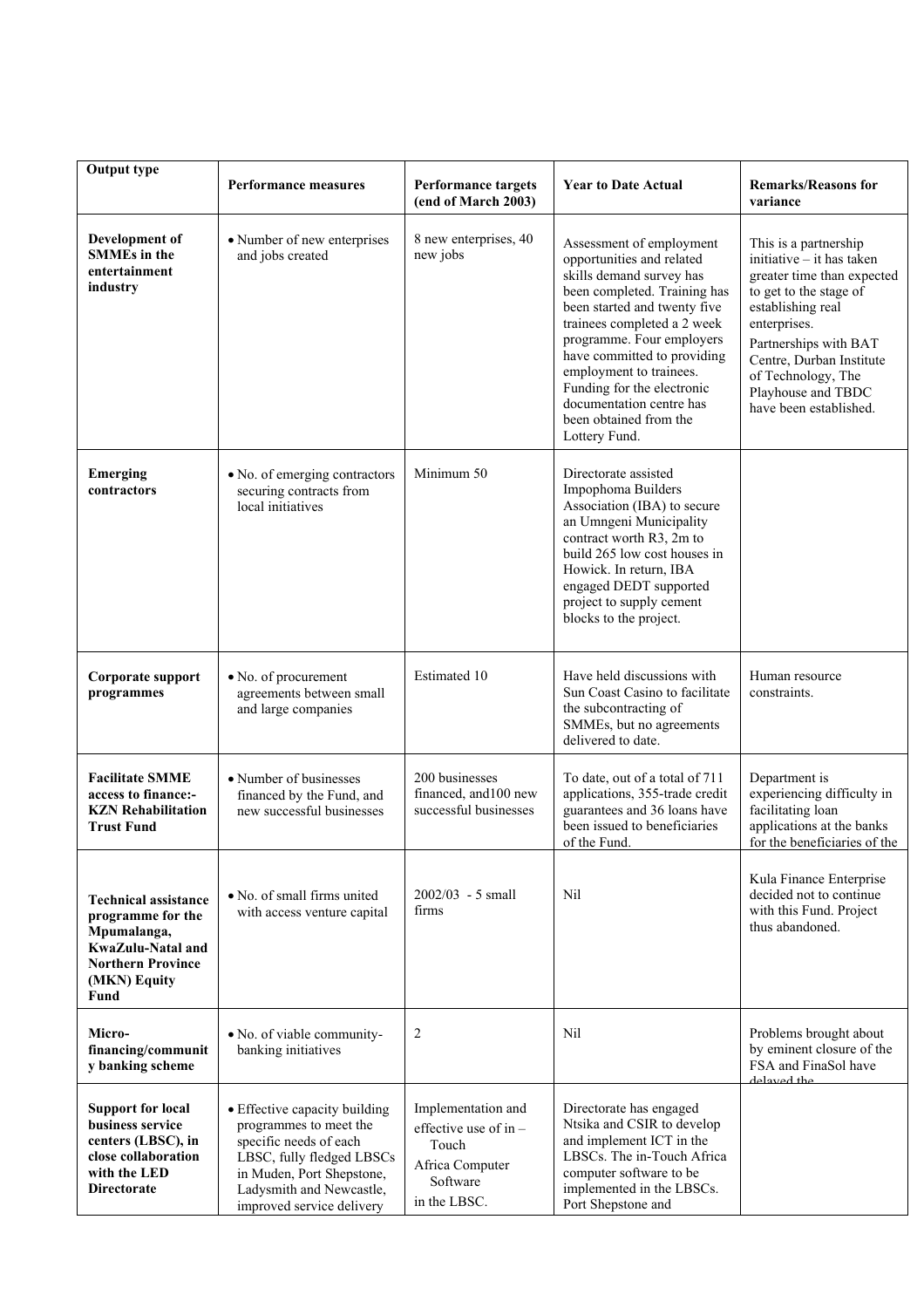| <b>Output type</b>                                                                                                                                                          | <b>Performance measures</b>                                                                                                                                                                                  |                                                                                                                                                                                                   | <b>Year to Date Actual</b>                                                                                                                                               | <b>Remarks/Reasons for</b>                                                                                                                                             |
|-----------------------------------------------------------------------------------------------------------------------------------------------------------------------------|--------------------------------------------------------------------------------------------------------------------------------------------------------------------------------------------------------------|---------------------------------------------------------------------------------------------------------------------------------------------------------------------------------------------------|--------------------------------------------------------------------------------------------------------------------------------------------------------------------------|------------------------------------------------------------------------------------------------------------------------------------------------------------------------|
|                                                                                                                                                                             |                                                                                                                                                                                                              | <b>Performance targets</b><br>(end of March 2003)                                                                                                                                                 |                                                                                                                                                                          | variance                                                                                                                                                               |
|                                                                                                                                                                             | of LBSCs through greater<br>utilization of information,<br>communication and<br>technology (ICT) in<br>servicing clients, effective<br>monitoring and evaluation<br>system for service provision<br>by LBSCs |                                                                                                                                                                                                   | Ladysmith LBSCs supported<br>by DEDT to improve service<br>delivery.                                                                                                     |                                                                                                                                                                        |
| <b>Co-ordinate SMME</b><br><b>Service Providers</b><br>Forum (SPF).                                                                                                         | · Number of meetings in each<br>district / region                                                                                                                                                            | <b>SPF</b><br>3<br>meetings in each<br>district<br>$\overline{4}$<br>council, 4<br>quarterly provincial<br>meetings, 1 project per<br>SPF region.                                                 | Provincial quarterly meetings<br>were convened in June,<br>September and December<br>2002 and in March 2003.<br>Three projects were<br>supported in the Vryheid<br>area. | Target achieved                                                                                                                                                        |
| Development of<br>youth enterprises                                                                                                                                         | • Number of new youth-run<br>businesses in the province                                                                                                                                                      | 10 new youth-run<br>businesses and 100<br>new jobs to be created                                                                                                                                  | A total of 16 young people<br>have started micro<br>businesses, and others trained<br>in entrepreneurship and<br>business management.                                    | Human Resource<br>constraints & under-<br>estimated resources<br>required attaining<br>targeted.                                                                       |
| Manufacturing<br><b>Advice Centre</b><br>(MAC)                                                                                                                              | • Fully operational MAC<br>satellites in Richards Bay,<br>Pietermaritzburg and Port<br>Shepstone                                                                                                             | MACs will conduct<br>$\bullet$<br>assessments on<br>approx. 230 small<br>firms, approx. 40<br>firms should<br>receive<br>International<br><b>Standards</b><br>Organisation (ISO)<br>accreditation | MAC offices have been<br>established in PMB, R/Bay<br>and P/Shepstone. These<br>centres are already servicing<br>small manufacturers.                                    | Over the past year, these<br>centres conducted some<br>237 assessments on small<br>firms and facilitated<br>awarding of 49 ISO<br>certificates to small<br>businesses. |
| Develop and<br>implement new/<br>more effective<br>mechanisms for<br>financing and<br>supporting<br>community<br>ownership in<br>community oriented<br>economic initiatives | • Extent to which targeted<br>levels of community equity<br>have been achieved<br>• Extent to which community<br>equity models are<br>successful                                                             | $\bullet$ 2002/04                                                                                                                                                                                 | Various models of<br>community equity schemes<br>have been explored.                                                                                                     | Project on track, however<br>need to strengthen Ithala<br>leadership of this<br>initiative and involve<br>other provincial<br>departments.                             |
| <b>Facilitate the KZN</b><br><b>Exhibition</b> at<br><b>SAITEX from 2002</b><br>to 2004 including<br>participation by<br>disadvantaged<br>firms                             | • Successful exhibition<br>• Multi-stakeholder<br>participation<br>• Consequent benefits of<br>firms                                                                                                         | Annual 2002/04<br>$\bullet$                                                                                                                                                                       | Four SMME companies<br>involved in clothing,<br>furniture, jewellery and<br>charcoal manufacturing were<br>assisted to participate at<br>SAITEX.                         | SASA and TIK<br>participated as partners of<br>DEDT at the SAITEX<br>2002.                                                                                             |

*Local Business Service Centre (LBSC) Programme*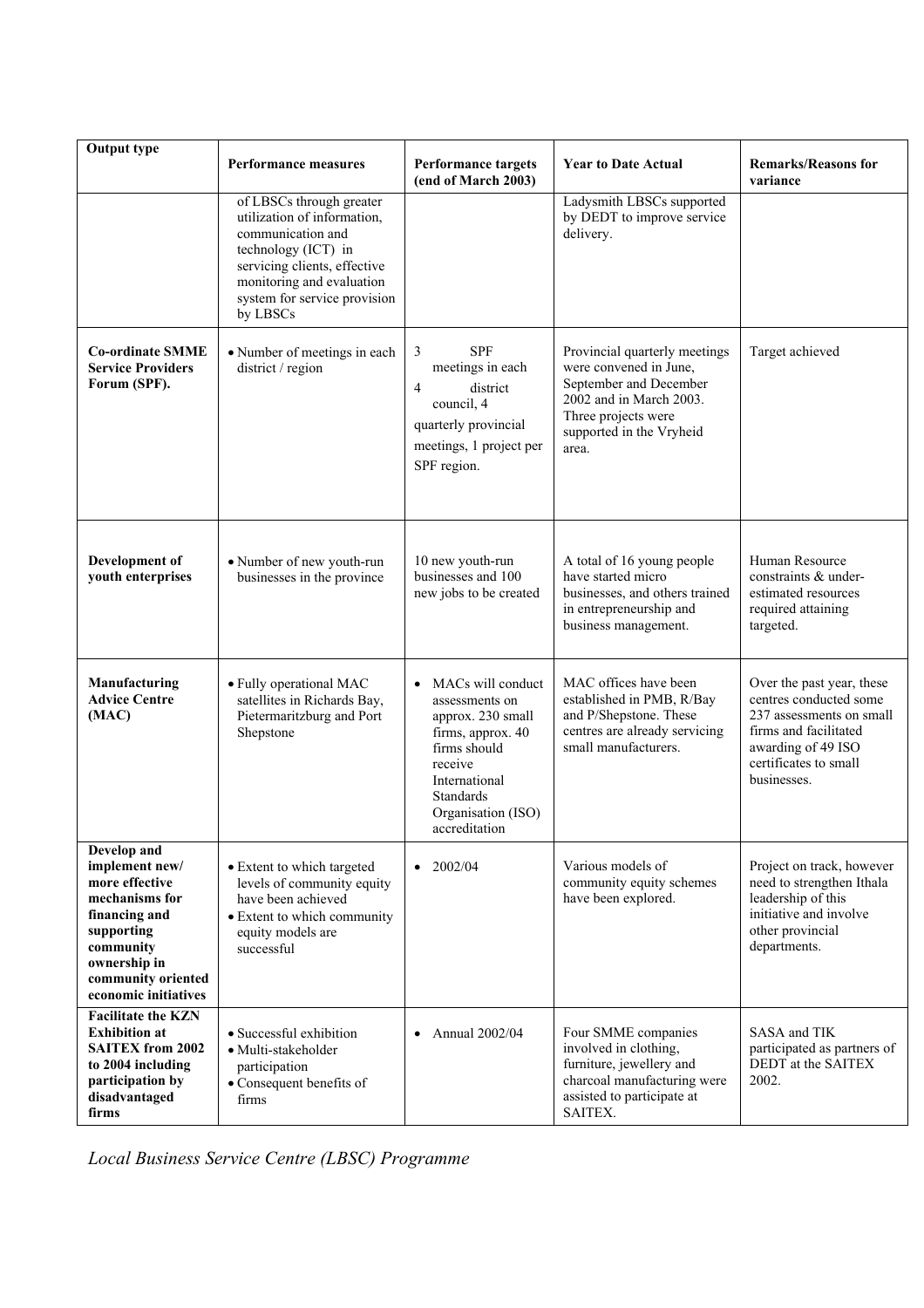Local business service centres remain the key vehicle for providing assistance to emerging entrepreneurs. The main focus for the Department this past year has been on raising the capacity of the LBSCs to adapt to a fast changing global economic environment and respond more effectively to development challenges and business opportunities in their respective localities. An information technology system developed by the CSIR has been installed in some of the LBSCs and training has been provided to staff. The software package also serves as a monitoring and performance management tool to assist the LBSCs and the DEDT in evaluating impact of SMME support programmes.

#### *Manufacturing Advisory Centres*

The department has also been supporting the establishment of manufacturing advisory centres (MAC) around the province to assist small and medium businesses seeking access to export opportunities. MAC offices have been established in Pietermaritzburg; Richards bay, Port Shepstone following the successful pilot in Durban. The MAC are playing an important role in assisting small companies improve the quality of their

products and services to enable them to compete effectively on the world market. Over the past year these centres conducted some 237 assessments on small firms and facilitated awarding of 49 ISO certificates to small businesses.

#### *KwaZulu-Natal Business Rehabilitation Trust Fund*

The Department continued its support for the KwaZulu-Natal Business Rehabilitation Trust Fund, which was created to assist those businesses that were affected by political violence in this Province. The scheme has so far received some 711 applications for assistance. Of these 36 bank loans were issued up to date and 355 trade guarantees. 51 people approved by the Board are presently seeking credit. The Board declined some 129 applications, as they did not satisfy the Fund's criteria. There are some 40 applications pending decision by the Board.

#### *Youth Entrepreneurship*

The Department has been active in promoting a culture of entrepreneurship among the youth. A number of initiatives were undertaken to facilitate access by youth to business opportunities. The Department has been working closely with the Centre for Entrepreneurship Development-University of Natal, a number of youth groups, local municipalities and other stakeholders in various initiatives across the Province to promote youth entrepreneurship. This project will now be taken further to the schools.

#### *Craft Emporium*

The Department, in partnership with the Department of Minerals and Energy, eThekwini Municipality, Department of Public Works, TIK, Department of Education and Culture and other stakeholders, is involved in an initiative to develop an Emporium to promote arts and other cultural products of the Province. Ethekwini Municipality has already promised to avail premises within the ICC to house the Emporium. Some 30 SMME participants have been already identified as exhibitors at the Emporium once it is up and running.

#### *Support for Targeted Sectors*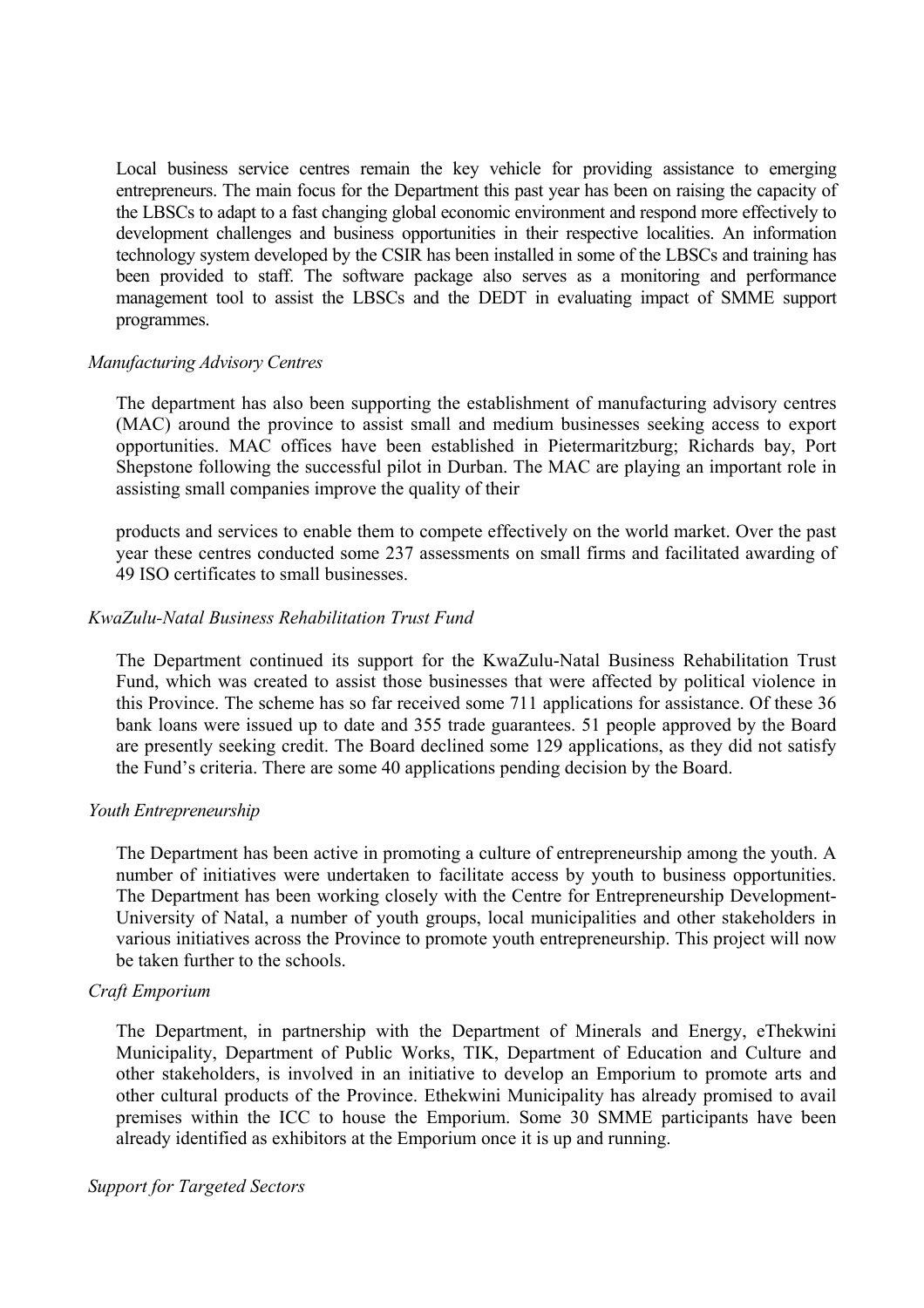The SMME Directorate has undertaken a number of activities to stimulate growth and development in sectors with a high potential for economic upliftment of historically disadvantaged groups. Over the past year the Department has targeted the following sectors for support: automotive components, furniture, leather and footwear, aluminium and metalwork, and the entertainment industry.

#### *Umlazi Footwear Hub*

In a quest to promote manufacturing activity in the townships the Department has been supporting the establishment of a hub for the production of footwear at one of the Ithala Development Finance Corporation industrial parks at Umlazi. Six emerging manufacturers were identified. The Department procured equipment and contracted seasoned consultants from the footwear industry to provide mentorship, management, marketing and other professional support services to the entrepreneurs.

The project is presently experiencing some teething problems. One of the main problems has been securing working capital. Different banks have been approached but none of the loan applications has been successful as yet. There has also been a problem with the condition of the tools and equipment that was acquired for the project. These and other problems are currently being attended to.

#### *Richards Bay Furniture Cluster*

The Department has been supporting the development of a furniture cluster in Richards Bay. A total of 8 emerging entrepreneurs have been linked to established furniture manufacturers who have access to export markets. The cluster has started manufacturing furniture for export. The project is now operating from the new bigger premises. The CSIR, the National Productivity Institute, the Zululand Chamber of Business and the Richards Bay Spatial Development Initiative also support the project.

#### *Aluminium Cluster in Richards Bay*

The Department, in partnership with the Richards Bay SDI has also supported the development of an aluminium wheelchair manufacturing facility in Richards Bay. The prototype wheelchair frames were developed to market the product, however, the market has not responded positively. The aluminium cluster project also includes manufacturing of arts and craft products out of aluminium.

#### *Arts and Craft*

The Department has continued its support for the development of a competitive arts and craft industry in the Province. The main focus of the Department's work has been on raising the quality of products and services of craft producers to enable the latter to access markets. Through the Department's facilitation five crafters exhibited their products at World Summit on Sustainable Development in Johannesburg last year.

Some 14 crafters exhibited their products at TWIB conference in Durban. A total of 200 crafters participated at the KZN Craft Expo coordinated by DEDT in Durban. The SMME Directorate is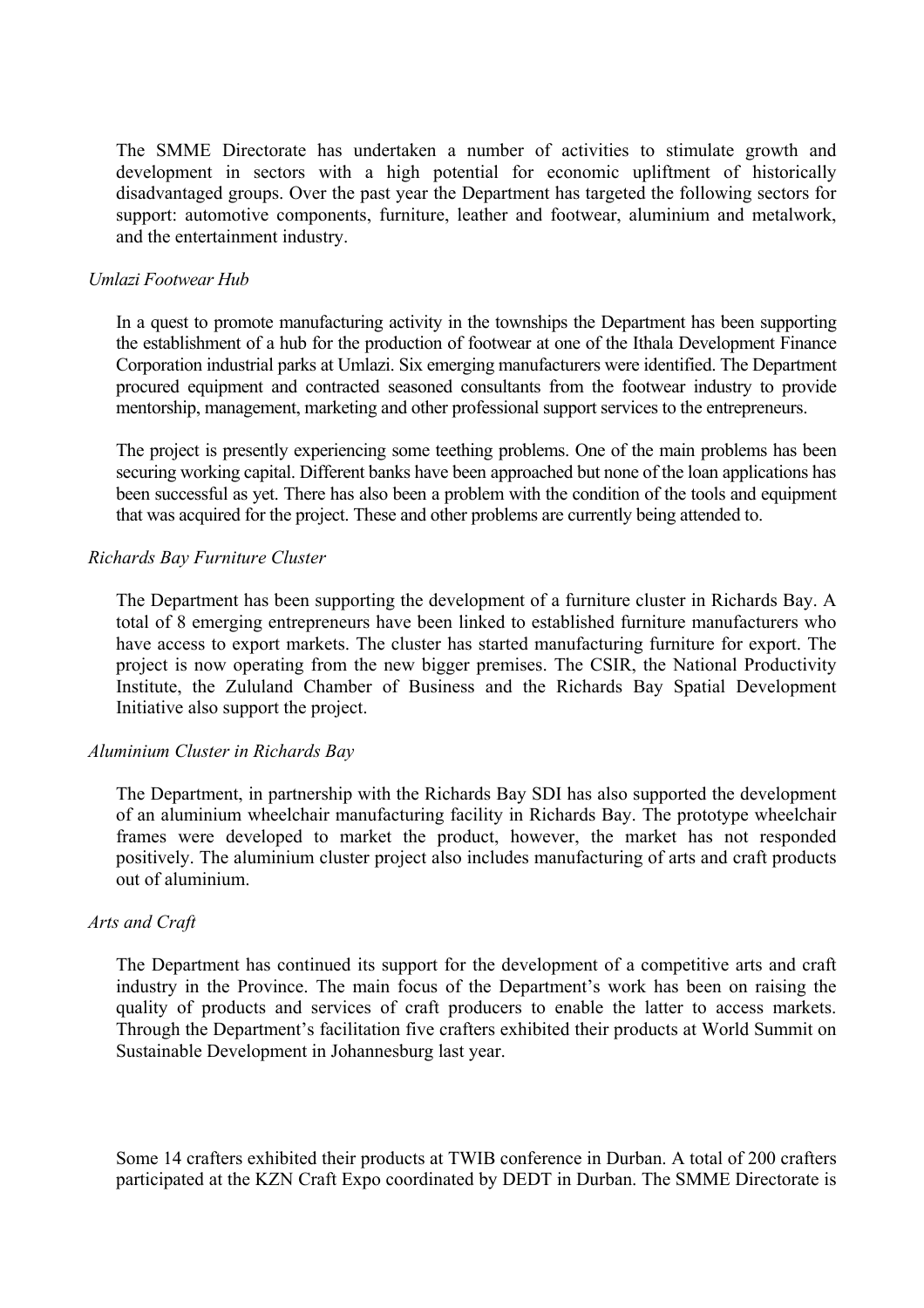assisting the Nkwenkwe, Zenzele, Siphesihle, Dundee and Sicelumusa projects with product design and marketing. A total of 39 SMMEs have benefited to date.

Four SMME companies involved in clothing, furniture, jewellery and charcoal manufacturing were assisted to participate at SAITEX. These companies achieved good sales at the exhibition, followed by lucrative export orders that they are busy processing.

#### *Music Cluster Development*

The Department, in partnership with the BAT Centre, Durban Institute of Technology embarked on project to facilitate the development of small business opportunities in the music business in the Province. Some 25 young people were trained in stage management,

sound and light engineering and related fields. BEES Consulting Group was appointed to manage the project. Virtually all the trainees have since been placed with various companies around the Province.

It is expected that the skills and expertise received will stimulate the establishment of own businesses linked to the music industry such as home recording studios, manufacturing of CDs and other employment-generating activities. Funding for the electronic documentation centre has been obtained from the Lottery Fund. The Department has also facilitated the establishment of a music industry database and documentation centre, which will be utilized for marketing local artists. Funding for this aspect of the project was received from the National Lottery through the facilitation of the Department.

#### *Community and village banking*

The Department is committed to promoting self-reliance, initiative and a culture of saving as a means to stimulate SMME development and economic empowerment. This has included supporting the establishment of village banks in a number of centres around the province. The Department has been working with the principal players in this field – the FSA and Finasol. At the moment the Department is reviewing its involvement in the field and assessing the effectiveness of this model.

#### *Targeted Support for Previously Disadvantaged Groups*

The DEDT facilitated the registration of the KZN Blind Weavers Co-operative early this year. This has opened more opportunities for the group. The latter has recently been awarded a contract to supply 500 woven chairs a month for 12 months. The Department approved funding to purchase the equipment and raw material for the Siyambonga Weavers and Ndonyane Rug Weavers Cooperatives.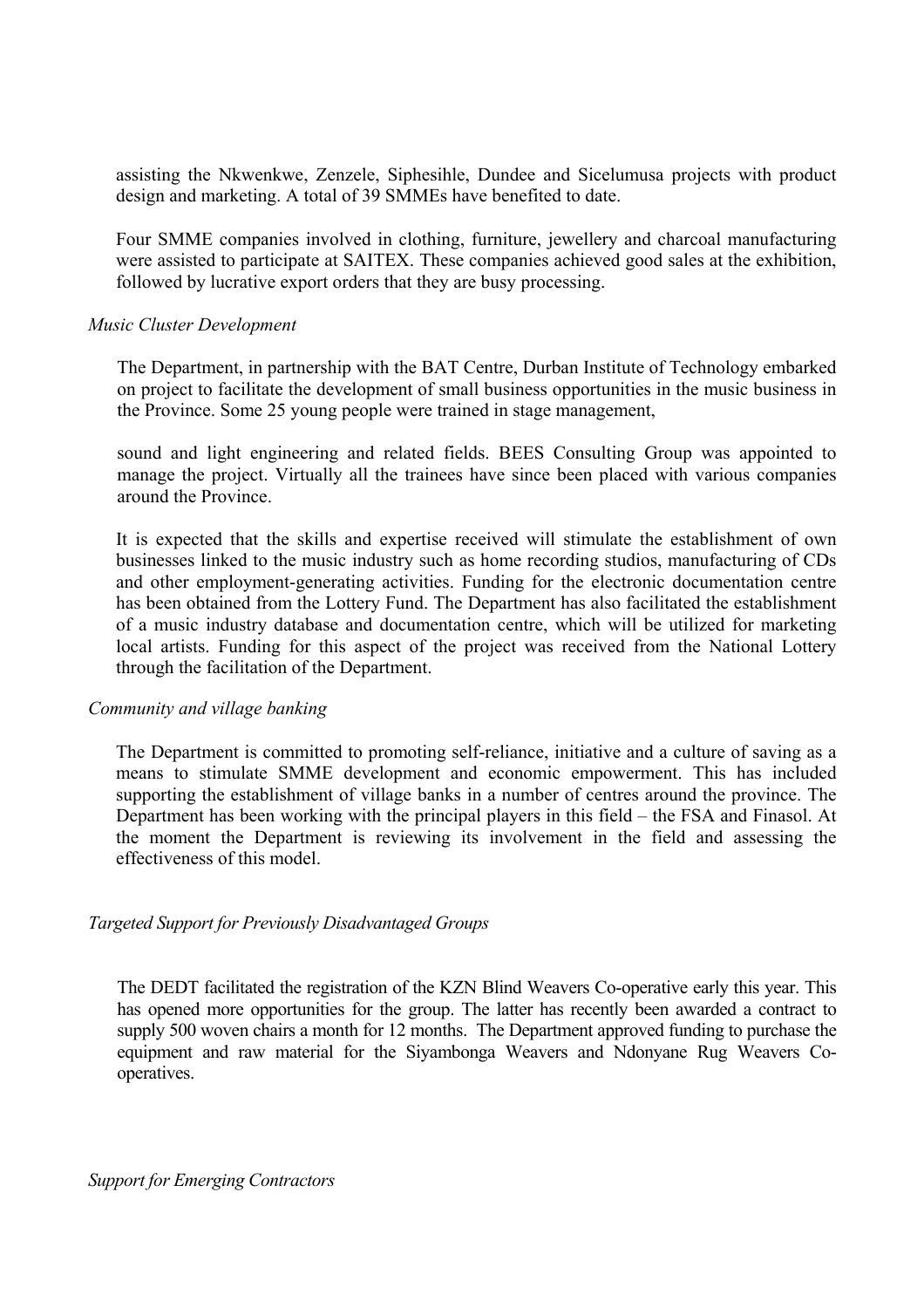The Department has facilitated access by emerging contractors to procurement opportunities in various development initiatives around the province. This has included participation of seven black emerging construction firms in the ICC Durban top structure extension project. The value of phase one of the project is R34 million.

The total number of jobs created was 208. The Department also facilitated the award of a R3,2 million contract by Umngeni Municipality to Impophoma Builders Association to build 265 low cost houses. Some 23 contracting firms participated in this contract, each firm employing not less than 10 people. The Department's SMME database was forwarded to Project Managers of the Sun Coast Casino in Durban to facilitate sub-contracting of SMMEs.

As a result of the Department's facilitation, EThekwini Municipality awarded contracts to women in construction to the value of R3 million. These amounted to a total of 181 jobs created around the Metro area. The activities involved included refuse removal, verge trimming, ditching of watercourses, construction, cleaning and courier services.

## **Sub-Programme:** *Internal Trade*

### **A. Liquor Affairs Division: 2002-2003**

### **Aim:**

The Business Regulation Sub-Directorate is largely responsible for the administration of the Liquor Act, Act 27 of 1989 and Business Act, Act 71 of 1991.

### **Liquor Affairs Administration**

The National Liquor Act, Act 27 of 1989 governs the administration of liquor. In terms of this Act, the licensing function is the responsibility of the Province. For this purpose the KwaZulu-Natal Liquor Board has been instituted since 1996 to adjudicate liquor license applications

The Liquor Affairs Administration in the department is responsible for providing secretariat support to the KZN Liquor Board.

### **The KwaZulu-Natal Liquor Board**

The KwaZulu Natal Liquor Board (the Board) is constituted in terms of Section 7 of the National Liquor Act 27 of 1989 (hereinafter referred to as the Act).

In terms of Section 6 of the Act, **the functions** of the Board are:

- (a) To advise the Member of the Executive Council (MEC) or furnish a report to or recommendation to the MEC on any matter referred to the Board by the MEC for consideration and arising from the application of the Act or relating to the distribution, or control over the distribution of liquor;
- (b) Perform any other functions as may be assigned to it in terms of the Act In terms of Section 7 (1) of the Act, the Board should be **constituted** as follows: -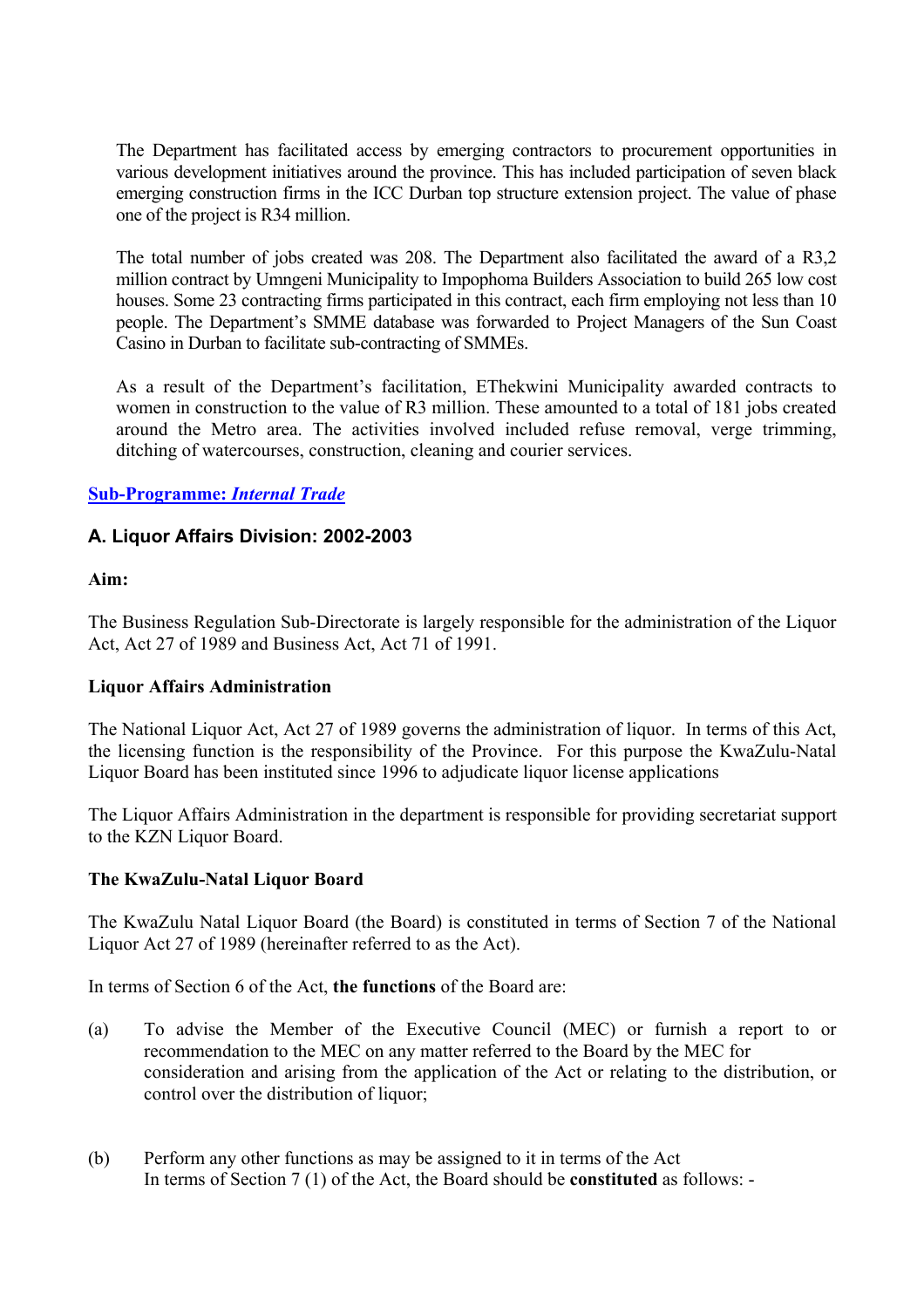- (i) Two persons in the employ of the State appointed by the MEC, one as Chairperson and the other as Deputy-Chairperson;
- (ii) A person nominated by the Provincial Commissioner of the South African Police Services; and
- (iii) Two other members appointed by the MEC for a period not more than two years.

In terms of Section 17 of the Act: -

- (1) The staff required for the proper performance of the Board's functions and the administration of this Act shall be appointed in terms of the Public Service Act, 1994 (103 of 1994).
- (2) The Chairperson may designate any person appointed in accordance with Subsection (1) as a Secretary of the Board.

#### **Members of the KZN Liquor Board - 01/04/02 TO 10/06/03**

#### **01 April 2002 to 30 June 2002**

| Zandile Nyandu        | Chairperson                  |
|-----------------------|------------------------------|
| Vacant                | Deputy Chairperson           |
| Sup. Buks Breytenbach | <b>SAPS</b> Representative   |
| Ian Mkhize            | Civil Society Representative |
| Yugi Nair             | Civil Society Representative |
| Mr E.T.Ndlela         | Secretary to the Board       |

#### **01 July 2002 to 31 March 2003**

| Zandile Nyandu       | Chairperson                            |
|----------------------|----------------------------------------|
| Vacant               | Deputy Chairperson                     |
| Snr Sup. Linda Nyawo | <b>SAPS</b> Representative             |
| Ian Mkhize           | Civil Society Representative           |
| Yugi Nair            | Civil Society Representative           |
| Ms Reka Deonundhan   | Secretary to the Board (From 01/09/02) |

#### **Service Delivery Measures**

For the period under review, the Board has considered 1499 applications from magisterial districts within the Province of KwaZulu-Natal. Of these, 512 licenses were granted, 677were postponed,

17 were withdrawn and 293 applications were refused. The breakdown of the 512 that were granted is as follows: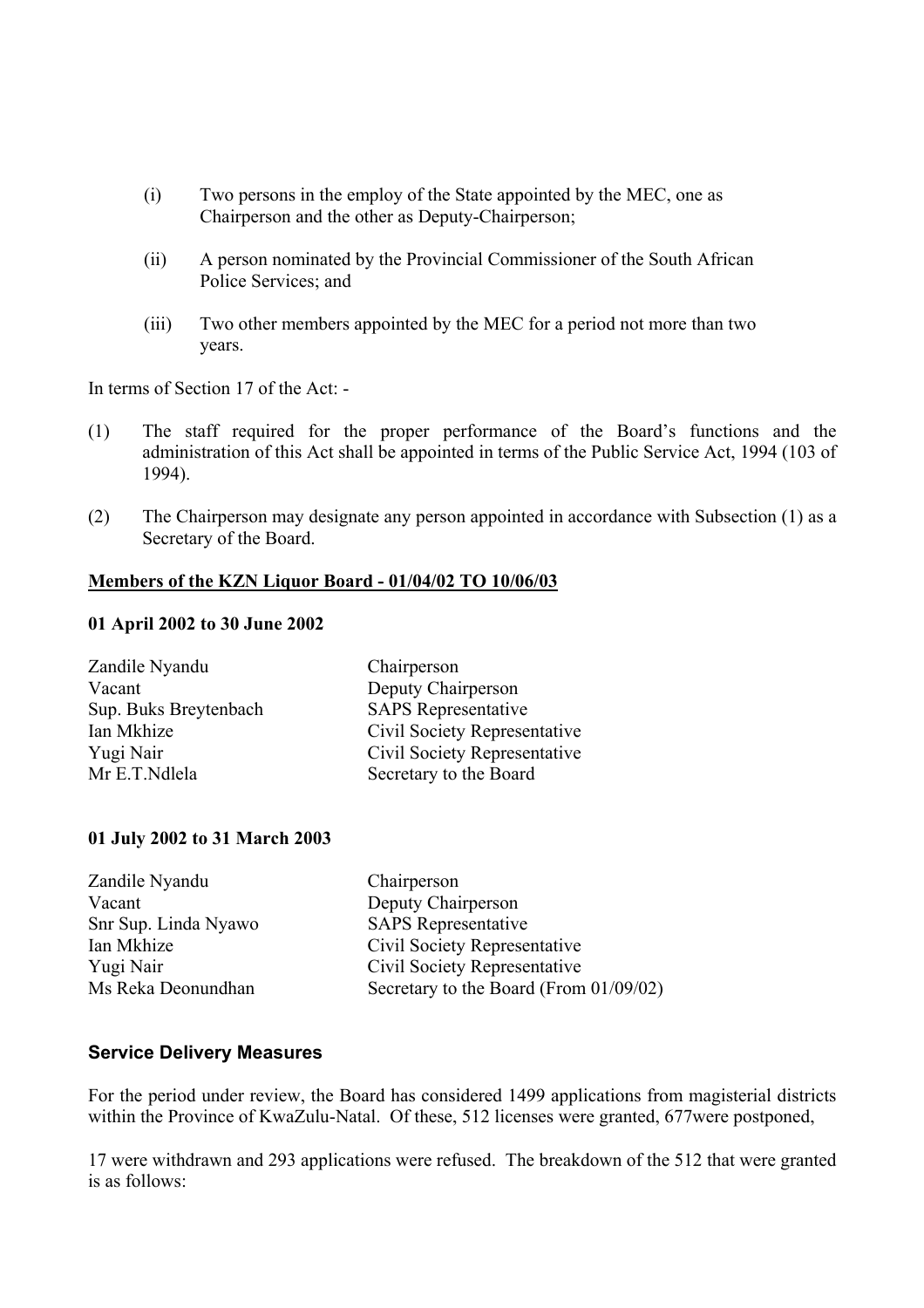| <b>Restaurant License</b>         | 109 |
|-----------------------------------|-----|
| Special License (Tavern)          | 135 |
| Special License (Accommodation)   | 30  |
| Special License (Eating House)    | 29  |
| Special License (Other)           | 70  |
| Wholesale License (not public)    | 19  |
| Liquor Store License              | 88  |
| Grocer's Wine                     | 17  |
| <b>Hotel License</b>              | 2   |
| Club License                      | 4   |
| Sorghum (brewery)                 | 1   |
| Sorghum (off consumption)         | 4   |
| Sorghum Beer (On consumption)     | 1   |
| Special license (off consumption) | 2   |
| Producers License                 |     |
| Theatre License                   |     |

## **Challenges facing the Liquor Administration**

One of the major challenges facing the Liquor Administration is to ensure that the applications that are forwarded to the Department from the Magistrates Courts are timeously checked and prepared for adjudication by the KZN Liquor Board. However whilst every effort is being made to improve the turnaround time there are still a number of prevailing problems. These include:

- Delays in the receipt of lodged applications from the Magistrates Courts.
- There are still a number of fly-by-night consultants who continue to rip off clients. They prepare faulty applications, which however take up the time of the Administration and the Board.
- The current liquor computer management system is archaic but SITA is in the process of developing a more user-friendly system.
- The Designated Police Officers are too few in number to conduct inspections in loco and to file reports.
- The current Liquor Act precludes communities from having an input in the decision making process. Whilst applications must be gazetted in the Government Gazette, accessibility is still a major problem for communities. An added problem is that, it is only published in English and Afrikaans.
- The enforcement of the legislation continues to pose a major challenge.
- There are still a large number of liquor traders operating illegally who simply cannot afford to apply for liquor licenses.

### **Development of and implementation of a Policy and Procedure Manual**

Emanating from the Internal Audit of the component in the last financial year, KPMG were commissioned to develop a Policy and Procedure Manual for the component. This was completed

in October 2002 and in January 2003, the Policy and Procedure Manual was work shopped with the staff of the Liquor Affairs unit and members of the KwaZulu-Natal Liquor Board.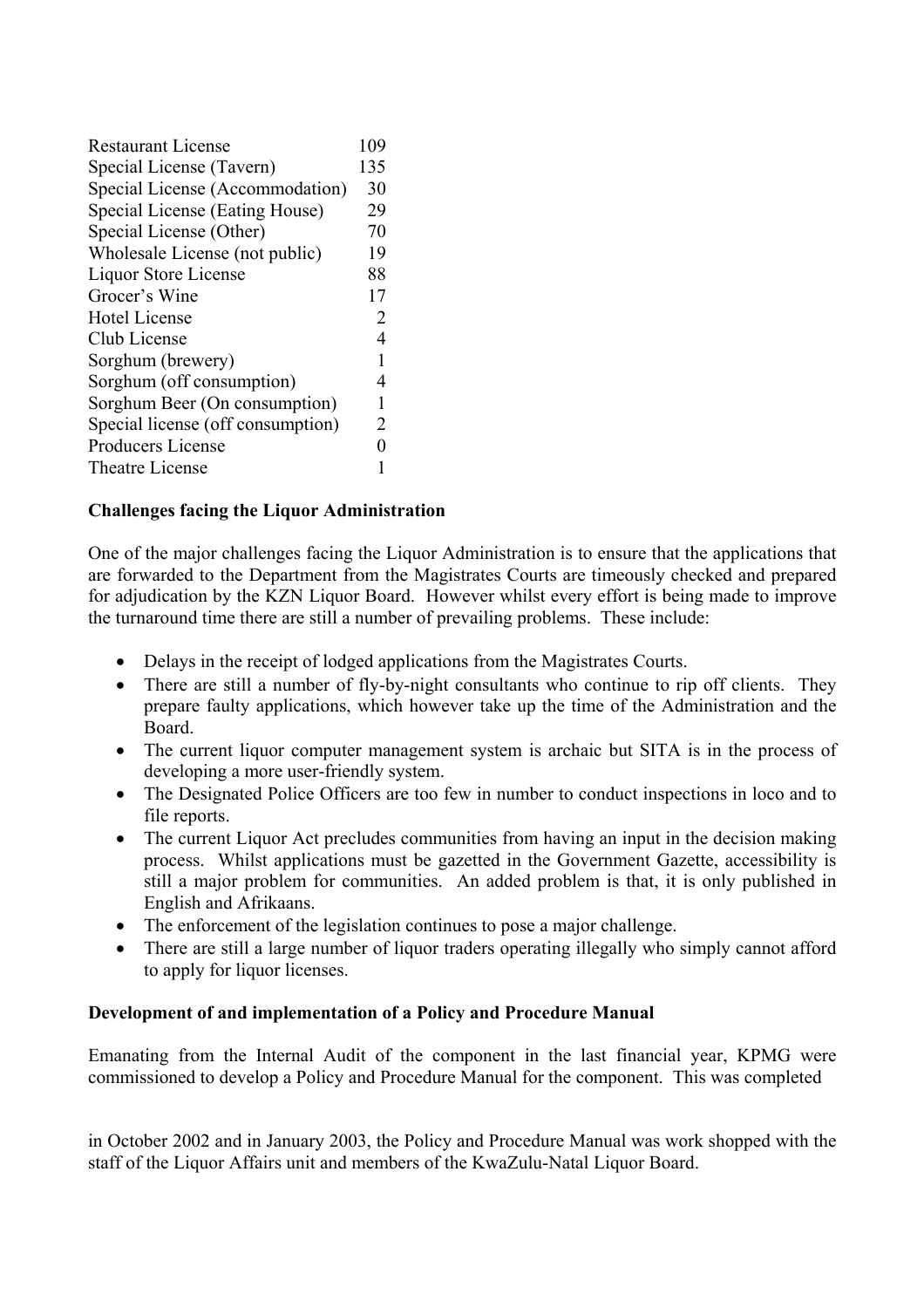The Policy and Procedure Manual is a tool that would assist staff in their day to day activities as it contains policies, procedures and general principles by which the Directorate operates to ensure that our services fully meet our client requirements and specific business objectives.

#### **Administration of the Business Legislation**

During the period under review the component appointed consultants Participative Solutions Africa to draft a policy document in the form of a Green Paper on Business Support and Regulation of the Informal Economy in KwaZulu-Natal.

This work is under way and a policy document specifying legislative reform to be enacted in order to harmonize the regulation of the informal economy. Oversight of the work of the consultants is the responsibility of the Provincial Informal Economy Steering Committee, which was set up by the component. The committee comprises representatives from the following organizations:

- Department of Economic Development and Tourism represented by the following components:
	- (i) Small, Medium and Micro
	- (ii) Rural Economic Development and
	- (iii) Business Regulations.
- Department of Traditional and Local Government Affairs
- Street Net- an International NGO representing street vendors
- Durban Chamber of Commerce and Industry
- Informal Trade Management Board
- Ethekwini Unicity Department of Economic Development
- KWANALOGA

A further number of consultative processes must still be performed and the finalized policy document would be routed through the political process for further discussion and comment. It is only after this process has been completed that the legal drafting process would commence.

This process would have to repeal the existing legislation and formulate a development type of legislation that deals specifically with the informal economy.

### **B. Consumer Affairs Division: 2002-2003**

#### **Aim:**

Consumer protection is a Schedule 4 competence (a concurrent function between National and Provincial Government).

The primary objective of the Consumer Affairs Division is to protect, promote and further the rights and interests of consumers in the Province of KwaZulu-Natal.

Consumers continue to face massive exploitation committed by some unscrupulous service providers. The problem is further compounded because the majority of consumers have low levels of literacy and therefore are vulnerable to consumer exploitation. The power relations between business and consumers are unequal and therefore it becomes the responsibility of the State to protect consumers against certain abuses.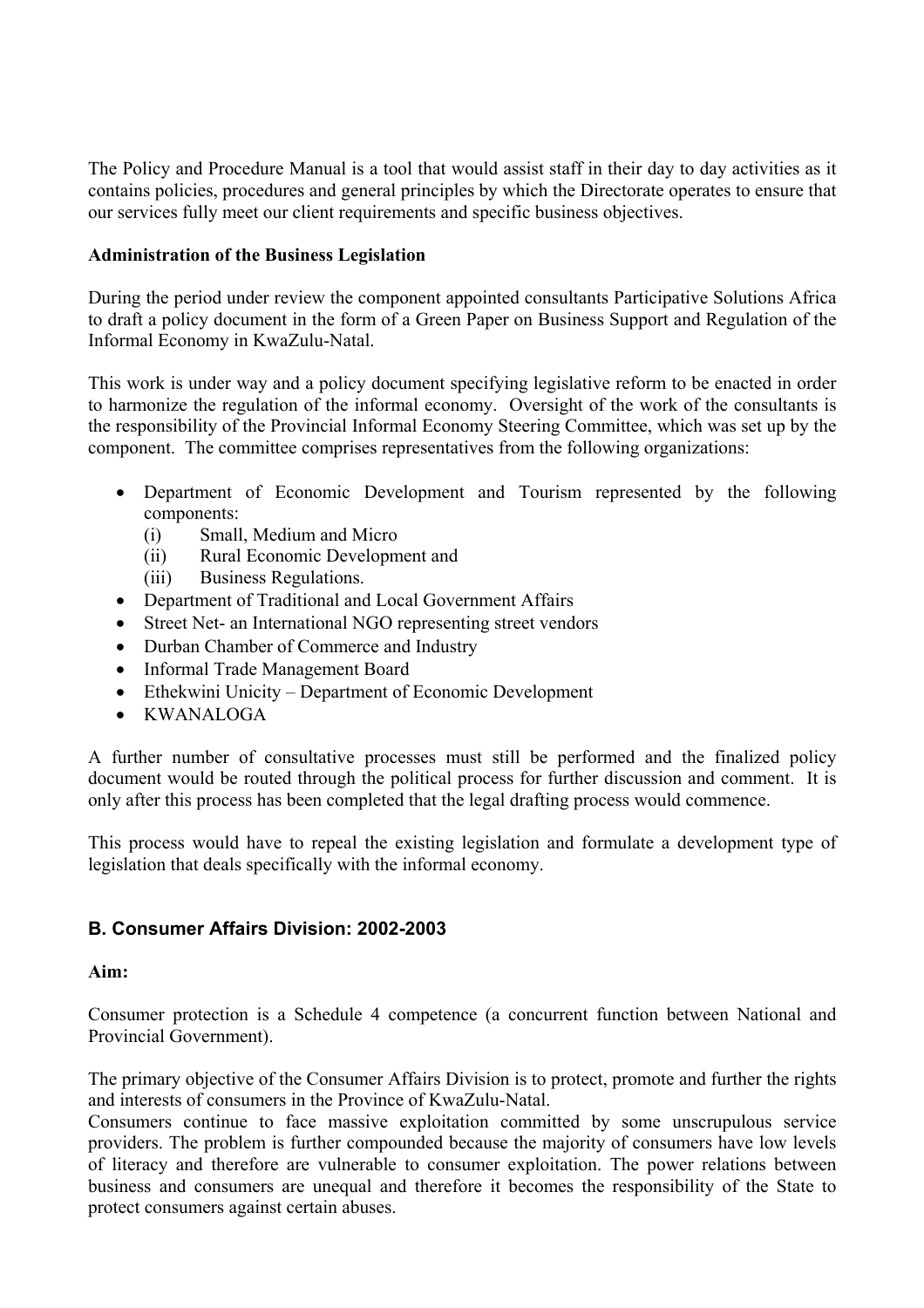The Consumer Affairs Division sees its primary responsibility of spreading consumer awareness and developing a rights culture in the Province. The projects therefore have been designed to empower consumers on their rights and responsibilities to minimize the level of abuse that is currently prevalent.

### **Service Delivery Measures:**

### *Consumer Complaints Handling*

Approximately 75% of the complaints received were resolved through mediation and facilitation. The component saved R4 199 624 for consumers through intervention and representation. The top five categories of complaints received were as follows:

- Furniture
- Micro Lenders
- Building Improvements
- Credit Bureaus
- Household appliances

During the period under review, the Sub Directorate dealt with 37 164 complaints. This figure includes both telephonic, written and walks in complaints. A variety of complaints were lodged with the Complaints Handling Section. Consumer Advisors continue to receive ongoing para-legal training to capacitate them. However, the directorate has developed successful linkages with selfregulatory institutions, statutory bodies and other organizations to assist and to provide the best possible advice and representation for consumers. These organizations include:

- The Small Claims Court
- The Estate Agencies Affairs Board
- The Financial Services Board
- The Long and Short Term Ombudsman
- The Office of the Banking Adjudicator
- The Council for Medical Aid Schemes
- The Retail Motor Industry
- The Advertising Standards Authority
- The Association of Debt Recovery Agents
- The South African Bureau of Standards
- The National Electricity Regulator
- Ethekweni Council
- Other Municipalities and Councils
- The Credit Bureau Association

The Directorate for the period under review also negotiated training and capacity building programs with the above organizations to develop and improve the skills base of consumer advisors.

### **Strategy Adopted to Empower Consumers:**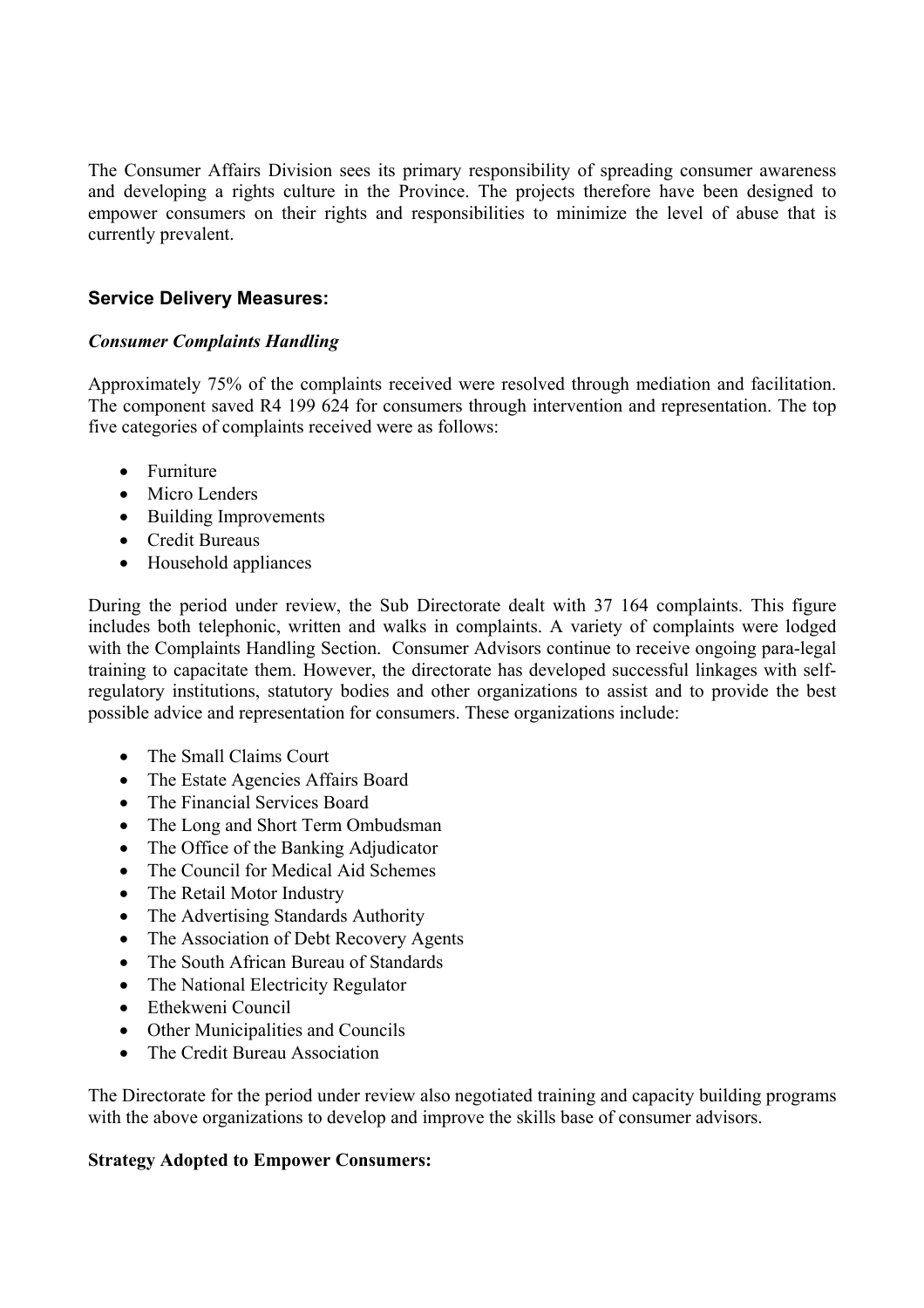### *A. Consumer Education*

The Sub Directorate has developed partnerships with civil society organizations to extend its area of reach. One of the main projects for the 2002/03 financial year was the signing of a Memorandum of Understanding with the National Community Based Paralegal Association (NCBPA), a national non-governmental organization. This partnership resulted in promoting consumer education and information programs amongst disadvantaged communities through their para-legal offices. 19 communities benefited from this project.

Consumers, communities and Local Government Councillors were afforded an opportunity to interact with the Consumer Education Team and were informed on their rights and responsibilities. Critical issues including Micro Finance, Credit Bureaus, Medical Aid Schemes and the Financial Services Board were work-shopped with consumers and community leaders. The Sub Directorate will continue to work with the NCBPA to extend its education/information program.

Other organisations involved in consumer education are:

- Organization of Civic Rights (OCR), responsible for protecting and promoting tenants rights.
- The Centre for Industrial, Organizational and Labour Studies (IOLS) IOLS is a centre of excellence based at the University of Natal and provides a sociological focus on the changing nature of work and the institutions of the work place. Their programs also explore livelihood strategies, social institutions and movements.

The Sub Directorate entered into a Memorandum of Agreement with IOLS to promote responsible consumerism on the part of workers and to empower workers in their financial affairs. The following aims are envisaged through the four project components:

- 1. The Pilot Research Project would present a preliminary understanding of the patterns of worker spending with particular reference to indebtedness rising of loans that appear to have trapped workers into various scenarios. The pilot study would reveal the following:
	- need for a more in-depth study on consumption patterns of workers across different economic sectors and wage levels;
	- the need to study the nature of indebtedness, raising of loans and the impact of the phenomenon of 'loan sharks' operating at workplaces; and
	- the coping strategies on the part of workers to their predicaments.
	- 2 The production of the training manual will be used to train trainers in the labour movement, who in turn will facilitate other workshops at workplaces in the province. The content would include:
		- Consumer rights and issues;
		- What is responsible consumerism;
		- The role of workers in promoting consumer rights;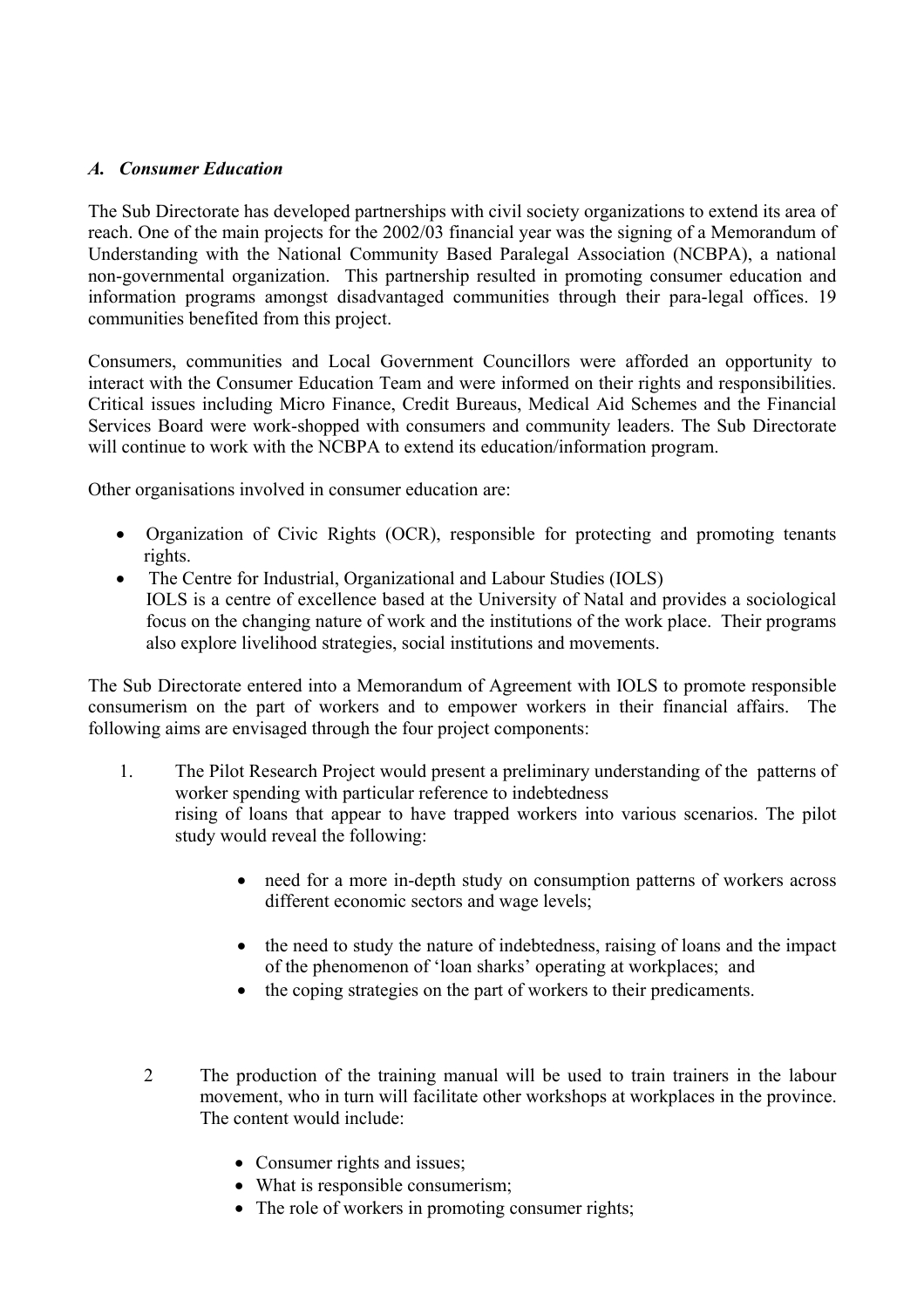- Spreading the message to households and the community;
- Household budgeting;
- Finance and financial savings instruments;
- Financial institutions: and
- Growing wealth and economic freedom.
- 3 The video production will be utilized as an aid in the facilitation process, i.e. in both the train-the-trainer phase and in the workshops for workers.
- 4 The workshops for the train-the-trainer phase will be facilitated by IOLS staff, which will thereafter monitor the facilitation by graduates of the train-the-trainer phase.

### **B. Consumer Information:**

The Sub-Directorate continues to inform consumers on their rights and responsibilities through consumer information programs. The strategies adopted by the directorate were as follows:

- 1. Advertorial Campaigns and Exhibitions,
- 2. Electronic and Print Media, and
- 3. World Consumer Rights Day

## **C Consumer Affairs Committee (CAFCOM):**

The Consumer Affairs Committee (CAFCOM) is a statutory body appointed by the Minister of Trade and Industry to have oversight of the Unfair Business Practices Act. The National Inspectorate in DTI conducts the investigations of unfair business practices. For the period under review, the division enjoyed cordial and reciprocal relations with the National Inspectorate in dealing with a number of matters pertaining to alleged unfair business practices in the Province.

# **2.3 Services rendered by the Department:**

### *a) Administration of Liquor Licenses for KwaZulu-Natal*

 The Department provides administrative support to the Provincial Liquor Board, which adjudicates applications of liquor licenses in KwaZulu-Natal. The costs related to this service are borne by the Department, but recouped by Provincial Treasury through levies paid by applicants to South African Revenue Services. The details of the extent of this service are described in the report on Programme 3 in this report.

## *b) Consumer Protection Services for KwaZulu-Natal*

The Department provides free consumer protection services to the citizens of KwaZulu-Natal. This involves dealing with consumer complaints addressed to this division of the Department, as well as extensive consumer education activities. The details of the extent and nature of these services are provided in the report on Programme 3 in this report.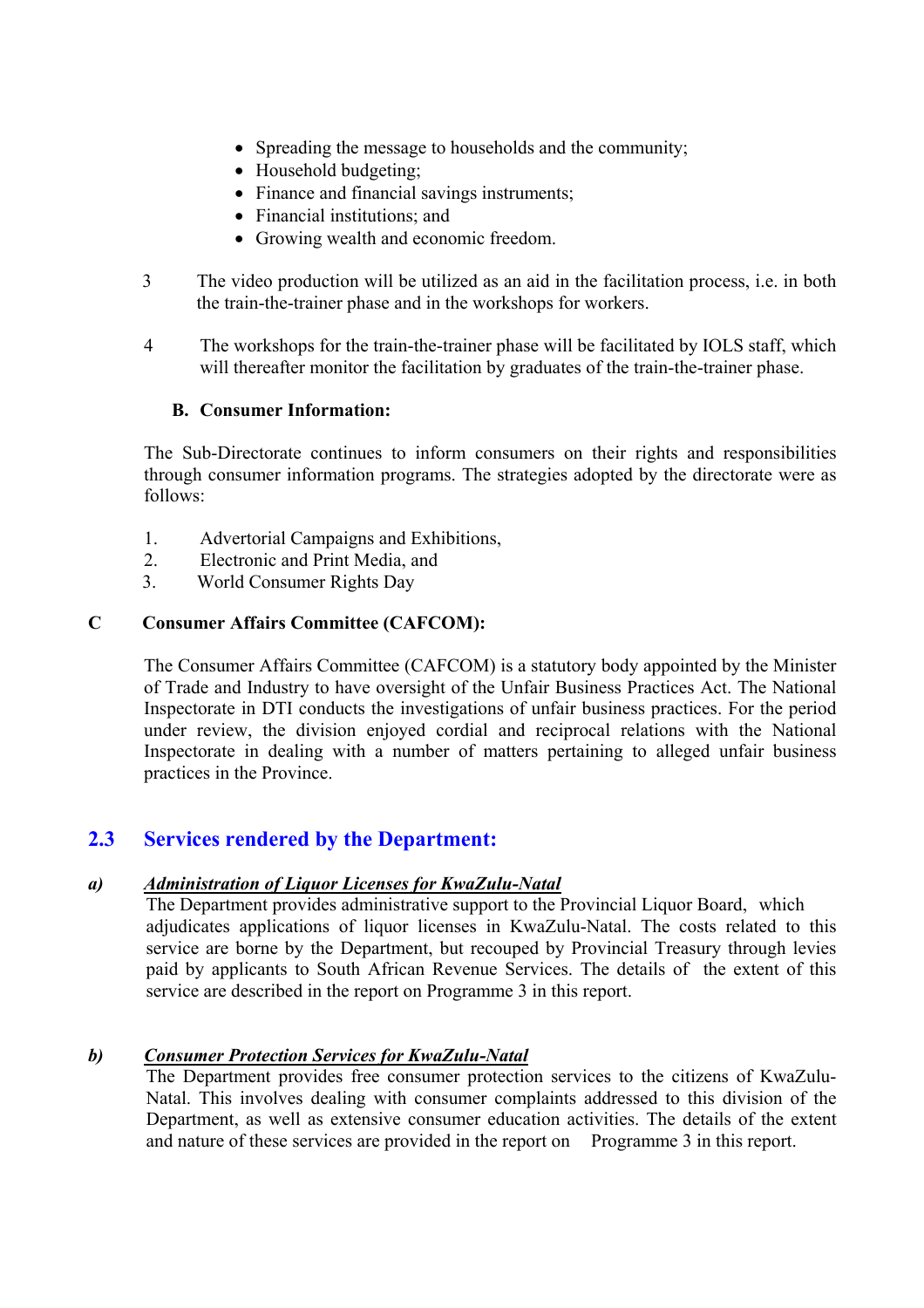# **2.4. Capacity constraints:**

- a) The Department experienced notable capacity constraints during the year under review arising in the main as a result of significant problems due to delays in finalising the organisational structure and in evaluating and filling the approved posts. The lack in human resource capacity in the form of personnel was experienced most significantly in the line functions of the Department, i.e. Programmes two and three. The process of addressing the logjams with regard to the filling of the vacancies is now under way.
- b) In addition the Department has lacked the necessary capacity to provide a necessary layer of control between management and project teams, which would have allowed management to concentrate on core service delivery issues whilst retaining control over the project activities. Plans have been developed, in the form of the establishment of a project support office, to address this constraint.
- c) The Department also experienced constraints in the form of appropriate project management skills and expertise for large scale and complex projects. This constraint was one of the factors which led to the Department supporting the establishment of the Dube Trade Port company, mandated to project manage the Dube Trade Port project (a registered publicprivate partnership project), on behalf of the Department. The Department is consequently exploring alternative strategies to attract and retain these types of skills within the establishment.

## **2.5 Utilisation of Donor Funds:**

The Department did not directly receive any donor funds in the year under review.

# **2.6 Trading Entities/Public Entities:**

#### *2.6.1 Purpose of the public entities and transfer payments made*

|                       |                                                | Current<br><b>Year (2003)</b> | <b>Previous</b><br>Year<br>(2002) |
|-----------------------|------------------------------------------------|-------------------------------|-----------------------------------|
| <b>NAME OF ENTITY</b> | <b>PURPOSE</b>                                 | <b>AMOUNT IN R'000</b>        |                                   |
| Ithala                | To act as Government's agent for 18 000<br>. . |                               | 24 843                            |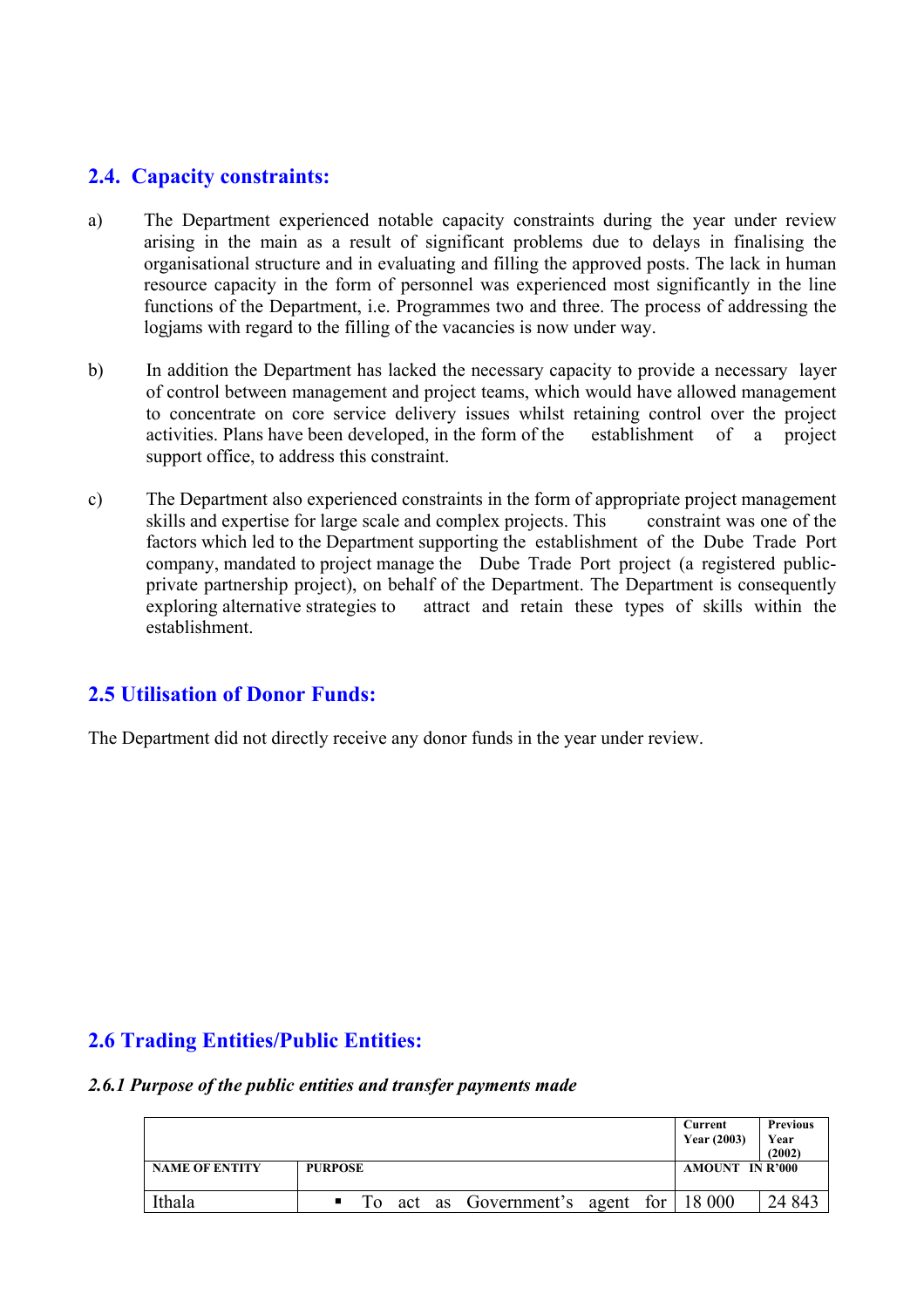| Development           | performing<br>any<br>d                                                                     |                        |        |
|-----------------------|--------------------------------------------------------------------------------------------|------------------------|--------|
| Finance               | responsibilities<br>task<br>and<br>that<br>the                                             |                        |        |
| Corporation           | government considers may be more                                                           |                        |        |
|                       | efficiently or effectively performed by a                                                  |                        |        |
|                       | corporate entity.                                                                          |                        |        |
|                       | To mobilise financial resources and to                                                     |                        |        |
|                       | provide financial supportive services to<br>the people of KZN.                             |                        |        |
|                       | plan,<br>and<br>monitor<br>To<br>execute                                                   |                        |        |
|                       | implementation of development projects                                                     |                        |        |
|                       | and programmes in the province.                                                            |                        |        |
|                       | To promote, assist and encourage the                                                       |                        |        |
|                       | development of the Province's human<br>resources and its social, economic,                 |                        |        |
|                       | financial and physical infrastructure.                                                     |                        |        |
|                       | To promote, encourage and facilitate                                                       |                        |        |
|                       | private<br>sector investment<br>the<br>in                                                  |                        |        |
|                       | Province and the participation of the                                                      |                        |        |
|                       | private<br>sector<br>and<br>community                                                      |                        |        |
|                       | organisations<br>the<br>development<br>in<br>projects<br>and<br>and<br>programmes<br>1n    |                        |        |
|                       | contributing to economic growth and                                                        |                        |        |
|                       | development.                                                                               |                        |        |
| Trade and             | To identify and package investment and<br>٠                                                | 14 671                 | 8 500  |
| Investment            | export trade opportunities in KwaZulu-                                                     |                        |        |
| KwaZulu-Natal         | Natal;<br>a professional<br>To<br>provide<br>and                                           |                        |        |
|                       | comprehensive service to potential and                                                     |                        |        |
|                       | current investors and exporters;                                                           |                        |        |
|                       | Ensure easy access to investment and                                                       |                        |        |
|                       | export trade opportunities and sustained                                                   |                        |        |
|                       | aftercare; and                                                                             |                        |        |
|                       | To<br>brand<br>and<br>market<br>provincial<br>investment opportunities<br>link<br>and      |                        |        |
|                       | opportunities to the developmental                                                         |                        |        |
|                       | needs of our people through the                                                            |                        |        |
| <b>NAME OF ENTITY</b> | PURPOSF <sub>acilitation</sub> of partnerships.                                            | <b>AMOUNT IN R'000</b> |        |
|                       |                                                                                            |                        |        |
| KwaZulu               | This entity was liquidated during the financial                                            |                        | 2 700  |
| Transport             | year. It had been originally set up to contribute                                          |                        |        |
|                       | to the economic and social development of                                                  |                        |        |
|                       | KZN and its population through the promotion,                                              |                        |        |
|                       | development, maintenance, investment in and<br>operation of transport and allied services. |                        |        |
|                       |                                                                                            |                        |        |
| <b>Natal Sharks</b>   | Approving, controlling and initiating measures                                             | 16882                  | 15 794 |
| Board                 | for the safeguarding of bathers against shark                                              |                        |        |
|                       | attack.                                                                                    |                        |        |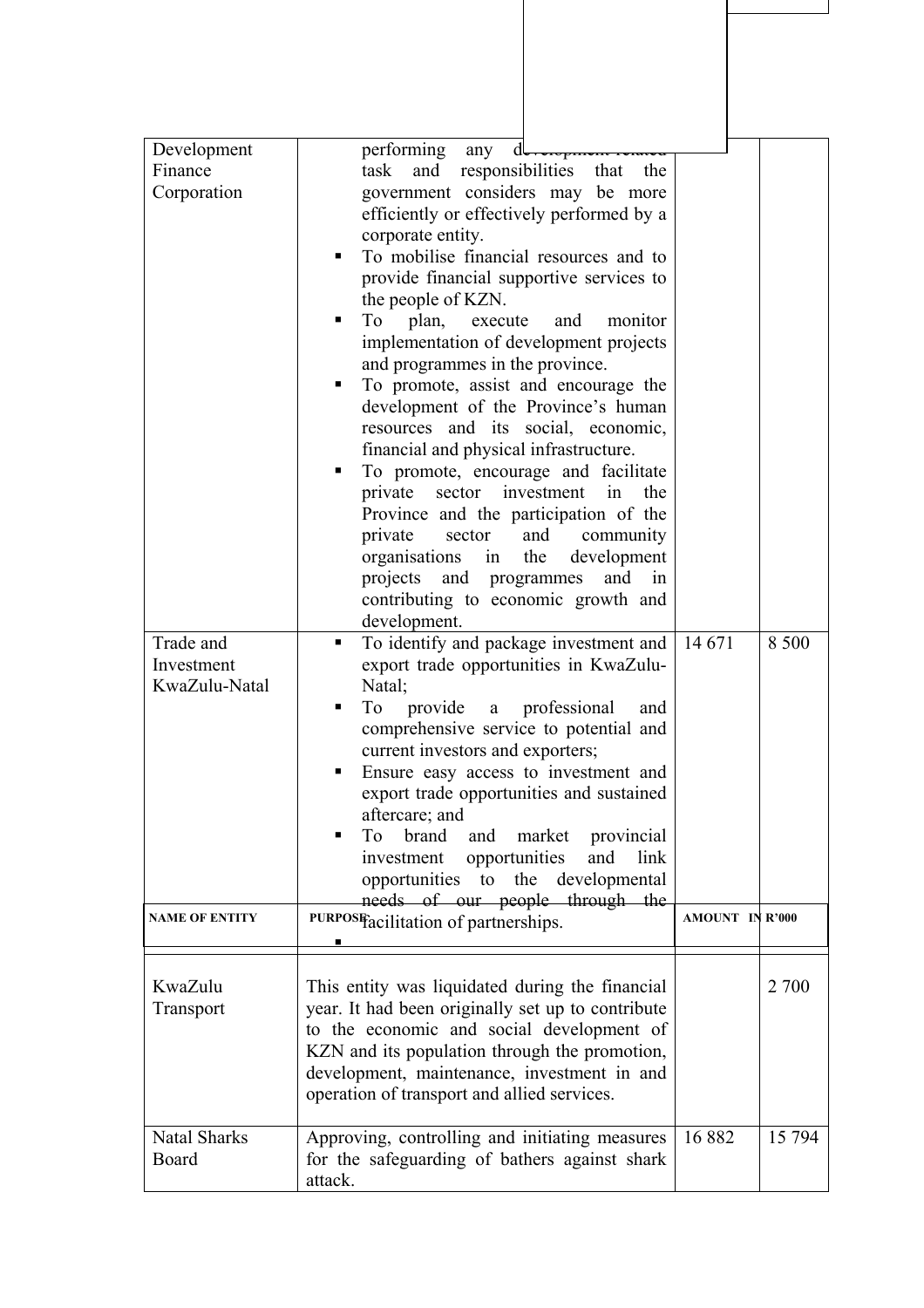| S.A Life saving                         | The entity was originally set up to provide<br>voluntary lifeguard protection along most of the<br>major beaches, dams and resorts. Also refer<br>note 6 below.                                                                                                                                                                                                                                         |         | 33      |
|-----------------------------------------|---------------------------------------------------------------------------------------------------------------------------------------------------------------------------------------------------------------------------------------------------------------------------------------------------------------------------------------------------------------------------------------------------------|---------|---------|
| <b>KZN</b> Tourism<br>Authority         | The development, promotion and marketing of<br>tourism in KZN and to market the province as<br>the premier tourist destination both nationally<br>and internationally.                                                                                                                                                                                                                                  | 34 000  | 27 650  |
| <b>KZN</b><br>Philharmonic<br>Orchestra | Contributing and playing a promotional and<br>significant role in economic development and<br>tourism on KZN province and in South Africa<br>by:<br>Providing, through the medium of music<br>cultural entertainment, education and<br>development.<br>Identifying and nurturing local talent<br>and skills.<br>Creating platforms<br>within<br>the<br>communities for the experience of live<br>music. | 4 0 0 0 | 4 0 0 0 |
| Total                                   |                                                                                                                                                                                                                                                                                                                                                                                                         | 87 553  | 83 5 20 |

#### *2.6.2 Accountability arrangements*

During the year under review, the PFMA and Treasury Regulations directed the management of parastatals. Business plans prepared by the public entities, which indicated clearly how the funds would be utilised as well as preferred timing for the receipt of funds, were used by the Department in transferring funds, as well as evaluating the extent to which the set objectives have been attained.

The Department established the CEO's forum in which all CEO's of the various public entities to which funds are transferred sit. This forum is aimed among others to ensure compliance by the entities to the PFMA and the Treasury Regulations and effective service delivery.

#### *2.6.3 Memoranda of understanding*

The Department put in place processes to ensure that all transfers to Departmental parastatals with effect from the forthcoming financial year conform to the requirements as set by section 38 (1) (j) of the PFMA (see note 9, Income Statement). The Department signed memorandums of understanding with all public entities stipulating the method of transfer, application of the funds, the reporting mechanism and measurability of performance.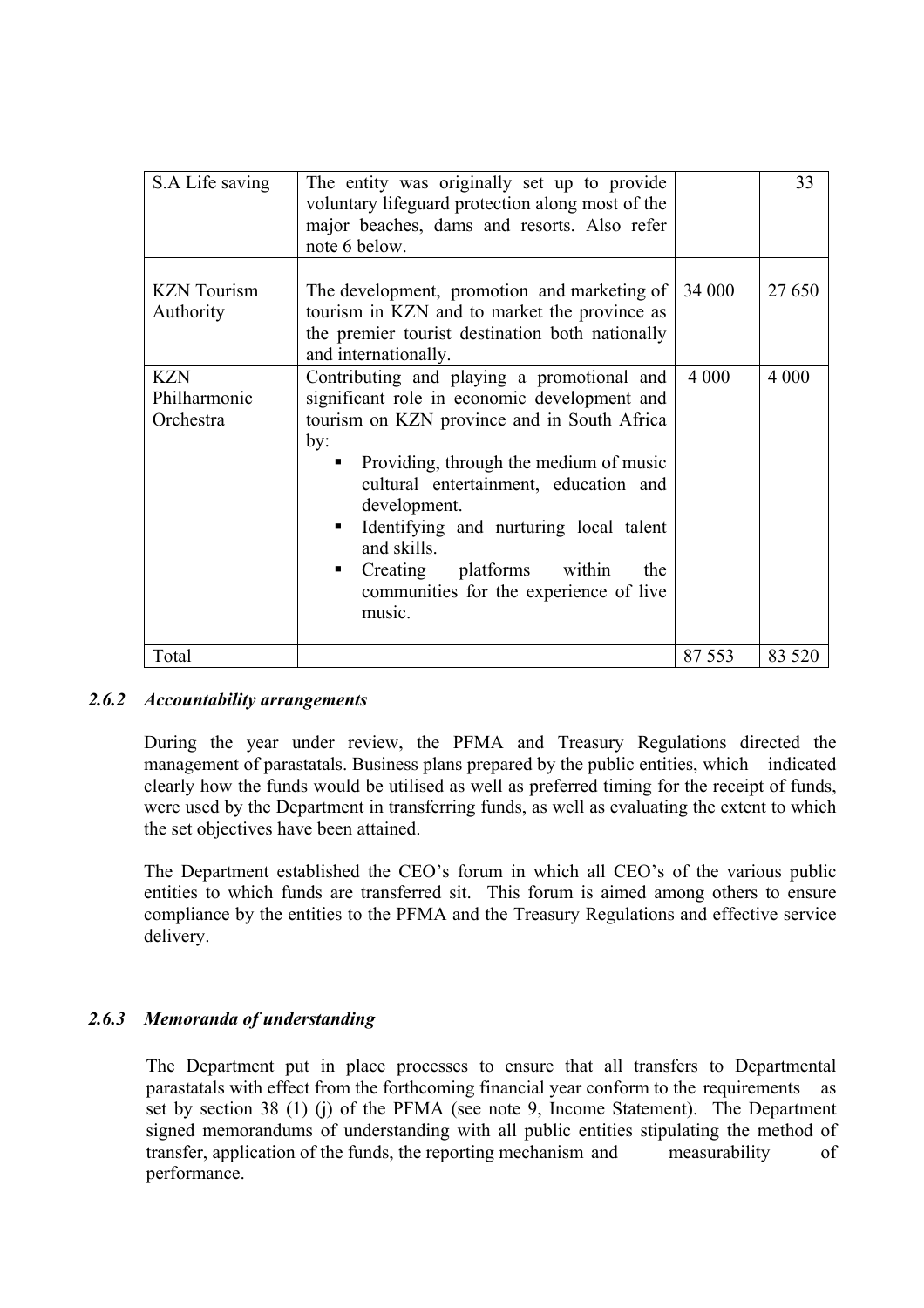As a result of these arrangements, certain transfer payments were made late in the year as the Department had to ensure conformity to the PFMA before transferring the funds.

# **2.7 Other organisations to who transfer payments have been made:**

There are no other organisations/public entities to which transfer payments have been made.

# **2.8 Public/private Partnerships (PPPs):**

The Department has registered the Dube Tradeport project as a public-private partnership project with the National Treasury in terms of the relevant regulations. The project is in phase one of the PPP process, whereby a feasibility study for the project is being undertaken in preparation of an application for Treasury Authorisation 1 for the project. The management of this phase of the project is being made through the Dube Trade Port (Pty) Ltd, a wholly owned Ithala subsidiary. The Department's Accounting Officer chairs the Board of the Dube Trade Port Company, and oversees the project together with a Steering Committee of Heads of Departments appointed by the Cabinet of KwaZulu-Natal.

## **2.9 Corporate governance arrangements:**

#### *2.9.1 Risk Management*

In accordance with section 76 (4) (b) of the PFMA, National Treasury has produced a Treasury Regulation (27.2.1) stipulating the need for a risk assessment to determine the material risks to which the Department may be exposed. The Department together with the Provincial Internal Audit Unit produced a risk assessment report in August 2000. This report is being used by the Department to address the material risks to which it is exposed and to establish a strategy for managing those risks.

#### *2.9.2 Fraud Prevention*

The Department has accepted the generic Fraud Prevention Plan developed by the Provincial Treasury Internal Audit unit in terms of section 3.2.2 of the Treasury Regulations. *2.9.3 Provincial Internal Audit* 

The Provincial Cabinet resolved that the Internal Audit function would be shared by Provincial Departments and centralised under the control of the Provincial Audit Committee. This decision was taken in terms of Sections 76 (4) (d) and 77 of the PFMA and Treasury Regulation 3.1.1.

#### *2.9.4 Internal Management*

The Department has set up formal management structures, which meet regularly to consider policy and governance issues facing the Department. The leadership structure is the Executive Committee (Exco), which comprises the Head of Department, the Head of Ministry, the Chief Financial Officer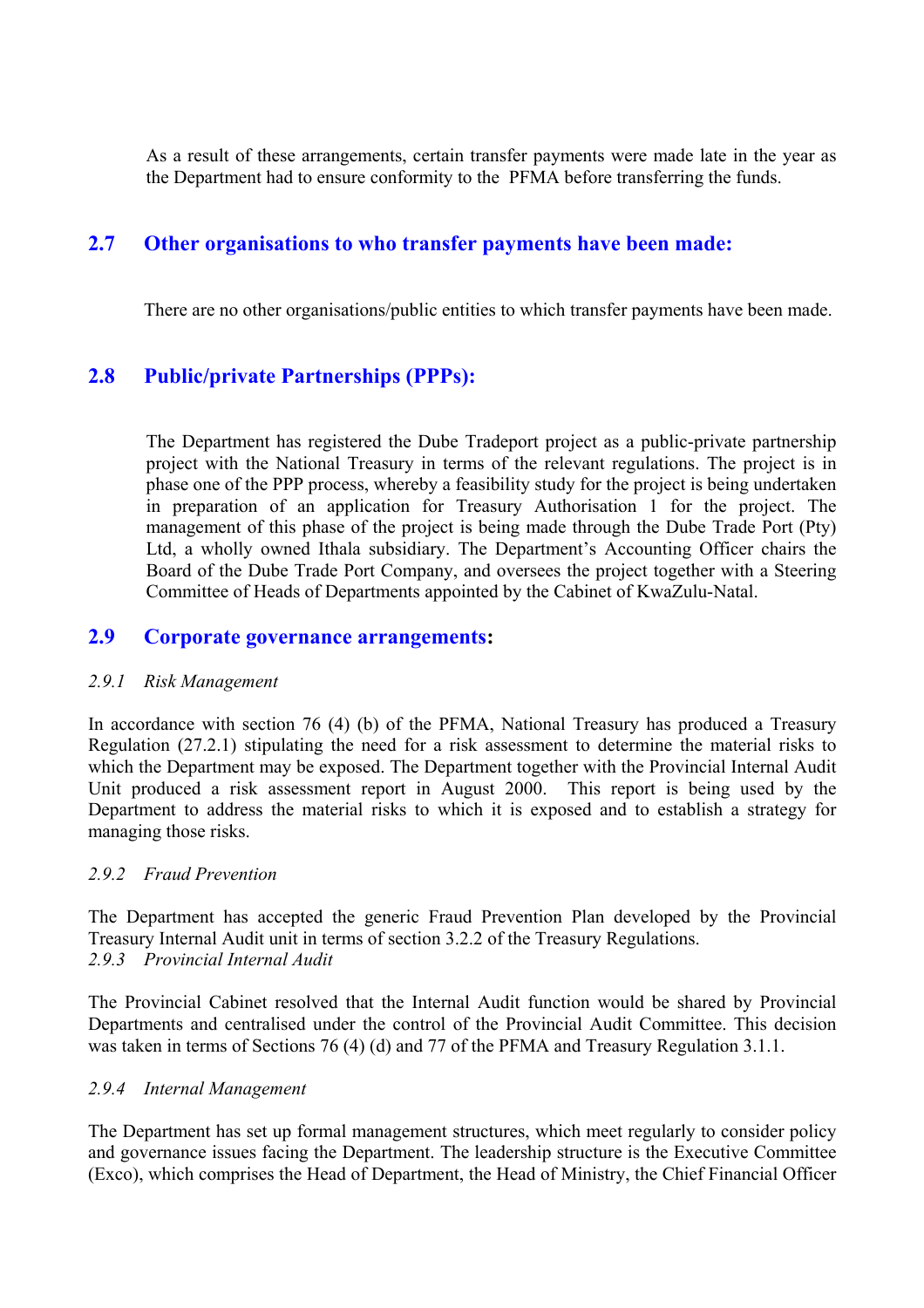and the Programme managers. The Heads of the directorates form part of the Management Committee (Manco). This forum is used to communicate decisions taken by Exco and to take strategic decisions on the operational issues facing the department.

### *2.9.5 Internal discipline*

The Department makes use of the Disciplinary Code as published by the Department of Public Service. This code is applied in each case of misconduct as listed in the Code. In addition to the items listed in the Code, the Department has collectively decided on the Core Values all staff would bind themselves to. Any deviation from these values is also dealt with in terms of the Disciplinary Code.

### *2.9.6 Policy and practices*

In addition to the Public Finance Management Act, the Treasury Regulations and the KwaZulu Natal Procurement Act, the Department has compiled and operates in accordance with various internal policies and practices, which are in harmony with the abovementioned legislation. These are: Travel Policy, Cell phones Usage Policy and Debt Write-off Policy. The Department also manages its fleet of vehicles in terms of the Provincial Motor Transport procedure manual.

#### *2.9.7 Comments on the effectiveness of corporate governance arrangements*

The arrangements referred to above have markedly improved the corporate governance framework and practices in the Department. Whilst there has been improvement in good governance, there is clearly a need for further measures to be developed to increase the effectiveness of the governance framework.

In this regard the Department is in the process of giving effect to a wide range of recommendations emanating from analysis done by the Provincial Treasury's Internal Audit Unit and other service providers. Most important are the recommendations contained within the Departmental Risk Assessment Report, as well as the Departmental Fraud Prevention Plan. In essence, the Department is establishing an "internal control unit", through which a much more effective framework for improved corporate governance in the organisation will be implemented. In addition, the Department has initiated a process to strengthen the monitoring of the corporate governance practices of the public entities reporting to the Department.

# **2.10. Discontinued activities:**

During the financial year, the Department discontinued the following activities:

- a) Funding to SA Lifesaving as it has been decided that the activities of the institution are not in line with the Departmental strategic objectives with effect 1 April 2002.
- b) During the year the restructuring of KwaZulu Transport (KZT) was finalised. This resulted in the successful sale of Washesha Bus Company and the liquidation of KwaZulu Transport (Pty) Ltd. As explained in the previous management report, funding to KZT during the year under review was mainly towards the restructuring process of the institution and no funding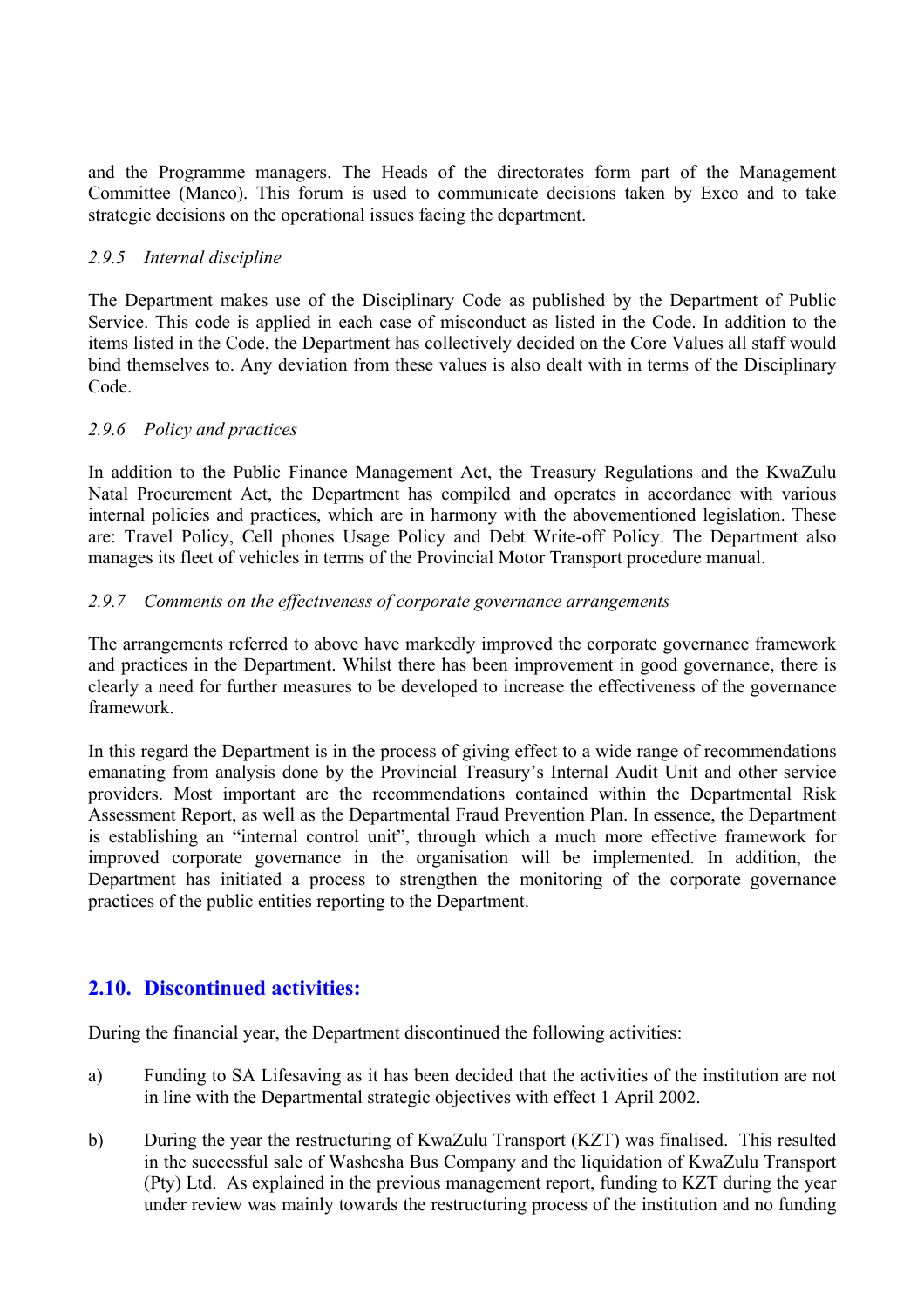has been provided for the institution throughout the Medium Term Expenditure Framework (MTEF) period.

### **2.11. New/proposed activities:**

- 2.11.1 During the year under review, a Special Purpose Vehicle (SPV) to Ithala Development Finance Corporation was established in the name of Dube Trade Port. The Department will be allocated an amount of R9.9 m during the year 2002/2003 to drive the process further.
- 2.11.2 The Provincial Cabinet has resolved to provide an amount of R250 m over the next five years towards the establishment of the Dube Trade Port.

## **2.13. Events after the reporting date:**

There were no events, which occurred after the reporting date, which are known to have an effect on the balance sheet of the Department.

## **2.14. Progress with financial management improvements:**

- 2.14.1 As from 1 April 2003, the Department will change the accounting system from FMS to BAS (Basic Accounting System)
- 2.14.2 The Department has geared up to maximize compliance with the Provincial Procurement Act, with properly constituted tender evaluation and award committees being established with effective terms of reference.
- 2.14.3 The Department has instituted a more effective performance management system, which incorporates appropriate records of delegations of financial decisionmaking and signing authority.
- 2.14.4 The Department has undertaken the streamlining of the contractor payment process whereby the risk of over-payments of contractors has been minimized, if not eliminated.
- 2.14.5 The introduction of the part-payment system has allowed the Department to

cater for monthly payments, such as contracts relating to telephone, electricity and lease payments.

## **2.15. Performance Information:**

2.15.1 The Department has set service delivery targets, which are set out in the budget statements at the beginning of the financial year. The Department reports on progress in the attainment of these targets to a number of oversight structures, including the Department's Management Committee (Manco) which meets at least quarterly, the Department's Executive Committee (Exco) which meets at least monthly, the Parliamentary Portfolio Committee on Economic Development and Tourism which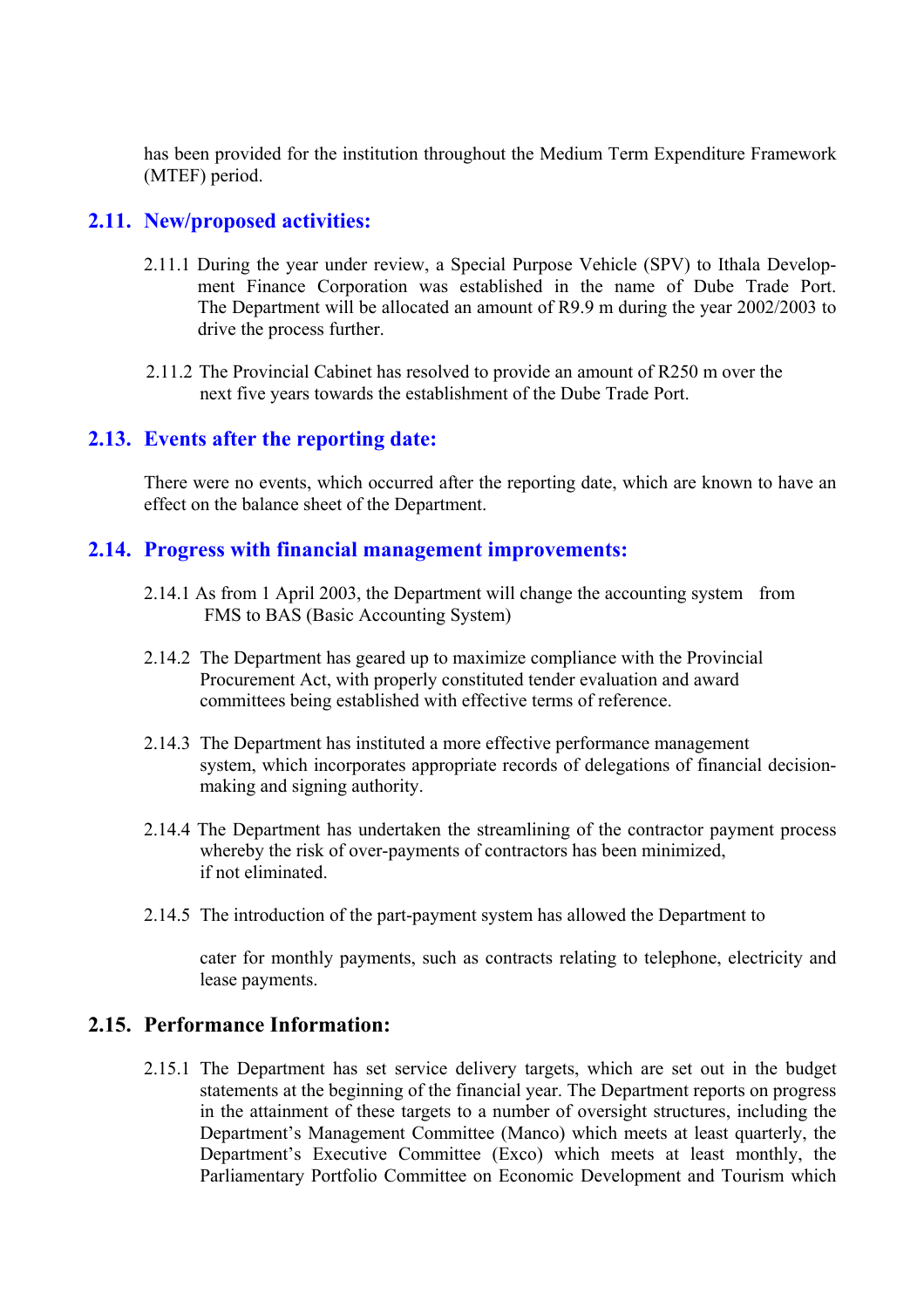usually meets monthly, and the Provincial Medium Term Expenditure Committee (MTEC) on a quarterly basis.

- 2.15.2 With respect to the implementation of departmental service delivery improvement plans; the Department is in the process of implementing an internal control structure in the office of the Chief Financial Officer, which will review the monthly reports of Departmental managers. This will allow for some independent review and verification of information on performance of the business units of the Department.
- 2.15.3 In the year under review, the Department has undertaken a number of special investigations or audits of areas of business where controls have appeared significantly weak, including an audit of the implementation of the Departmental bursary policy, as well as a review of the implementation of line function projects of the Department. These audits have led to a systematic process of improving our information based on performance and on measures to improve Departmental service delivery and performance.

### **2.16. Approval:**

The annual financial statement set out on pages 82 to 107 have been approved by the Accounting Officer.

Relate

**MR MEL CHRISTOPHER CLARK**  *Head: Department of Economic Development and Tourism (28 August 2003)* 

## PART 3

## **REPORT ON HUMAN RESOURCES MANAGEMENT**

The statistics and information published in this part of the annual report are required in terms of regulation III J.3 of the Public Service Regulations and have been prescribed by the Minister for the Public Service and Administration for all government departments within the Public Service.

The statistical tables provide high-level information on key human resource, financial and service delivery issues. The information aims to empower legislatures, the media, and the public and other key stakeholders to monitor whether departments: -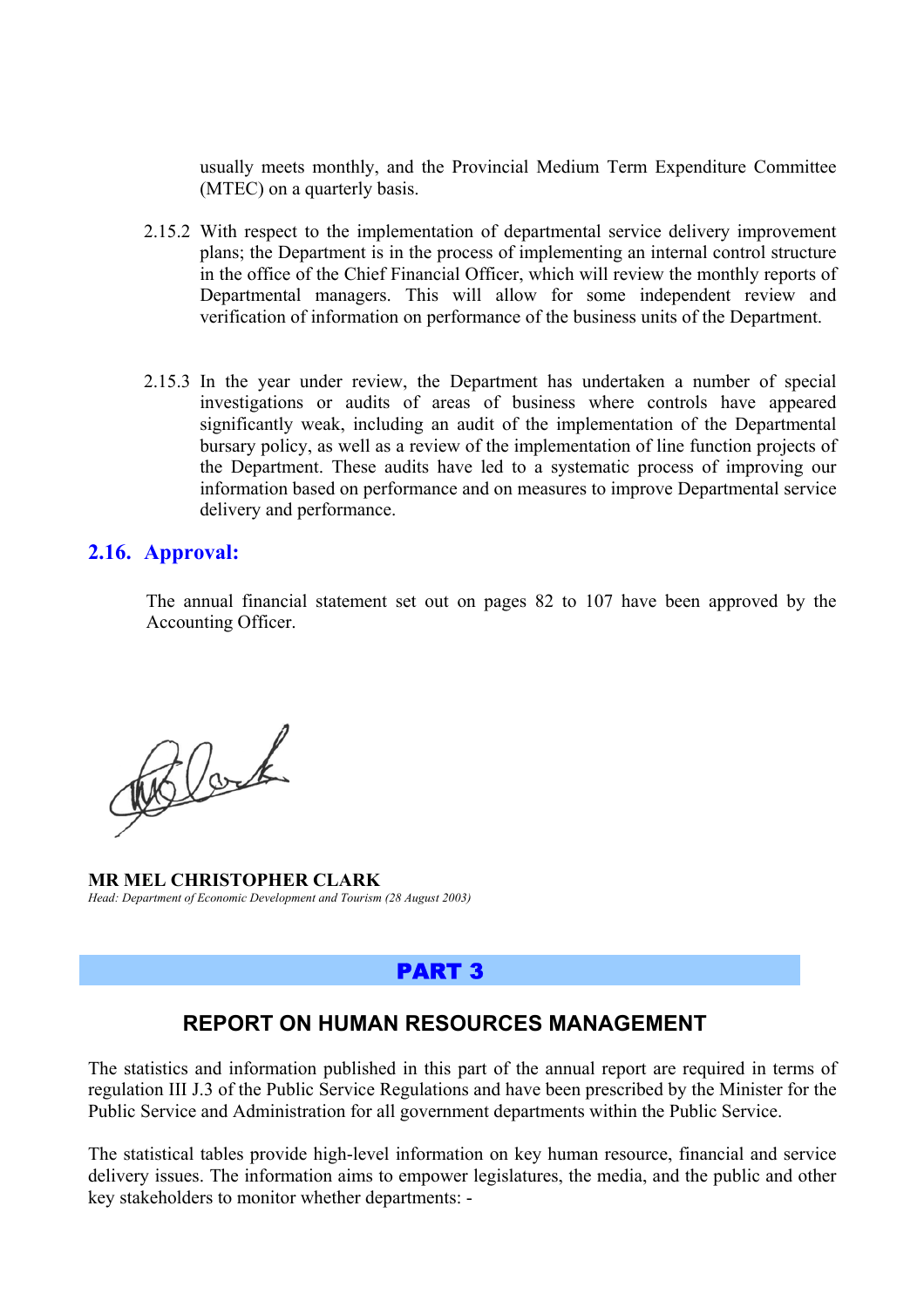- Are exercising the powers granted under Public Service and Public Finance legislation in a responsible manner,
- Are achieving the plans that it set for itself in the Estimate of Expenditure,
- Are achieving national transformation priorities established by the Cabinet, for example, affirmative action.

Annual reports are produced after the end of the financial year. In several instances, departments are required to report against original targets set at the start of the financial year (and which are published in the Estimates of Expenditure). This is aimed at strengthening the accountability of departments to key stakeholders.

The tables in this report are revised on an annual basis by the Department of Public Service and Administration (DPSA) and are issued to departments before the start of the next financial year (i.e. by 31 March). If you wish to see additional information included in this report, please send suggestions (with a clear motivation) to: -

The Director-General

Department of Public Service and Administration

ATTENTION: Public Service Information Unit

P.O. Box 916, Pretoria, 0001

psiu@dpsa.gov.za

fax: (012) 314-7020

To ensure that enough time is available to evaluate and incorporate your suggestions, please ensure that all submissions are submitted on or before 31 December.

For a detailed description and explanation of the terminology used in this section of the report, please consult the publication from the DPSA entitled *'A guide to understanding the oversight report of departmental annual reports'*. A copy of the guide is available from all departments or can be accessed from the DPSA website (www.dpsa.gov.za).

### *VOTED FUNDS*

| Total amount appropriated for the 173,910,000<br>financial year 2002-03 |  |                    |
|-------------------------------------------------------------------------|--|--------------------|
| <b>Responsible Minister</b>                                             |  | Mr RM Burrows, MPP |
| <b>Accounting Officer</b>                                               |  | Mr MC Clark        |

*AIM*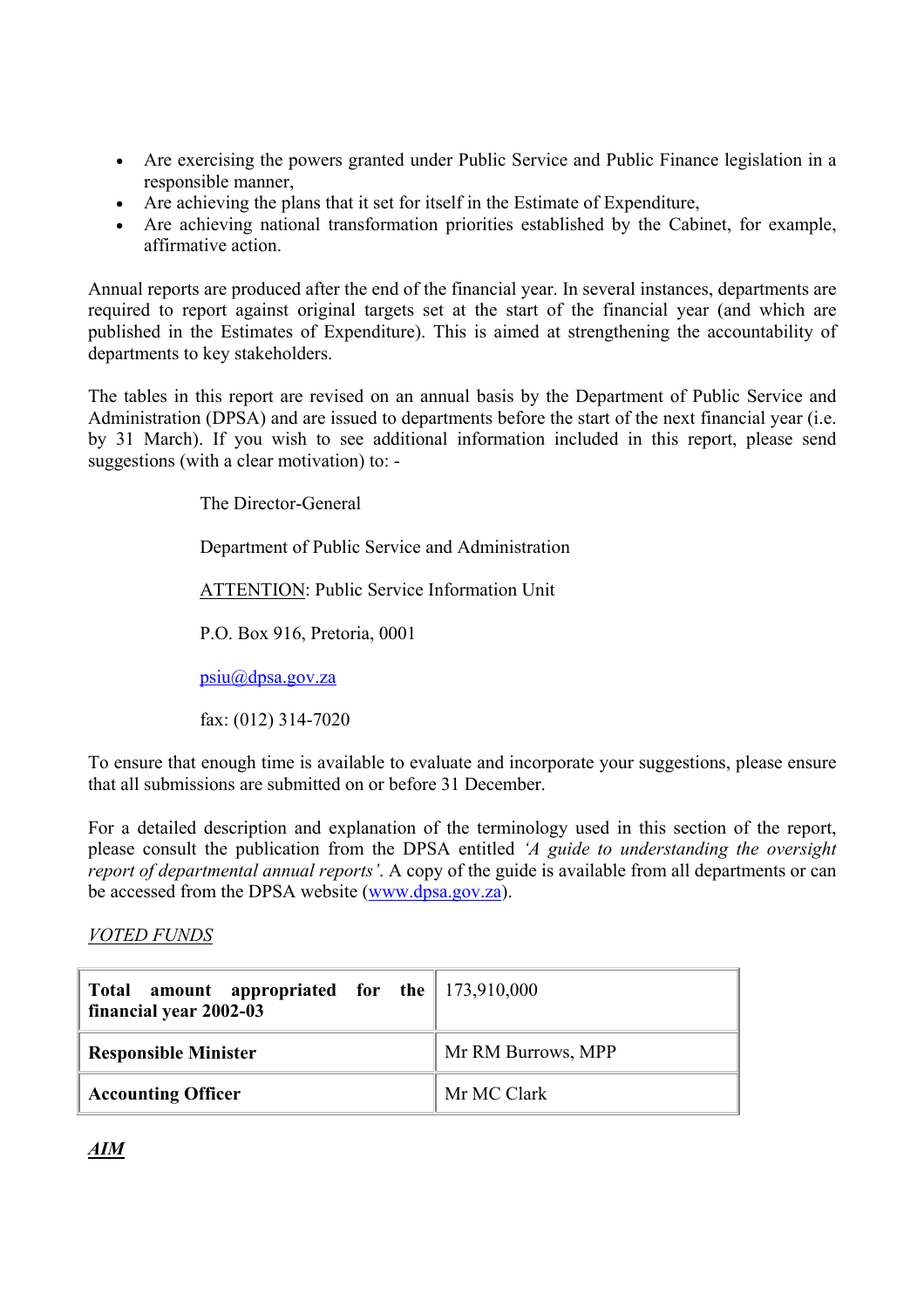To formulate and implement strategies that create an environment conducive to sustainable economic development in KwaZulu-Natal.

### *SUMMARY OF PROGRAMMES*

The activities of the department are organised in four programmes. These are:-

- Administration
- Integrated Planning and Economic Development
- SMME and Internal Trade
- Auxiliary Services

#### *1 - Service Delivery*

At the start of the financial year, departments are required to develop service delivery indicators. These are summarised in the following pages of Part 3. The following table summarises what progress has been made with regard to meeting each of the published indicators. In the case of a deviation from the service delivery indicator, an appropriate comment is provided.

#### **TABLE 1 – Report against outputs and service delivery indicators**

|                   | Original Targets set in the Medium-Term Expenditure<br>Estimate | Report against Targets         |  |         |
|-------------------|-----------------------------------------------------------------|--------------------------------|--|---------|
| Sub-<br>programme | Outputs                                                         | Service Delivery<br>Indicators |  | Comment |
|                   |                                                                 |                                |  |         |
|                   |                                                                 |                                |  |         |
|                   |                                                                 |                                |  |         |

## *2 - Expenditure*

Departments budget in terms of clearly defined programmes. The following tables summarise final audited expenditure by programme (Table 2.1) and by salary level (Table 2.2). In particular, it provides an indication of the amount spent on personnel costs in terms of each of the programmes or salary level within the department.

### **TABLE 2.1 – Personnel costs by programme, 2002/ 03**

| Programme      | Total<br>Expenditure<br>(R'000) | Personnel<br>Expenditure<br>(R'000) | Adminis-<br>trative<br>Expenditure<br>(R'000) | Professional<br>and Special<br>Services<br>(R'000) | Personnel<br>cost as a<br>percent of<br>total<br>expenditure | Average<br>personnel<br>cost per<br>employee<br>(R'000) |
|----------------|---------------------------------|-------------------------------------|-----------------------------------------------|----------------------------------------------------|--------------------------------------------------------------|---------------------------------------------------------|
| Administration | 27 053                          | 11469                               | 4925                                          | 5 5 7 8                                            | 42%                                                          | 188                                                     |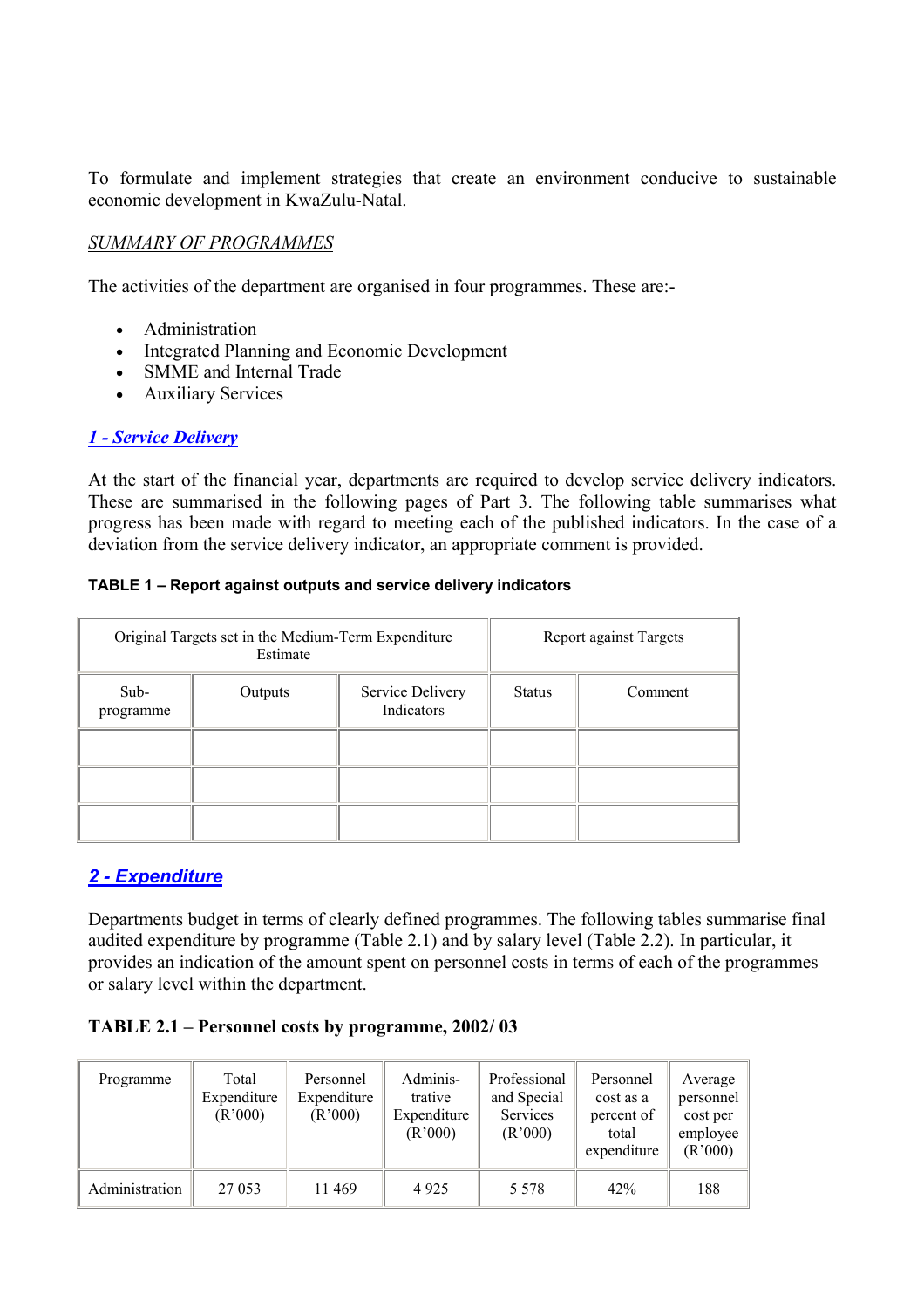| Integrated<br>Planning and<br>Economic<br>Development | 31888   | 2989   | 1410    | 3 0 2 3  | 9%    | 199 |
|-------------------------------------------------------|---------|--------|---------|----------|-------|-----|
| SMME and<br>Internal Trade                            | 17486   | 4889   | 2 0 0 2 | 9782     | 28%   | 158 |
| Auxilliary and<br>Associated<br><b>Services</b>       | 87691   |        |         |          | $0\%$ |     |
| <b>TOTAL</b>                                          | 164 118 | 19 347 | 8 3 3 7 | 18 3 8 3 | 12%   | 181 |

## **TABLE 2.2 – Personnel costs by salary level, 2002/ 03**

| Salary levels                   | Total<br>Expenditure<br>(R'000) | Personnel<br>Expenditure<br>(R'000) | Adminis-<br>trative<br>Expenditure<br>(R'000) | Professional<br>and Special<br>Services<br>(R'000) | Personnel<br>cost as a<br>percent of<br>total<br>expenditure | Average<br>personnel<br>cost per<br>employee<br>(R'000) |
|---------------------------------|---------------------------------|-------------------------------------|-----------------------------------------------|----------------------------------------------------|--------------------------------------------------------------|---------------------------------------------------------|
| Salary levels<br>$1 - 2$        |                                 | 413                                 |                                               |                                                    | 0.3%                                                         | 103                                                     |
| Salary levels<br>$3 - 5$        |                                 | 1 1 6 3                             |                                               |                                                    | 0.7%                                                         | 68                                                      |
| Salary levels<br>$6 - 8$        |                                 | 5 3 3 1                             |                                               |                                                    | $3.2\%$                                                      | 115                                                     |
| Salary levels<br>$9 - 12$       |                                 | 5 0 5 1                             |                                               |                                                    | 3%                                                           | 194                                                     |
| Senior<br>Management<br>Service |                                 | 7389                                |                                               |                                                    | 4.5%                                                         | 527                                                     |
| <b>TOTAL</b>                    | 164 118                         | 19 347                              |                                               |                                                    | 11.7%                                                        | 180                                                     |

The following tables provide a summary by programme (Table 2.3) and salary level (Table 2.4), of expenditure incurred as a result of overtime, allowances, and benefits. Benefits reflect the amount utilised for homeowner allowances, medical aid, and pension. In each case, the table provides an indication of the percentage of the personnel budget that was used for these items.

### **TABLE 2.3 – Overtime, Allowances, and benefits by programme, 2002/ 03**

| Programme | Overtime          |                            | Allowances        |                              | Benefits          |                              |
|-----------|-------------------|----------------------------|-------------------|------------------------------|-------------------|------------------------------|
|           | Amount<br>(R'000) | % of<br>personnel<br>costs | Amount<br>(R'000) | $%$ of<br>personnel<br>costs | Amount<br>(R'000) | $%$ of<br>personnel<br>costs |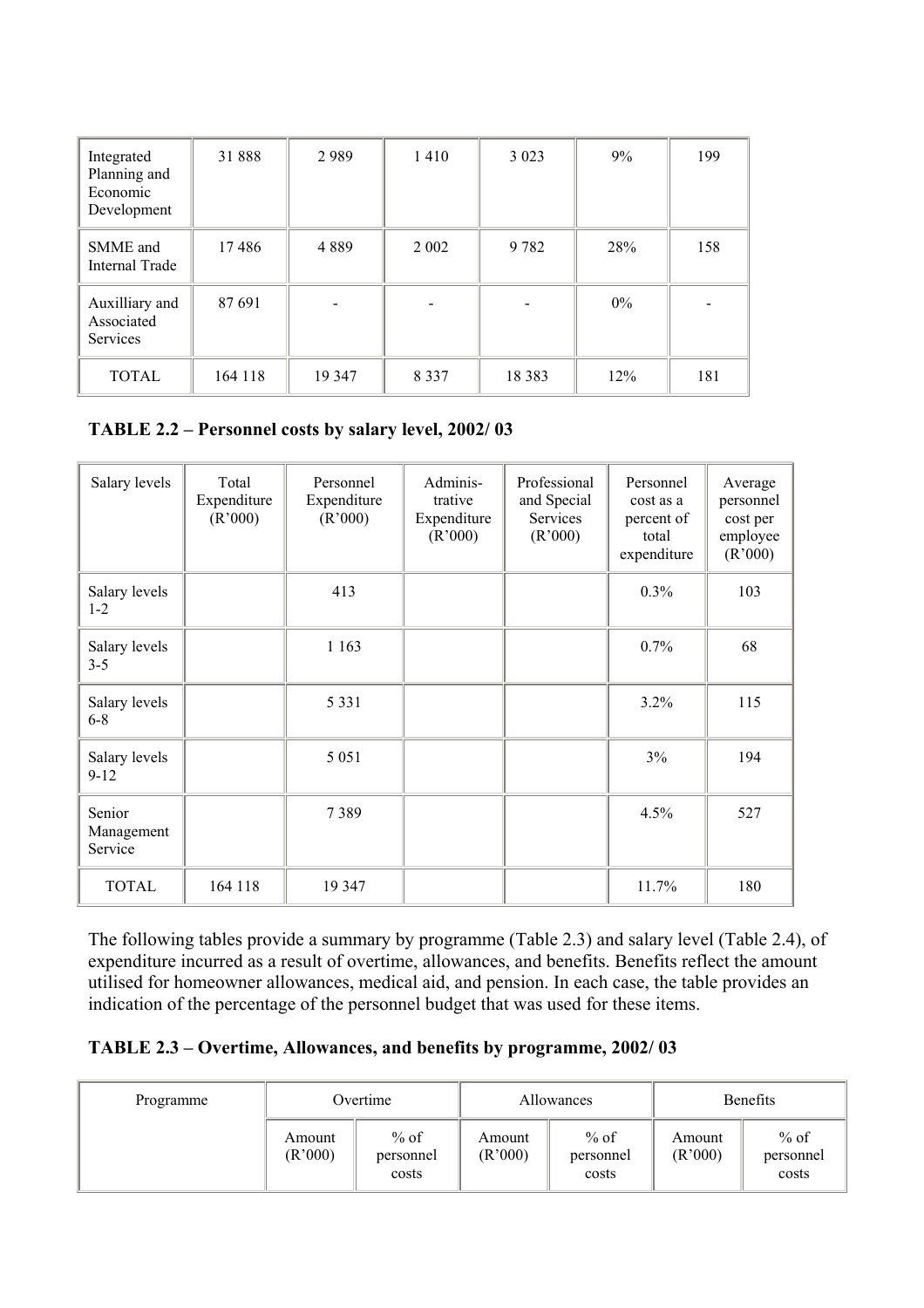| Administration                                  | $\qquad \qquad \blacksquare$ | 1 0 7 2 | $9.3\%$ | 1816    | 15.8%    |
|-------------------------------------------------|------------------------------|---------|---------|---------|----------|
| Integrated Planning and<br>Economic Development | $\qquad \qquad \blacksquare$ | 167     | 5.6%    | 481     | $16.0\%$ |
| SMME and Internal Trade                         | $\overline{\phantom{a}}$     | 212     | $4.3\%$ | 812     | $16.6\%$ |
| <b>Auxilliary Services</b>                      | $\overline{\phantom{a}}$     |         |         |         |          |
| TOTAL                                           | $\overline{\phantom{a}}$     | 1451    | $7.5\%$ | 3 1 0 9 | $16.0\%$ |

**TABLE 2.4 – Overtime, Allowances, and benefits by salary level, 2002/ 03** 

| Salary level                    | Overtime          |                              |                   | Allowances                   |                   | <b>Benefits</b>      |  |
|---------------------------------|-------------------|------------------------------|-------------------|------------------------------|-------------------|----------------------|--|
|                                 | Amount<br>(R'000) | $%$ of<br>personnel<br>costs | Amount<br>(R'000) | $%$ of<br>personnel<br>costs | Amount<br>(R'000) | % of personnel costs |  |
| Salary levels 1-2               | $\overline{0}$    | $\boldsymbol{0}$             | 110               | 26.6%                        | 65                | 15.7%                |  |
| Salary levels 3-5               | $\mathbf{0}$      | $\boldsymbol{0}$             | 7                 | 0.6%                         | 230               | 19.8%                |  |
| Salary levels 6-8               | $\mathbf{0}$      | $\boldsymbol{0}$             | 7                 | 0.1%                         | 1 1 5 3           | 21.6%                |  |
| Salary levels 9-12              | $\boldsymbol{0}$  | $\boldsymbol{0}$             | 62                | 1.2%                         | 779               | 15.4%                |  |
| Senior<br>Management<br>Service | $\boldsymbol{0}$  | $\boldsymbol{0}$             | 1 2 6 5           | 17.1%                        | 882               | 11.9%                |  |
| <b>TOTAL</b>                    | $\boldsymbol{0}$  | $\boldsymbol{0}$             | 1451              | 7.5%                         | 3 1 0 9           | 16.0%                |  |
|                                 |                   |                              |                   |                              |                   |                      |  |

## *3 – Employment and Vacancies*

The tables in this section summarise the position with regard to employment and vacancies. The approved establishment is the number of posts that an executing authority has approved to carry out the core and support functions of the department. The first table (table 3.1) provides an estimate of the size of the establishment over the MTEF period.

## **TABLE 3.1 – Approved establishment by programme**

|  | Approved Establishment | Medium-term establishment estimate |
|--|------------------------|------------------------------------|
|--|------------------------|------------------------------------|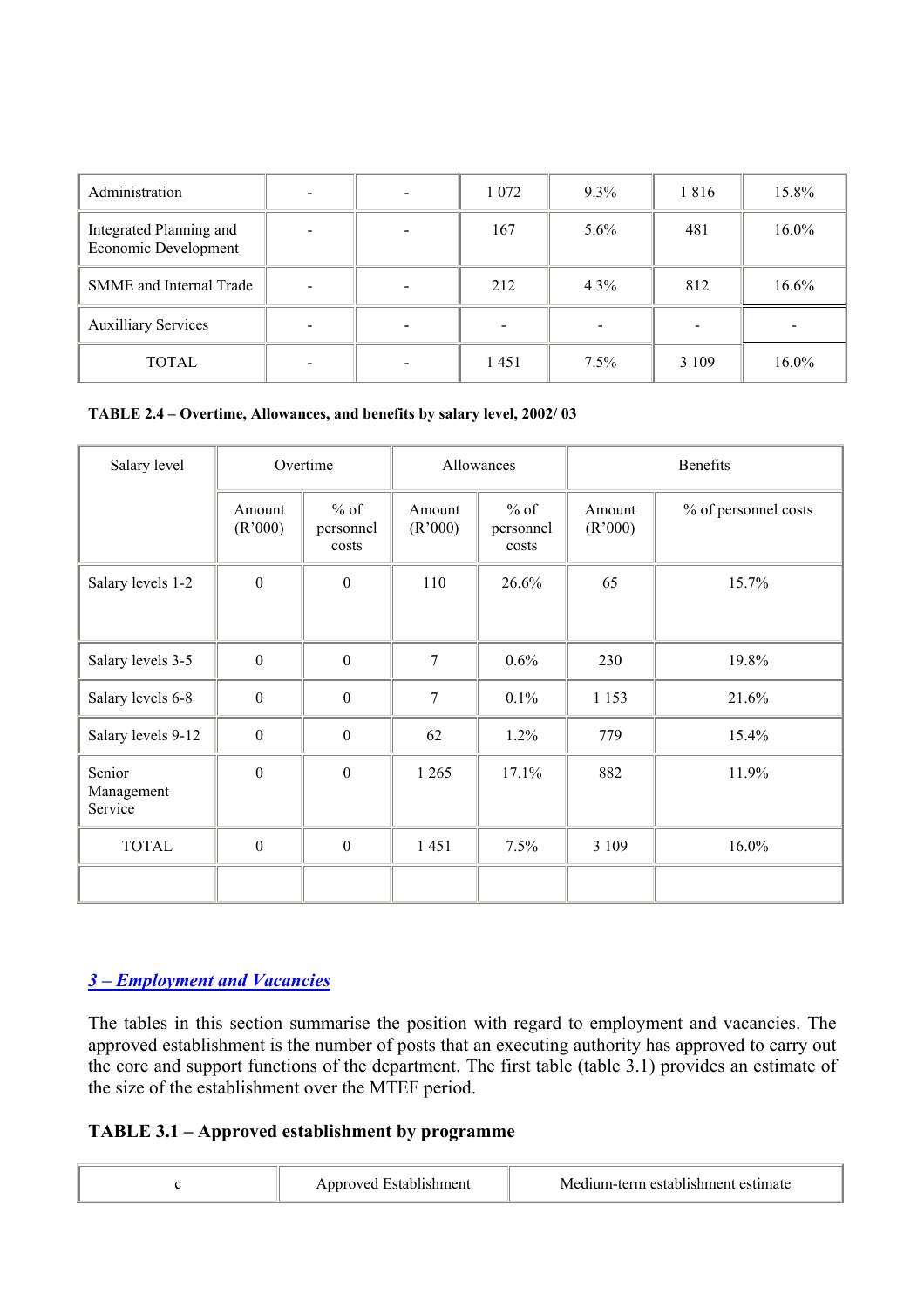|                                                 | 1 April 2002 | 31 March 2003 | 31 March 2004 | 31 March 2005 |
|-------------------------------------------------|--------------|---------------|---------------|---------------|
| Administration                                  | 71           | 71            | 71            | 71            |
| Integrated Planning and<br>Economic Development | 43           | 45            | 45            | 45            |
| SMME and Internal Trade                         |              | 2             | $\mathcal{L}$ |               |
| <b>Auxilliary Services</b>                      | 27           | 27            | 27            | 27            |
| <b>TOTAL</b>                                    | 141          | 143           | 143           | 143           |

The following tables summarise the number of posts on the establishment, the number of employees, the vacancy rate, and whether there are any staff that are additional to the establishment. This information is presented in terms of four key variables:- programme (Table 3.2), salary band (Table 3.3).

Departments have identified critical occupations that need to be monitored. Table 3.4 provides establishment and vacancy information for the key critical occupations of the department.

In terms of current regulations, it is possible to create a post on the establishment that can be occupied by more than one employee. Therefore, the vacancy rate reflects the percentage of posts that are not filled.

|  | TABLE 3.2 – Employment and vacancies by programme, 31 March 2003 |
|--|------------------------------------------------------------------|
|  |                                                                  |

| Programme                                    | Establishment | Number of<br>employees | Vacancy<br>Rate | Additional to the<br>establishment |
|----------------------------------------------|---------------|------------------------|-----------------|------------------------------------|
| Administration                               | 71            | 61                     | 14              | $\theta$                           |
| Integrated Planning and Economic Development | 45            | 33                     | 26              | U                                  |
| SMME and Internal Trade                      | 27            | 13                     | 52              | $\theta$                           |
| <b>Auxilliary Services</b>                   |               |                        |                 |                                    |
| <b>TOTAL</b>                                 | 143           | 107                    | 25              | $\theta$                           |

### **TABLE 3.3 – Employment and vacancies by salary band, 31 March 2003**

| Salary band       | Establishment | Number of<br>employees  | Vacancy Rate | Additional to<br>the<br>establishment |
|-------------------|---------------|-------------------------|--------------|---------------------------------------|
| Salary levels 1-2 |               |                         |              |                                       |
| Salary levels 3-5 |               | $\overline{\mathbf{z}}$ |              |                                       |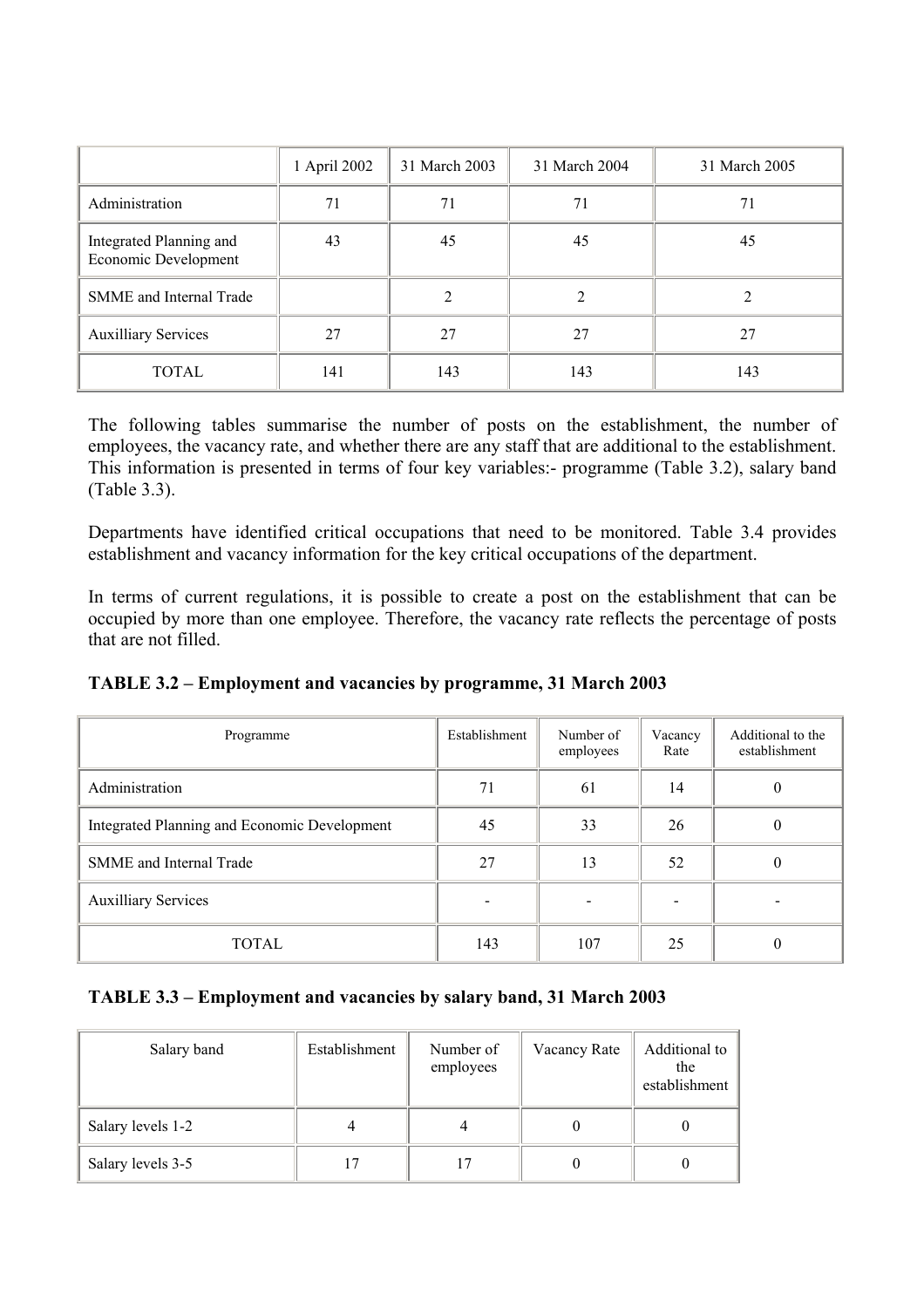| Salary levels 6-8         | 64  | 46  | 28 |  |
|---------------------------|-----|-----|----|--|
| Salary levels 9-12        | 43  | 26  | 40 |  |
| Senior Management Service | 15  | 14  |    |  |
| TOTAL                     | 143 | 107 | 25 |  |

#### **TABLE 3.4 – Employment and vacancies by critical occupation, March 2003**

| Critical occupations | Establishment | Number of<br>employees | Vacancy Rate | Additional to<br>the<br>establishment |
|----------------------|---------------|------------------------|--------------|---------------------------------------|
|                      |               |                        |              |                                       |

**The information in each case reflects the situation as at 31 March 2003. For an indication of changes in staffing patterns over the year under review, please refer to section 5 of this report.**

#### *4 – Job Evaluation*

The Public Service Regulations, 1999 introduced job evaluation as a way of ensuring that work of equal value is remunerated equally. Within a nationally determined framework, executing authorities may evaluate or re-evaluate any job in his or her organisation. In terms of the Regulations all vacancies on salary levels 9 and higher must be evaluated before they are filled. This was complemented by a decision by the Minister for the Public Service and Administration that all SMS jobs must be evaluated before 31 December 2002.

The following table (Table 4.1) summarises the number of jobs that were evaluated during the year under review. The table also provides statistics on the number of posts that were upgraded or downgraded.

### **TABLE 4.1 – Job Evaluation, 1 April 2002 to 31 March 2003**

|                   | Establish-<br>ment | Number    |        | Post Upgraded |        | Posts downgraded |  |
|-------------------|--------------------|-----------|--------|---------------|--------|------------------|--|
|                   | of Jobs            | Evaluated | Number | $%$ of total  | Number | $%$ of<br>total  |  |
| Salary levels 1-2 |                    |           |        |               |        |                  |  |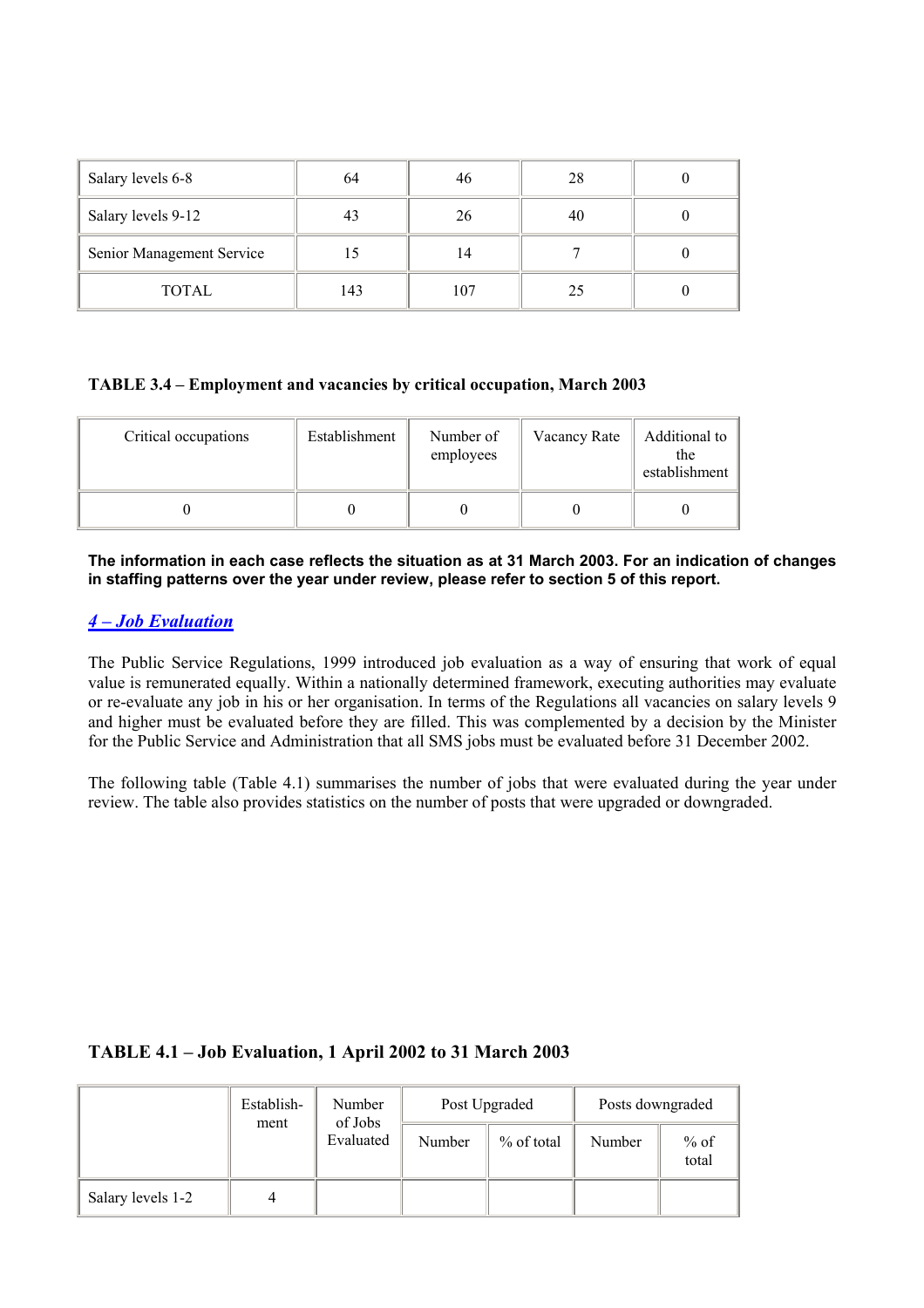| Salary levels 3-5                     | 17  |                |                | 41 |  |
|---------------------------------------|-----|----------------|----------------|----|--|
| Salary levels 6-8                     | 64  | 8              | 8              | 13 |  |
| Salary levels 9-12                    | 43  | $\mathfrak{D}$ | $\mathfrak{D}$ |    |  |
| Salary levels 13-14<br>(Professional) |     |                |                |    |  |
| Senior Management<br>Service          | 15  | 12             |                |    |  |
| <b>TOTAL</b>                          | 143 | 29             | 17             | 12 |  |

The following table provides a summary of the number of employees absorbed in an upgraded post. In addition to the total number of employees absorbed, the table provides an indication of the beneficiaries by race, gender and disability.

#### **TABLE 4.2 – Profile of employees absorbed in an upgraded post, 1 April 2002 to 31 March 2003**

| Total number of employees absorbed in an upgraded post |                              |  |   |  |  |
|--------------------------------------------------------|------------------------------|--|---|--|--|
| <b>Beneficiaries</b>                                   | African<br>Asian<br>Coloured |  |   |  |  |
| Female                                                 | o                            |  | O |  |  |
| Male                                                   |                              |  |   |  |  |
|                                                        |                              |  |   |  |  |

The following table summarises the number of cases where remuneration levels exceeded the grade determined by job evaluation. Reasons for the deviation are provided in each case.

#### **TABLE 4.3 – Remuneration levels that exceeded the grade determined by job evaluation, 1 April 2002 to 31 March 2003 (in terms of PSR V, C.3)**

| Occupation | Number of<br>employees   | Job<br>evaluation<br>level | Remuneration<br>level | Reason for deviation |
|------------|--------------------------|----------------------------|-----------------------|----------------------|
| n/a        | $\overline{\phantom{0}}$ | $\overline{\phantom{a}}$   | -                     |                      |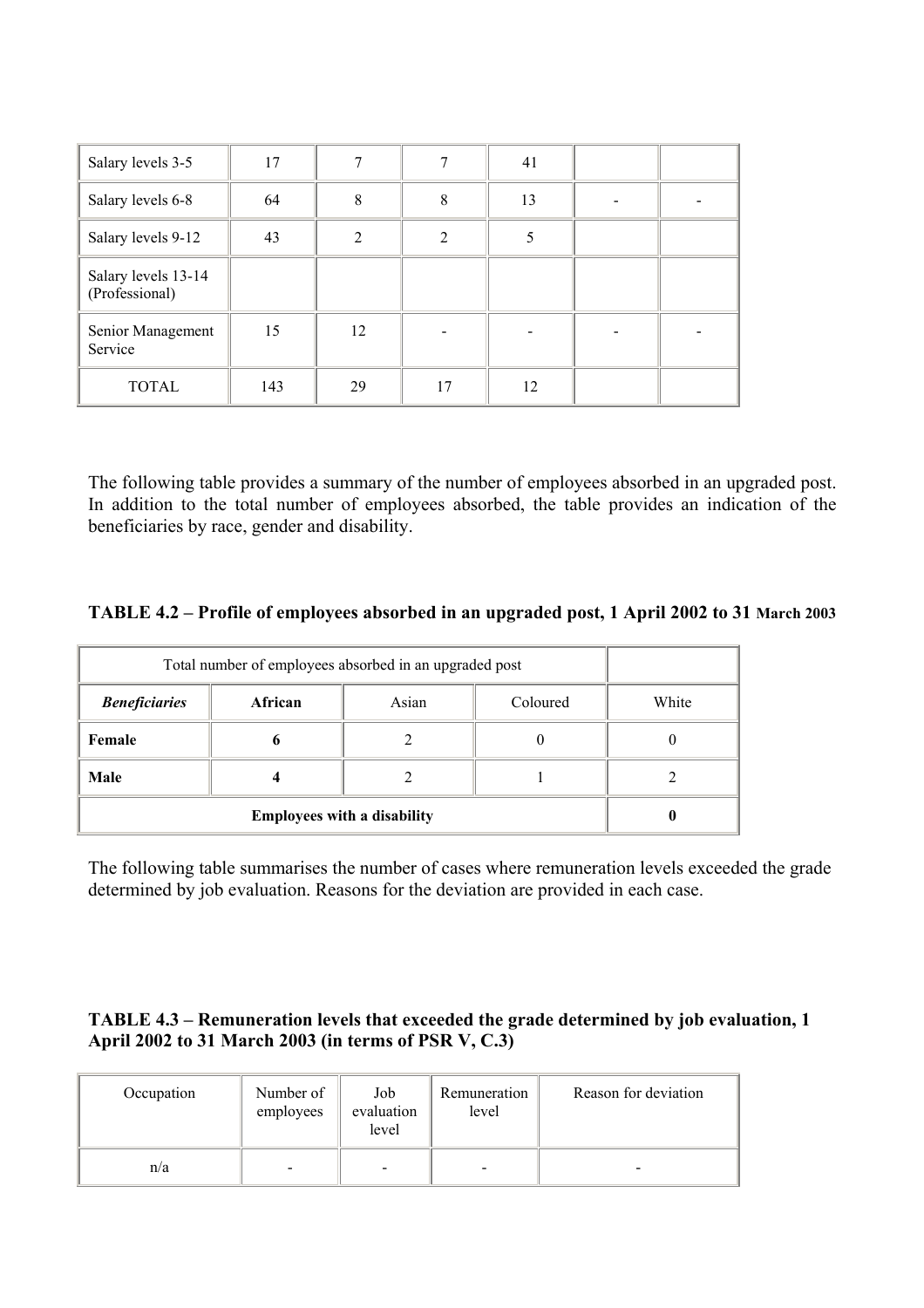| Total Number of Employees whose remuneration exceeded the grade determined<br>by job evaluation in 2002/03 |  |
|------------------------------------------------------------------------------------------------------------|--|
| Percentage of total employment                                                                             |  |
|                                                                                                            |  |

Table 4.4 summarises the beneficiaries of the above in terms of race, gender, and disability.

TABLE 4.4 – Profile of employees whose remuneration levels exceed the grade determined by job evaluation, 1 April 2002 to 31 March 2003 (in terms of PSR V, C.3).

| Total number of employees whose remuneration levels exceed the grade |       |  |  |  |
|----------------------------------------------------------------------|-------|--|--|--|
| <b>Beneficiaries</b>                                                 | White |  |  |  |
| Female                                                               |       |  |  |  |
| Male                                                                 |       |  |  |  |
|                                                                      |       |  |  |  |

### **[If there were no cases where the remuneration levels exceeded the grade determined by job evaluation, use the following table as TABLE 4.3]**

Total Number of Employees whose remuneration exceeded the grade None determined by job evaluation in 2002/ 03

## *5 - Employment Changes*

This section provides information on changes in employment over the financial year. Table 5.1 summarises appointments (including interdepartmental transfers to the department), promotions and service terminations (including interdepartmental transfers from the department) by race, gender, and disability. In addition, the table provides an indication of the impact of these changes on the employment profile of the department**.** 

### **TABLE 5.1 – Appointments, promotions, and terminations, 1 April 2002 to 31 March 2003**

|         | Employees,<br>1 April 2002 | Appointments<br>and transfer | Promotions | Terminations<br>and transfers | Net %<br>change |
|---------|----------------------------|------------------------------|------------|-------------------------------|-----------------|
| African | 90                         |                              |            |                               |                 |
| Male    | 38                         |                              |            |                               |                 |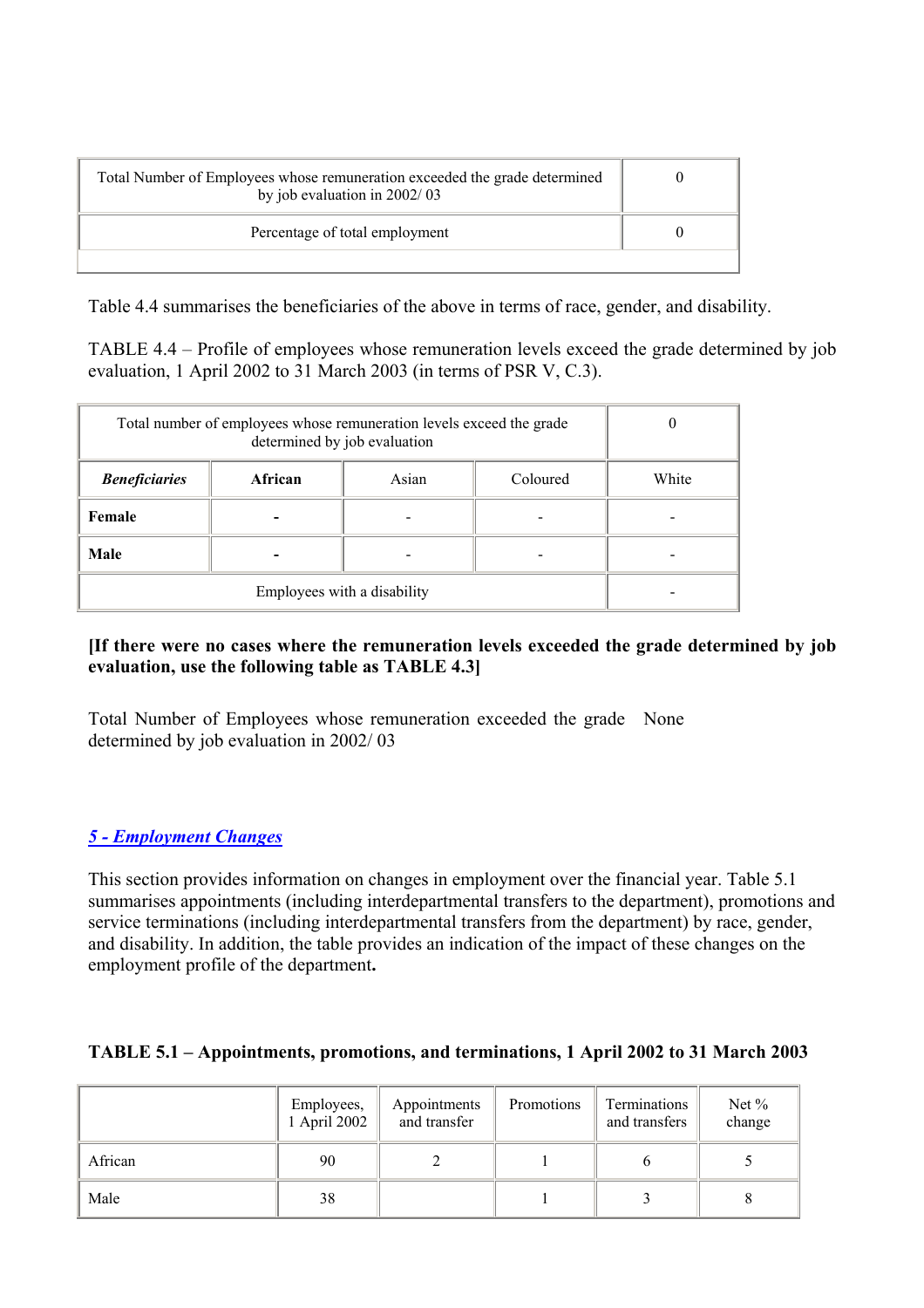| Female                      | 52                      | $\overline{2}$ |              | $\overline{3}$ | $\overline{2}$ |
|-----------------------------|-------------------------|----------------|--------------|----------------|----------------|
| Asian                       | 9                       | $\overline{4}$ |              |                | 44             |
| Male                        | $\overline{\mathbf{3}}$ | $\sqrt{2}$     |              |                | 66             |
| Female                      | $\sqrt{6}$              | $\sqrt{2}$     |              |                | 33             |
| Coloured                    | $\sqrt{2}$              |                |              |                | -              |
| Male                        | $\overline{2}$          |                |              |                | -              |
| Female                      | $\boldsymbol{0}$        |                |              |                |                |
| White                       | $\,8\,$                 |                |              | $\overline{2}$ | 25             |
| Male                        | $\overline{3}$          |                |              |                |                |
| Female                      | 5                       |                |              | $\overline{2}$ | 40             |
| Employees with a disability |                         |                |              |                |                |
| <b>TOTAL</b>                | 109                     | 6              | $\mathbf{1}$ | $\,8\,$        | $\overline{2}$ |

Turnover rates provide an indication of trends in employment profile of the department. The following tables provide a summary of turnover rates by salary band (Table 5.2) for critical occupations (Table 5.3). (These "critical occupations" should be the same as those listed in Table 3.5).

**TABLE 5.2 – Annual turnover rates by salary band** 

|                           | Appointments and<br>transfer | Terminations and transfers | Turnover rate |
|---------------------------|------------------------------|----------------------------|---------------|
| Levels 1-2                |                              | -                          |               |
| Levels 3-5                |                              |                            | 6             |
| Levels 6-8                |                              |                            |               |
| Levels 9-12               | $\overline{4}$               | 5                          | 4             |
| Professionals (13-14)     |                              |                            |               |
| Senior Management Service | $\mathfrak{D}$               | $\mathfrak{D}$             |               |
| <b>TOTALS</b>             | 6                            | 8                          | 2             |

**TABLE 5.3 – Annual turnover rates by critical occupation**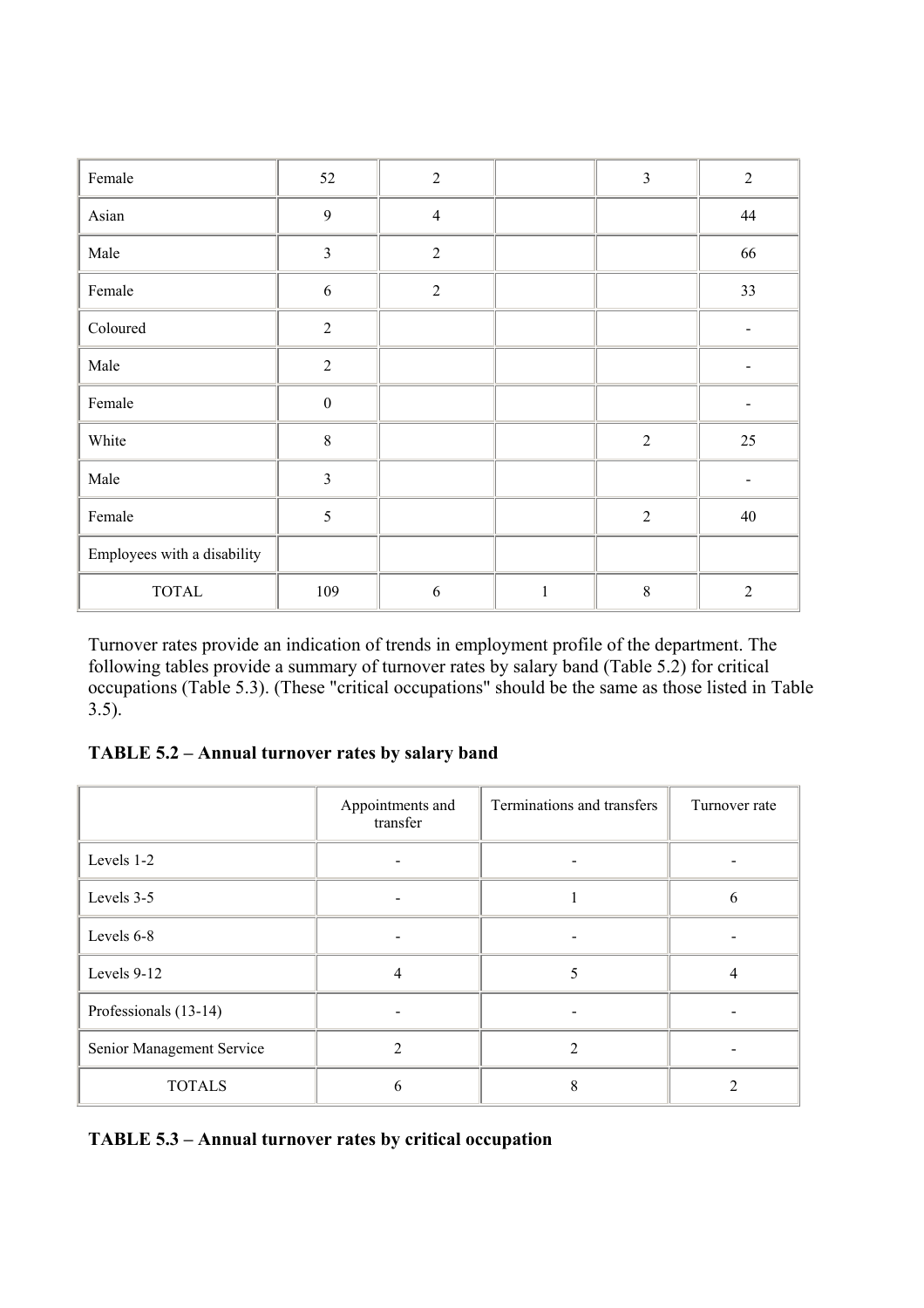| Occupation:   | Appointments and<br>transfer | Terminations and<br>transfers | Turnover rate |
|---------------|------------------------------|-------------------------------|---------------|
| n/a           |                              |                               |               |
| <b>TOTALS</b> |                              |                               |               |

Table 5.4 identifies the major reasons why staff left the department. Figures are also provided for the previous three years for comparative purposes.

**Table 5.4 – Reasons why staff are leaving the department** 

| Termination Type                | Number | Per 100 000 employees |
|---------------------------------|--------|-----------------------|
| Death                           | 3      | 2752                  |
| Resignation                     | 5      | 4587                  |
| Expiry of contract              |        |                       |
| Dismissal – operational changes |        |                       |
| Dismissal – misconduct          |        |                       |
| Dismissal - inefficiency        |        |                       |
| Discharged due to ill-health    |        |                       |
| Retirement                      |        |                       |
| Other                           |        |                       |

## *6 – Affirmative Action*

The Public Service Regulations require the development and implementation of an affirmative action programme that contain the following:-

- Numeric and time-bound targets for achieving representativeness,
- Annual statistics on the appointment, training and promotion within each grade of each occupational category, of persons historically disadvantaged (PSR, III, D.2)

The following tables describe changes in the composition of the department for employees below the level of SMS (Table 6.1), the Senior Management Service (Table 6.2), and other key target groups in terms of race, gender, and disability.

**TABLE 6.1 – Progress made with respect to affirmative action, 2002/ 03 [Employees at levels below the SMS]** 

|  | Progress $-2002/03$ | Medium-Term targets (if any) |  |
|--|---------------------|------------------------------|--|
|--|---------------------|------------------------------|--|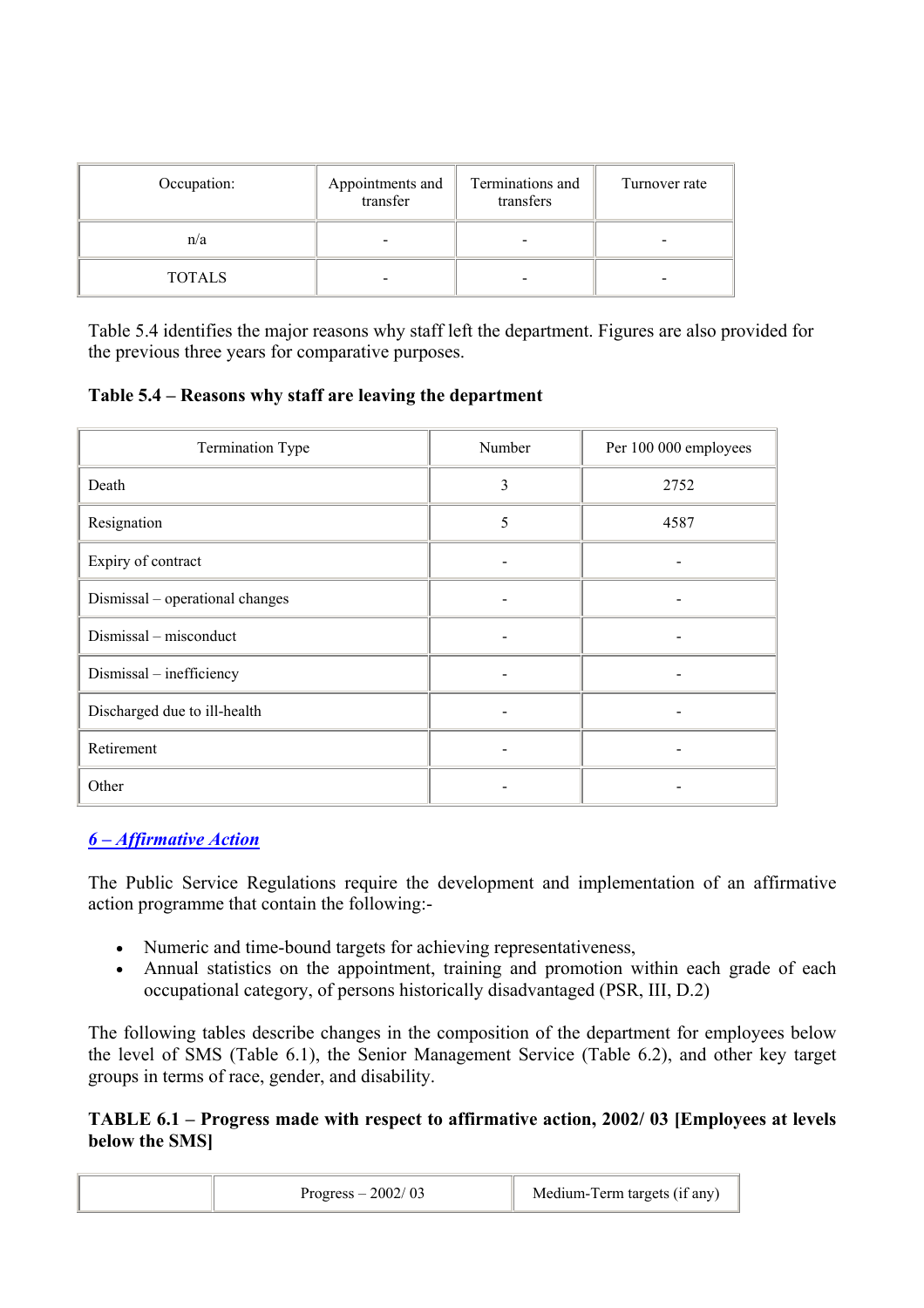|                                | 1 April<br>2002  | Target<br>set for<br>31<br>March<br>2003 | Actual<br>number<br>at 31<br>March<br>2003 | Variance         | March<br>2004 | March<br>2005 | March<br>2006 |
|--------------------------------|------------------|------------------------------------------|--------------------------------------------|------------------|---------------|---------------|---------------|
| African                        | 90               | 90                                       | $78\,$                                     | $-12$            |               |               |               |
| Male                           | 38               | 38                                       | 33                                         | $-5$             |               |               |               |
| Female                         | 52               | 52                                       | 45                                         | $-7$             |               |               |               |
| Asian                          | 9                | 9                                        | 9                                          | $\boldsymbol{0}$ |               |               |               |
| Male                           | $\overline{3}$   | $\overline{3}$                           | $\mathbf{1}$                               | $-2$             |               |               |               |
| Female                         | 6                | 6                                        | $8\,$                                      | $\overline{2}$   |               |               |               |
| Coloured                       | $\overline{2}$   | $\overline{2}$                           | $\mathbf{1}$                               | $-1$             |               |               |               |
| Male                           | $\overline{2}$   | $\overline{2}$                           | $\mathbf{1}$                               | $-1$             |               |               |               |
| Female                         | $\boldsymbol{0}$ | $\boldsymbol{0}$                         | $\boldsymbol{0}$                           | $\boldsymbol{0}$ |               |               |               |
| White                          | $8\,$            | $8\,$                                    | 5                                          | $-3$             |               |               |               |
| Male                           | $\overline{3}$   | $\overline{3}$                           | $\mathbf{1}$                               | $-2$             |               |               |               |
| Female                         | 5                | 5                                        | $\overline{4}$                             | $-1$             |               |               |               |
| Employees with a<br>disability | $\mathbf{0}$     | $\boldsymbol{0}$                         | $\boldsymbol{0}$                           | $\boldsymbol{0}$ |               |               |               |
| <b>TOTAL</b>                   | 109              | 109                                      | 93                                         | 16               |               |               |               |

**TABLE 6.2 – Progress made with respect to affirmative action, Senior Management Service, 2002/ 03** 

| Progress $-2002/03$ |                               |                                          |          | <b>Medium-Term targets</b> |               |               |
|---------------------|-------------------------------|------------------------------------------|----------|----------------------------|---------------|---------------|
| 1 April<br>2002     | Target<br>set for<br>$M = -1$ | Actual<br>number<br>at $31$<br>$M$ anala | Variance | March<br>2004              | March<br>2005 | March<br>2006 |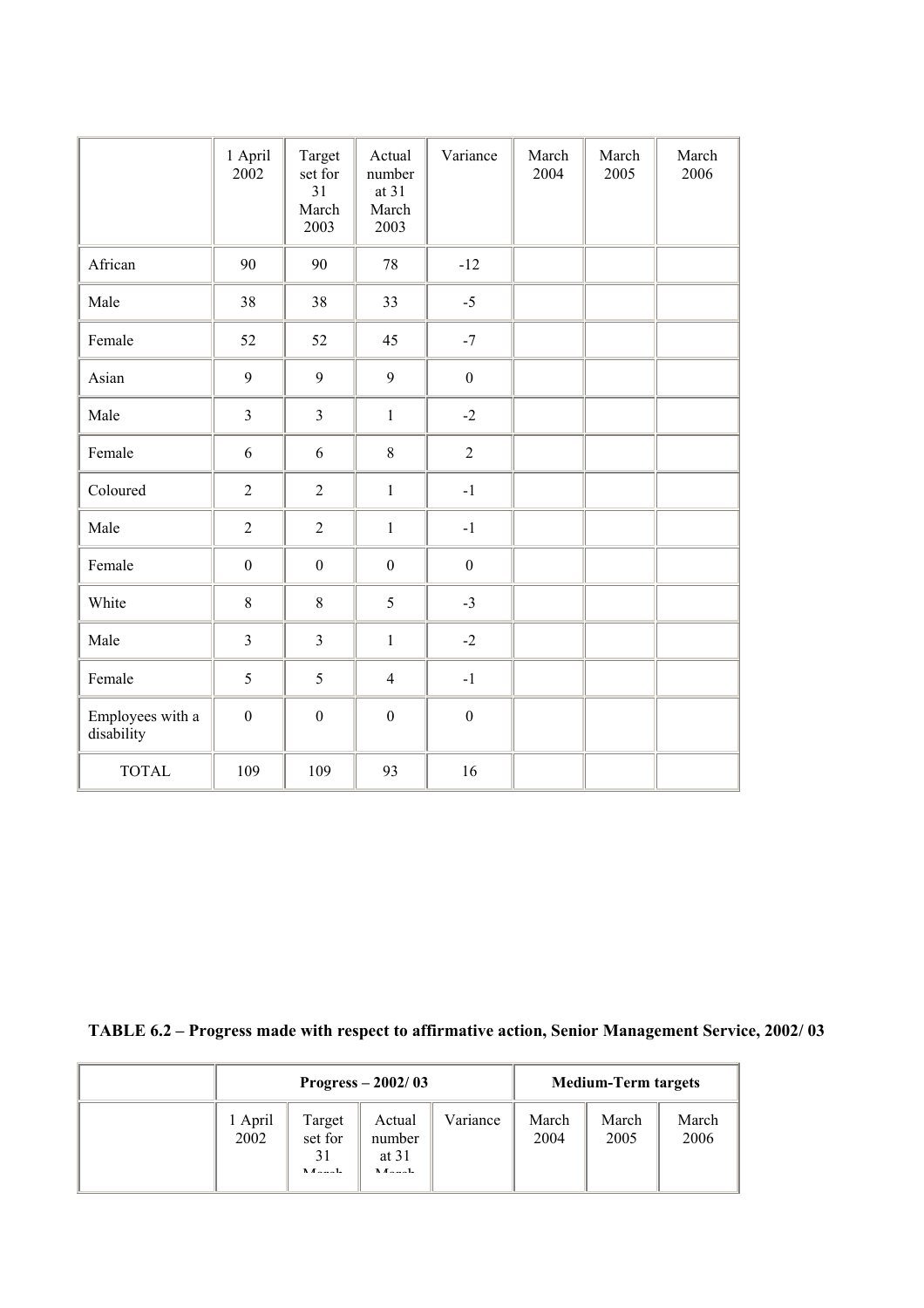|                                |                  | 2003             | 2003             |                  |  |  |
|--------------------------------|------------------|------------------|------------------|------------------|--|--|
| African                        | 10               | $10\,$           | 9                | $-1$             |  |  |
| Male                           | 5                | 5                | 5                | $\boldsymbol{0}$ |  |  |
| Female                         | 5                | 5                | $\overline{4}$   | $-1$             |  |  |
| Asian                          | $\overline{2}$   | $\overline{2}$   | $\overline{2}$   | $\boldsymbol{0}$ |  |  |
| Male                           | $\sqrt{2}$       | $\sqrt{2}$       | $\sqrt{2}$       | $\boldsymbol{0}$ |  |  |
| Female                         | $\boldsymbol{0}$ | $\boldsymbol{0}$ | $\boldsymbol{0}$ | $\boldsymbol{0}$ |  |  |
| Coloured                       | $\mathbf{1}$     | $\mathbf{1}$     | $\,1\,$          | $\boldsymbol{0}$ |  |  |
| Male                           | $\mathbf{1}$     | $\mathbf{1}$     | $\mathbf{1}$     | $\boldsymbol{0}$ |  |  |
| Female                         | $\boldsymbol{0}$ | $\boldsymbol{0}$ | $\boldsymbol{0}$ | $\boldsymbol{0}$ |  |  |
| White                          | $\sqrt{2}$       | $\overline{2}$   | $\sqrt{2}$       | $\boldsymbol{0}$ |  |  |
| Male                           | $\overline{2}$   | $\overline{2}$   | $\overline{2}$   | $\boldsymbol{0}$ |  |  |
| Female                         | $\boldsymbol{0}$ | $\boldsymbol{0}$ | $\boldsymbol{0}$ | $\boldsymbol{0}$ |  |  |
| Employees with a<br>disability | $\boldsymbol{0}$ | $\boldsymbol{0}$ | $\boldsymbol{0}$ | $\boldsymbol{0}$ |  |  |
| <b>TOTAL</b>                   | 15               | 15               | 14               | $-1$             |  |  |

**TABLE 6.3 – Progress made with respect to affirmative action, [name of key target group], 2002/ 03** 

|         |                 |                                          | Progress $-2002/03$                          | Medium-Term targets |               |               |            |
|---------|-----------------|------------------------------------------|----------------------------------------------|---------------------|---------------|---------------|------------|
|         | 1 April<br>2002 | Target<br>set for<br>31<br>March<br>2003 | Actual<br>number<br>at $31$<br>March<br>2003 | Variance            | March<br>2004 | March<br>2005 | March 2006 |
| African | 90              | 90                                       | 87                                           | $-3$                |               |               |            |
| Male    | 38              | 38                                       | 37                                           | $-1$                |               |               |            |
| Female  | 52              | 52                                       | 50                                           | $-2$                |               |               |            |
| Asian   | 9               | 9                                        | 11                                           | $\overline{2}$      |               |               |            |
| Male    | 3               | 3                                        | $\overline{3}$                               | $\boldsymbol{0}$    |               |               |            |
| Female  | 6               | 6                                        | 8                                            | $\overline{2}$      |               |               |            |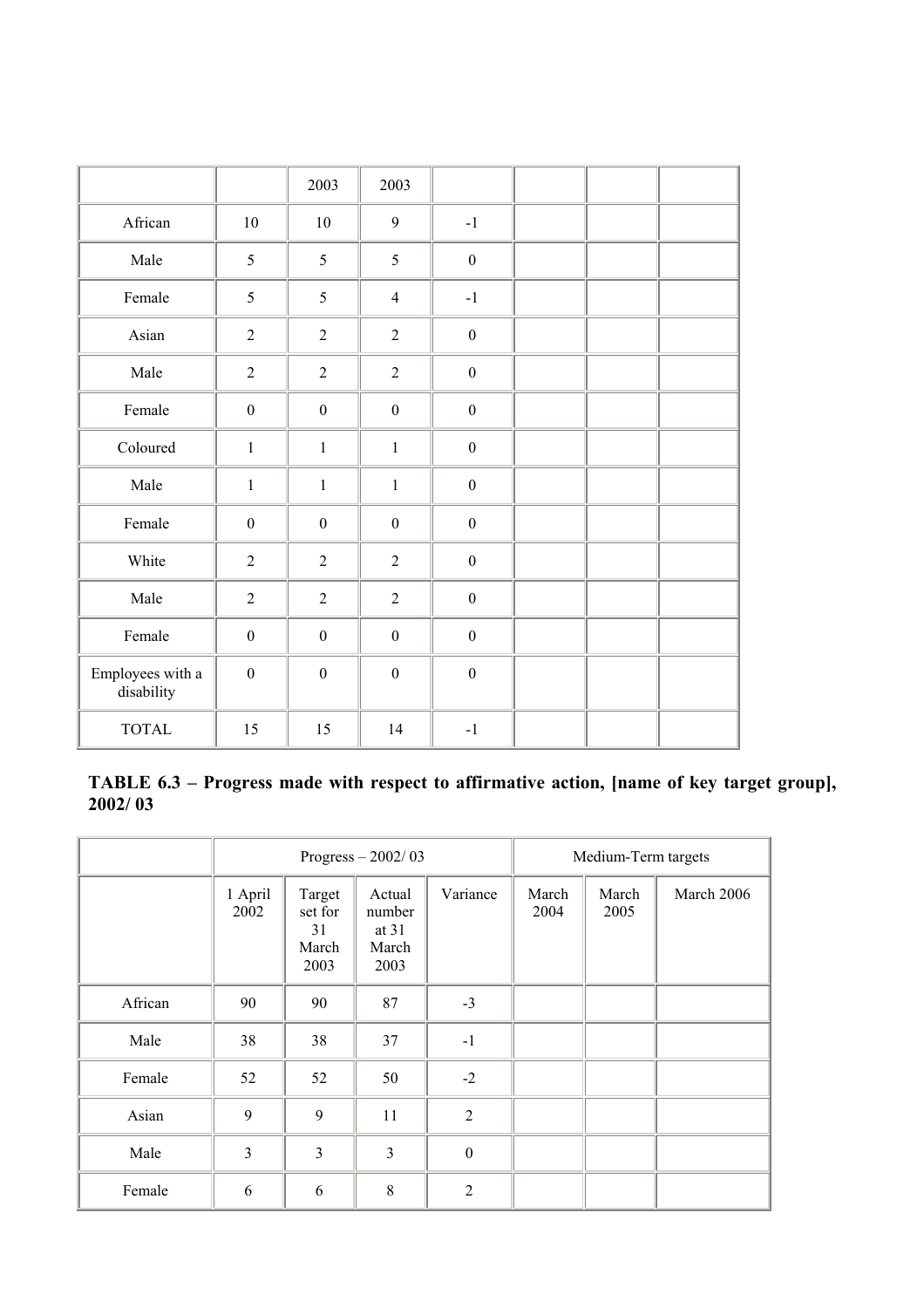| Coloured                       | $\overline{2}$          | $\overline{2}$ | 2              | $\boldsymbol{0}$ |  |  |
|--------------------------------|-------------------------|----------------|----------------|------------------|--|--|
| Male                           | $\overline{2}$          | $\overline{2}$ | $\overline{2}$ | $\boldsymbol{0}$ |  |  |
| Female                         | $\boldsymbol{0}$        | $\mathbf{0}$   | $\mathbf{0}$   | $\boldsymbol{0}$ |  |  |
| White                          | $8\,$                   | 8              | $\tau$         | $-1$             |  |  |
| Male                           | $\overline{\mathbf{3}}$ | 3              | $\overline{2}$ | $-1$             |  |  |
| Female                         | 5                       | 5              | $\overline{4}$ | $-1$             |  |  |
| Employees with a<br>disability | $\boldsymbol{0}$        | $\mathbf{0}$   | $\mathbf{0}$   | $\boldsymbol{0}$ |  |  |
| <b>TOTAL</b>                   | 109                     | 109            | 107            | $-2$             |  |  |

# *7 – Performance Rewards*

To encourage good performance, the department has granted the following performance rewards during the year under review. The information is presented in terms of race, gender, and disability (Table 7.1), salary levels (table 7.2), and critical occupations (Table 7.3).

## **TABLE 7.1 – Performance Rewards by race, gender, and disability, 1 April 2002 to 31 March 2003**

|          |                            | <b>Beneficiary Profile</b> |                            |                  | Cost               |
|----------|----------------------------|----------------------------|----------------------------|------------------|--------------------|
|          | Number of<br>beneficiaries | Number of<br>employees     | % of total<br>within group | Cost<br>(R'000)  | Per capita<br>cost |
| African  | $\boldsymbol{0}$           | $\boldsymbol{0}$           | $\mathbf{0}$               | $\boldsymbol{0}$ | $\boldsymbol{0}$   |
| Male     | $\boldsymbol{0}$           | $\boldsymbol{0}$           | $\boldsymbol{0}$           | $\boldsymbol{0}$ | $\boldsymbol{0}$   |
| Female   | $\boldsymbol{0}$           | $\mathbf{0}$               | $\boldsymbol{0}$           | $\boldsymbol{0}$ | $\boldsymbol{0}$   |
| Asian    | $\boldsymbol{0}$           | $\boldsymbol{0}$           | $\mathbf{0}$               | $\boldsymbol{0}$ | $\boldsymbol{0}$   |
| Male     | $\boldsymbol{0}$           | $\mathbf{0}$               | $\mathbf{0}$               | $\boldsymbol{0}$ | $\boldsymbol{0}$   |
| Female   | $\boldsymbol{0}$           | $\mathbf{0}$               | $\mathbf{0}$               | $\boldsymbol{0}$ | $\boldsymbol{0}$   |
| Coloured | $\boldsymbol{0}$           | $\mathbf{0}$               | $\boldsymbol{0}$           | $\boldsymbol{0}$ | $\boldsymbol{0}$   |
| Male     | $\boldsymbol{0}$           | $\boldsymbol{0}$           | $\mathbf{0}$               | $\boldsymbol{0}$ | $\boldsymbol{0}$   |
| Female   | $\boldsymbol{0}$           | $\mathbf{0}$               | $\mathbf{0}$               | $\boldsymbol{0}$ | $\boldsymbol{0}$   |
| White    | $\mathbf{0}$               | $\mathbf{0}$               | $\mathbf{0}$               | $\boldsymbol{0}$ | $\boldsymbol{0}$   |
| Male     | $\boldsymbol{0}$           | $\boldsymbol{0}$           | $\boldsymbol{0}$           | $\boldsymbol{0}$ | $\boldsymbol{0}$   |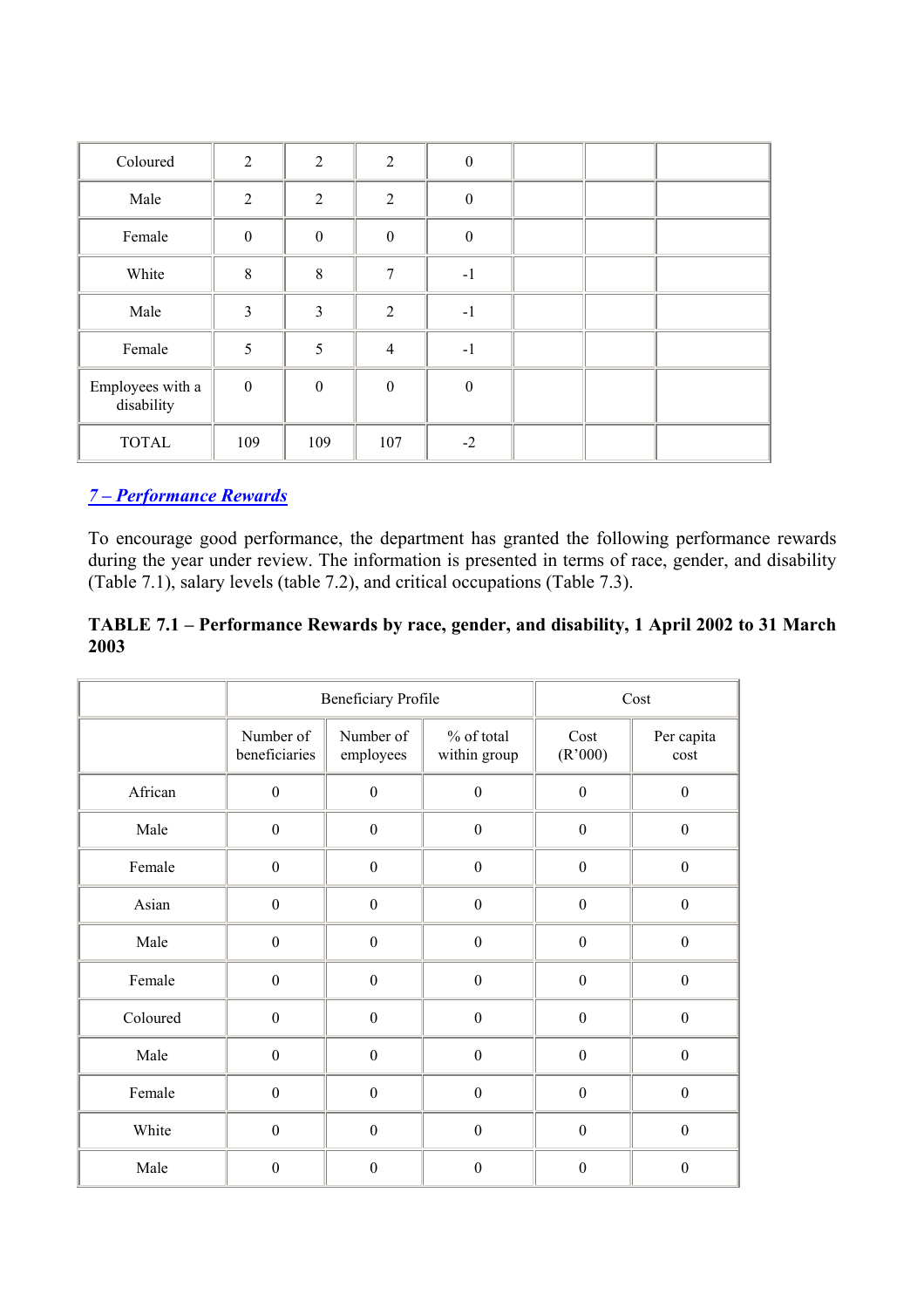| Female                         |  |  |  |
|--------------------------------|--|--|--|
| Employees with a<br>disability |  |  |  |
| TOTAL                          |  |  |  |

**TABLE 7.2 – Performance Rewards by salary level, 1 April 2002 to 31 March 2003** 

| Salary Level                 |                            | Beneficiary Profile    | Cost                       |                 |                    |
|------------------------------|----------------------------|------------------------|----------------------------|-----------------|--------------------|
|                              | Number of<br>beneficiaries | Number of<br>employees | % of total<br>within group | Cost<br>(R'000) | Per capita<br>cost |
| Levels 1-2                   | $\theta$                   | 0                      | 0                          | 0               | 0                  |
| Levels 3-5                   | $\theta$                   | $\Omega$               | $\theta$                   | 0               | 0                  |
| Levels 6-8                   | $\mathbf{0}$               | $\Omega$               | $\theta$                   | $\Omega$        | 0                  |
| Levels 9-12                  | $\theta$                   | $\Omega$               | $\theta$                   | 0               | $\Omega$           |
| Professionals (13-16)        | $\overline{0}$             | $\Omega$               | $\Omega$                   | 0               | $\Omega$           |
| Senior Management<br>Service | $\boldsymbol{0}$           | $\Omega$               | $\theta$                   | 0               | 0                  |
| <b>TOTAL</b>                 | $\theta$                   | $\theta$               | 0                          | 0               | 0                  |

## **TABLE 7.2 – Performance Rewards by critical occupations, 1 April 2002 to 31 March 2003**

| <b>Critical Occupations</b> |                            | Beneficiary Profile                                     |  | Cost            |                    |
|-----------------------------|----------------------------|---------------------------------------------------------|--|-----------------|--------------------|
|                             | Number of<br>beneficiaries | $\%$ of total<br>Number of<br>within group<br>employees |  | Cost<br>(R'000) | Per capita<br>cost |
| N/a                         | 0                          |                                                         |  |                 |                    |
| TOTAL                       | 0                          |                                                         |  |                 |                    |

## *8 – Foreign Workers*

The table below summarises the employment of foreign nationals in the department in terms of salary level and by major occupation. The table also summarises changes in the total number of foreign workers in each salary band and by each major occupation.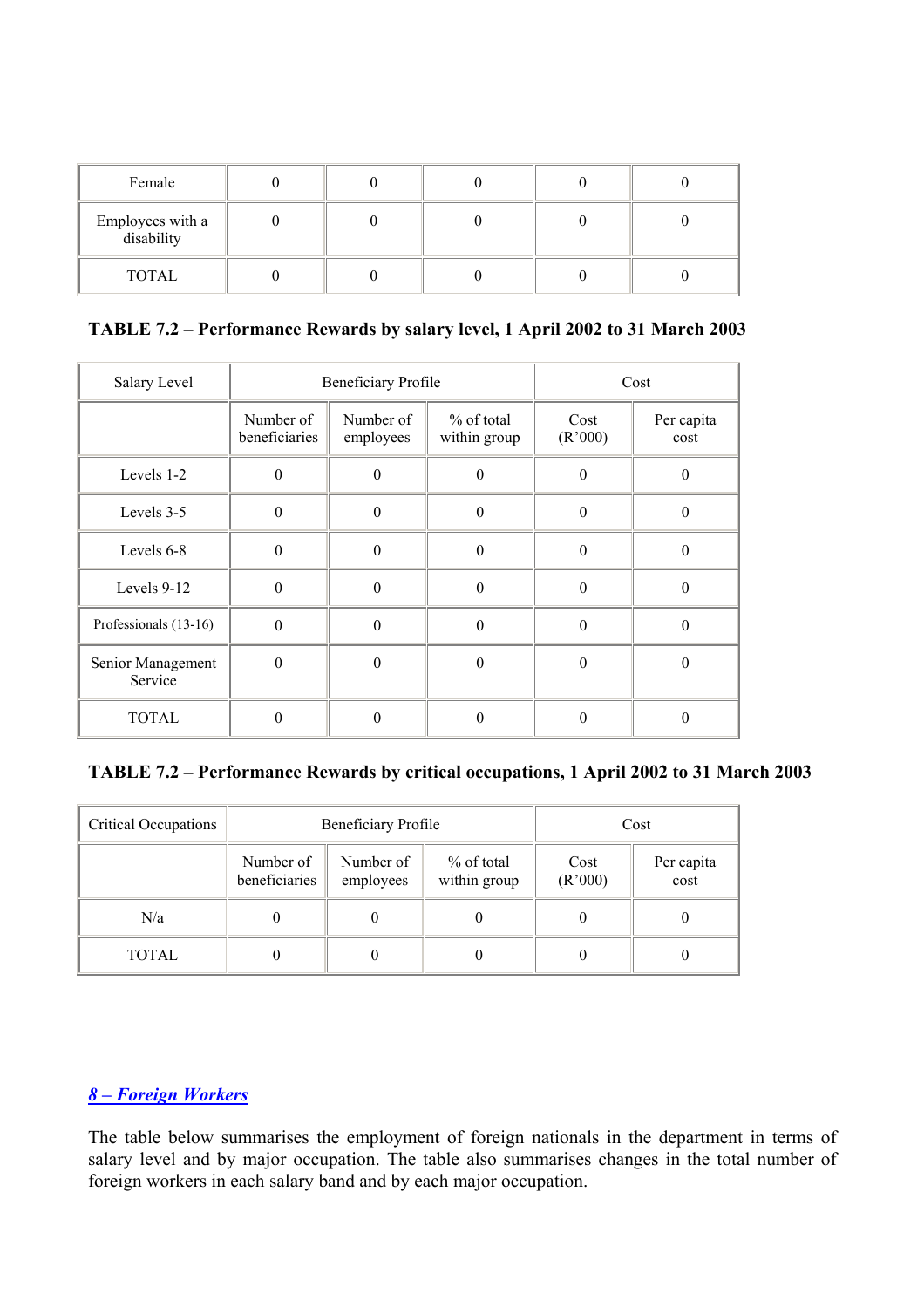| <b>BY GRADE (SALARY</b><br>BAND) | 1 April 2001     |              | 31 March 2002 |                  | Change   |              |  |
|----------------------------------|------------------|--------------|---------------|------------------|----------|--------------|--|
|                                  | Number           | $%$ of total | Number        | % of total       | Number   | % change     |  |
| Salary levels 1-2                | $\mathbf{0}$     | $\theta$     | $\Omega$      | $\theta$         | $\theta$ | $\Omega$     |  |
| Salary levels 3-5                | $\boldsymbol{0}$ | $\theta$     | $\Omega$      | $\theta$         | $\theta$ | $\theta$     |  |
| Salary levels 6-8                | $\boldsymbol{0}$ | $\theta$     | $\Omega$      | $\boldsymbol{0}$ | $\theta$ | $\theta$     |  |
| Salary levels 9-12               | $\boldsymbol{0}$ | $\theta$     | $\theta$      | $\theta$         | $\theta$ | $\mathbf{0}$ |  |
| Salary levels 13-14              | $\boldsymbol{0}$ | $\theta$     | $\Omega$      | $\Omega$         | $\theta$ | $\Omega$     |  |
| Senior Management Service        | $\mathbf{0}$     | $\theta$     | $\Omega$      | $\theta$         | $\theta$ | $\Omega$     |  |
| BY MAJOROCCUPATION               | $\boldsymbol{0}$ | $\theta$     | $\Omega$      | $\theta$         | $\theta$ | $\theta$     |  |
| <b>TOTAL</b>                     | $\theta$         | $\theta$     | $\Omega$      | $\Omega$         | $\theta$ | $\Omega$     |  |

**TABLE 8.1 – Foreign Workers, 1 April 2002 to 31 March 2003** 

## *9 - Sick Leave*

The Public Service Commission identified the need for careful monitoring of sick leave within the public service. The following tables provide an indication of the use of sick leave (Table 9.1) and disability leave (Table 9.2). In both cases, the estimated cost of the leave is also provided.

| TABLE 9.1 – Sick leave, 1 April 2002 to 31 March 2003 |  |  |
|-------------------------------------------------------|--|--|
|-------------------------------------------------------|--|--|

| <b>GRADE</b><br>(SALARY<br>BAND) | Total<br>days)           | Per cent<br>certification | Number of<br>Employees<br>using sick leave | % of total<br>employees using<br>sick leave | Average<br>per<br>employee | <b>Estimated Cost</b><br>(R'000) |
|----------------------------------|--------------------------|---------------------------|--------------------------------------------|---------------------------------------------|----------------------------|----------------------------------|
| Levels 1-2                       | $\overline{\phantom{a}}$ |                           |                                            |                                             |                            |                                  |
| Levels 3-5                       | 72                       | 100                       | 11                                         | 10                                          | 6                          | 25                               |
| Levels 6-8                       | 171                      | 100                       | 30                                         | 28                                          | 5                          | 111                              |
| Levels 9-12                      | 78                       | 100                       | 11                                         | 10                                          | 5                          | 134                              |
| <b>SMS</b>                       | 44                       | 100                       | 7                                          | 6                                           | 3                          | 31                               |
| <b>TOTAL</b>                     | 365                      | 100                       | 59                                         | 55                                          | 6                          | 301                              |

**TABLE 9.2 – Disability leave (temporary and permanent), 1 April 2002 to 31 March 2003** 

| GRADE<br>(SALARY<br><b>BAND</b> | Total<br>Per cent<br>certification<br>days<br>taken | Number of<br>Employees | % of total<br>employees | Average<br>per<br>employee | Estimated<br>Cost<br>(R'000) |
|---------------------------------|-----------------------------------------------------|------------------------|-------------------------|----------------------------|------------------------------|
|---------------------------------|-----------------------------------------------------|------------------------|-------------------------|----------------------------|------------------------------|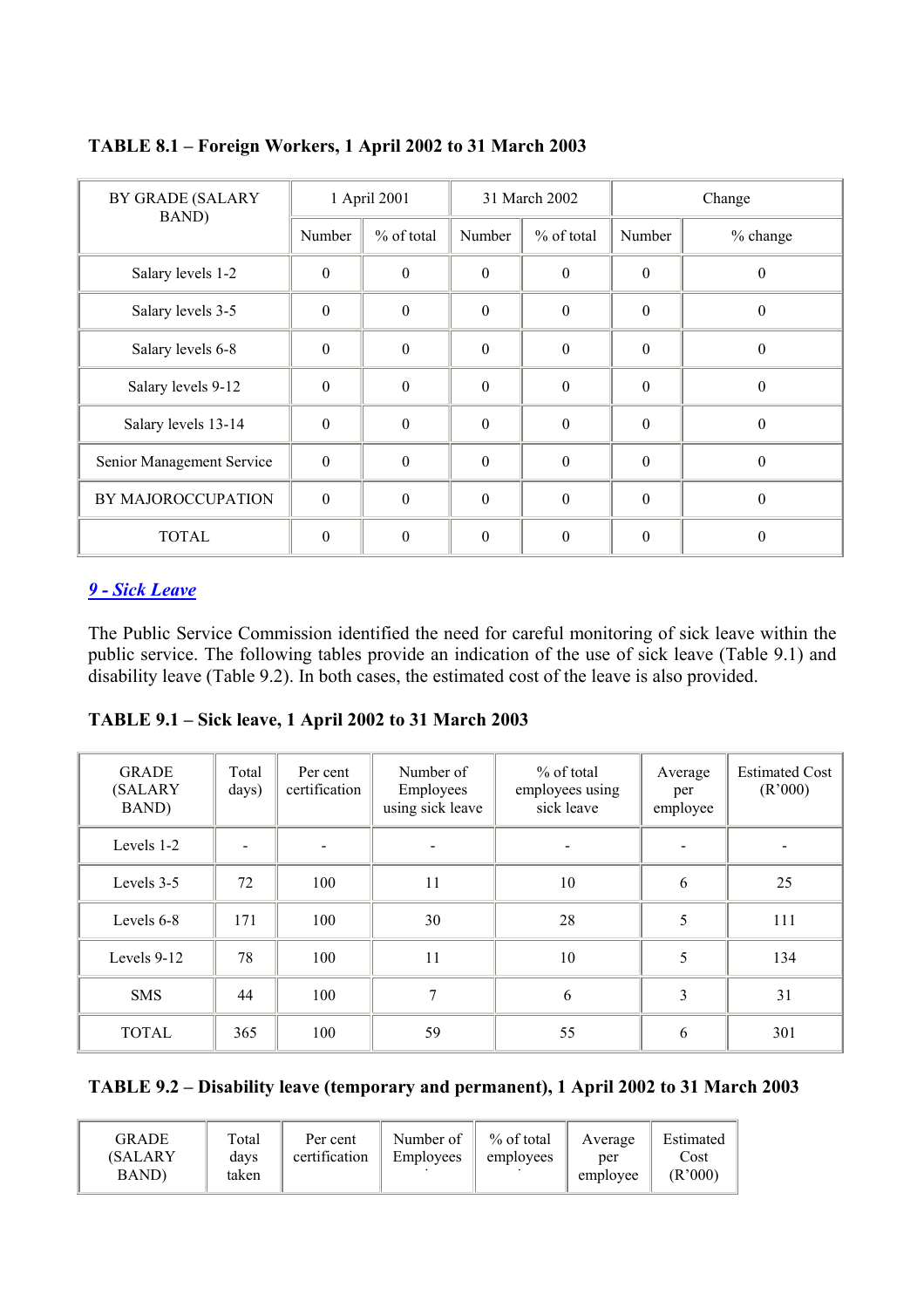|              |     |     | disability<br>leave | disability<br>leave |     |     |
|--------------|-----|-----|---------------------|---------------------|-----|-----|
| Levels 1-2   |     |     |                     |                     |     |     |
| Levels 3-5   |     |     |                     |                     |     |     |
| Levels 6-8   |     |     |                     |                     |     |     |
| Levels 9-12  | 175 | 100 | 1                   |                     | 71  | 55  |
| Levels 13-14 |     |     |                     |                     |     |     |
| <b>SMS</b>   | 214 | 100 | 2                   | $\mathbf{1}$        | 107 | 274 |
| <b>TOTAL</b> | 389 | 100 | 3                   | $\overline{2}$      | 73  | 329 |

Table 9.3 summarises the utilisation of annual leave. The wage agreement **concluded** with trade unions in the PSCBC in 2000, requires management of annual leave to prevent highlevels of accrued leave being paid at the time of termination of service.

| <b>GRADE</b><br>(SALARY<br>BAND) | Total days taken | Number of Employees<br>in grade | Average per employee |  |  |
|----------------------------------|------------------|---------------------------------|----------------------|--|--|
| Levels 1-2                       | $\theta$         | $\overline{4}$                  | $\boldsymbol{0}$     |  |  |
| Levels 3-5                       | 351              | 17                              | 20                   |  |  |
| Levels 6-8                       | 935              | 46                              | 20                   |  |  |
| Levels 9-12                      | 330              | 26                              | 13                   |  |  |
| Levels 13-16                     |                  |                                 |                      |  |  |
| <b>SMS</b>                       | 183              | 14                              | 13                   |  |  |
| <b>TOTAL</b>                     | 1799             | 107                             | 17                   |  |  |

## **TABLE 9.4 – Leave payouts**

The following table summarise payments made to employees as a result of leave that was not taken.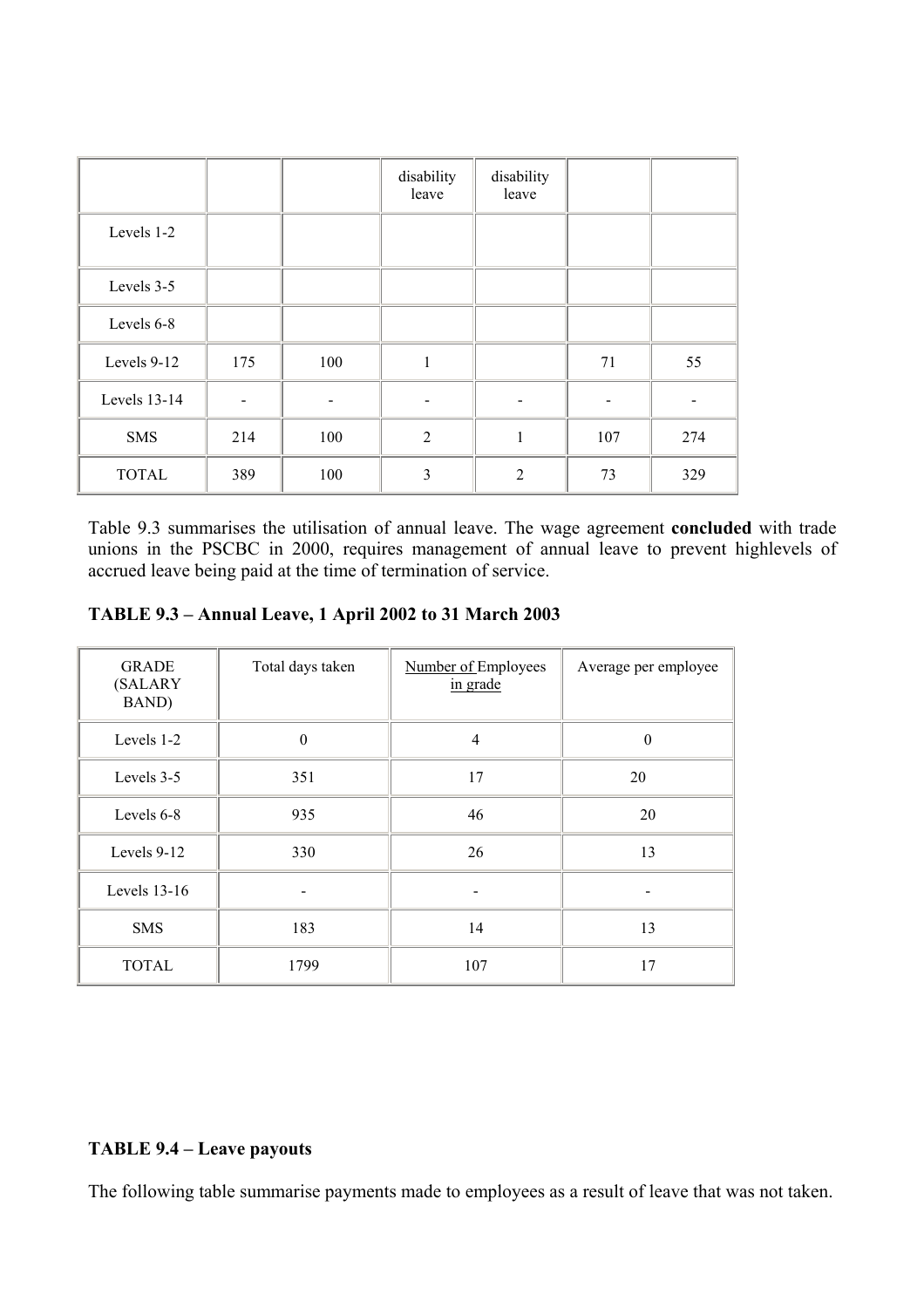| <b>REASON</b>                                 | <b>Total Amount</b> | Number of<br>Employees | Average per<br>employee |  |  |  |
|-----------------------------------------------|---------------------|------------------------|-------------------------|--|--|--|
| Non-utilisation of leave for current<br>cycle |                     |                        |                         |  |  |  |
| Leave accrued before 30 June<br>2001          | 173                 |                        | 86.5                    |  |  |  |
| TOTAL                                         | 190                 |                        | 63                      |  |  |  |

## *10 – Labour Relations*

The following collective agreements were entered into with trade unions within the department.

## **TABLE 10.1 – Collective agreements, 1 April 2002 to 31 March 2003**

If there were no agreements, then use the following table

| Total collective agreements | √one |
|-----------------------------|------|
|-----------------------------|------|

The following table summarises the outcome of disciplinary hearings conducted within the department for the year under review.

### **TABLE 10.2 – Misconduct and discipline**

| Outcomes of disciplinary hearings | Number | % of total |  |  |
|-----------------------------------|--------|------------|--|--|
| Verbal warning                    |        |            |  |  |
| Written warning                   |        |            |  |  |
| Final written warning             |        |            |  |  |
| Not guilty                        |        |            |  |  |
| Case withdrawn                    |        |            |  |  |
| Dismissal                         |        | 0.7        |  |  |
| <b>TOTAL</b>                      |        | 0.7        |  |  |

## *11 - Skills Development*

This section highlights the efforts of the department with regard to skills development. Table 11.1 summarises the development of skills by salary band including costs incurred in skills development while table 11.2 provides the same information in terms of race, gender and disability.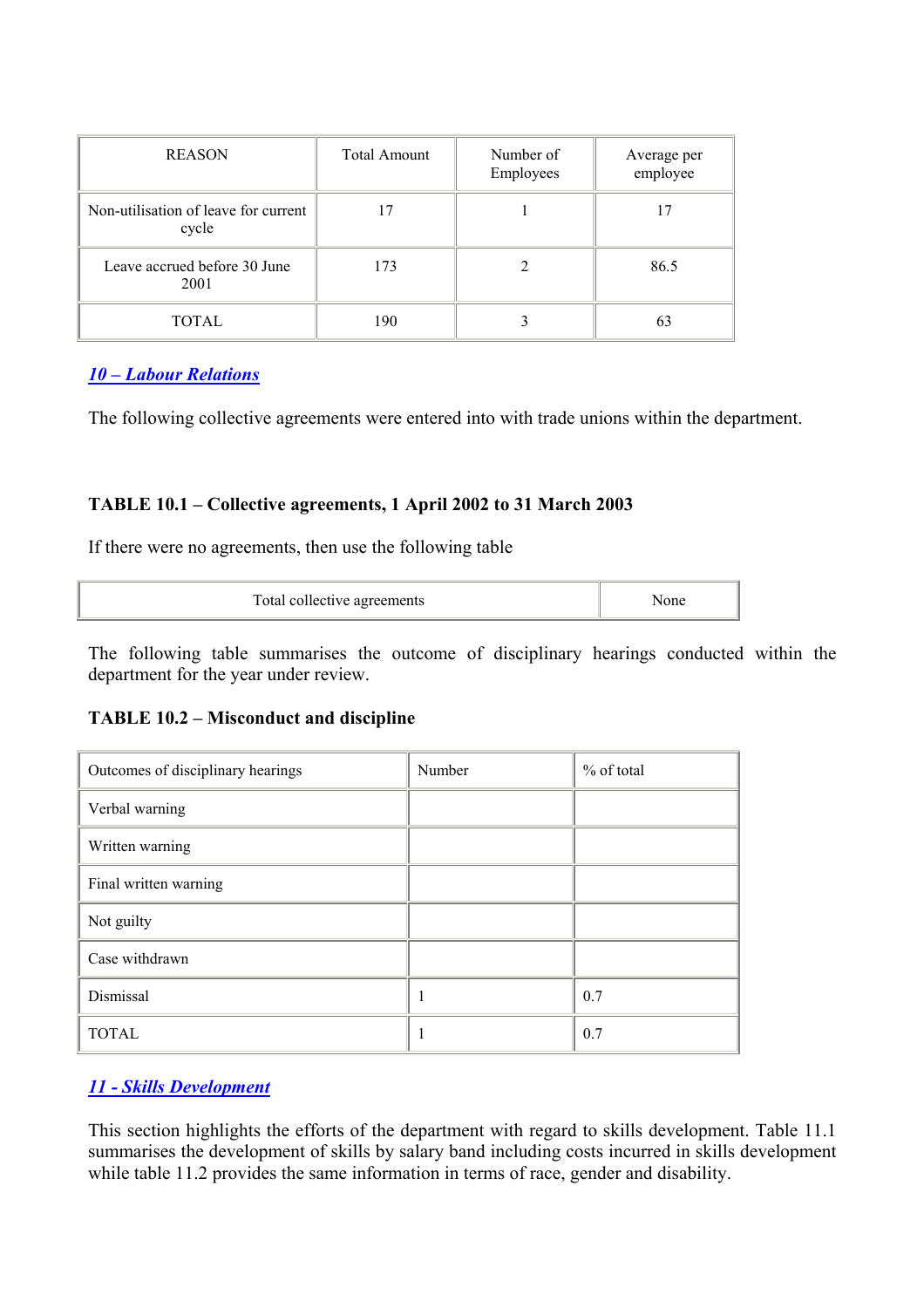| Grade (Salary<br>Band) | <b>Internal Training</b>       |                                 | <b>External Training</b>       |                                 | Expenditure                     |                                    |  |
|------------------------|--------------------------------|---------------------------------|--------------------------------|---------------------------------|---------------------------------|------------------------------------|--|
|                        | Training<br>day<br>equivalents | Average<br>days per<br>employee | Training<br>day<br>equivalents | Average<br>days per<br>employee | Total<br>expenditure<br>(R'000) | Average per<br>employee<br>(R'000) |  |
| Levels 1-2             |                                |                                 |                                |                                 |                                 |                                    |  |
| Levels 3-5             |                                |                                 | 3                              | 0.2                             | 9                               | 0.5                                |  |
| Levels 6-8             |                                |                                 | 9                              | 0.1                             | 46                              | 1                                  |  |
| Levels 9-12            |                                |                                 | 11                             | 0.3                             | 45                              | 1.7                                |  |
| Levels 13-14           |                                |                                 |                                |                                 |                                 |                                    |  |
| <b>SMS</b>             |                                |                                 | 8                              | 0.5                             | 11                              | 0.7                                |  |
| <b>TOTAL</b>           |                                |                                 | 31                             | 0.28                            | 111                             | 1.03                               |  |
|                        |                                |                                 |                                |                                 |                                 |                                    |  |

TABLE 11.1 – Skills development by salary band, 1 April 2002 to 31 March 2003

| TABLE 11.2 – Skills development by race, gender, and disability, 1 April 2002 to 31 March |  |  |  |  |  |  |
|-------------------------------------------------------------------------------------------|--|--|--|--|--|--|
| 2003                                                                                      |  |  |  |  |  |  |

| Grade (Salary<br>Band) | <b>Internal Training</b>       |                                 | <b>External Training</b>       |                                 | Expenditure                     |                                    |  |
|------------------------|--------------------------------|---------------------------------|--------------------------------|---------------------------------|---------------------------------|------------------------------------|--|
|                        | Training<br>day<br>equivalents | Average<br>days per<br>employee | Training<br>day<br>equivalents | Average<br>days per<br>employee | Total<br>expenditure<br>(R'000) | Average per<br>employee<br>(R'000) |  |
| African                |                                |                                 | 39                             |                                 |                                 |                                    |  |
| Male                   |                                |                                 | 13                             | 0.3                             | 31                              | 2.3                                |  |
| Female                 |                                |                                 | 26                             | 0.6                             | 73                              | 2.8                                |  |
| Asian                  |                                |                                 | 5                              |                                 |                                 |                                    |  |
| Male                   |                                |                                 | $\overline{2}$                 | 0.4                             | 8                               | $\overline{4}$                     |  |
| Female                 |                                |                                 | 3                              | 0.6                             | 11                              | 3.6                                |  |
| Coloured               | $\overline{\phantom{0}}$       | $\blacksquare$                  | $\overline{2}$                 | $\overline{a}$                  | ÷                               |                                    |  |
| Male                   |                                |                                 | $\overline{2}$                 | $\mathbf{1}$                    | $\overline{7}$                  | 3.5                                |  |
| Female                 |                                |                                 | $\overline{a}$                 |                                 |                                 |                                    |  |
| White                  |                                |                                 | 8                              |                                 |                                 |                                    |  |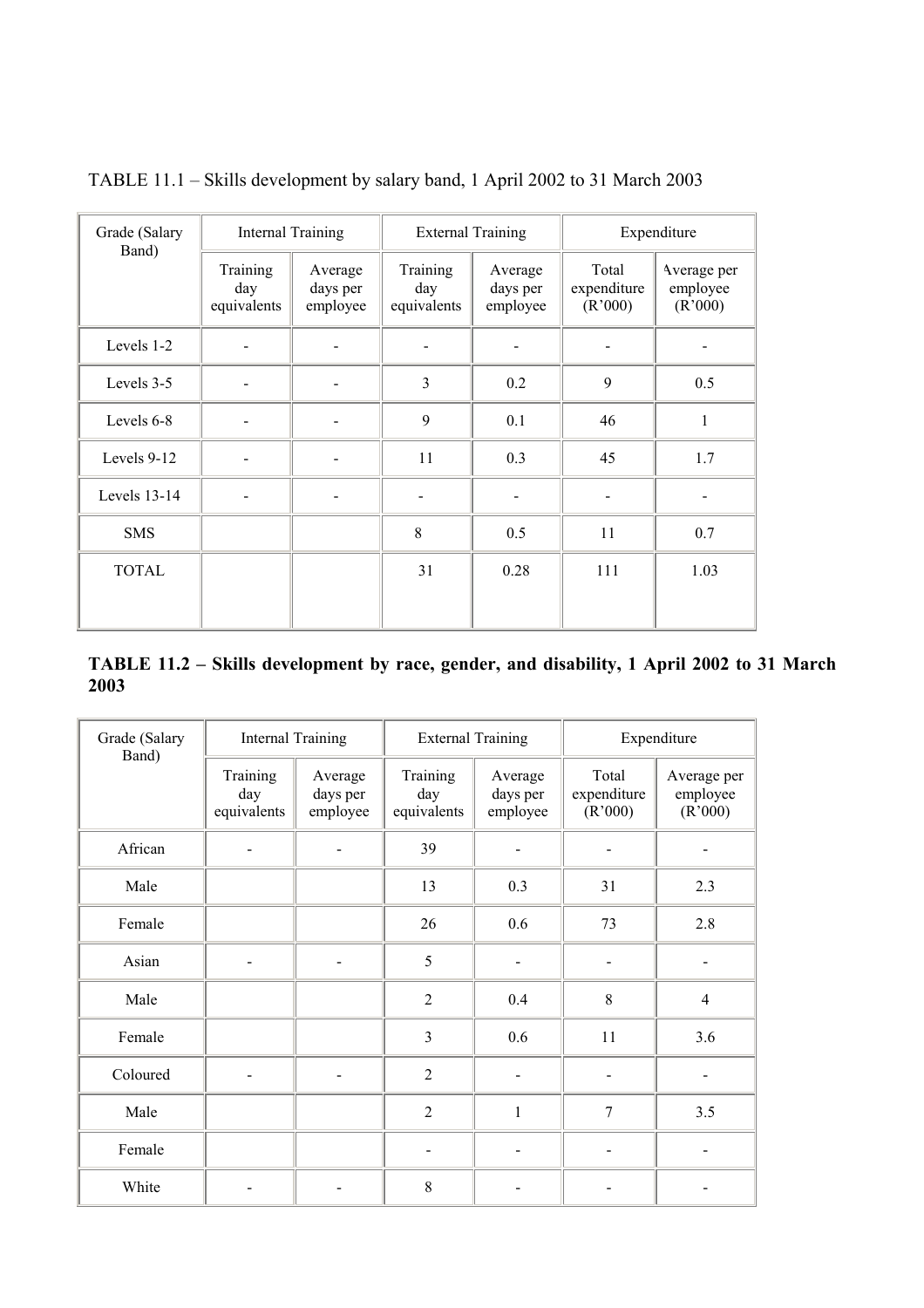| Male                           |  |    | 0.3 | 15  |     |
|--------------------------------|--|----|-----|-----|-----|
| Female                         |  |    | 0.6 | 29  | 5.8 |
| Employees with<br>a disability |  |    |     |     |     |
| <b>TOTAL</b>                   |  | 54 | 0.5 | 174 | 3.2 |

The following table provides a summary of the various training areas where staffs were provided with skills training.

| TABLE 11.3 - Skills development by type of training, 1 April 2002 to 31 March 2003 |  |  |
|------------------------------------------------------------------------------------|--|--|
|                                                                                    |  |  |

| Type of training            |                            | Training                       |                               | Expenditure    |                                 |                                       |
|-----------------------------|----------------------------|--------------------------------|-------------------------------|----------------|---------------------------------|---------------------------------------|
|                             | Number of<br>beneficiaries | Training<br>day<br>equivalents | Average<br>days per<br>person | % of total     | Total<br>expenditure<br>(R'000) | Average per<br>beneficiary<br>(R'000) |
| Internal training           |                            |                                |                               |                |                                 |                                       |
| Formal training             | 46                         | Part time                      |                               | 43             | 54                              | 1.2                                   |
| Computer<br>training        | 13                         | 5                              | 2.6                           | 12             | 27                              | 2.1                                   |
| Management<br>development   | 9                          | 5                              | 1.8                           | 8              |                                 |                                       |
| Office-based<br>training    | $\overline{4}$             | 5                              | 1.3                           | $\overline{4}$ | 9                               | 2.3                                   |
| Policy-specific<br>training | $\overline{4}$             | $\overline{3}$                 | $\mathbf{1}$                  | $\overline{4}$ |                                 |                                       |
| <b>ABET</b>                 |                            |                                |                               |                |                                 |                                       |
| Other                       |                            |                                |                               |                |                                 |                                       |
| <b>TOTAL</b>                | 72                         |                                |                               |                | 90                              |                                       |

The following table summarises actual expenditure on training for the year under review. The table also provides a comparison with the initial estimate published in the Estimate of Expenditure.

# **TABLE 11.4 – Total expenditure on skills development by programme, 2002/03**

| Programme | Expenditure $-2002/03$ | Medium-term expenditure estimates |
|-----------|------------------------|-----------------------------------|
|-----------|------------------------|-----------------------------------|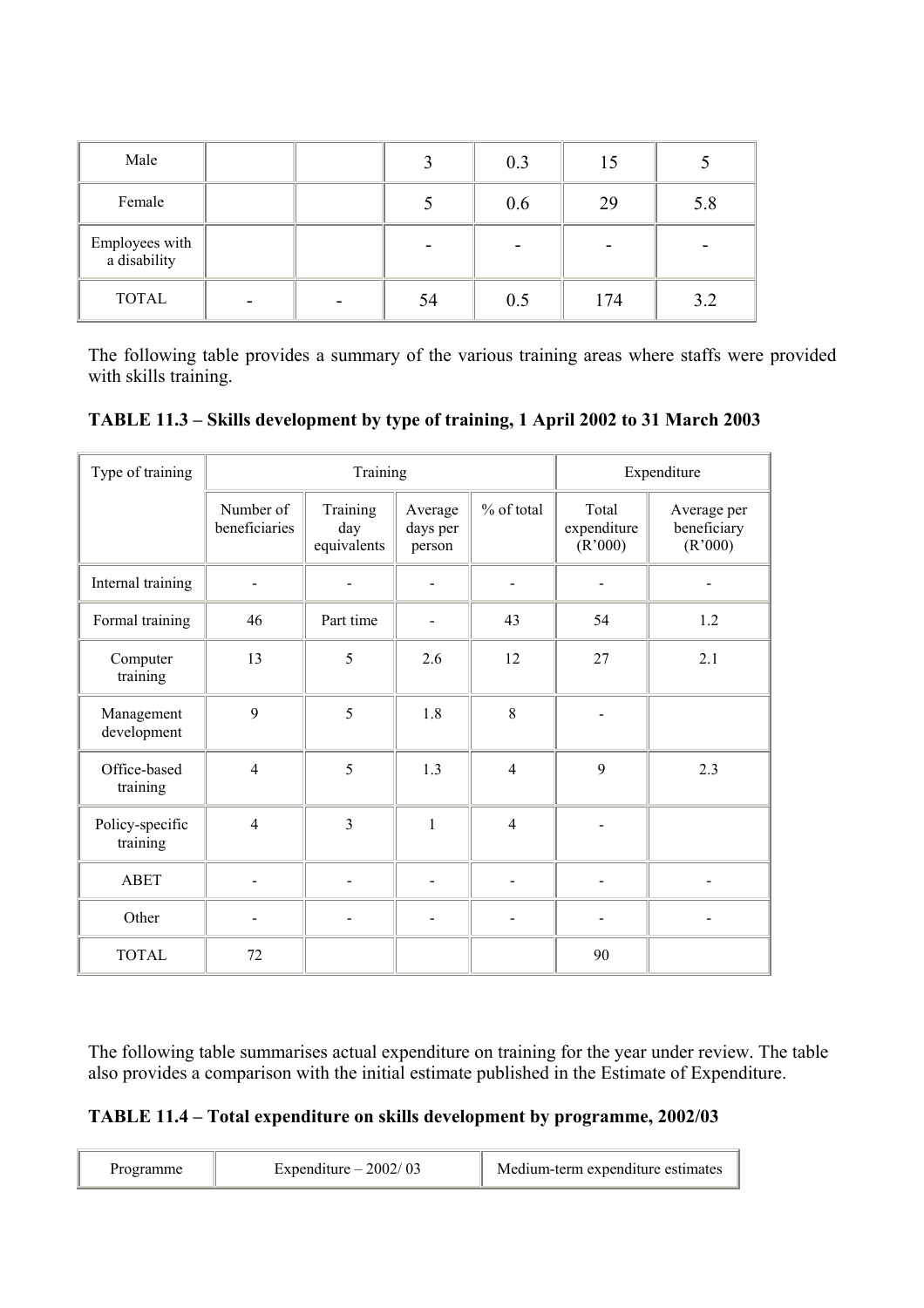|                                                       | Original<br>estimate | Actual<br>expenditure | Variance     | 2003/04          | 2004/05  | 2005/06  |
|-------------------------------------------------------|----------------------|-----------------------|--------------|------------------|----------|----------|
| Administration                                        | 151 830              | 82 477                | 100 540      | 100 000          | 60 000   | 40 000   |
| Integrated<br>Planning and<br>Economic<br>Development | 50 000               | 1 3 8 0               | 48 620       | 20 000           | 10 000   | 10 000   |
| SMME and<br>Internal Trade                            | 109 250              | 28 058                | 81 191       | 40 000           | 20 000   | 20 000   |
| Auxilliary<br>Services                                | $\mathbf{0}$         | $\boldsymbol{0}$      | $\mathbf{0}$ | $\boldsymbol{0}$ | $\Omega$ | $\Omega$ |
| <b>TOTAL</b>                                          | 311 080              | 119 115               | 230 351      | 160 000          | 90 000   | 70 000   |

Finally, the following table summarises the bursaries granted to employees during the last financial year by salary level (Table 11.5) and race, gender and disability (Table 11.6).

| Salary Level                 |                            | Beneficiary Profile                         | Cost                            |                 |                               |
|------------------------------|----------------------------|---------------------------------------------|---------------------------------|-----------------|-------------------------------|
|                              | Number of<br>beneficiaries | Number of<br>employees<br>in salary<br>band | $\%$ of total in<br>salary band | Cost<br>(R'000) | Per capita<br>cost<br>(R'000) |
| Levels 1-2                   | $\theta$                   | $\overline{4}$                              | $\theta$                        | $\theta$        | $\boldsymbol{0}$              |
| Levels 3-5                   | 5                          | 17                                          | 29.4                            | 16              | 3,2                           |
| Levels 6-8                   | 14                         | 46                                          | 30.4                            | 57              | 4,071                         |
| Levels 9-12                  | 6                          | 26                                          | 23                              | 42              | 7,0                           |
| Senior Management<br>Service | 1                          | 14                                          | 7                               | 5               | 5,0                           |
| <b>TOTAL</b>                 | 26                         | 107                                         | 24.3                            | 121             | 4,653                         |

# **TABLE 11.6 – Bursaries granted by race, gender and disability, 1 April 2002 to 31 March 2003**

| <b>Profile</b><br>$\mathsf{Repefivier}$<br>. <b>.</b> .<br>. | `ost |
|--------------------------------------------------------------|------|
|--------------------------------------------------------------|------|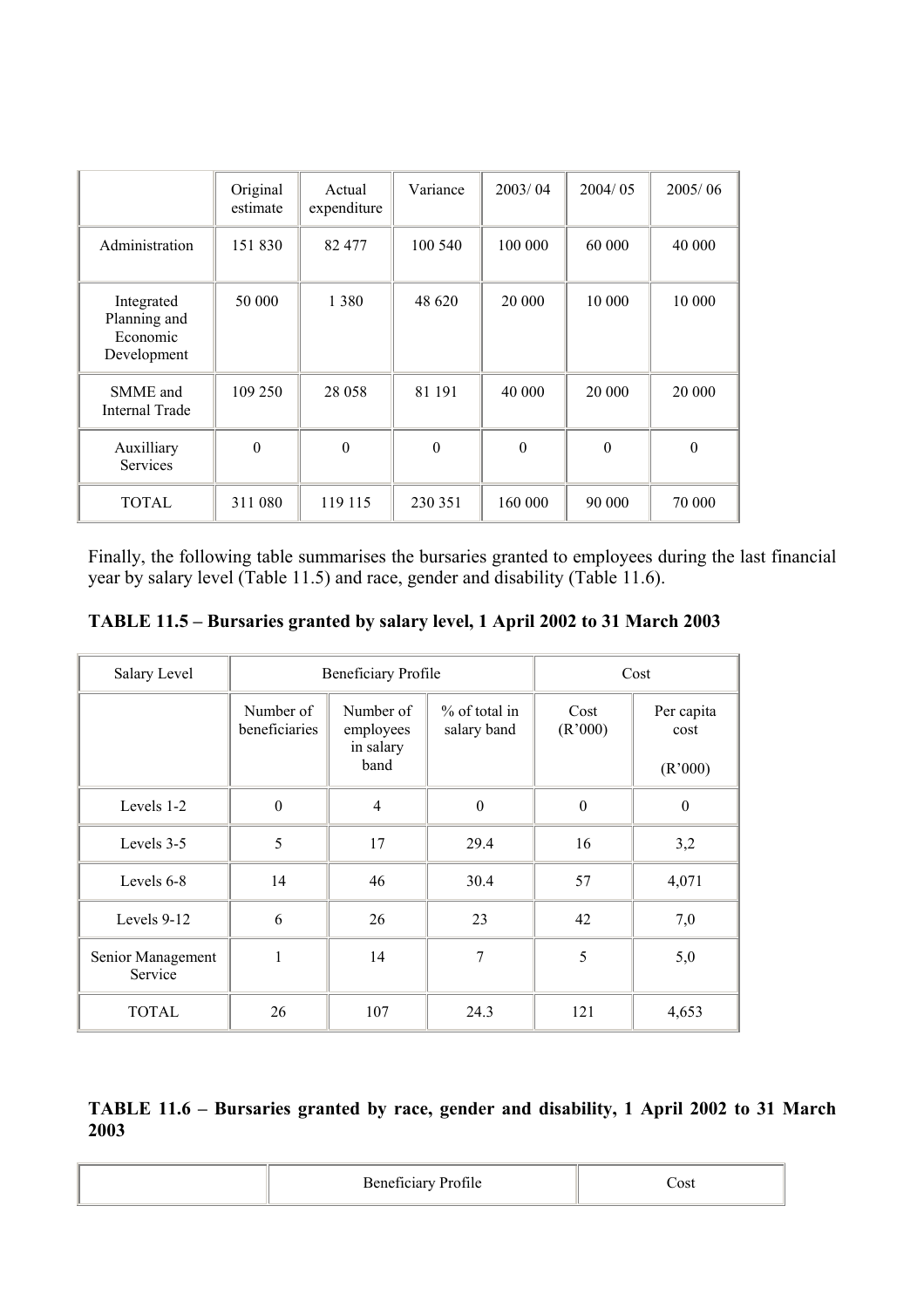|                                | Number of<br>beneficiaries | Number of<br>employees<br>in salary<br>band | % of total in<br>salary band | Cost<br>(R'000)          | Per capita cost<br>(R'000) |
|--------------------------------|----------------------------|---------------------------------------------|------------------------------|--------------------------|----------------------------|
| African                        | 24                         | 87                                          | 27.6                         | 80                       | 3,333                      |
| Male                           | $\boldsymbol{7}$           | 37                                          | 19                           | 22                       | 3,142                      |
| Female                         | $17$                       | 50                                          | 34                           | 58                       | 3,411                      |
| Asian                          | $\sqrt{2}$                 | 11                                          | $18\,$                       | 5                        | 2,5                        |
| Male                           | $\boldsymbol{0}$           | $\overline{3}$                              | $\overline{\phantom{0}}$     | -                        | $\qquad \qquad -$          |
| Female                         | $\sqrt{2}$                 | $8\,$                                       |                              | 5                        | 2,5                        |
| Coloured                       | $\boldsymbol{0}$           | $\overline{2}$                              |                              | -                        | $\overline{\phantom{0}}$   |
| Male                           | $\overline{\phantom{0}}$   | $\overline{2}$                              | $\overline{a}$               | $\overline{a}$           | $\overline{\phantom{0}}$   |
| Female                         | $\overline{\phantom{0}}$   | $\boldsymbol{0}$                            | $\overline{\phantom{0}}$     | $\overline{a}$           | -                          |
| White                          | $\boldsymbol{0}$           | $\boldsymbol{7}$                            |                              |                          |                            |
| Male                           | $\boldsymbol{0}$           | $\overline{3}$                              |                              | -                        |                            |
| Female                         | $\boldsymbol{0}$           | $\overline{4}$                              |                              | $\overline{\phantom{0}}$ |                            |
| Employees with a<br>disability | $\boldsymbol{0}$           | $\boldsymbol{0}$                            | $\boldsymbol{0}$             | $\boldsymbol{0}$         |                            |
| <b>TOTAL</b>                   | 26                         | 107                                         | 24                           | 85                       | 3,269                      |

# *12 – Injury On Duty*

The following tables provide basic information on injury on duty.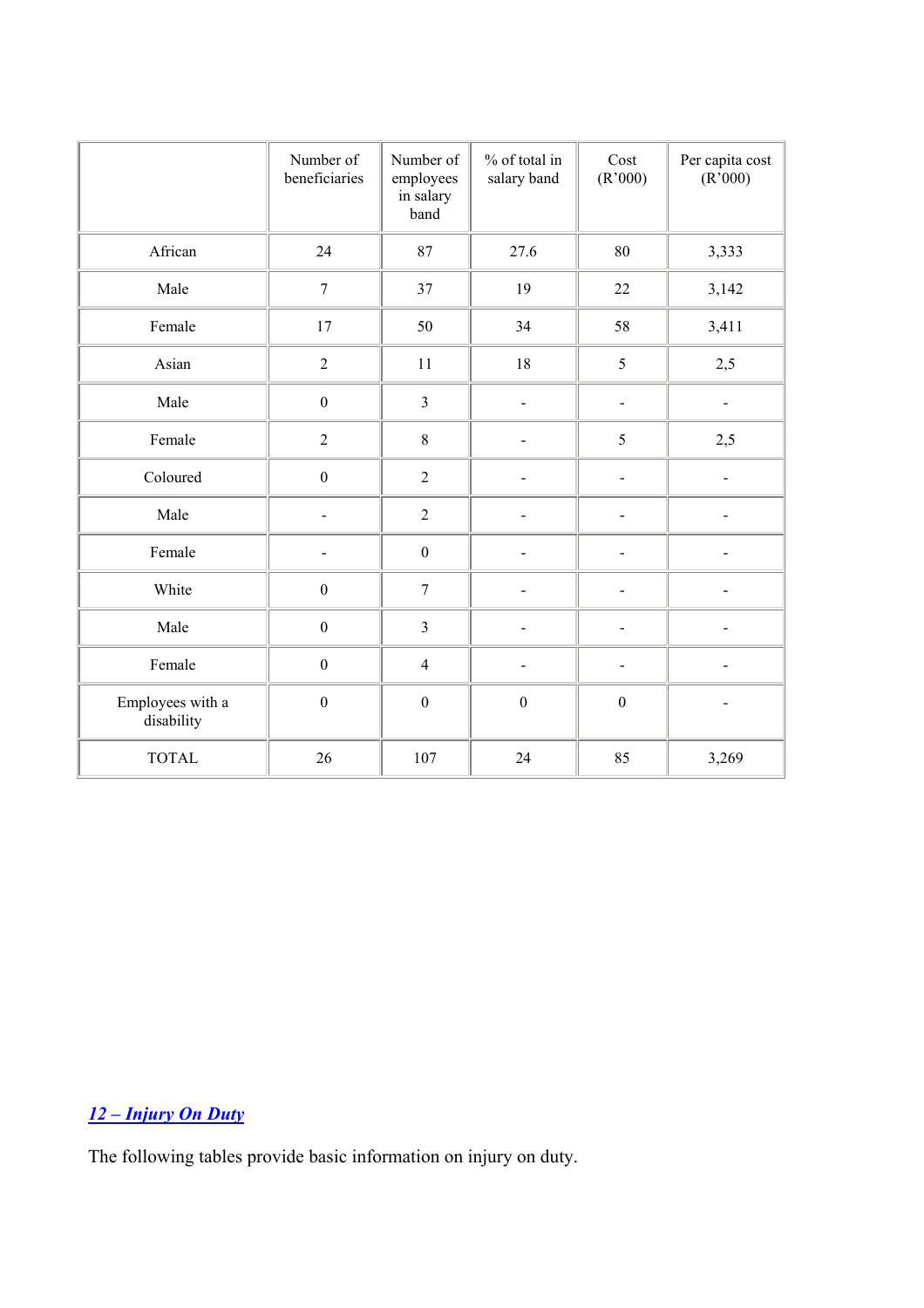| Nature of injury on duty              | Number | % of total |
|---------------------------------------|--------|------------|
| Required basic medical attention only |        |            |
| Temporary Total Disablement           |        |            |
| Permanent Disablement                 |        |            |
| Fatal                                 |        |            |
| TOTAL                                 |        |            |

# **TABLE 12.1 – Injury on duty, 1 April 2002 to 31 March 2003**

PART 4

 **REPORT OF THE AUDIT COMMITTEE for the year ended 31 March 2003**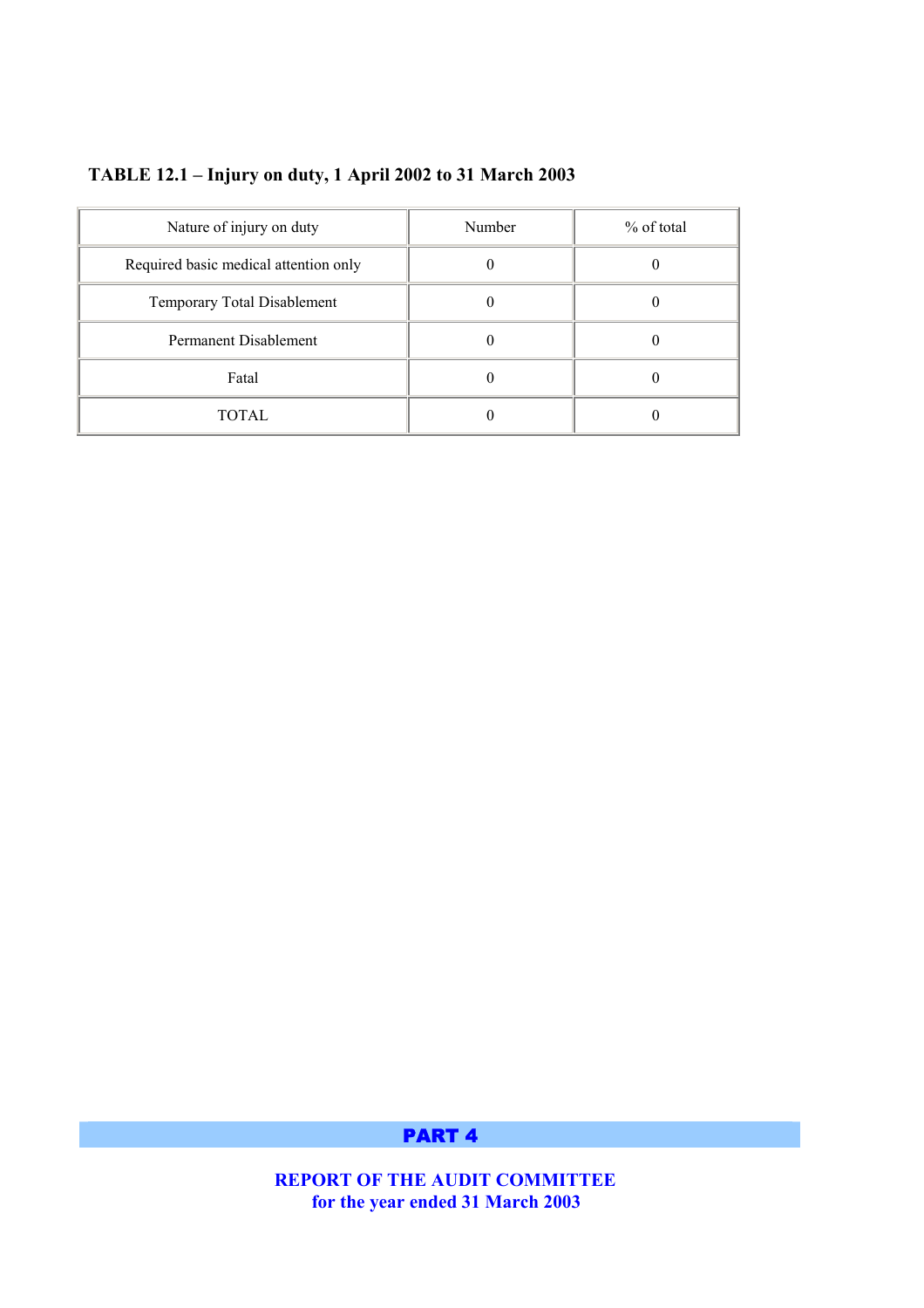We are pleased to present our report for the financial year ended 31 March 2003.

## **Audit Committee Members and Attendance:**

The audit committee consists of the members listed hereunder and met 4 times as per its approved terms of reference.

| <b>Name of Member</b> | <b>Number of Meetings Attended</b> |  |  |
|-----------------------|------------------------------------|--|--|
| <b>JTM Edwards</b>    | 4                                  |  |  |
| BP Campbell           | 4                                  |  |  |
| <b>BS Khuzwayo</b>    | 4                                  |  |  |
| R Morar               | 4                                  |  |  |
| <b>DSD</b> Shabalala  | 3                                  |  |  |
| RW Green-Thompson     |                                    |  |  |
| RK Sizani             |                                    |  |  |

## **Audit Committee Responsibility**

The Audit Committee reports that it has complied with its responsibilities arising from Section 38 (1)(a) of the PFMA and Treasury Regulation 3.1.13. The Audit Committee also reports that it has adopted appropriate formal terms of reference as its Audit Committee charter, has regulated its affairs in compliance with this charter and has discharged all it's responsibilities as contained therein.

## **The effectiveness of internal control**

Our review revealed that the department has implemented sound systems of internal control for major areas of its operations. Fundamental weaknesses in such systems of internal control that were identified by Internal Audit have been raised with the Department of Economic Development and Tourism.

The committee has only reviewed the design of the systems of internal control as implemented by management. The effective operation of such systems will be the focus of the committee in the 2003/2004 financial period.

# **The quality of in year management and monthly/quarterly reports submitted in terms of the Act and the Division of Revenue Act**

The Committee cannot at this stage comment on the content and quality of monthly and quarterly reports prepared and issued by the Accounting Officer and the Department during the year under review.

# **REPORT OF THE AUDIT COMMITTEE for the year ended 31 March 2003 - continued**

## **Evaluation of Financial Statements**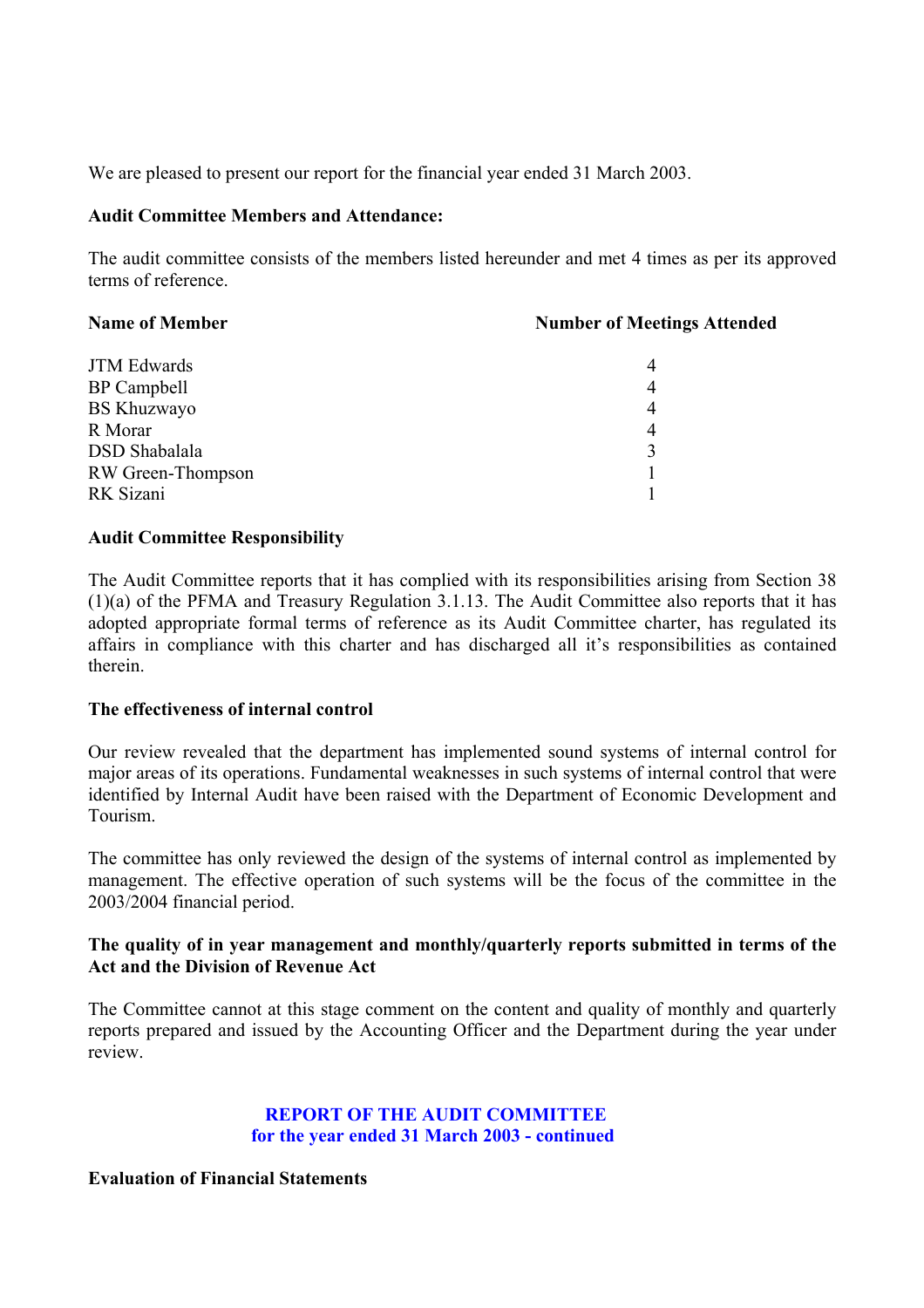The Audit Committee has

- Reviewed the audited annual financial statements to be included in the annual report;
- Taken into consideration the Auditor-General's management letter and management response;
- Reviewed changes in accounting policies and practices;
- Reviewed significant adustments resulting from the audit.

The Audit Committee concurs and accepts the conclusions of the Auditor-General on the annual financial statements and is of the opinion that the audited annual financial statements be accepted and read together with the report of the Auditor-General.

mist

………………………………………………………………… Chairperson of the Audit Committee

 $S - 8 - 2003$ 



**AUDITOR - GENERAL**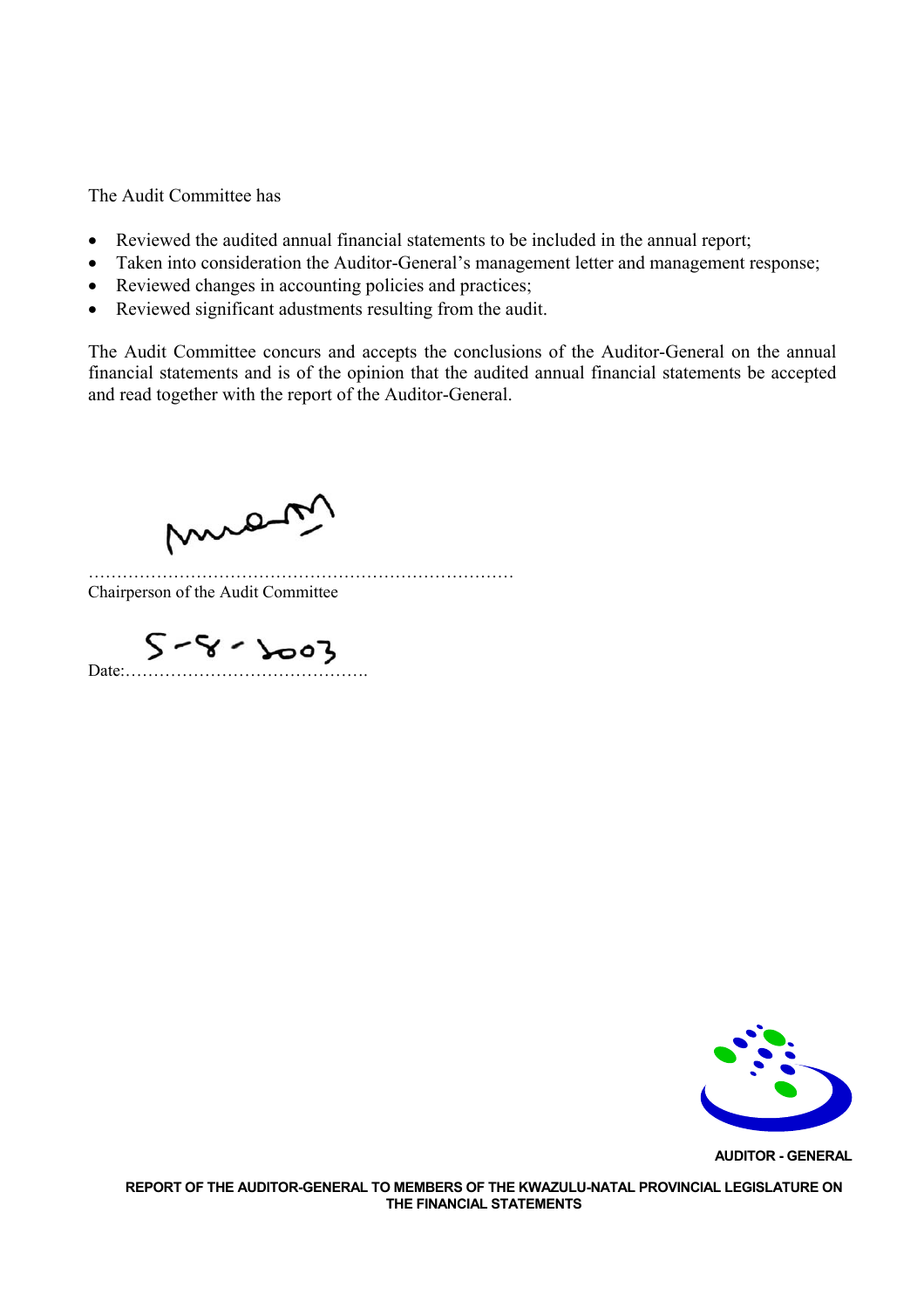#### **OF VOTE 4 – DEPARTMENT OF ECONOMIC DEVELOPMENT AND TOURISM FOR THE YEAR ENDED 31 MARCH 2003**

#### **1. AUDIT ASSIGNMENT**

The financial statements as set out on pages 82 to 107, for the year ended 31 March 2003, have been audited in terms of section 188 of the Constitution of the Republic of South Africa, 1996 (Act No. 108 of 1996), read with sections 3 and 5 of the Auditor-General Act, 1995 (Act No. 12 of 1995). These financial statements, the maintenance of effective control measures and compliance with relevant laws and regulations are the responsibility of the accounting officer. My responsibility is to express an opinion on these financial statements, based on the audit.

#### **2. NATURE AND SCOPE**

The audit was conducted in accordance with Statements of South African Auditing Standards. Those standards require that I plan and perform the audit to obtain reasonable assurance that the financial statements are free of material misstatement.

#### **An audit includes:**

- examining, on a test basis, evidence supporting the amounts and disclosures in the financial statements,
- assessing the accounting principles used and significant estimates made by management, and
- evaluating the overall financial statement presentation.

Furthermore, an audit includes an examination, on a test basis, of evidence supporting compliance in all material respects with the relevant laws and regulations which came to my attention and are applicable to financial matters.

I believe that the audit provides a reasonable basis for my opinion.

#### **3. AUDIT OPINION**

In my opinion, the financial statements fairly present, in all material respects, the financial position of the Department of Economic Development and Tourism at 31 March 2003 and the results of its operations and cash flows for the year then ended, in accordance with prescribed accounting practice.

#### **4. EMPHASIS OF MATTER**

**Without qualifying the audit opinion expressed above, attention is drawn to the following matters:** 

#### **4.1 Matters affecting the financial statements**

#### **4.1.1 Unauthorised expenditure: 1999-2000**

The amount of R219 929 which originated in the 1999-2000 financial year, pertaining to a fraudulent cheque cashed is still reflected as unauthorised, fruitless and wasteful expenditure (Current assets) in the balance sheet at 31 March 2003. The chances of making any recovery diminishes as time goes by and urgent steps should be taken by management to expedite the recovery of the loss. The Accounting Officer reported that the matter is currently under investigation by the province's Internal Audit and Fraud Unit.

#### **4.1.2 Amounts owing by other departments**

Amounts owing by other KwaZulu-Natal provincial departments totalled more than R1,6 million. However, the undermentioned departments are disputing these amounts and the debt that is recoverable is uncertain.

| <b>Department</b>                     | <b>Confirmed</b><br><b>Balance</b><br>R | <b>Economic</b><br><b>Development</b><br>and Tourism<br>balance<br>R |
|---------------------------------------|-----------------------------------------|----------------------------------------------------------------------|
| Agriculture and Environmental Affairs | <b>NIL</b>                              | 1 370 000                                                            |
| Welfare and Population Development    | <b>NIL</b>                              | 36 000                                                               |
| Health                                | <b>NIL</b>                              | 58 000                                                               |
| Premier                               | 10 571                                  | 110 000                                                              |
| <b>Total</b>                          | R <sub>10</sub> 571                     | R1 574 000                                                           |

#### **4.1.3 Reconciliation between PERSAL and FMS**

Personnel costs as per PERSAL were not reconciled to the expenditure recorded in FMS. A comparison between FMS (R19 149 447) and the Vulindlela report (R18 617 067) extracted by Treasury in respect of personnel costs for the 2002-2003 financial year reflected an unexplained difference of R532 380. The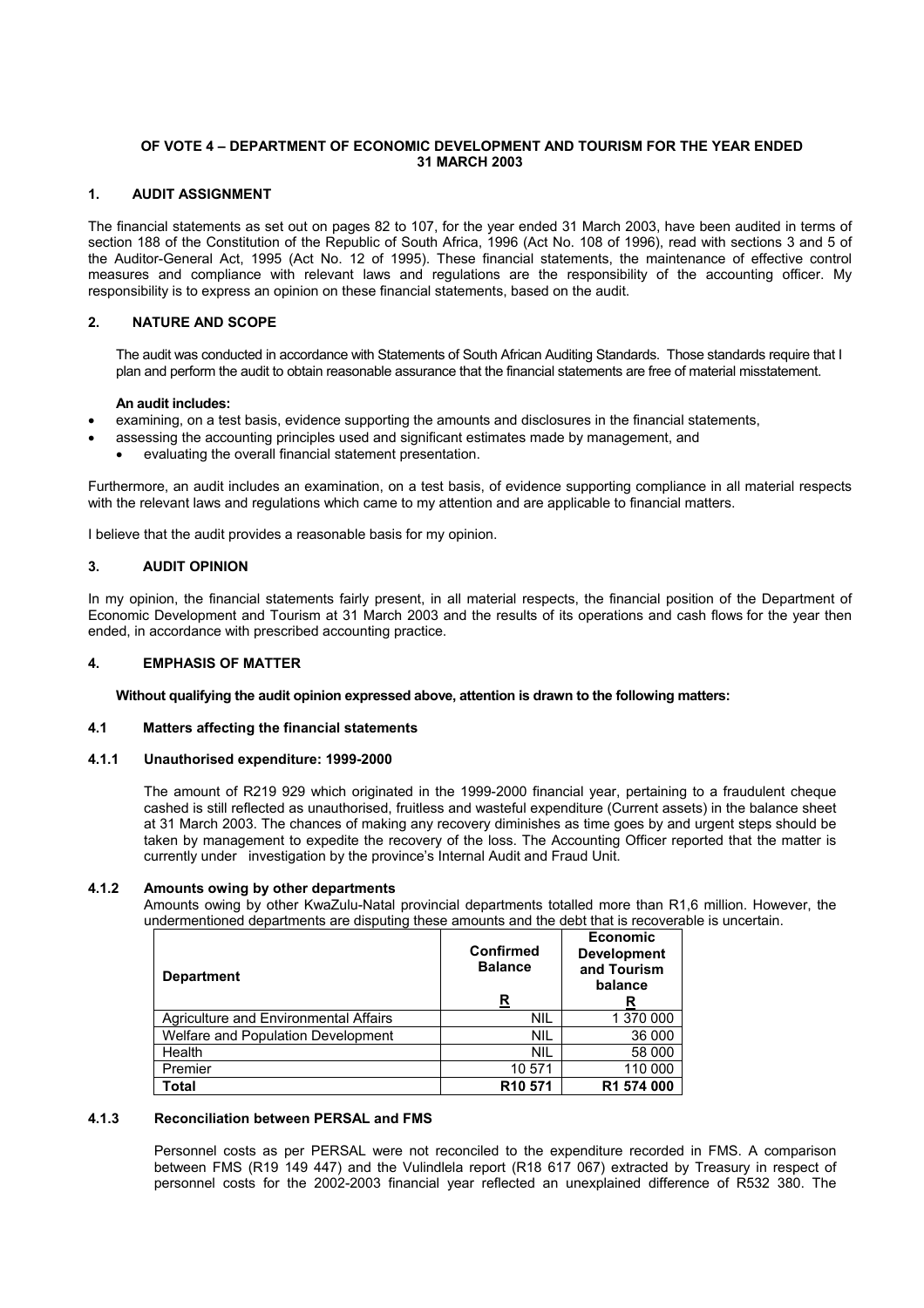department has undertaken to investigate and explain the difference with the assistance of Provincial Treasury.

#### **4.2 Matters not affecting the financial statements**

#### **4.2.1 Late submission of the annual financial statements**

Section 40 of the Public Finance Management Act, 1999 (Act No. 1 of 1999), as amended requires the accounting officer of the department to submit financial statements within two months after the end of the financial year to the Auditor-General. The financial statements initially submitted by the Accounting Officer were withdrawn by the Accounting Officer on 25 July 2003, as a result of *inter alia*, mis-postings and problems in finalising certain ledger accounts as the department had to rely on Provincial Treasury. The final financial statements were received on 29 July 2003.

#### **4.2.2 KwaZulu-Natal Business Rehabilitation Trust Fund**

The trust fund has to date still not been listed as a public entity, although meeting all three requirements of the definition of a 'provincial public entity' in Chapter 1 of the Public Finance Management Act (Act No. 1 of 1999), as amended.

Audited financial statements for the 2002-2003 financial year have not been submitted by the fund as required by section 55 of the Public Finance Management Act, 1999 (Act No. 1 of 1999).

The Accounting Officer replied that the financial statements for the year ended 31 March 2003 was expected to be ratified by the Board on 31 August 2003.

#### **4.2.3 Revenue**

In terms of Treasury Regulation 7.2, the accounting officer of an institution must, *inter alia*, manage revenue efficiently and effectively by developing and implementing appropriate processes that provide for the identification, collection, safeguarding, recording and reconciliation of information about revenue.

Revenue received from liquor licences issued has not been reconciled and checked by staff of the department to confirm completeness. The effectiveness of the policing by staff of the department has not been assessed. The department's records reflect R275 124 received from the Department of Finance.

Attention is drawn to paragraph 2.2.2 of Part 2 of the departments annual report which reports that an investigation into allegations of possible mal-administration, corruption and fraud in Liquor Administration was conducted after year-end, the outcome of which is not yet available.

#### **4.2.4 Fruitless/wasteful expenditure**

The former Chief Financial Officer was on sick leave with full pay, from 8 March 2002 until 31 March 2003, as a result of serious injuries sustained from a motor vehicle accident.

The initial medical certificate dated 18 April 2002 indicated that the official was "temporarily disabled, will review status early next year in 2003". A second medical report, by the same medical practitioner, dated 6 August 2002 indicated, *inter alia* that the official "would not be able to return to his former employment, as his brain injury was extremely severe. I would strongly recommend therefore, that he be permanently boarded on medical grounds."

Paragraph 7.5.2 of Resolution No. 7 of 2000 of the Public Service Co-ordinating Bargaining Council provides for a maximum of 30 working days paid sick leave, or such additional number of days required by the employer to finalise the process set out in paragraphs 7.5.2 (b) and (c). This includes 30 days to ascertain the feasibility of alternative employment, or adapting duties or work to accommodate the disability and the application for ill health benefits in terms of the Pension Law of 1996.

The official should have been boarded within a reasonable period of time after 6 August 2002, however the department continued to pay the official for eight months after the date of the second medical report. A memorandum was addressed to and approved by the Minister on 27 March 2003. Taking the Head of Department's reply into account and in view of the absence of a departmental policy to deal with permanent disability, I view the costs relating to the official's continued employment amounting to R173 290 as fruitless/wasteful expenditure.

#### **4.2.5 Dube Tradeport (Pty) Ltd**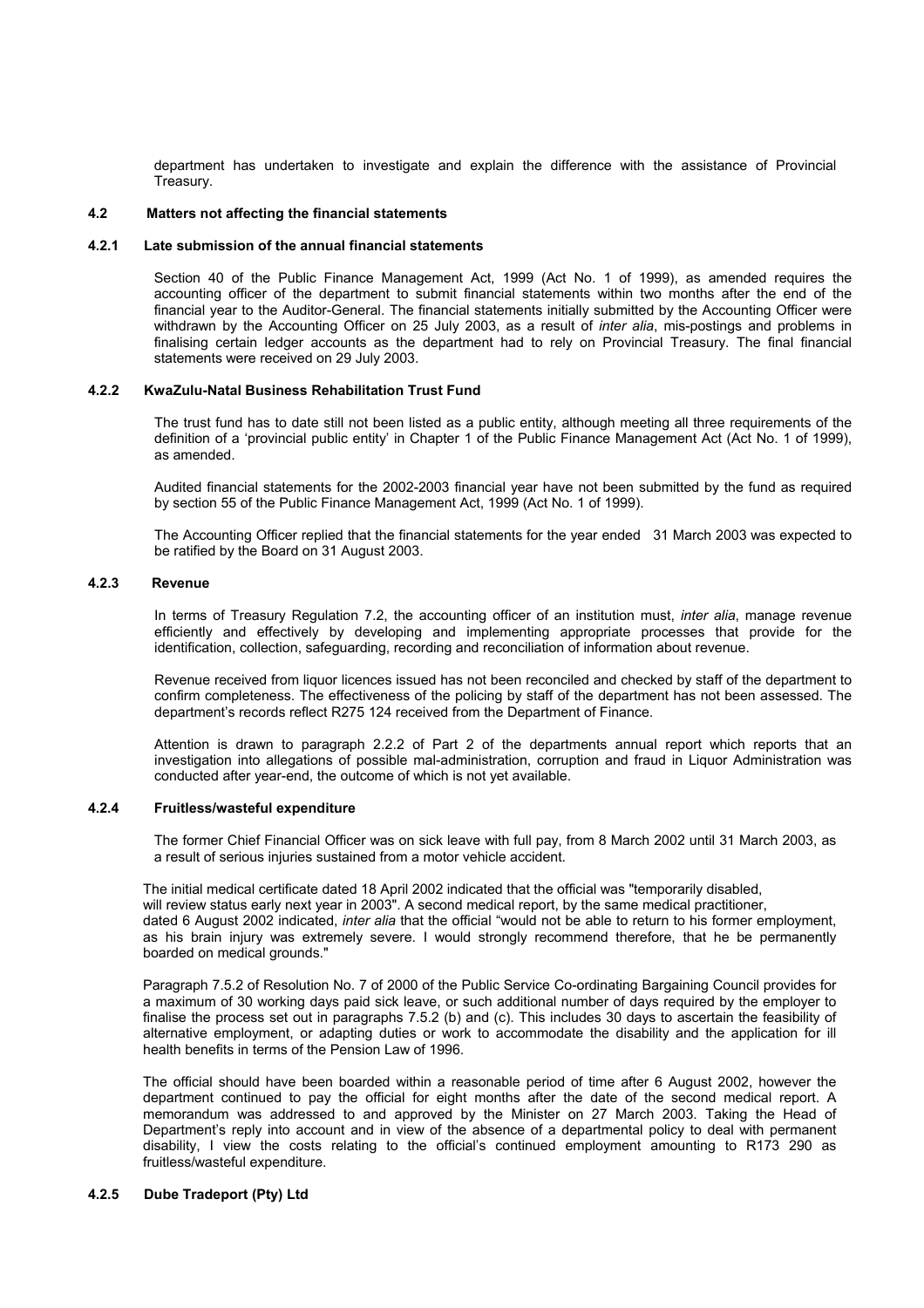A transfer payment of R15 million and a further amount of R9, 9 million allocated to "Professional and special services" of the departments' Special Projects Directorate was paid to Ithala Development Corporation (Ithala) for the establishment of Dube Tradeport (Pty) Ltd, a fully owned subsidiary of Ithala.

A review of the 2002-2003 audited annual financial statements of Ithala revealed that the abovementioned amounts were not utilised and reflected as "Deferred income - grants received not yet applied" of R25,348 million at 31 March 2003 (R3,8million: 2002). Although the payment is supported by a valid contract, supporting invoices are not available for the R9,9 million paid. The Head of Department replied that the R9,9 million should have been reflected as a Transfer payment. Attention is drawn to paragraph 2.8 of Part 2 of the departments' annual report, which indicates the status of the project.

#### **4.2.6 Project management and related expenditure**

A review of project management and related expenditure highlighted areas for improvement relating to the department's core business, co-ordination between the relevant role-players and weaknesses in project management. The department has accepted the recommendations contained in my management letter dated 31 July 2003, and assisted by Internal Audit of Provincial Treasury is reviewing the entire process with the intention of establishing a "Project Support Office".

Seven (7) projects, involving expenditure totalling R1 131 126, some of which may be considered to be fruitless and wasteful as elaborated on in my aforementioned management letter, are still under investigation by the department. The Accounting Officer stated that a separate report would be submitted to me in due course.

#### **5. APPRECIATION**

**The assistance rendered by the staff of the Department of Economic Development and Tourism during the audit is sincerely appreciated.**

Soul Mi

**for Auditor-General LB van der Merwe DURBAN 02/09/03** 

#### PART 6

**AUDITED ANNUAL FINANCIAL STATEMENTS for the year ended 31 March 2003**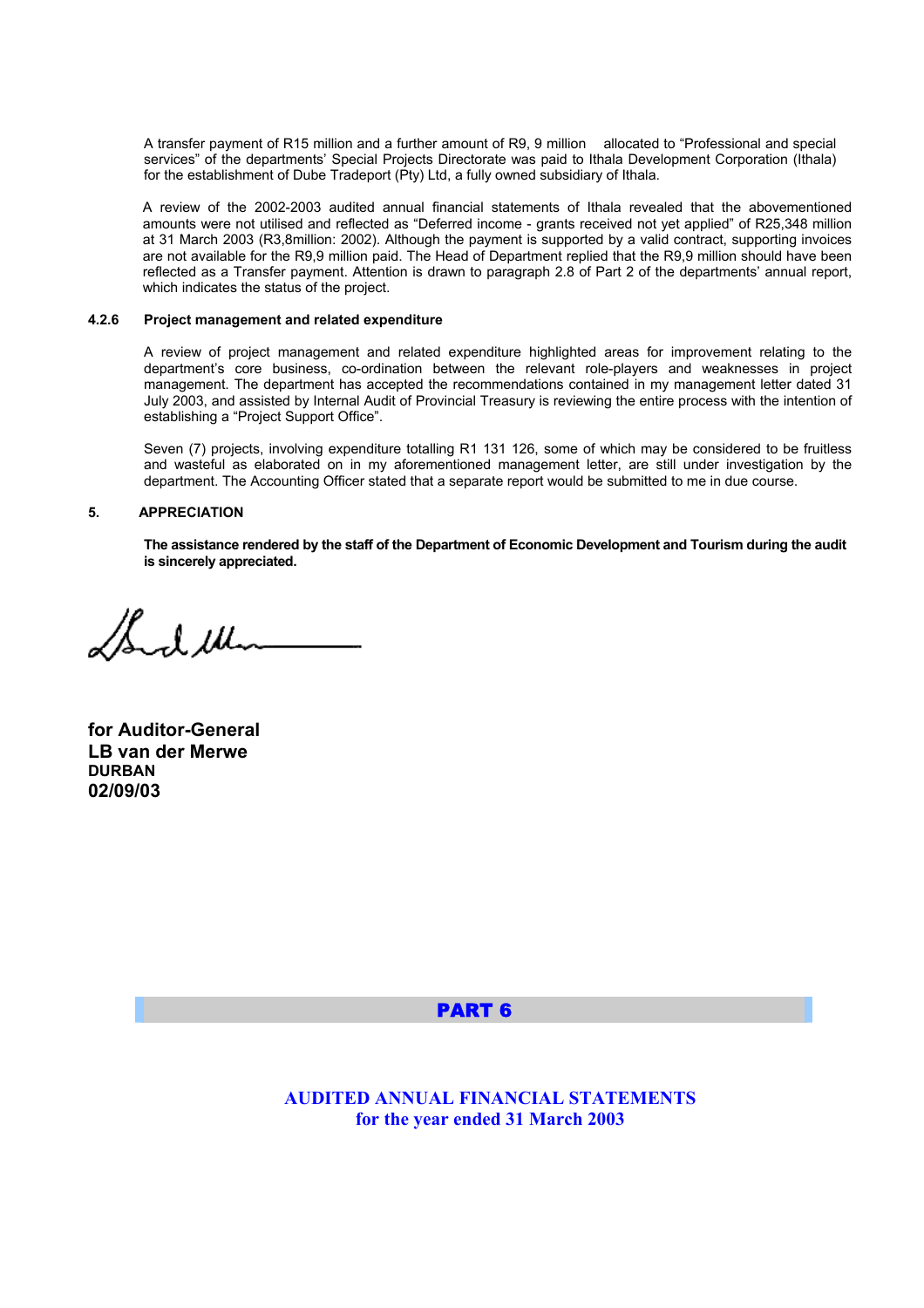| Statement of accounting policies and related matters |     |
|------------------------------------------------------|-----|
| Income statement                                     |     |
| <b>Balance Sheet</b>                                 |     |
| Cash flow statement                                  |     |
| Notes to the annual financial statements             |     |
| Disclosure notes to the Annual Financial Statements  |     |
| Annexure 1                                           |     |
| Annexure 2                                           |     |
| Annexure 3                                           |     |
| Appropriation statement                              |     |
| Notes to the appropriation statement                 |     |
| Financial statements of trading entities             | *** |

# **STATEMENT OF ACCOUNTING POLICIES AND RELATED MATTERS for the year ended 31 March 2003**

The financial statements have been prepared in accordance with the following policies, which have been applied consistently in all material respects, unless otherwise indicated. However, where appropriate and meaningful, additional information has been disclosed to enhance the usefulness of the financial statements and to comply with the statutory requirements of the Public Finance Management Act, Act 1 of 1999 (as amended by Act 29 of 1999), the Treasury Regulations for Departments and Constitutional Institutions issued in terms of the Act and the Division of Revenue Act, Act 5 of 2002.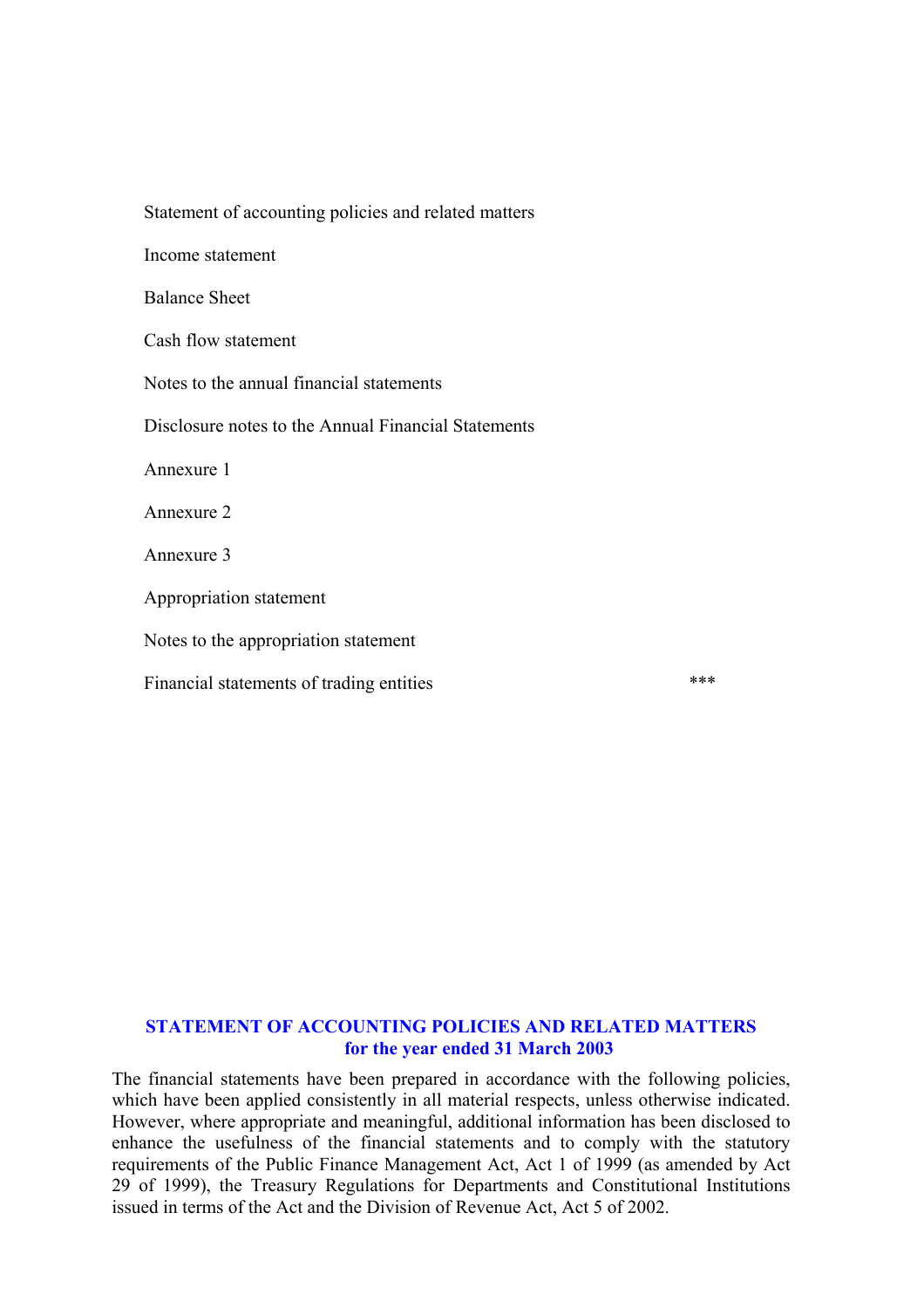# **1. Basis of preparation**

The financial statements have been prepared on a modified cash basis of accounting, except where stated otherwise. The reporting entity is in transition from reporting on a cash basis of accounting to reporting on an accrual basis of accounting. Under the cash basis of accounting transactions and other events are recognised when cash is received or paid. Under the accrual basis of accounting transactions and other events are recognised when incurred and not when cash is received or paid.

## **2. Revenue**

Voted funds are the amounts appropriated to a department in accordance with the final budget known as the Adjusted Estimates of National / Provincial Expenditure. Unexpended voted funds are surrendered to the National/Provincial Revenue Fund.

Interest and dividends received are recognised upon receipt of the funds, and no accrual is made for interest or dividends receivable from the last receipt date to the end of the reporting period. They are recognised as revenue in the financial statements of the department and then transferred to the National/Provincial Revenue Fund.

## **3. Donor Aid**

Donor Aid is recognised in the income statement in accordance with the cash basis of accounting.

## **4. Current expenditure**

Current expenditure is recognised in the income statement when the payment is made.

# **5. Unauthorised, irregular, and fruitless and wasteful expenditure**

Unauthorised expenditure means:

- The overspending of a vote or a main division within a vote, or
- expenditure that was not made in accordance with the purpose of a vote or, in the case of a main division, not in accordance with the purpose of the main division.

Unauthorised expenditure is treated as a current asset in the balance sheet until such expenditure is recovered from a third party or funded from future voted funds.

Irregular expenditure means expenditure, other than unauthorised expenditure, incurred in contravention of or not in accordance with a requirement of any applicable legislation, including:

- the Public Finance Management Act,
- the State Tender Board Act, or any regulations made in terms of this act, and

# • the KwaZulu-Natal Provincial Procurement Act.

# **STATEMENT OF ACCOUNTING POLICIES AND RELATED MATTERS for the year ended 31 March 2003 continued**

Irregular expenditure is treated as expenditure in the income statement.

Fruitless and wasteful expenditure means expenditure that was made in vain and would have been avoided had reasonable care been exercised. Fruitless and wasteful expenditure must be recovered from a responsible official (a debtor account should be raised), or the vote if responsibility cannot be determined.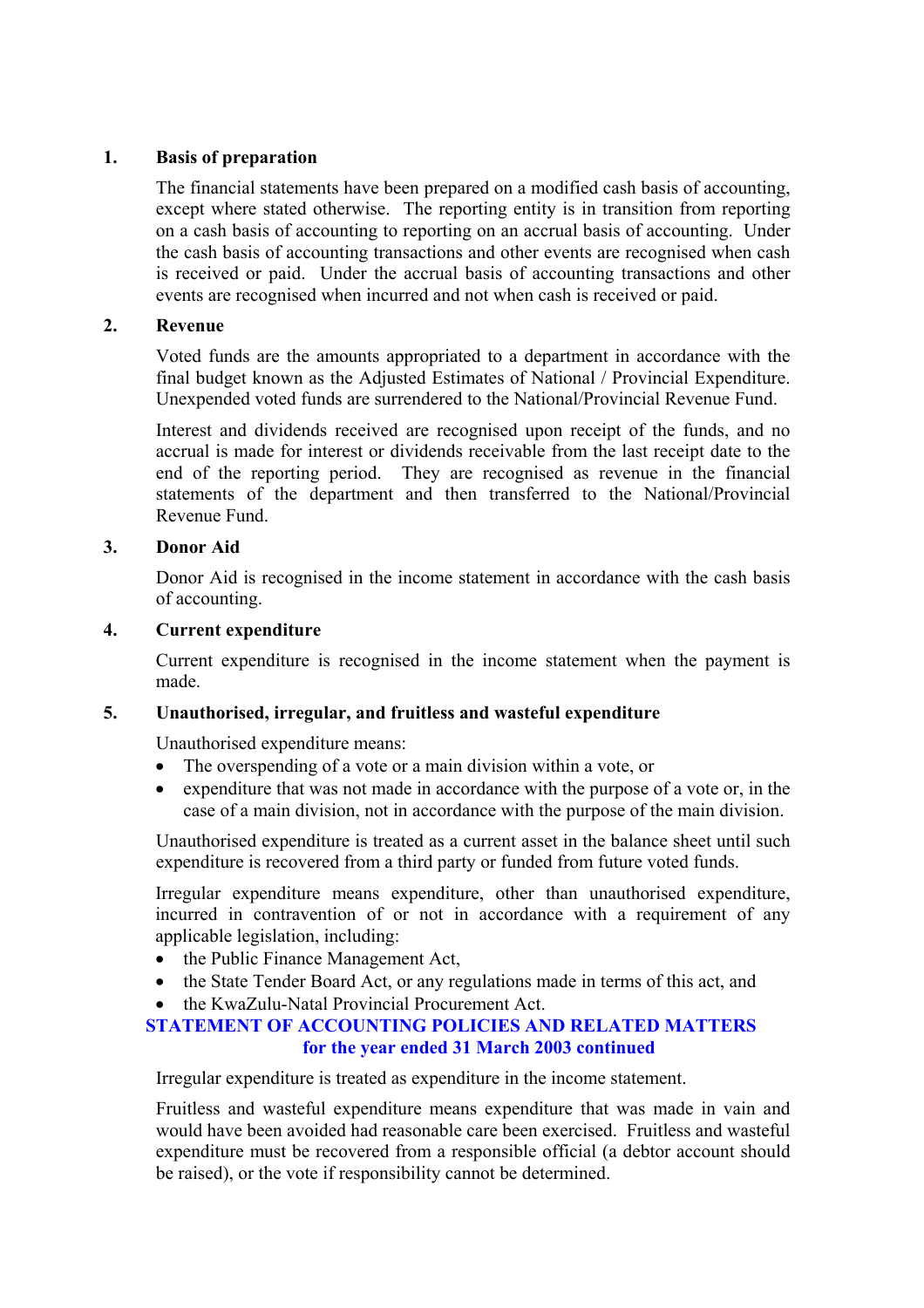# **6. Debts written off**

Debts are written off when identified as irrecoverable. No provision is made for irrecoverable amounts.

# **7. Capital expenditure**

Expenditure for physical items on hand at 31 March 2003 to be consumed in the following financial year, is written off in full when they are received and are accounted for as expenditure in the income statement. Physical assets (fixed assets and movable assets) acquired are expensed i.e. written off in the income statement when the payment is made.

## **8. Receivables**

Receivables are not normally recognised under the cash basis of accounting. However, receivables included in the balance sheet arise from cash payments that are recoverable from another party.

Receivables for services delivered are not recognised in the balance sheet as a current asset or as income in the income statement, as the financial statements are prepared on a cash basis of accounting, but are disclosed separately in the notes to enhance the usefulness of the financial statements.

## **9. Payables**

Payables are not normally recognised under the cash basis of accounting. However, payables included in the balance sheet arise from cash receipts that are due to either the Provincial/National Revenue Fund or another party.

## **10. Provisions**

A provision is a liability of uncertain timing or amount. Provisions are not normally recognised under the cash basis of accounting, but are disclosed separately in the notes to enhance the usefulness of the financial statements.

## **11. Lease commitments**

Lease commitments for the period remaining from the accounting date until the end of the lease contract are disclosed as a note to the financial statements. These commitments are not recognised in the balance sheet as a liability or as expenditure in the income statement as the financial statements are prepared on the cash basis of accounting.

## **12. Accruals**

This amount represents goods/services that have been delivered, but no invoice has been received from the supplier at year end, OR where the goods/services have been delivered, and an invoice is on hand but remains unpaid at year end. These amounts are not recognised in the balance sheet as a liability or as expenditure in the income statement as the financial statements are prepared on a cash basis of accounting, but are however disclosed.

## **13. Capitalisation reserve**

The capitalisation reserve represents an amount equal to the value of the investments and/or loans capitalised, or deposits paid on behalf of employees of a foreign mission, for the first time in the previous financial year. On disposal, repayment or recovery, such amounts are transferable to the Revenue Fund.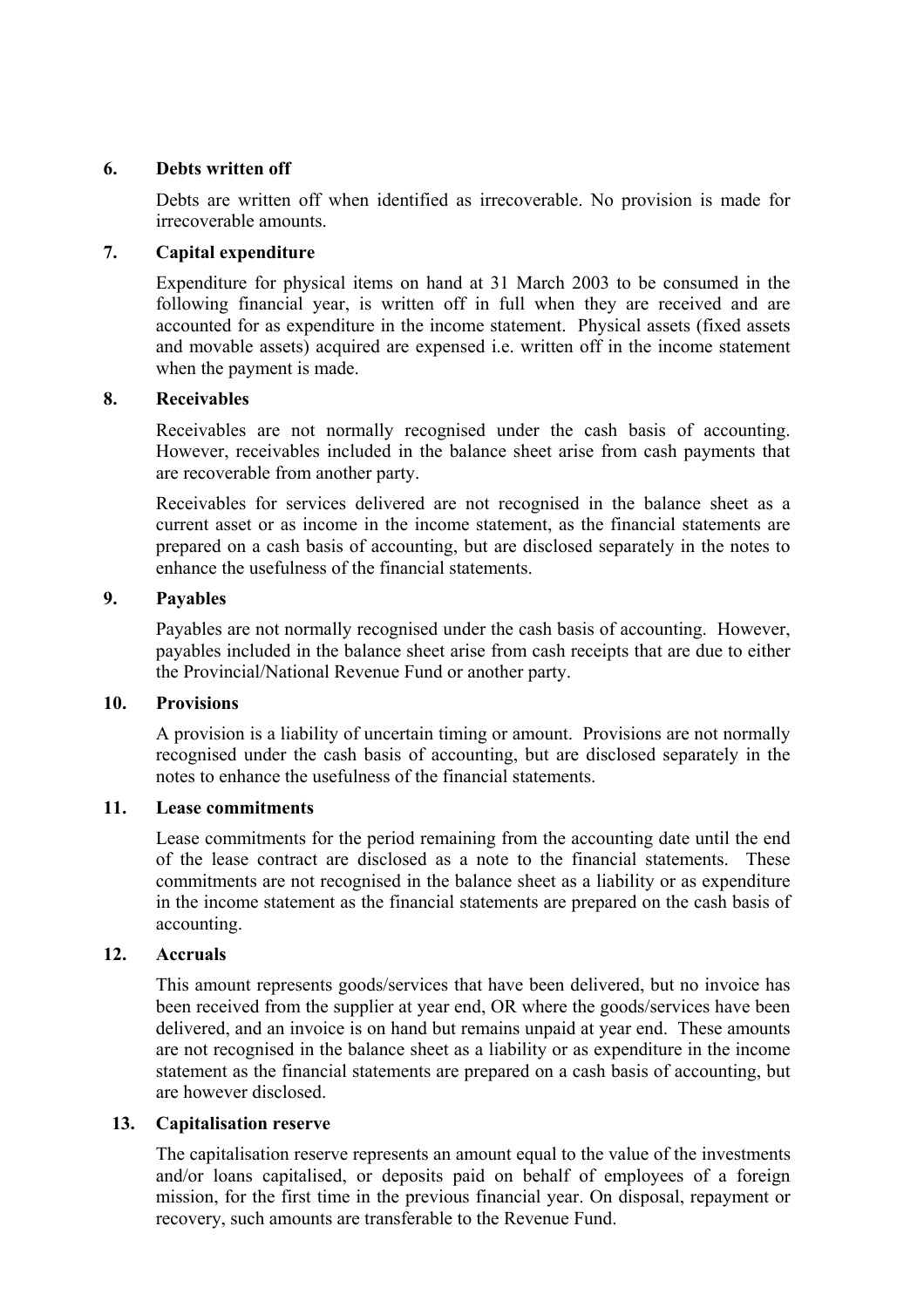## **14. Recoverable revenue**

Recoverable revenue represents payments made and recognised in the income statement as an expense in previous years, which have now become recoverable from a debtor due to non-performance in accordance with an agreement. Repayments are transferred to the Revenue Fund as and when the repayment is received.

## **15. Comparative figures**

Where necessary, comparative figures have been adjusted to conform to changes in presentation in the current year. The comparative figures shown in these financial statements are limited to the figures shown in the previous year's audited financial statements and such other comparative figures that the department may reasonably have available for reporting.

## **INCOME STATEMENT (STATEMENT OF FINANCIAL PERFORMANCE) for the year ended 31 March 2003**

|                |    |                     | <b>Note</b> | 2002/03      | 2001/02 |
|----------------|----|---------------------|-------------|--------------|---------|
| <b>REVENUE</b> |    |                     |             | <b>R'000</b> | R'000   |
| Voted funds    |    |                     |             |              |         |
| Charge         | to | National/Provincial |             | 173,408      | 153,009 |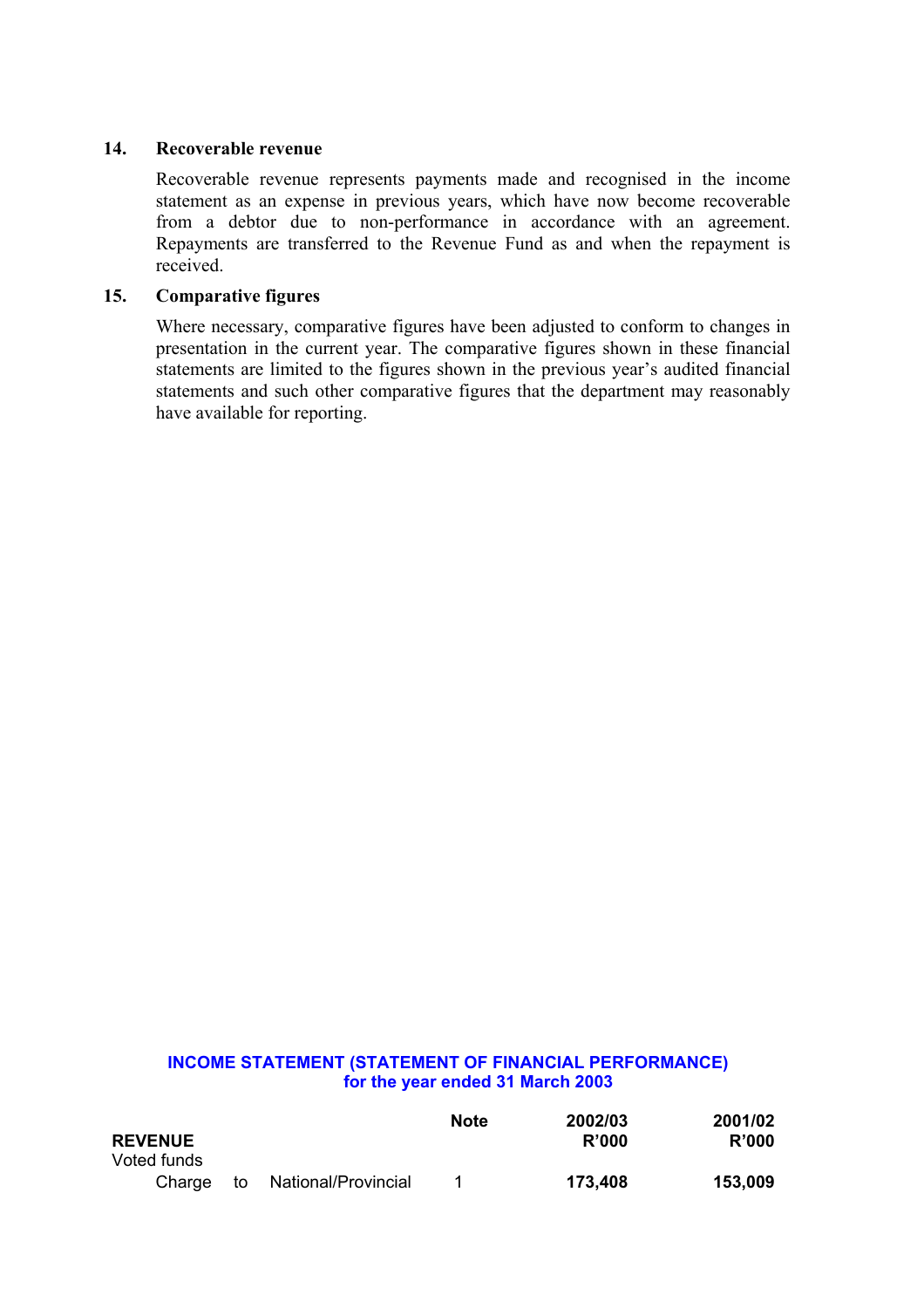| Revenue Fund<br>Statutory appropriation<br>Non voted funds<br>Other revenue to be surrendered<br>to the revenue fund<br><b>TOTAL REVENUE</b> | $\overline{2}$<br>3 | 502<br>5,134<br>179,044 | 502<br>826<br>154,337 |
|----------------------------------------------------------------------------------------------------------------------------------------------|---------------------|-------------------------|-----------------------|
| <b>EXPENDITURE</b>                                                                                                                           |                     |                         |                       |
| <b>Current</b>                                                                                                                               |                     |                         |                       |
| Personnel                                                                                                                                    | 4                   | 19,088                  | 17,369                |
| Administrative                                                                                                                               |                     | 8,591                   | 6,375                 |
| Inventories                                                                                                                                  | 5                   | 1,892                   | 1,173                 |
| <b>Machinery and Equipment</b>                                                                                                               | 6                   | 263                     | 632                   |
| Land and buildings                                                                                                                           | $\overline{7}$      | 2,311                   | 1,661                 |
| Professional and special services                                                                                                            | 8                   | 42,433                  | 18,444                |
| Transfer payments                                                                                                                            | 9                   | 87,553                  | 83,520                |
| Miscellaneous                                                                                                                                | 10                  | 0                       | 45                    |
| Special<br>functions:<br>authorised                                                                                                          | 11                  |                         |                       |
| losses                                                                                                                                       |                     | 29                      | 1                     |
| <b>Total Current Expenditure</b>                                                                                                             |                     | 162, 160                | 129,220               |
| Capital                                                                                                                                      |                     |                         |                       |
| Administrative                                                                                                                               |                     | 4                       | 0                     |
| Inventories                                                                                                                                  | 5                   | $\overline{2}$          | $\mathbf{0}$          |
| Machinery and Equipment                                                                                                                      | 6                   | 1,952                   | 2,565                 |
| <b>Total Capital Expenditure</b>                                                                                                             |                     | 1,958                   | 2,565                 |
| <b>TOTAL EXPENDITURE</b>                                                                                                                     |                     | 164,118                 | 131,785               |
|                                                                                                                                              |                     |                         |                       |
| <b>NET SURPLUS /(DEFICIT)</b>                                                                                                                | 13                  | 14,926                  | 22,552                |
| Add back unauthorised, and fruitless                                                                                                         | 12                  |                         |                       |
| and wasteful expenditure disallowed                                                                                                          |                     | 221                     | 221                   |
| NET SURPLUS /(DEFICIT) FOR THE                                                                                                               |                     |                         |                       |
| <b>YEAR</b>                                                                                                                                  |                     | 15,147                  | 22,773                |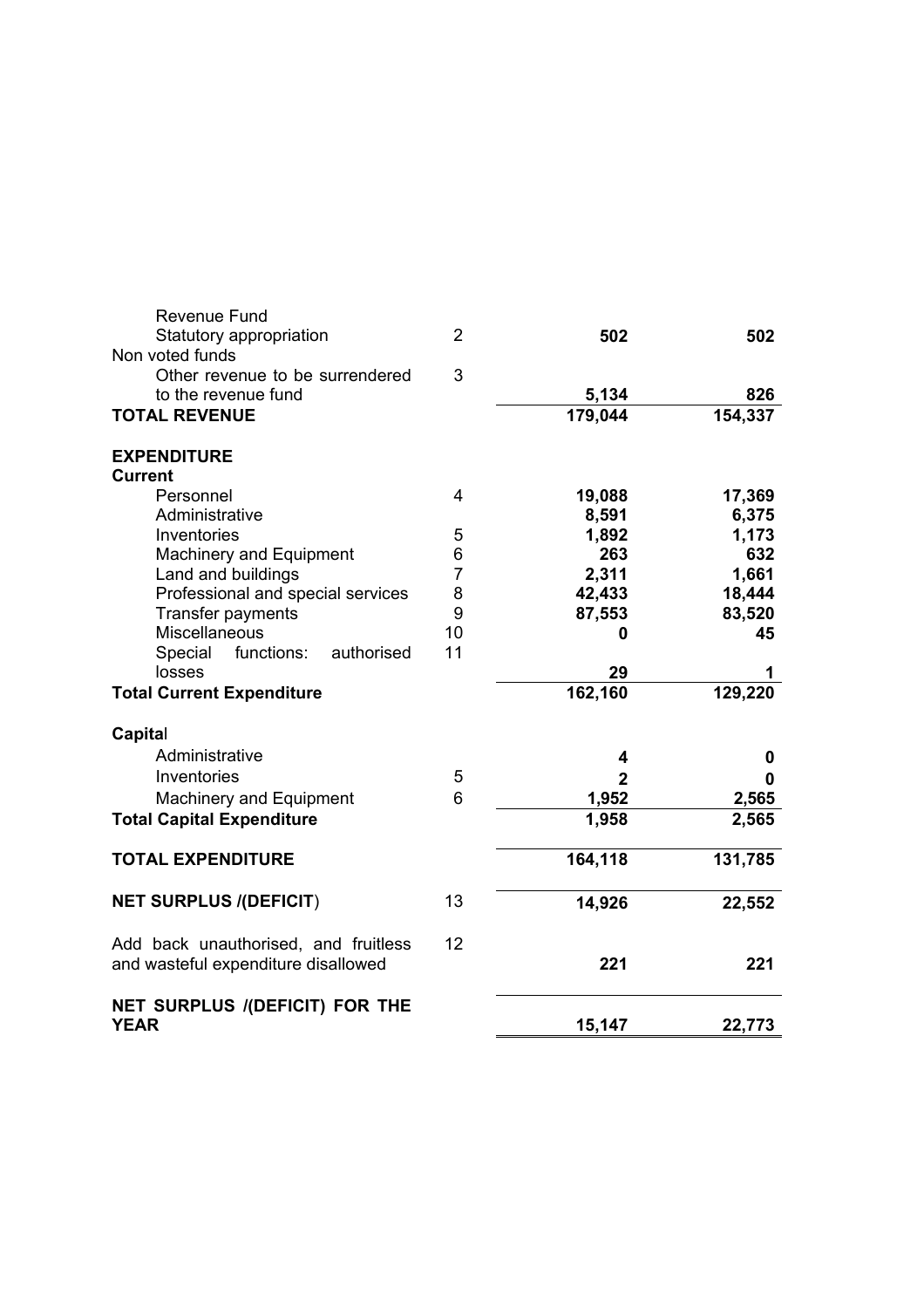#### **BALANCE SHEET (STATEMENT OF FINANCIAL POSITION) at 31 March 2003**

| <b>ASSETS</b>                                 | <b>Note</b> | 2002/03<br><b>R'000</b> | 2001/02<br><b>R'000</b> |
|-----------------------------------------------|-------------|-------------------------|-------------------------|
| <b>Current assets</b>                         |             | 4,422                   | 474                     |
| fruitless<br>wasteful<br>Unauthorised,<br>and | 12          |                         |                         |
| expenditure                                   |             | 221                     | 221                     |
| <b>Treasury Balance</b>                       | 14          | 2,211                   | 0                       |
| Receivables                                   | 15          | 1,990                   | 253                     |
| <b>TOTAL ASSETS</b>                           |             | 4,422                   | 474                     |
| <b>LIABILITIES</b>                            |             |                         |                         |
| <b>Current liabilities</b>                    |             | (4,422)                 | (474)                   |
| Voted funds to be surrendered                 | 17          | 712                     | 352                     |
| Revenue funds to be surrendered               | 18          | (5, 134)                | (826)                   |
| <b>TOTAL LIABILITIES</b>                      |             | (4, 422)                | (474)                   |
| <b>NET ASSETS/LIABILITES</b>                  |             | 0                       | 0                       |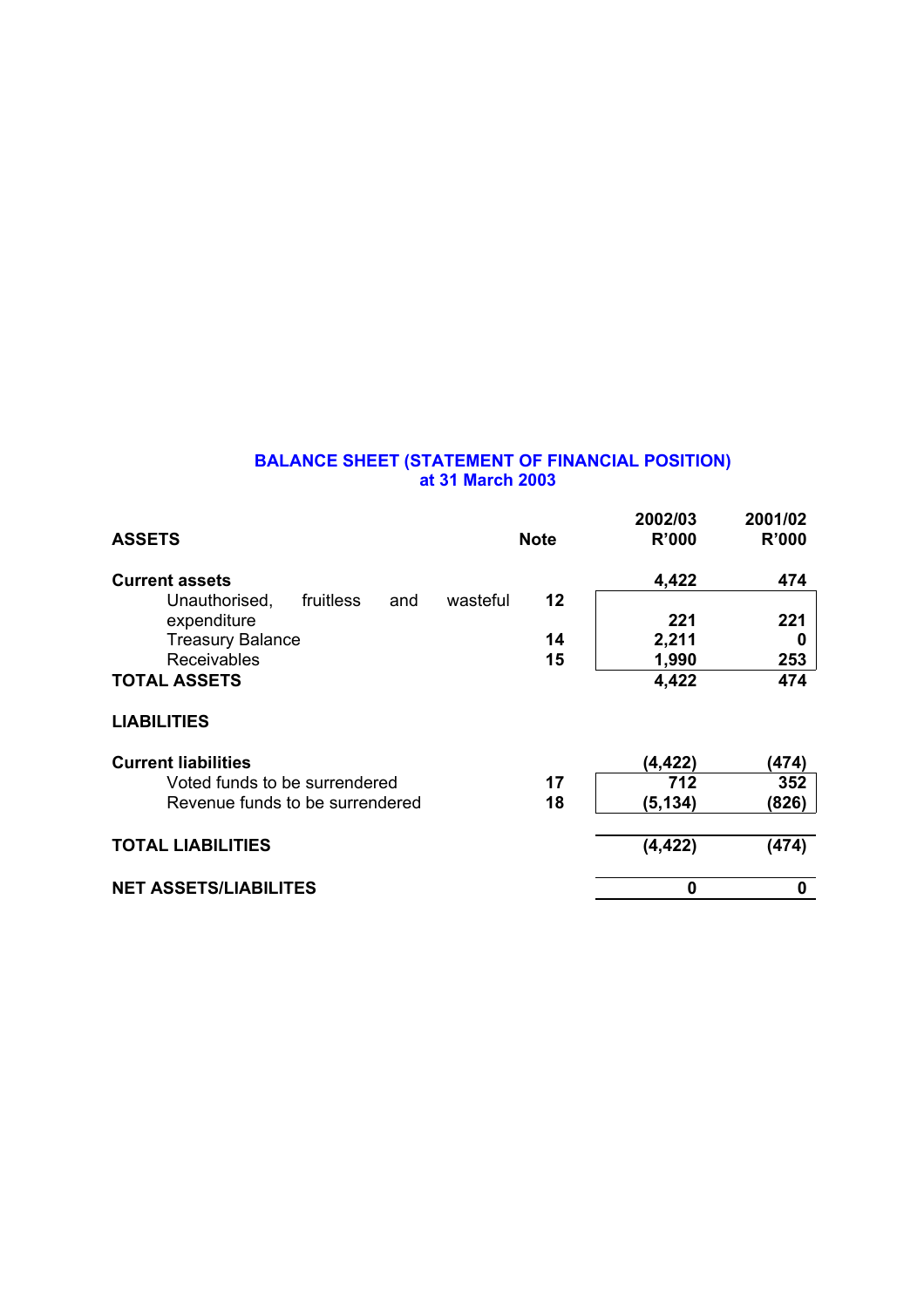#### **CASH FLOW STATEMENT for the year ended 31 March 2003**

|                                                                                                                        |             | 2002/03      | 2001/02      |
|------------------------------------------------------------------------------------------------------------------------|-------------|--------------|--------------|
|                                                                                                                        | <b>Note</b> | <b>R'000</b> | <b>R'000</b> |
| <b>CASH</b><br><b>FLOWS</b><br><b>FROM</b><br><b>OPERATING</b><br><b>ACTIVITIES</b>                                    |             |              |              |
| Net cash flow generated by operating<br>activities                                                                     | 19          | 16,878       | 25,117       |
| Cash<br>generated<br>(utilised)<br>to<br>(increase)/decrease working capital<br>Voted funds<br>Revenue<br>and<br>funds | 20<br>21    | (1,737)      | 2,022        |
| surrendered                                                                                                            |             | (14,926)     | (22,552)     |
| flow<br>available<br>cash<br>from<br>Net<br>operating activities                                                       |             | 215          | 4,587        |
| <b>FLOWS</b><br><b>FROM</b><br><b>INVESTING</b><br><b>CASH</b><br><b>ACTIVITIES</b>                                    |             |              |              |
| Capital expenditure                                                                                                    |             | (1, 952)     | (2, 565)     |
| Net cash flows from operating and<br>investing activities                                                              |             | (1,737)      | 2,022        |
| <b>FROM</b><br><b>CASH</b><br><b>FLOWS</b><br><b>FINANCING</b><br><b>ACTIVITIES</b>                                    |             |              |              |
| Net increase/(decrease) in cash and cash<br>equivalents<br>Cash and cash equivalents at beginning of                   |             | (1,737)      | 2,022        |
| period                                                                                                                 |             | (474)        | (2, 496)     |
| Cash and cash equivalents at end of period                                                                             |             | (2, 211)     | (474)        |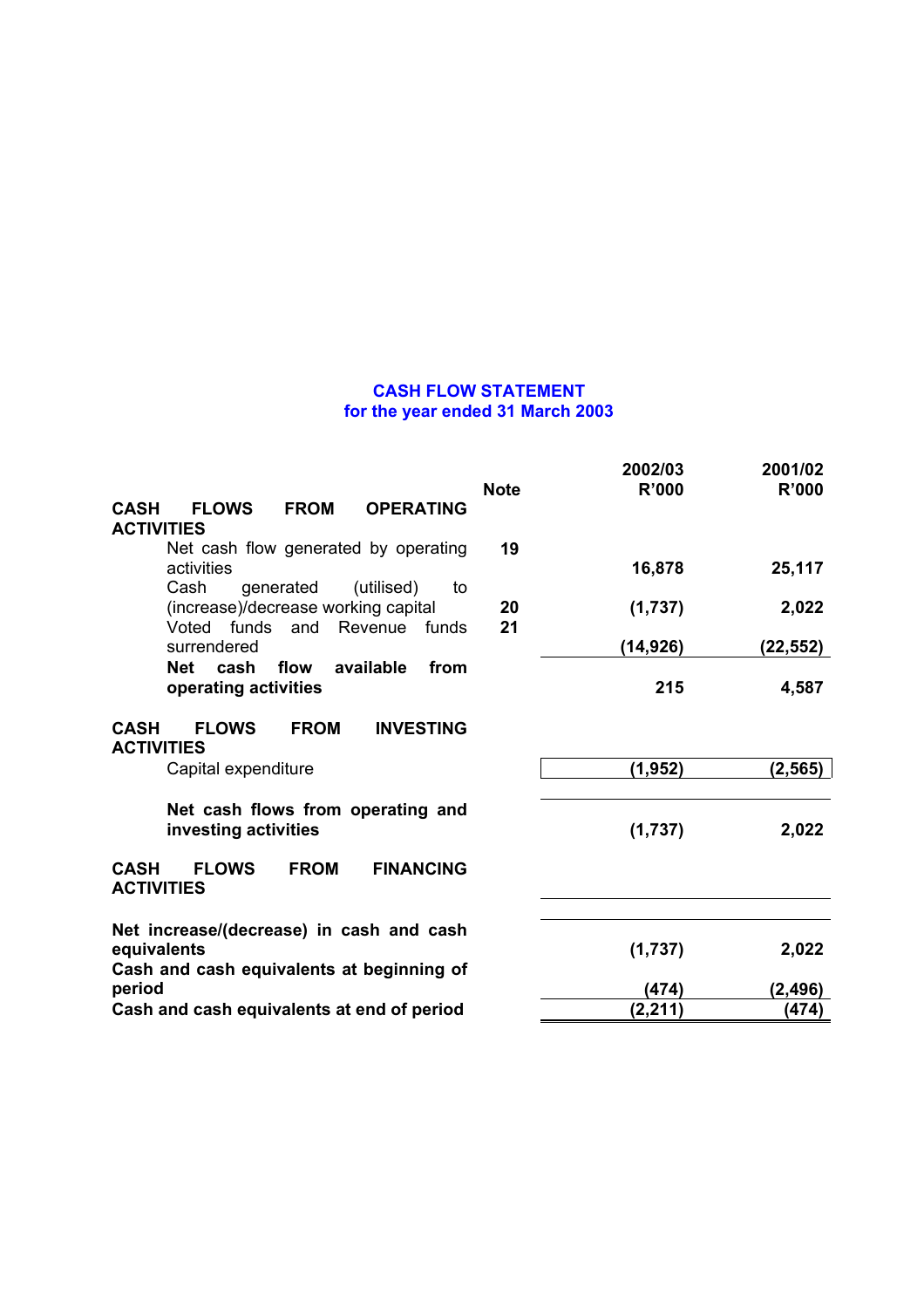#### **1. Charge to National/Provincial Revenue Fund**

**1.1** Included in the above are funds specifically and exclusively appropriated for National Departments (Voted funds) and Provincial Departments (Equitable Share):

| Programmes                                 | <b>Total</b>  |               | <b>Variance</b> |
|--------------------------------------------|---------------|---------------|-----------------|
|                                            | Appropriation | <b>Actual</b> | over/(under)    |
|                                            | R'000         | <b>R'000</b>  | <b>R'000</b>    |
| <b>Administration</b>                      | 28,910        | 27,053        | (1, 857)        |
| Integrated Planning & Economic             |               |               |                 |
| <b>Development</b>                         | 35,931        | 31,888        | (4,043)         |
| <b>SMME &amp; Internal Trade</b>           | 20,904        | 17,486        | (3, 418)        |
| <b>Auxiliary &amp; Associated Services</b> | 87,663        | 87,691        | 28              |
| <b>TOTAL</b>                               | 173,408       | 164,118       | (9, 290)        |

The under-spend is mainly due to three areas as follows:

- $\triangleright$  Personnel and related Admin costs is as a direct result of the non-filling of vacant budgeted posts.
- $\triangleright$  Professional and Special Services is the allocation for project expenses where the Department contracts professional expertise to undertake various studies and project implementation. Some of these projects have been approved, and business plans prepared, and will be implemented in the next year. Roll-overs will be applied for.
- $\triangleright$  Other Departmental overhead variance is mainly due to the fact that March rental has not been paid yet. Some corporate publications planned for during the year were not published.
- ¾ Included in the above actual expenditure of R164, 118,000 is an amount of R536, 000 which relates to statutory appropriation. The amount is above budget as a result of a late adjustment to the Ministers salary, which was only approved after the adjustment estimates had been completed

#### **2. Statutory appropriation**

|    |                                                                                                                   | 2002/03<br>R'000 | 2001/02<br>R'000 |
|----|-------------------------------------------------------------------------------------------------------------------|------------------|------------------|
|    | Appropriation for remuneration and other payments to<br>Executive Authority and Legislature not under the control |                  |                  |
|    | of the Department                                                                                                 | 502              | 502              |
|    |                                                                                                                   | 502              | 502              |
| 3. | Other revenue to be surrendered to revenue fund                                                                   |                  |                  |
|    | Interest received                                                                                                 | 0                |                  |
|    | Sale of Washesha Bus Services                                                                                     | 4,184            |                  |
|    | Other                                                                                                             | 950              | 825              |
|    |                                                                                                                   | 5,134            | 826              |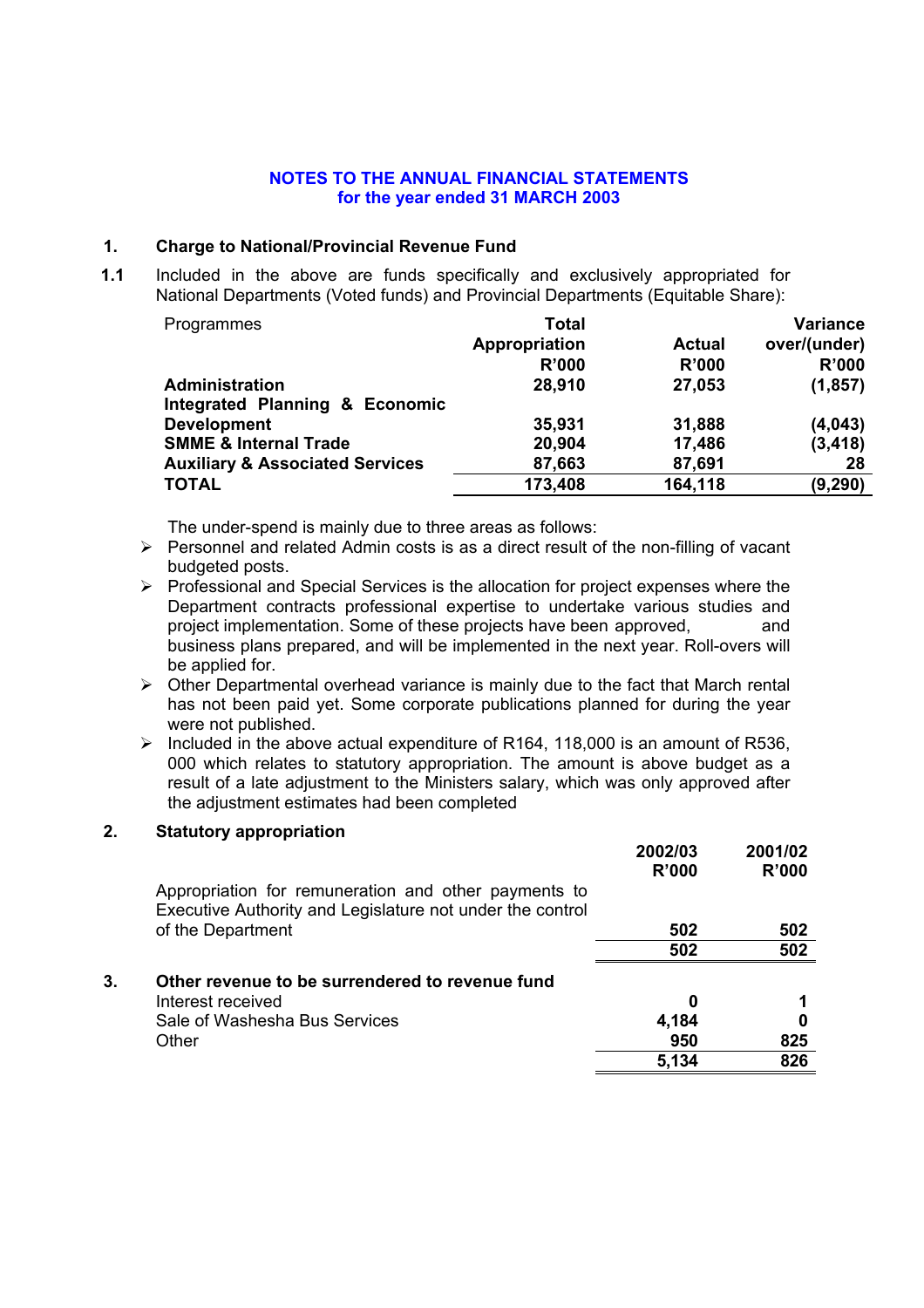| 4.        | <b>Personnel</b>                                                 |                         |       |              |
|-----------|------------------------------------------------------------------|-------------------------|-------|--------------|
|           | <b>Note</b>                                                      | 2002/03                 |       | 2001/02      |
| 4.1       | <b>Current expenditure</b>                                       | <b>R'000</b>            |       | <b>R'000</b> |
|           | Appropriation to Executive and Legislature                       | 536                     |       | 519          |
|           | Basic salary costs                                               | 12,461                  |       | 11,244       |
|           | Pension contributions                                            | 1,820                   |       | 1,728        |
|           | Medical aid contributions                                        | 915                     |       | 781          |
|           | Other salary related costs                                       | 3,356                   |       | 3,097        |
|           |                                                                  | 19,088                  |       | 17,369       |
|           | Average number of employees                                      | 112                     |       | 112          |
|           | <b>Total Personnel Costs</b>                                     | 19,088                  |       | 7,369        |
| 5.        | <b>Inventories</b>                                               |                         |       |              |
| 5.1       | <b>Current expenditure</b>                                       |                         |       |              |
|           | Stationery                                                       | 1,892                   |       | 1,173        |
| 5.2       | <b>Capital expenditure</b>                                       |                         |       |              |
|           | Stationery                                                       | $\overline{\mathbf{2}}$ |       | 0            |
|           | <b>Total cost of inventories</b>                                 | 1,894                   |       | 1,173        |
|           | Inventory on hand at year end is not material                    |                         |       |              |
| 6.        | <b>Machinery and Equipment</b>                                   |                         |       |              |
|           | Current (Rentals, maintenance and sundry)                        | 263                     | 632   |              |
|           | Total current expenditure                                        | 263                     | 632   |              |
|           | 6.1<br>Capital                                                   | 1,952                   | 2,565 |              |
|           | <b>Total</b><br>capital<br>and<br>current                        |                         |       |              |
|           | expenditure                                                      | 2,215                   | 3,197 |              |
| $\cdot$ 1 | Capital<br>machinery<br>and equipment analysed<br>as<br>follows: |                         |       |              |
|           | Computer equipment                                               | 740                     | 673   |              |
|           | Furniture and office equipment                                   | 787                     | 67    |              |
|           | Other machinery and equipment                                    | 353                     | 137   |              |
|           | Transport                                                        | 72                      | 1,688 |              |
|           |                                                                  | 1,952                   | 2,565 |              |
| 7.        | <b>Land and buildings</b>                                        |                         |       |              |
|           | Maintenance                                                      | 14                      | 343   |              |
|           | Rental                                                           | 2,297                   | 1,318 |              |
|           | Total current expenditure                                        | 2,311                   | 1,661 |              |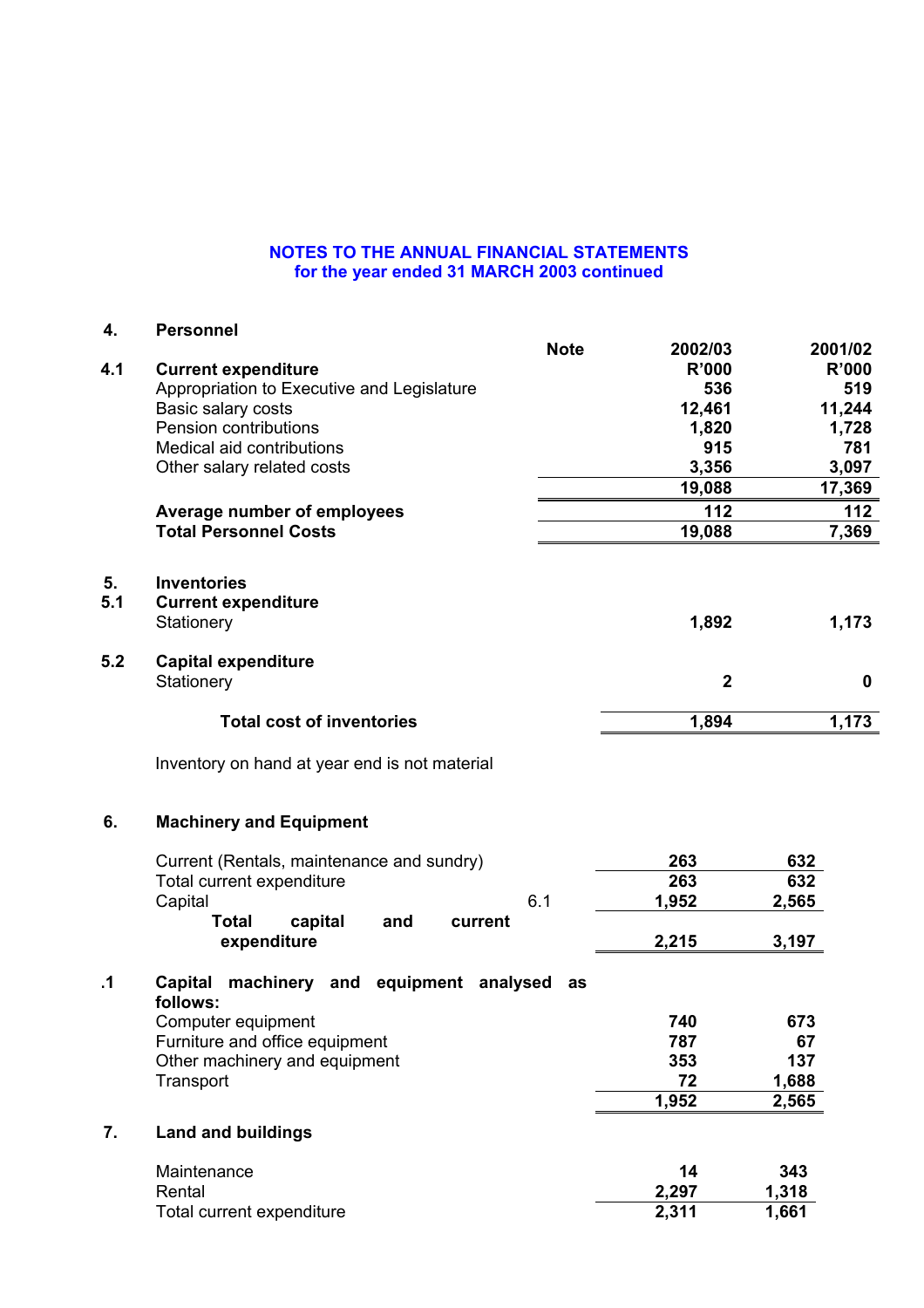## **8. Professional and special services**

| 8.1 | <b>Current expenditure</b>               | <b>Note</b> | 2002/03      | 2001/02      |
|-----|------------------------------------------|-------------|--------------|--------------|
|     |                                          |             | <b>R'000</b> | <b>R'000</b> |
|     | Auditors' remuneration                   |             | 434          | 201          |
|     | Contractors                              |             | 0            | 131          |
|     | Consultants and advisory services        |             | 39,506       | 3,683        |
|     | Commissions and committees               |             |              | 303          |
|     | Computer services                        |             | 659          | 586          |
|     | Other                                    |             | 1,833        | 13,540       |
|     |                                          |             | 42,433       | 18,444       |
|     | <b>Total Professional and</b><br>special |             |              |              |
|     | services                                 |             | 42,433       | 18,444       |

## **9. Transfer payments**

**Refer Annexure 1 on conditional grants and transfer payments.** 

#### **10. Miscellaneous**

| 10.1   | <b>Current Expenditure</b>                                     |      |     |     |
|--------|----------------------------------------------------------------|------|-----|-----|
|        | Home loan guarantee payments                                   |      | 0   | 45  |
|        |                                                                |      | 0   | 45  |
|        | <b>Total miscellaneous expenditure</b>                         |      | 0   | 45  |
| 11.    | <b>Special functions: Authorised losses</b>                    |      |     |     |
|        | Debts written off                                              | 11.1 | 0   |     |
|        | Losses                                                         | 11.2 | 29  | 0   |
|        |                                                                |      | 29  | 1   |
| 11.1   | Debts written off                                              |      |     |     |
|        | Staff Debt written off                                         |      | 0   | 1   |
|        |                                                                |      | 0   | 1   |
| $11.2$ | <b>Losses Awaiting Approval</b>                                |      |     |     |
|        | <b>Equipment Lost</b>                                          |      | 29  | 0   |
|        |                                                                |      | 29  | 0   |
| 12.    | Unauthorised and fruitless and wasteful expenditure disallowed |      |     |     |
|        | Unauthorised expenditure                                       | 12.1 | 221 | 221 |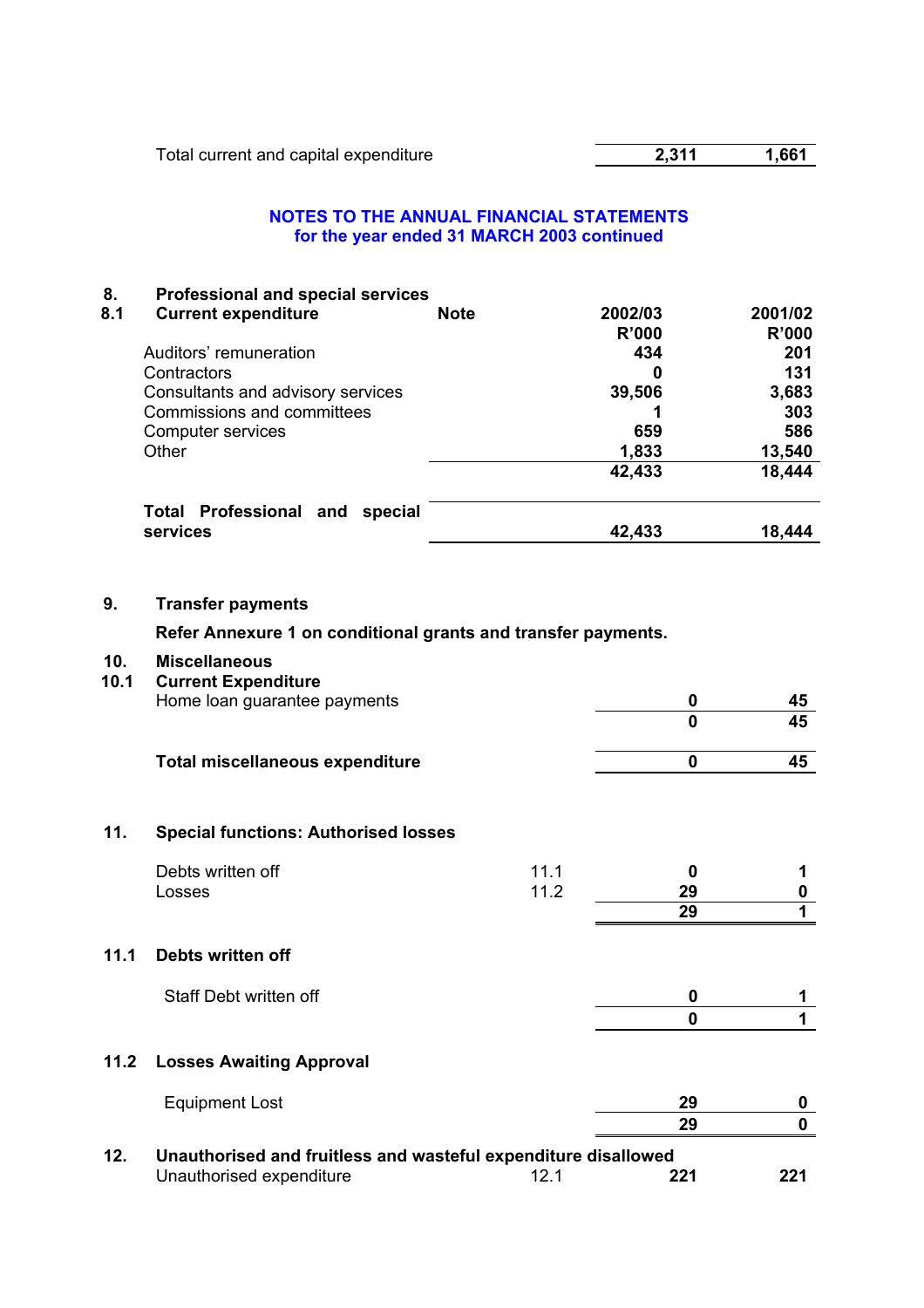| -- -<br>. .<br>-- - | <br>--- |
|---------------------|---------|
|                     |         |

| <b>Note</b> |                                                                                                                                                                                                                                    |                      | 2002/03<br>R'000                                                | 2001/02<br><b>R'000</b>                        |
|-------------|------------------------------------------------------------------------------------------------------------------------------------------------------------------------------------------------------------------------------------|----------------------|-----------------------------------------------------------------|------------------------------------------------|
| 12.1        | <b>Unauthorised expenditure</b><br>Fraudulent cheque<br>Payment to wrong supplier                                                                                                                                                  |                      | 220<br>1<br>221                                                 | 220<br>1<br>221                                |
| 13.         | <b>Analysis of surplus</b><br>Voted funds to be surrendered to the Revenue<br>Fund<br>Non voted funds<br>Other revenue to be surrendered to the<br>Revenue Fund<br>Total                                                           |                      | 9,792<br>5,134<br>5,134<br>14,926                               | 21,726<br>826<br>826<br>22,552                 |
| 14.         | <b>Treasury Balance</b>                                                                                                                                                                                                            |                      |                                                                 |                                                |
|             | <b>Treasury Balance</b>                                                                                                                                                                                                            |                      | (2, 211)<br>(2, 211)                                            | 0<br>$\mathbf 0$                               |
| 15.         | <b>Receivables - current</b>                                                                                                                                                                                                       |                      |                                                                 |                                                |
|             | Amounts owing by other departments<br><b>Staff debtors</b><br>Other debtors                                                                                                                                                        | 15.1<br>15.2<br>15.3 | 1,666<br>324<br>0<br>1,990                                      | 0<br>246<br>7<br>253                           |
| 15.1        | Amounts owing by other departments<br>Foreign Affairs<br>Transport<br>Agriculture & Environmental Affairs<br><b>Welfare &amp; Population Development</b><br><b>Public Works</b><br>Health<br>Office of the Premier<br><b>Total</b> |                      | $\overline{7}$<br>32<br>1,370<br>36<br>54<br>58<br>110<br>1,666 | 0<br>0<br>0<br>0<br>0<br>0<br>0<br>$\mathbf 0$ |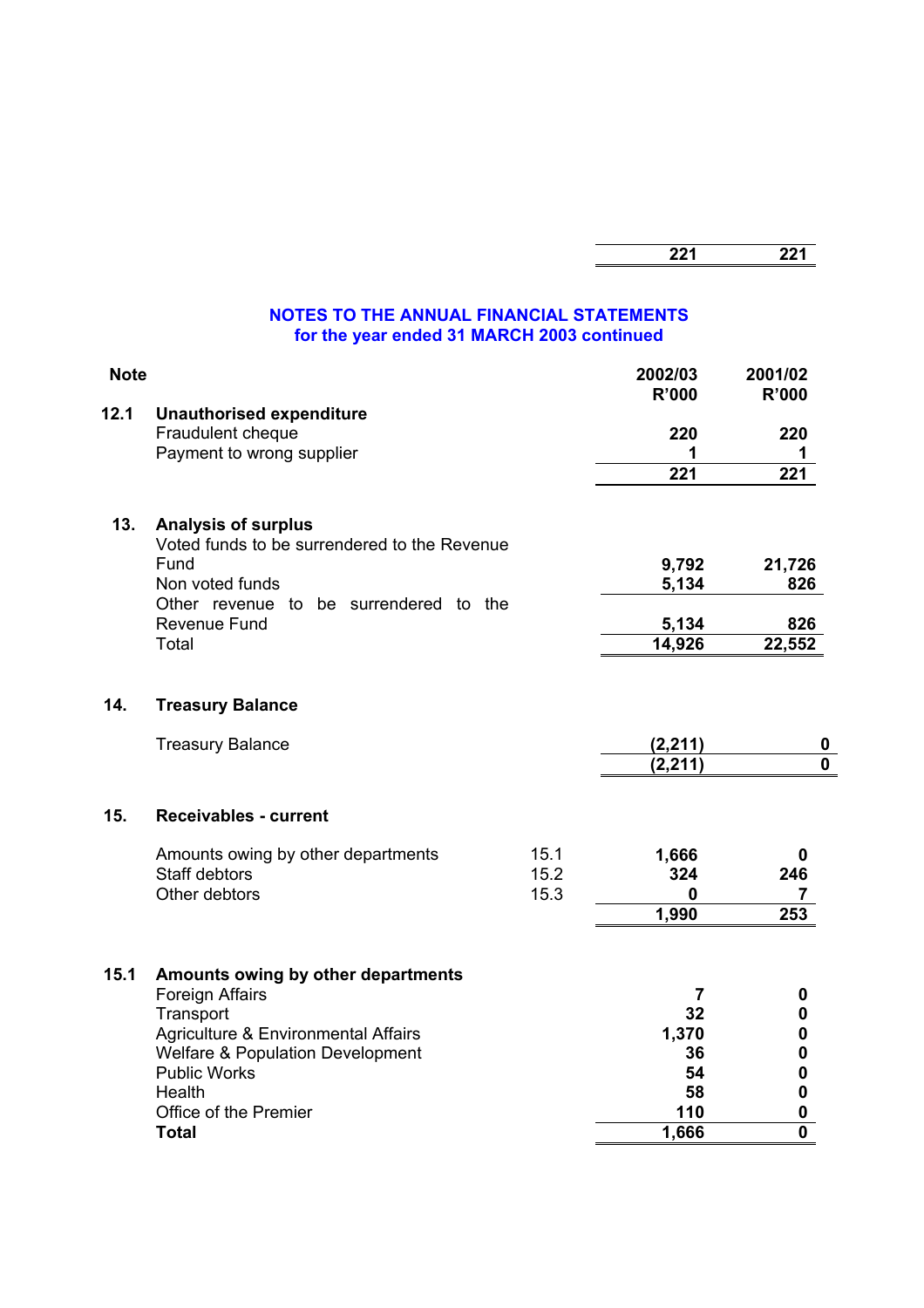#### **15.2 Staff debtors**

|      |                                                           | 2002/03         | 2001/02<br>R'000 |
|------|-----------------------------------------------------------|-----------------|------------------|
|      |                                                           | <b>R'000</b>    |                  |
|      | <b>S&amp;T Control Account</b>                            | 123             | 203              |
|      | Debt control Tax                                          | 11              | 12               |
|      | Interim Account                                           | 94              | 0                |
|      | Employee miscellaneous                                    | 1               | 0                |
|      | Debt Personal                                             | 3               | 3                |
|      | <b>Deduction Disallowance</b>                             | (8)             | (3)              |
|      | Housing Guarantee payment<br><b>Other Staff Debts</b>     | 0               | 8<br>3           |
|      | <b>Pension Receipts</b>                                   | 0               | 11               |
|      | Persal Disallowance current                               | (1)<br>1        | 3                |
|      | Persal Disallowance previous                              | 0               | 1                |
|      | <b>Salary Reversal</b>                                    | 68              | 5                |
|      | Telephone control                                         | 32              | 0                |
|      |                                                           | 324             | 246              |
|      |                                                           |                 |                  |
| 15.3 | <b>Other debtors</b>                                      |                 |                  |
|      | Claims recoverable from the office of the<br>Premier      | 0               | 6                |
|      | Dishonoured cheques                                       | 0               | 1                |
|      |                                                           | 0               | $\overline{7}$   |
|      |                                                           |                 |                  |
| 15.4 | Age analysis - receivables current                        |                 |                  |
|      | Less than one year                                        | 1,782           | 50               |
|      | One to two years<br>More than two years                   | 51<br>157       | 0                |
|      |                                                           |                 | 203              |
|      |                                                           | 1,990           | 253              |
| 16.  | <b>Investments</b>                                        |                 |                  |
|      | <b>Nature of</b>                                          |                 |                  |
|      | Investment<br><b>Investee</b><br>Ithala<br>Finance Shares |                 |                  |
|      | Development<br>and Investment co-operation                |                 | 1,008,582        |
|      | African Bank of Southern Africa Shares                    | 1,008,582<br>25 | 25               |
|      |                                                           |                 |                  |
|      |                                                           | 1,008,607       | 1,008,607        |

**Amounts not included in balance sheets as they were expensed in the period that the investment was made.**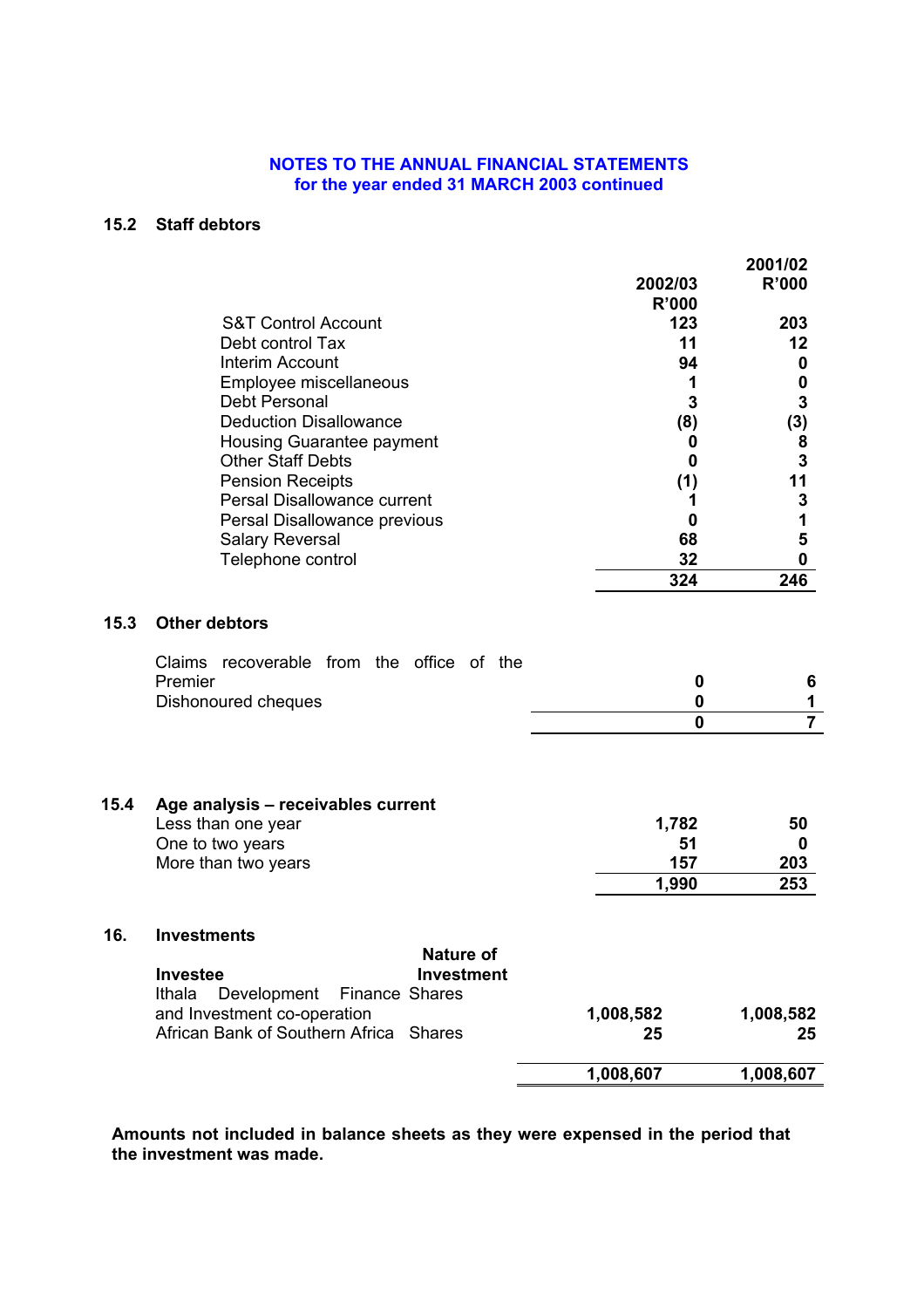## **17. Voted funds to be surrendered**

|     |                                                                  | 2002/03      | 2001/02<br><b>R'000</b> |
|-----|------------------------------------------------------------------|--------------|-------------------------|
|     |                                                                  | <b>R'000</b> |                         |
|     | Opening balance                                                  | 352          | 22,078                  |
|     | <b>Transfer</b><br>Expenditure<br>from<br>&<br>Income            |              |                         |
|     | <b>Statement</b>                                                 | 9,792        | 0                       |
|     | Voted funds not required/received                                | (12, 129)    | (21, 726)               |
|     | Paid during the year                                             | 2,697        | 0                       |
|     | Closing balance                                                  | 712          | 352                     |
| 18. | Revenue funds to be surrendered                                  |              |                         |
|     | Paid during the year                                             | (5, 134)     | (826)                   |
|     | Closing balance                                                  | (5, 134)     | (826)                   |
|     |                                                                  |              |                         |
| 19. | Net cash flow generated by operating activities                  |              |                         |
|     | Net surplus as per Income Statement                              | 14,926       | 22,552                  |
|     | Adjusted for items separately disclosed                          | 1,952        | 2,565                   |
|     | Capital expenditure                                              | 1,952        | 2,565                   |
|     | Net cash flow generated by operating                             |              |                         |
|     | activities                                                       | 16,878       | 25,117                  |
| 20. | Cash generated (utilised) to (increase)/decrease working capital |              |                         |
|     |                                                                  |              |                         |
|     | (Increase)/ decrease in receivables – current                    | (1,737)      | 2,022                   |
|     |                                                                  | (1,737)      | 2,022                   |
| 21. | <b>Voted funds and Revenue funds surrendered</b>                 |              |                         |
|     |                                                                  |              |                         |
|     |                                                                  |              |                         |

| Voted funds surrendered   | (9,792)   | (21, 726) |
|---------------------------|-----------|-----------|
| Revenue funds surrendered | (5.134)   | (826)     |
|                           | (14, 926) | (22, 552) |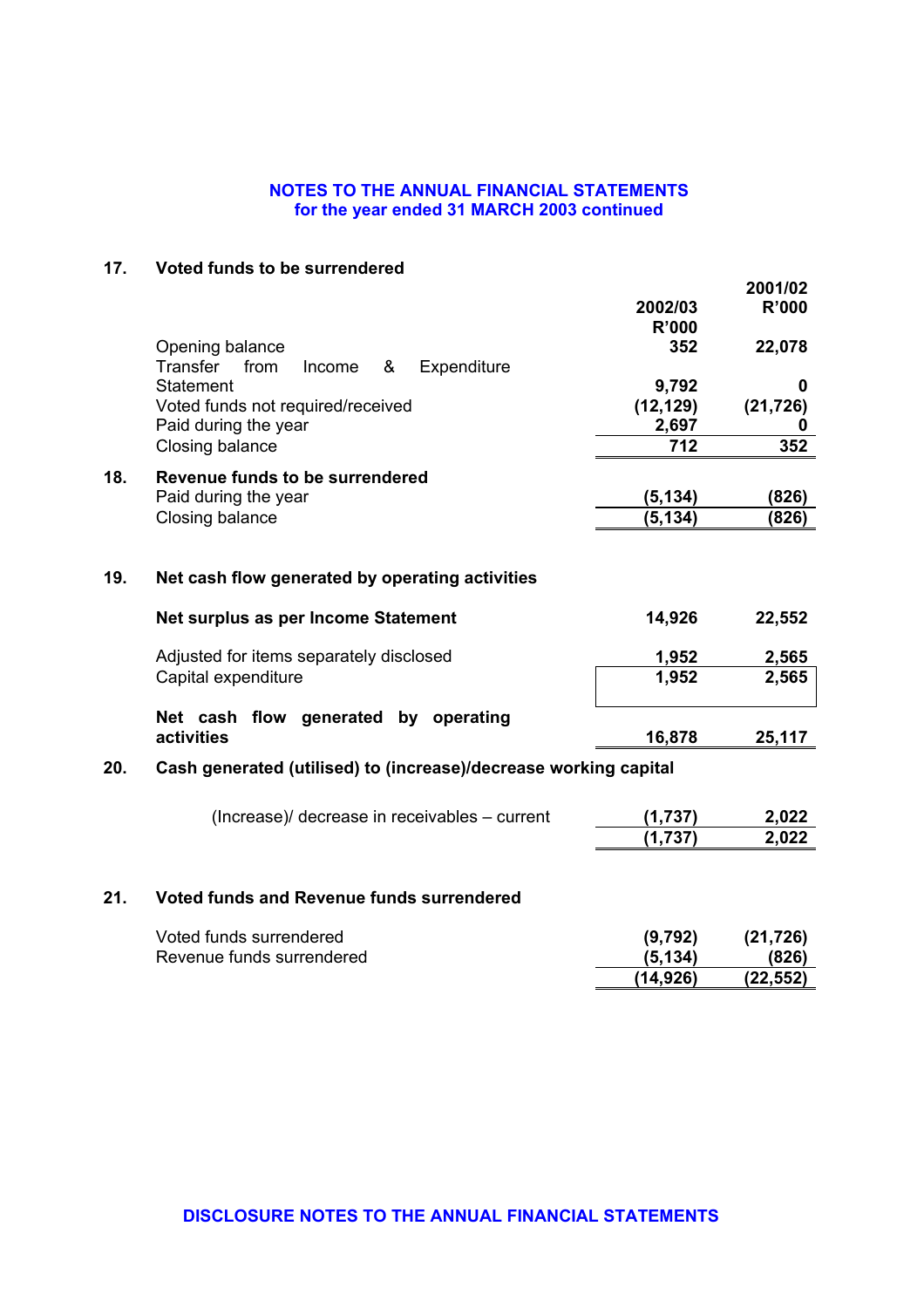## **for the year ended 31 MARCH 2003**

These amounts are not recognised in the financial statements, and are disclosed to enhance the usefulness of the financial statements and to comply with the statutory requirements of the Public Finance Management Act, Act 1 of 1999 (as amended by Act 29 of 1999), the Treasury Regulations for Departments and Constitutional Institutions issued in terms of the Act and the Division of Revenue Act, Act 5 of 2002.

| 22. | <b>Contingent liabilities</b><br>Liable to | <b>Nature</b>    | <b>Note</b> | 2002/03<br>R'000 | 2001/02<br>R'000 |
|-----|--------------------------------------------|------------------|-------------|------------------|------------------|
|     | Housing loan guarantees                    | <b>Employees</b> | 22.1        | 445              | 666              |
|     | KwaZulu Transport                          |                  | 22.2        | 5,300            | 0                |
|     | Other guarantees                           |                  | 22.3        | 317,378          | 387,328          |
|     |                                            |                  |             | 323,123          | 387,994          |

## **22.1 Housing loan guarantees**

Refer Annexure 2 on financial guarantees issued at 31 March 2003

#### **22.2 KwaZulu Transport**

Contingent Liability raised in respect of possible claims in respect of the liquidation of KZT Transport.

#### **22.3 Other guarantees**

Refer Annexure 2 on financial guarantees issued at 31 March 2003

#### **23. Commitments**

**24. Accruals** 

| Approved but not yet contracted          | 6,336 | 0     |
|------------------------------------------|-------|-------|
| <b>Total Commitments</b>                 | 6,336 | 0     |
|                                          |       |       |
| <b>Accruals</b>                          |       |       |
| Listed by standard Item                  |       |       |
| Administration                           | 469   | 118   |
| <b>Stores and Livestock</b>              | 19    | 52    |
| Equipment                                | 77    | 319   |
| Land & Buildings                         | 40    | 256   |
| <b>Professional and Special Services</b> | 138   | 3,312 |
|                                          | 743   | 4,057 |
| Listed by programme level                |       |       |
| Programme 1                              | 512   | 706   |
| Programme 2                              | 167   | 3,083 |
| Programme 3                              | 64    | 208   |
| Programme 4                              | 0     | 60    |
|                                          | 743   | 4,057 |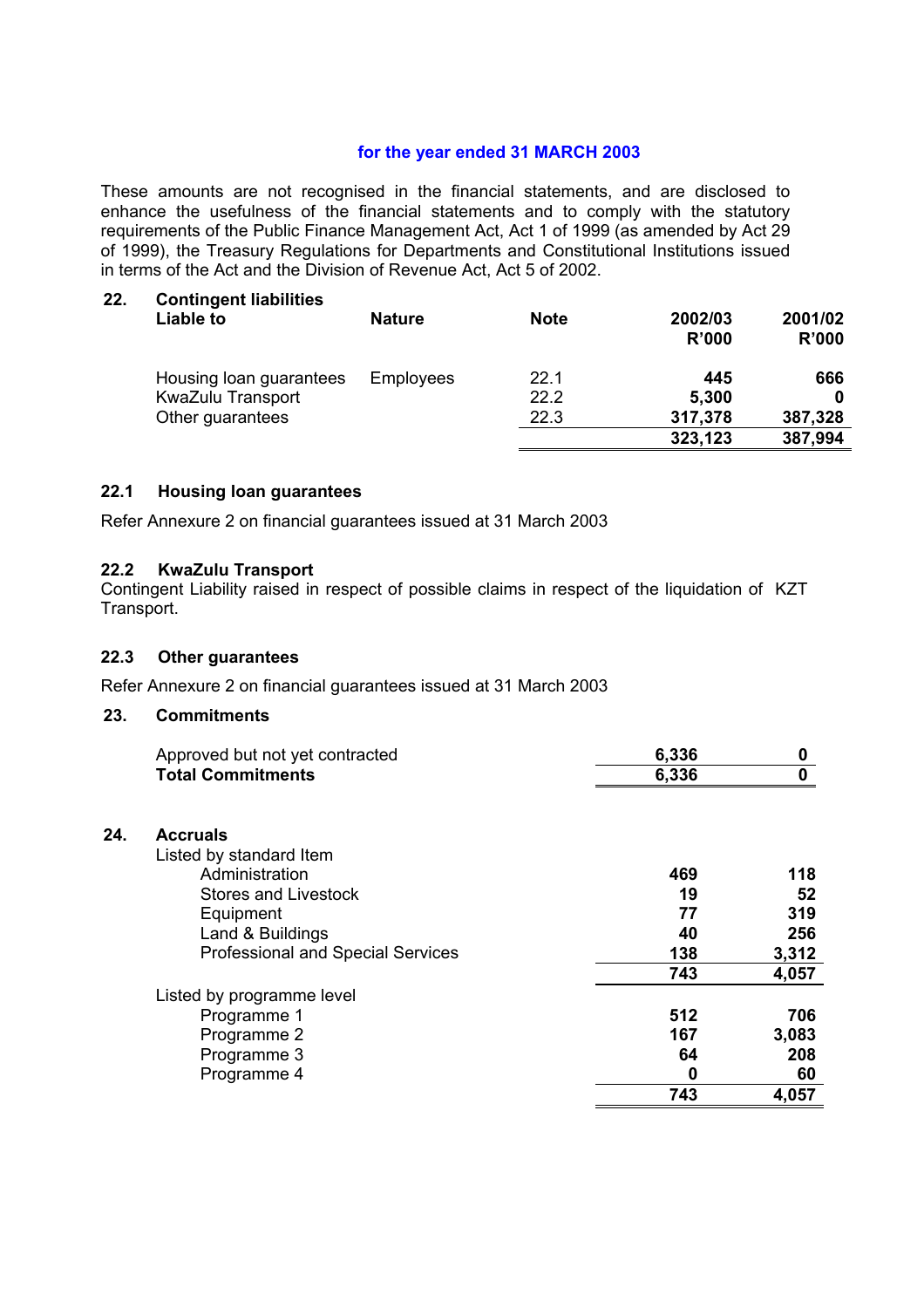#### **25. Employee benefits**

|      | $=$ p.o $, 000$ sononco         |                 |                  |         | 2001/02      |
|------|---------------------------------|-----------------|------------------|---------|--------------|
|      |                                 |                 |                  | 2002/03 | <b>R'000</b> |
|      |                                 |                 |                  | R'000   |              |
|      | Leave entitlement               |                 |                  | 4,348   | 4,026        |
|      | Thirteenth cheque               |                 |                  | 313     | 290          |
|      |                                 |                 |                  | 4,661   | 4,316        |
| 26.  | Leases                          |                 |                  |         |              |
| 26.1 | <b>Operating leases</b>         | <b>Property</b> | <b>Equipment</b> |         |              |
|      | Not later than 1 year           | 2,376           | 307              | 2,683   | 2,467        |
|      | Later than 1 year and not       |                 |                  |         |              |
|      | later than 5 years              | 7,804           | 244              | 8,048   |              |
|      | Later than 5 years              |                 |                  |         | 11,787       |
|      | Future finance charges          |                 |                  |         |              |
|      | value<br>Present<br>οf<br>lease |                 |                  |         |              |
|      | liabilities                     |                 |                  |         |              |
|      | of<br>value<br>Total<br>present |                 |                  |         |              |
|      | lease liabilities               | 10,180          | 551              | 10,731  | 14,254       |

## **27. Key management personnel**

## **27.1 Remuneration**

The aggregate remuneration of the key management of the department and the number of individuals determined on a full time equivalent basis receiving remuneration within this category. Key management personnel consist of the following:

1x HOD, 5x General Managers, 9 x Managers<br>Total

**Total 5,226 4,573**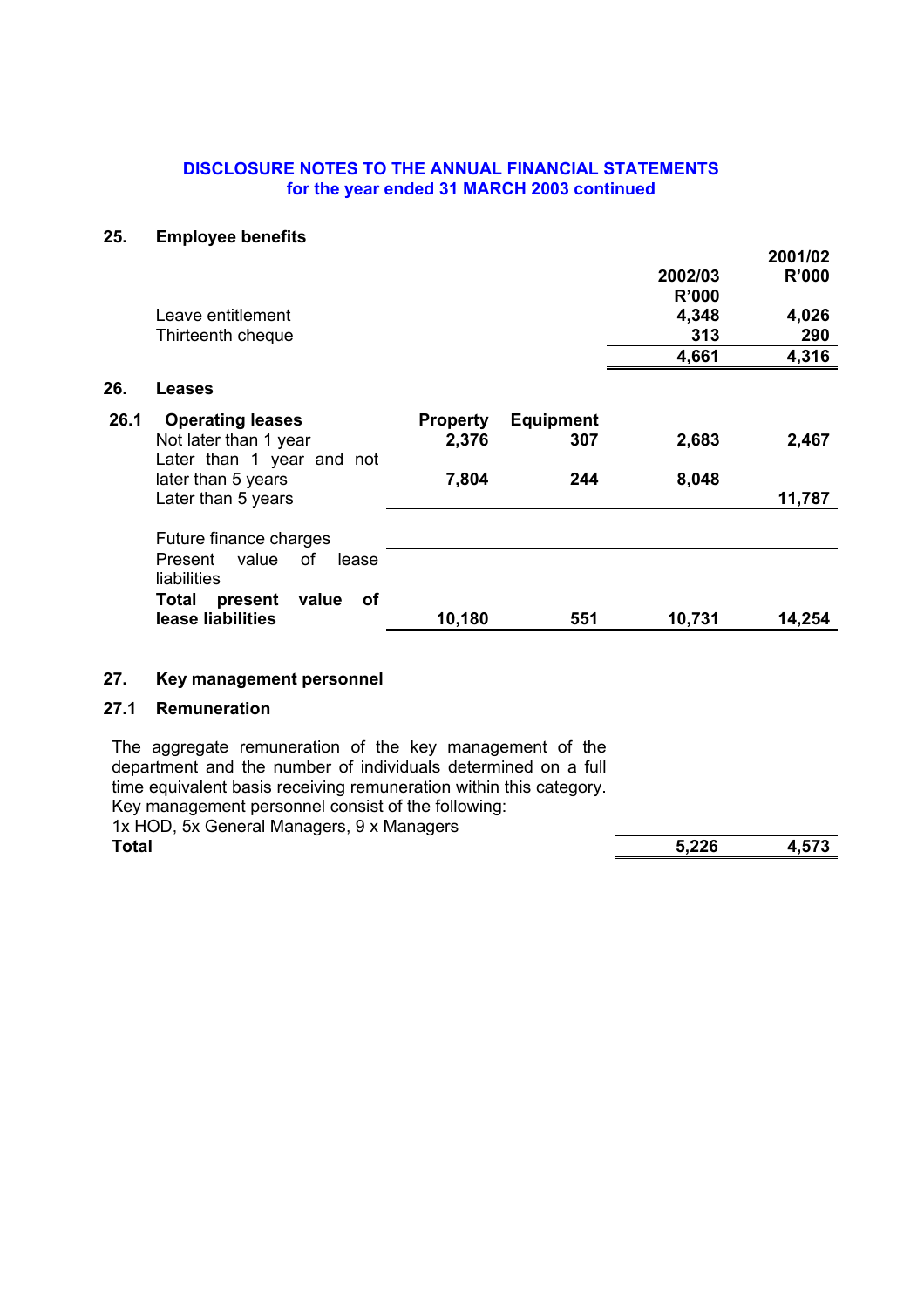#### **ANNEXURE 1 STATEMENT OF TRANSFER PAYMENTS MADE TO PUBLIC ENTITIES & MUNICIPALITIES AS AT 31 MARCH 2003**

| Name of<br>Grant                                                       | Date<br>recei-<br>ved |                       |                                    |        |                              |                          |                |       | <b>Current transfer payments</b>   |                     |                | <b>Capital transfer payment</b> |                                |
|------------------------------------------------------------------------|-----------------------|-----------------------|------------------------------------|--------|------------------------------|--------------------------|----------------|-------|------------------------------------|---------------------|----------------|---------------------------------|--------------------------------|
|                                                                        |                       | Recei-<br>ved<br>From | <b>Total</b><br>Appro-<br>priation | Actual | Variance<br>Over/<br>(under) | Date of<br>Trans-<br>fer | Ear-<br>marked | Other | <b>Public</b><br>entity<br>paid to | Date of<br>transfer | Ear-<br>marked | Other                           | <b>Publi</b><br>entity<br>paid |
|                                                                        |                       |                       |                                    |        |                              | $***$                    |                |       |                                    |                     |                |                                 |                                |
| Ithala Development<br><b>Finance Corporation</b><br><b>KZN Tourism</b> |                       |                       | 18,000                             | 18,000 |                              |                          |                |       | 18,000                             |                     |                |                                 |                                |
| Authority<br><b>KZN Philharmonic</b>                                   |                       |                       | 34,000                             | 34,000 |                              |                          |                |       | 34,000                             |                     |                |                                 |                                |
| Orchestra                                                              |                       |                       | 4,000                              | 4,000  |                              |                          |                |       | 4,000                              |                     |                |                                 |                                |
| <b>TIK</b>                                                             |                       |                       | 14,671                             | 14,671 |                              |                          |                |       | 14,671                             |                     |                |                                 |                                |
| Natal Sharks Board                                                     |                       |                       | 16,882                             | 16,882 |                              |                          |                |       | 16,882                             |                     |                |                                 |                                |
| <b>Hibiscus Coast</b><br>Municipality                                  |                       |                       | 50                                 |        | (50)                         |                          |                |       |                                    |                     |                |                                 |                                |
|                                                                        |                       |                       | 87,603                             | 87,553 | (50)                         |                          |                |       | 87,553                             |                     |                |                                 |                                |

**\*\* Transfers to Public Entities are made in tranches every month.**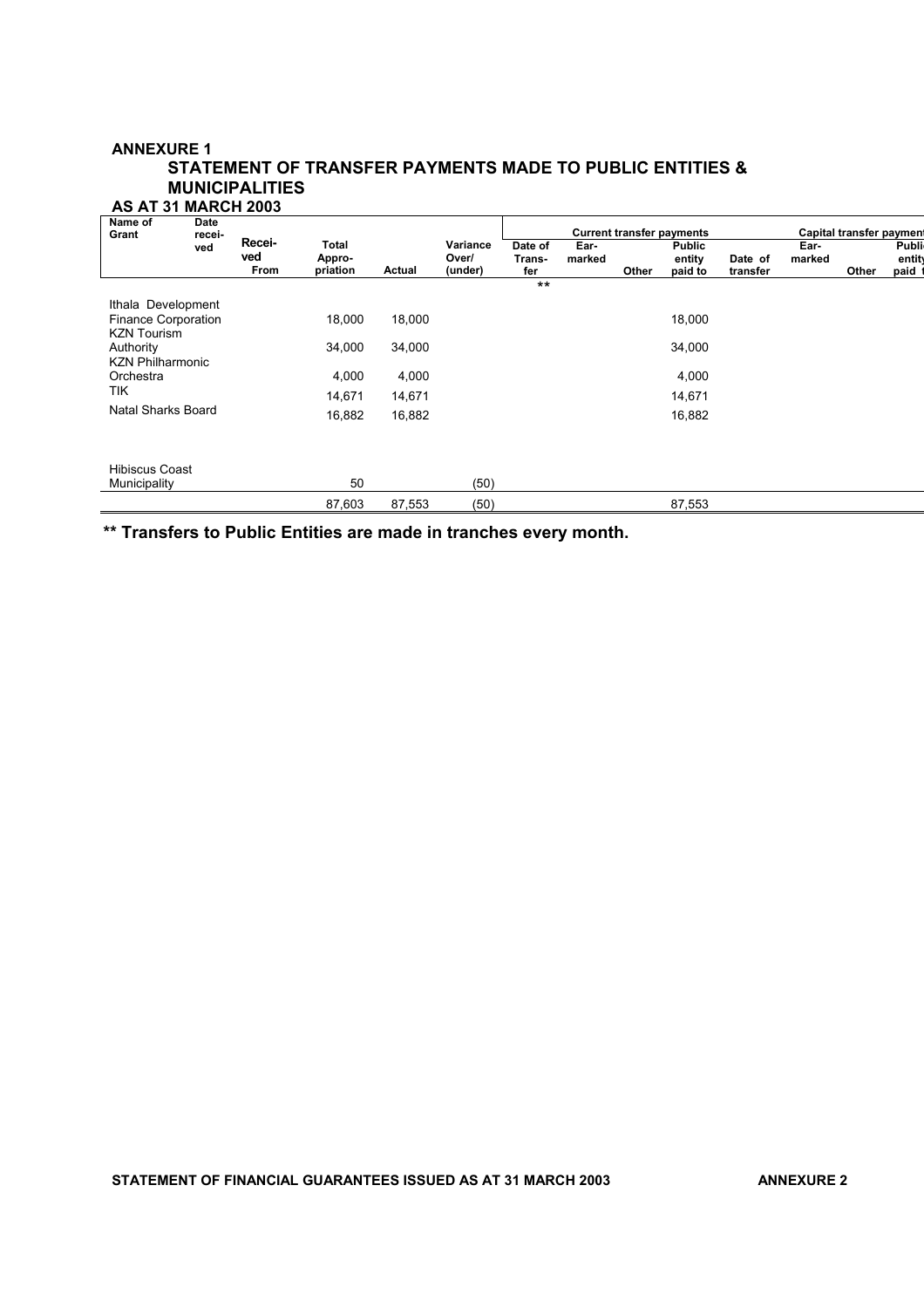| Guaranteed<br>Institution         | Guaran-<br>tee in<br>respect of | Guaran-<br>teed<br>capital<br>amount | Opening<br>balance as at<br>31 March 2003 during the | Guaran-<br>vear | Guaran-<br>tees raised tees repaid capital<br>during the amount<br>vear | Guaran-teed<br>outstan-ding as from the<br>as at 31<br><b>March 2003</b> | Guaran-teed<br>interest<br>outstan-ding<br>last date<br>of interest<br>luntil 31<br><b>March 2003</b> | out during<br>past<br>financial<br>vear | <b>Claims paid Realised losses</b><br>i.r.o. claims paid<br>out |
|-----------------------------------|---------------------------------|--------------------------------------|------------------------------------------------------|-----------------|-------------------------------------------------------------------------|--------------------------------------------------------------------------|-------------------------------------------------------------------------------------------------------|-----------------------------------------|-----------------------------------------------------------------|
| <b>First National</b><br>Bank/NBS | Housing                         | 826                                  | 241                                                  | 30              | 109                                                                     | 162                                                                      |                                                                                                       |                                         |                                                                 |
| <b>Standard Bank</b>              | Housing                         | 0                                    | 19                                                   | 0               | 19                                                                      | 0                                                                        |                                                                                                       |                                         |                                                                 |
| Saambou                           | Housing                         | 70                                   | 61                                                   | 0               | 47                                                                      | 14                                                                       |                                                                                                       |                                         |                                                                 |
| Nedbank                           | Housing                         | $\mathbf 0$                          | 113                                                  | 0               | 113                                                                     | 0                                                                        |                                                                                                       |                                         |                                                                 |
| <b>ABSA</b>                       | Housing                         | 778                                  | 122                                                  | 25              | 0                                                                       | 147                                                                      |                                                                                                       |                                         |                                                                 |
| Permanent Bank                    | Housing                         | 229                                  | 14                                                   | 29              | 0                                                                       | 43                                                                       |                                                                                                       |                                         |                                                                 |
| Peoples<br>Fidelity               | Bank/Housing                    | 189                                  | 37                                                   |                 |                                                                         | 37                                                                       |                                                                                                       |                                         |                                                                 |
| <b>BOE</b>                        | Housing                         | 139                                  | 18                                                   | 0<br>0          | 0<br>0                                                                  | 18                                                                       |                                                                                                       |                                         |                                                                 |
| Ithala Dev Corp.                  | Housing                         | 89                                   | 41                                                   | 0               | 17                                                                      | 24                                                                       |                                                                                                       |                                         |                                                                 |
| <b>Housing Total</b>              |                                 | 2,320                                | 666                                                  | 84              | 305                                                                     | 445                                                                      |                                                                                                       |                                         |                                                                 |
| <b>DBSA</b>                       | Loans<br>advanced<br>to Ithala  |                                      |                                                      |                 |                                                                         |                                                                          |                                                                                                       |                                         |                                                                 |
|                                   |                                 | 359,143                              | 387,328                                              | 26,209          | 144,478                                                                 | 317,378                                                                  | 48,319                                                                                                |                                         |                                                                 |
| Total                             |                                 | 361,463                              | 387,994                                              | 26,293          | 144,783                                                                 | 317,823                                                                  | 48,319                                                                                                |                                         |                                                                 |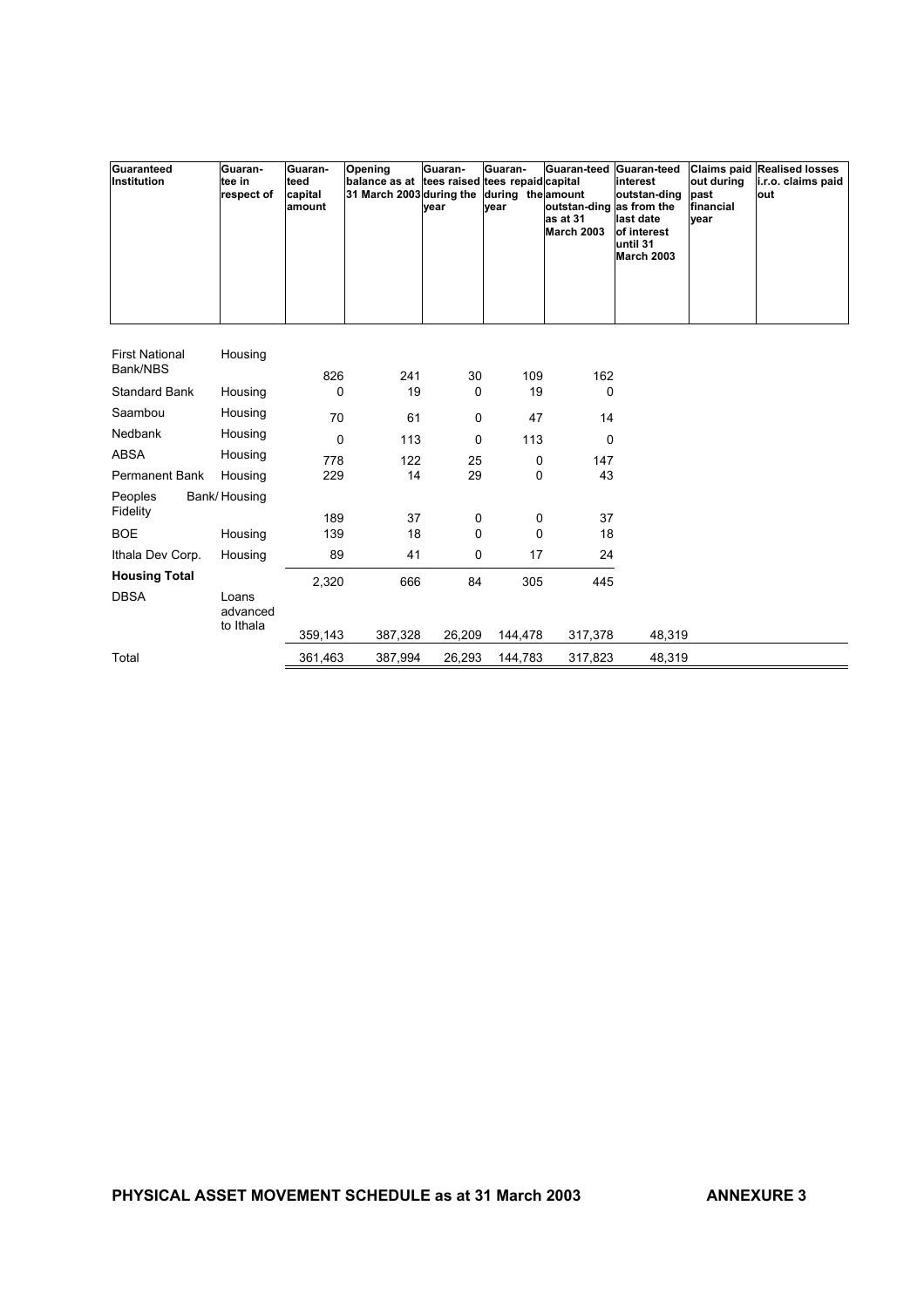| PHYSICAL ASSETS<br>AQUIRED DURING<br>FINANCIAL YEAR 2002/03 | Opening<br><b>Balance</b> | <b>Additions Disposals Transfers</b> | In | Transfers<br>Out | Closing<br><b>Balance</b> |
|-------------------------------------------------------------|---------------------------|--------------------------------------|----|------------------|---------------------------|
| <b>Machinery &amp; Equipment</b>                            | 1,325,847 956,127         |                                      |    |                  | 2,281,974                 |
| <b>Transport Assets</b>                                     | 1,749,604                 |                                      |    |                  | 1,749,604                 |
|                                                             | 3,075,451                 | 956.127                              |    |                  | 4,031,578                 |

**Comparatives are not available, as this was not a reporting requirement in the previous year Department does not have any Intangible Assets to disclose**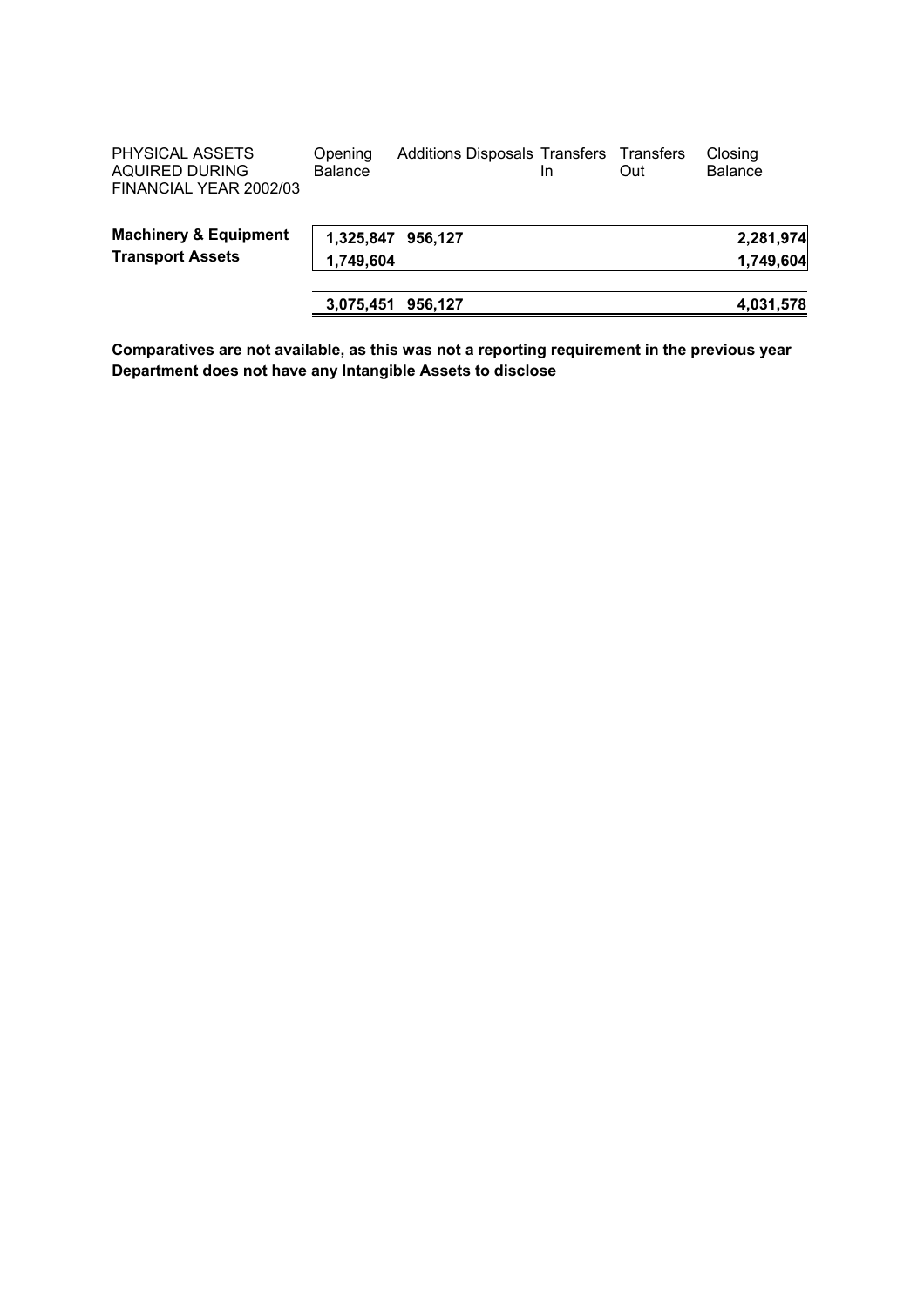#### **APPROPRIATION STATEMENT**

**for the year ended 31 March 2003** 

|                         | Programme                                                                 |                            |               |                               |                        |                            |                                                            |                                     |                               |
|-------------------------|---------------------------------------------------------------------------|----------------------------|---------------|-------------------------------|------------------------|----------------------------|------------------------------------------------------------|-------------------------------------|-------------------------------|
|                         |                                                                           |                            |               |                               | 2002/03                |                            |                                                            | 2001/02                             |                               |
|                         |                                                                           | Adjusted<br>Appro-priation | Vire-<br>ment | <b>Revised</b><br>Allo-cation | Actual<br>Expen-diture | <b>Savings</b><br>(Excess) | <b>Expenditure as</b><br>% of Revised<br><b>Allocation</b> | <b>Revised</b><br><b>Allocation</b> | <b>Actual</b><br>Expen-diture |
|                         |                                                                           | R'000                      | R'000         | R'000                         | R'000                  | R'000                      |                                                            | R'000                               | <b>R'000</b>                  |
| $\overline{1}$          | Administration                                                            | 29,412                     |               | 29,412                        | 27,053                 | 2,359                      | 92%                                                        | 26,776                              | 21,792                        |
|                         | Current                                                                   | 28,104                     |               | 28,104                        | 27,053                 | 1,051                      | 96%                                                        | 25,515                              | 21,246                        |
| $\overline{\mathbf{2}}$ | Capital<br><b>Intergrated Planning and</b><br><b>Economic Development</b> | 1,308                      |               | 1,308                         |                        | 1,308                      | 0%                                                         | 1,261                               | 546                           |
|                         |                                                                           | 35,931                     |               | 35,931                        | 31,888                 | 4,043                      | 89%                                                        | 22,049                              | 9,698                         |
|                         | Current                                                                   | 35,815                     |               | 35,815                        | 31,888                 | 3,927                      | 89%                                                        | 21,979                              | 9,437                         |
| 3                       | Capital<br><b>SMME and Internal Trade</b>                                 | 116                        |               | 116                           |                        | 116                        | 0%                                                         | 70                                  | 261                           |
|                         |                                                                           | 20,904                     |               | 20,904                        | 17,486                 | 3,418                      | 84%                                                        | 19,451                              | 15,088                        |
|                         | Current                                                                   | 20,904                     |               | 20,904                        | 17,486                 | 3,418                      | 84%                                                        | 19,278                              | 15,017                        |
|                         | Capital                                                                   |                            |               |                               |                        |                            |                                                            | 173                                 | 71                            |
| 14                      | <b>Auxilliary and Associated</b><br><b>Services</b>                       | 87,553                     |               | 87,553                        | 87,553                 |                            | 100%                                                       | 63,580                              | 83,520                        |
|                         | Current                                                                   | 87,553                     |               | 87,553                        | 87,553                 |                            | 100%                                                       | 63,580                              | 83,520                        |
|                         | Capital                                                                   |                            |               |                               |                        |                            |                                                            |                                     |                               |
| 5                       | <b>Statutory Payments</b>                                                 | <b>110</b>                 |               | 110                           | 138                    | $-28$                      | 125%                                                       | 21,655                              | 1,687                         |
|                         | Current                                                                   |                            |               |                               |                        |                            |                                                            |                                     |                               |
|                         | Capital                                                                   | 110                        |               | 110                           | 138                    | $-28$                      | 125%                                                       | 21,655                              | 1,687                         |
|                         | <b>Total</b>                                                              | 173,910                    | 0             | 173,910                       | 164,118                | 9,792                      | 6%                                                         | 153,511                             | 131,785                       |

**APPROPRIATION STATEMENT** 

**for the year ended 31 March 2003** 

| <b>191 GIS YOU CHUCU OT MUI ON LOOD</b> |        |         |  |  |  |  |  |
|-----------------------------------------|--------|---------|--|--|--|--|--|
|                                         | 2002/0 | 2001/02 |  |  |  |  |  |
|                                         |        |         |  |  |  |  |  |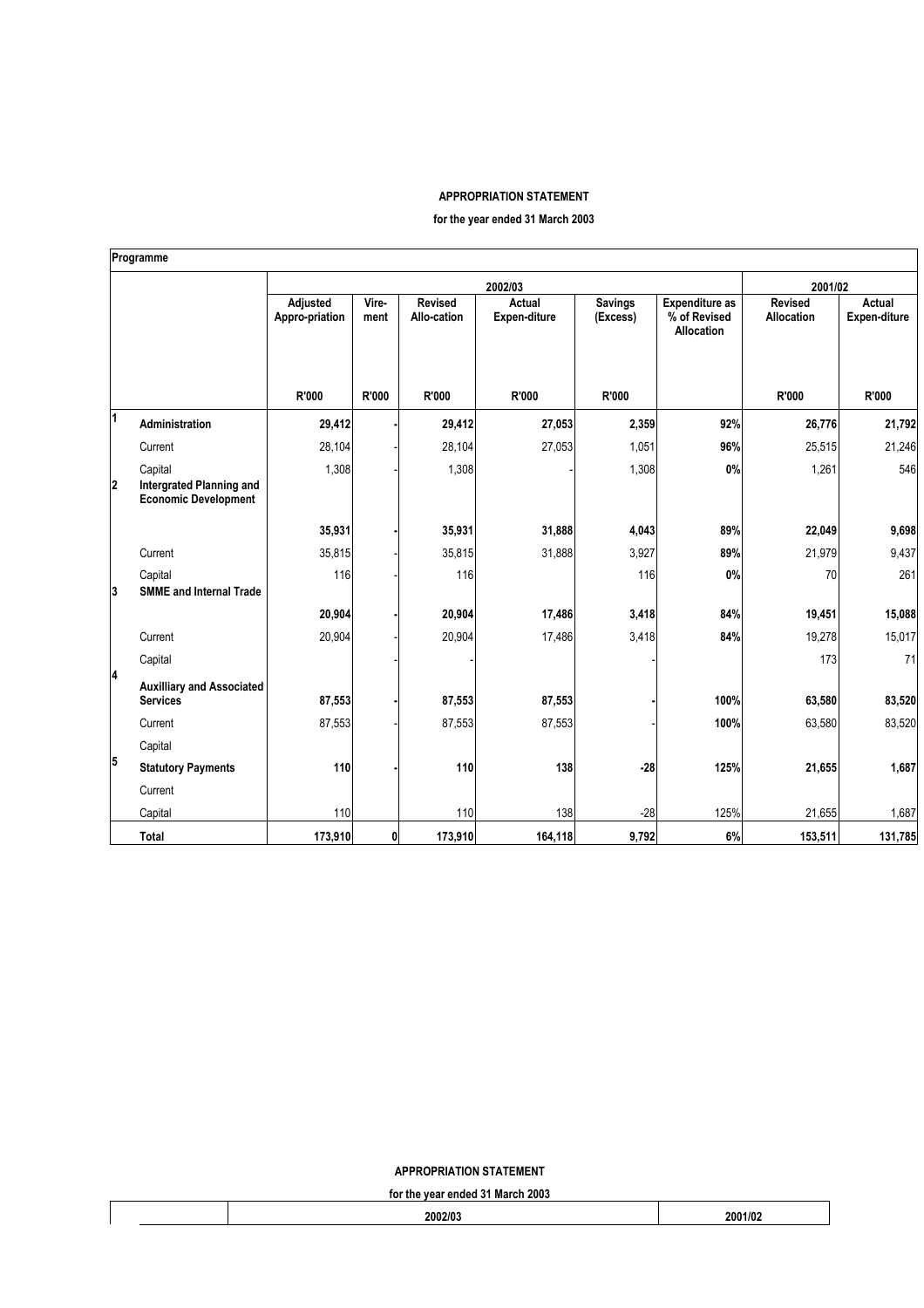|   | <b>Direct Charge</b><br><b>Against the</b><br><b>National</b><br><b>Revenue Fund</b> | Adjusted<br>Appropriation | Vire-<br>ment  | <b>Revised</b><br><b>Allocation</b> | Actual<br><b>Expenditure</b> | <b>Savings</b><br>(Excess) | Expenditure as %<br>of revised<br>allocation | <b>Revised</b><br><b>Allocation</b> | Actual<br><b>Expenditure</b> |  |
|---|--------------------------------------------------------------------------------------|---------------------------|----------------|-------------------------------------|------------------------------|----------------------------|----------------------------------------------|-------------------------------------|------------------------------|--|
|   |                                                                                      | R'000                     | R'000          | R'000                               | R'000                        | R'000                      |                                              | <b>R'000</b>                        | R'000                        |  |
| 1 | <b>Provinces</b><br><b>Equitable Share</b><br><b>State Debt Costs</b>                | 173,910                   |                | 173,910                             | 164,118                      | 9,792                      | 94%                                          | 153,511                             | 130,097                      |  |
|   | <b>Total</b>                                                                         | 173,910                   | $\blacksquare$ | 173,910                             | 164,118                      | 9,792                      | 94%                                          | 153,511                             | 130,097                      |  |
|   |                                                                                      |                           |                |                                     |                              |                            |                                              |                                     |                              |  |
|   | Economic                                                                             | Adjusted                  | Vire-          | Revised                             | 2002/03<br>Actual            | <b>Savings</b>             | Expenditure as %                             | Revised                             | 2001/02<br>Actual            |  |
|   | Classification                                                                       | Appropriation             | ment           | <b>Allocation</b>                   | <b>Expenditure</b>           | (Excess)                   | of revised<br>allocation                     | Allocation                          | <b>Expenditure</b>           |  |
|   |                                                                                      | R'000                     | R'000          | R'000                               | R'000                        | R'000                      |                                              | R'000                               | R'000                        |  |
|   | Current                                                                              |                           |                |                                     |                              |                            |                                              |                                     |                              |  |
|   | Personnel                                                                            | 21,531                    | $\blacksquare$ | 21,531                              | 19,088                       | 2,443                      | 89%                                          | 21,634                              | 17,369                       |  |
|   | <b>Transfer payments</b>                                                             | 87,663                    | $\blacksquare$ | 87,663                              | 87,553                       | 110                        | 100%                                         | 65,235                              | 81,833                       |  |
|   | Other                                                                                | 63,838                    | $\blacksquare$ | 63,838                              | 57,477                       | 6,361                      | 90%                                          | 43,483                              | 28,329                       |  |
|   | Capital                                                                              |                           |                |                                     |                              |                            |                                              |                                     |                              |  |
|   | <b>Transfer payments</b><br>Acq. of Capital                                          |                           | ×              |                                     |                              |                            |                                              | 20,000                              |                              |  |
|   | Assets                                                                               | 878                       | $\blacksquare$ | 878                                 |                              | 878                        | 0%                                           | 3,159                               | 2,566                        |  |
|   | <b>Total</b>                                                                         | 173,910                   | ä,             | 173,910                             | 164,118                      | 9,792                      | 94%                                          | 153,511                             | 130,097                      |  |
|   | <b>Standard Item</b>                                                                 |                           |                |                                     | 2002/03                      |                            |                                              | 2001/02                             |                              |  |
|   | <b>Classification</b>                                                                | Adjusted<br>Appropriation | Vire-<br>ment  | <b>Revised</b><br><b>Allocation</b> | Actual<br><b>Expenditure</b> | <b>Savings</b><br>(Excess) | Expenditure as %<br>of revised<br>allocation | <b>Revised</b><br><b>Allocation</b> | Actual<br><b>Expenditure</b> |  |
|   |                                                                                      | R'000                     | R'000          | R'000                               | R'000                        | R'000                      |                                              | R'000                               | R'000                        |  |
|   | Personnel                                                                            | 22,033                    |                | 22,033                              | 19,088                       | 2,945                      | 87%                                          | 21,634                              | 17,369                       |  |
|   | <b>Administrative</b>                                                                | 9,051                     |                | 9,051                               | 8,594                        | 457                        | 95%                                          | 7,405                               | 6,375                        |  |
|   | <b>Inventories</b>                                                                   | 2,650                     |                | 2,650                               | 1,894                        | 756                        | 71%                                          | 1,701                               | 1,173                        |  |
|   | Equipment                                                                            | 1,425                     |                | 1,425                               | 2,215                        | $-790$                     | 155%                                         | 1,709                               | 3,197                        |  |
|   | Land and<br><b>Buildings</b>                                                         | 2,646                     |                | 2,646                               | 2,311                        | 335                        | 87%                                          | 2,986                               | 1,661                        |  |
|   | <b>Prof and Special</b>                                                              |                           |                |                                     |                              |                            |                                              |                                     |                              |  |
|   | <b>Services</b>                                                                      | 48,422                    |                | 48,422                              | 42,433                       | 5,989                      | 88%                                          | 32,801                              | 18,444                       |  |
|   | <b>Transfer</b>                                                                      |                           |                |                                     |                              |                            |                                              |                                     |                              |  |
|   | <b>Payments</b>                                                                      | 87,663                    |                | 87,663                              | 87,553                       | 110                        | 100%                                         | 85,235                              | 81,833                       |  |
|   | <b>Miscellaneous</b>                                                                 | 20                        |                | 20                                  | 29                           | 20                         | 145%                                         | 40                                  | 45                           |  |
|   | Total                                                                                | 173,910                   |                | 173,910                             | 164,118                      | 9,792                      | 94%                                          | 153,511                             | 130,097                      |  |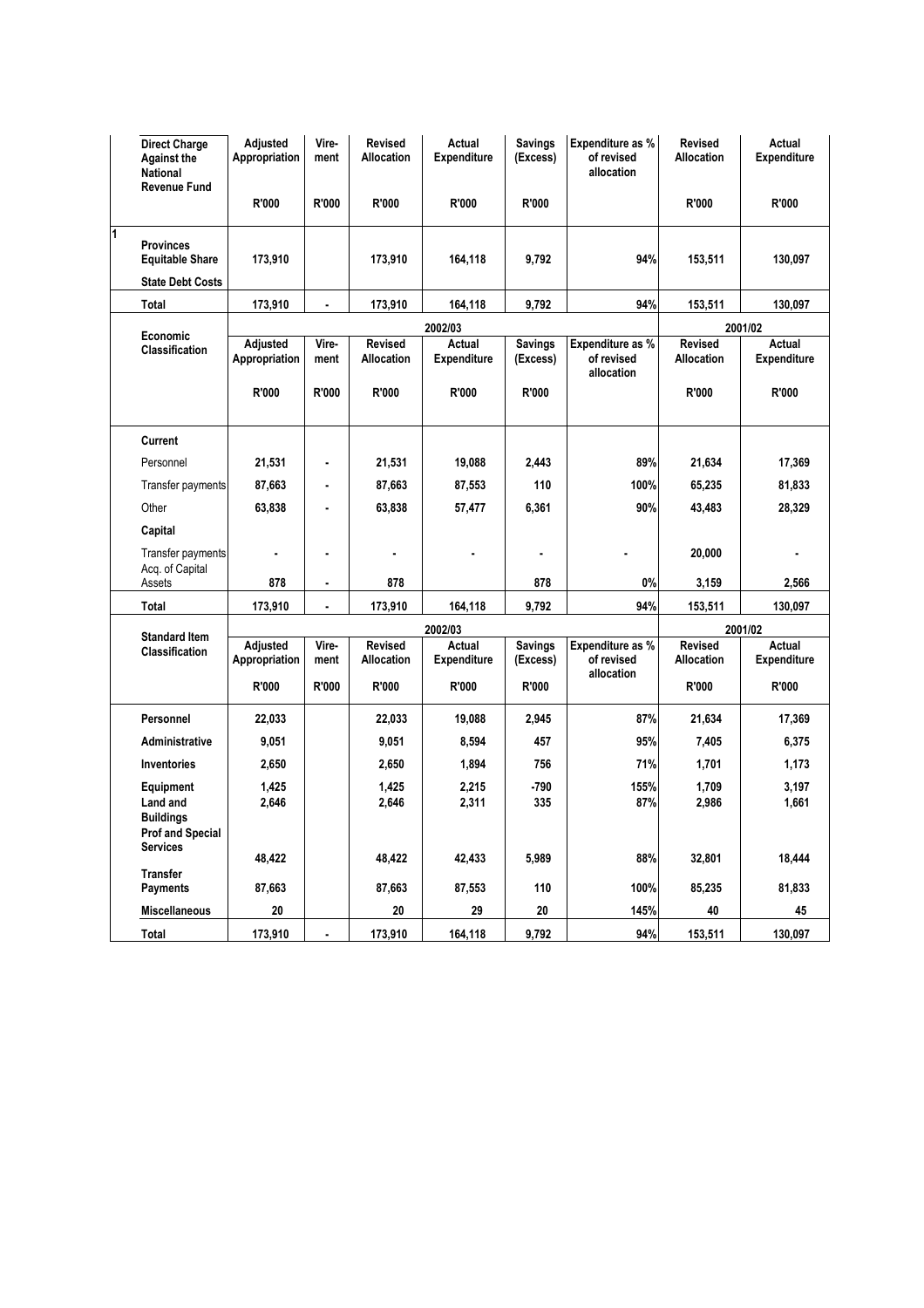|                                          | 2002/03       |                |                   |                    |                |                             | 2001/02           |                    |  |
|------------------------------------------|---------------|----------------|-------------------|--------------------|----------------|-----------------------------|-------------------|--------------------|--|
| Programme per                            | Adjusted      | Vire-          | Revised           | Actual             | <b>Savings</b> | Exp. as % of<br>Rev. Alloc. | <b>Revised</b>    | Actual             |  |
| Subprogramme                             | Appropriation | ment           | <b>Allocation</b> | Expenditure        | (Excess)       |                             | <b>Allocation</b> | Expenditure        |  |
|                                          | R'000         | R'000          | R'000             | R'000              | R'000          |                             | R'000             | R'000              |  |
| <b>Ministry</b>                          |               |                |                   |                    |                |                             |                   |                    |  |
| Current<br>Finance & Gen<br><b>Admin</b> | 6,691         |                | 6,691             | 5,179              | 1,512          | 77%                         | 4,307             | 3,104              |  |
| Current                                  | 12,744        |                | 12,744            | 13,876             | $-1,132$       | 109%                        | 14,474            | 13,135             |  |
| Capital                                  | 1,308         |                | 1,308             |                    | 1,308          | 0%                          | 1,261             | 546                |  |
| <b>HR Management</b>                     |               |                |                   |                    |                |                             |                   |                    |  |
| Current                                  | 4,666         |                | 4,666             | 3,307              | 1,359          | 71%                         | 4,818             | 3,284              |  |
| Comm. & Publicity                        |               |                |                   |                    |                |                             |                   |                    |  |
| Current                                  | 4,003         |                | 4,003             | 4,692              | $-689$         | 70%                         | 1,916             | 1,204              |  |
| Total                                    | 29,412        | ä,             | 29,412            | 27,053             | 2,359          | 92%                         | 26,776            | 21,273             |  |
|                                          |               |                |                   |                    | 2001/02        |                             |                   |                    |  |
| Economic                                 | Adjusted      | Vire-          | Revised           | Actual             | <b>Savings</b> | Exp. as % of                | <b>Revised</b>    | Actual             |  |
| <b>Classification</b>                    | Appropriation | ment           | <b>Allocation</b> | <b>Expenditure</b> | (Excess)       | Rev. Alloc.                 | <b>Allocation</b> | <b>Expenditure</b> |  |
|                                          | R'000         | R'000          | R'000             | R'000              | R'000          |                             | R'000             | R'000              |  |
| <b>Current</b>                           |               |                |                   |                    |                |                             |                   |                    |  |
| Personnel                                | 11,469        |                | 11,469            | 11,466             | 3              | 105%                        | 10,346            | 9,361              |  |
| Other                                    | 17,175        |                | 17,175            | 15,587             | 1,588          | $-13%$                      | 15,169            | 11,885             |  |
| Capital                                  |               |                |                   |                    |                |                             |                   |                    |  |
| Acq of capital assets                    | 768           |                | 768               |                    | 768            |                             | 1261              | 546                |  |
| Total                                    | 29,412        | $\blacksquare$ | 29,412            | 27,053             | 2,359          | 92%                         | 26,776            | 21,792             |  |
| <b>Standard Item</b><br>Classification   | Adjusted      | Vire-          | <b>Revised</b>    | Actual             | <b>Savings</b> | Exp. as % of<br>Rev. Alloc. | <b>Revised</b>    | Actual             |  |
|                                          | Appropriation | ment           | <b>Allocation</b> | <b>Expenditure</b> | (Excess)       |                             | <b>Allocation</b> | <b>Expenditure</b> |  |
|                                          | R'000         | R'000          | R'000             | R'000              | R'000          |                             | R'000             | R'000              |  |
| Personnel                                | 11,469        |                | 11,469            | 11,466             | -499           | 105%                        | 10,346            | 9,361              |  |
| <b>Administrative</b>                    | 4,871         |                | 4,871             | 4,925              | $-54$          | 101%                        | 5,392             | 4,789              |  |
| Inventories                              | 2,494         |                | 2,494             | 1,560              | 934            | 63%                         | 1,273             | 779                |  |
| <b>Equipment</b>                         | 1,308         |                | 1,308             | 1,214              | 94             | 93%                         | 1,261             | 1,178              |  |
| Land and buildings                       | 2,646         |                | 2,646             | 2,311              | 335            | 87%                         | 2,986             | 1,661              |  |
| Prof and spec. serv                      | 6,604         |                | 6,604             | 5,578              | 1,026          | 84%                         | 5,478             | 3,979              |  |
| <b>Miscellaneous</b>                     | 20            |                | 20                |                    | 20             | 0%                          | 40                | 45                 |  |
| Total                                    | 29,412        |                | 29,412            | 27,053             | 2,358          | 92%                         | 26,776            | 21,792             |  |

#### **DETAIL PER PROGRAMME 1**

**DETAIL PER PROGRAMME 2** 

 **2002/03 2001/02 Programme per Adjusted Vire- Revised Actual Savings Expenditure as %**  *f*  $\rightarrow$   $\rightarrow$ **Revised Actual**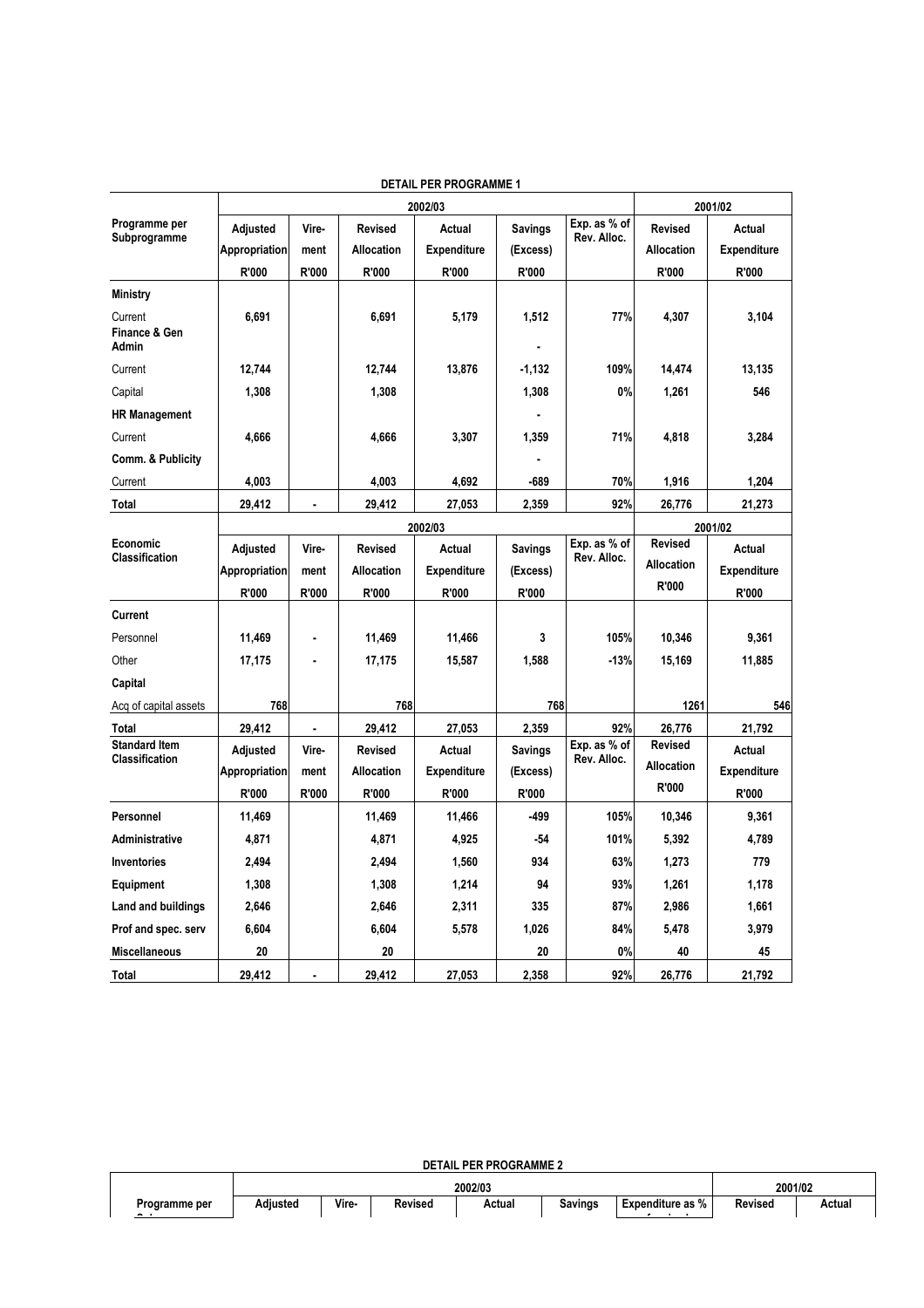|            | Subprogramme                                                             | Appropria-tion             | ment           | <b>Allocation</b>                   | Expendi-ture           | (Excess)                   | of revised<br>allocation                     | <b>Allocation</b>            | Expendi-ture           |
|------------|--------------------------------------------------------------------------|----------------------------|----------------|-------------------------------------|------------------------|----------------------------|----------------------------------------------|------------------------------|------------------------|
|            |                                                                          | R'000                      | R'000          | R'000                               | R'000                  | <b>R'000</b>               |                                              | R'000                        | R'000                  |
| 2.1<br>2.2 | <b>Local Economic</b><br>Development<br>Current<br><b>Rural Economic</b> | 13,692                     |                | 13,692                              | 10,763                 | 2,929                      | 79%                                          | 10,090                       | 2,201                  |
| 2.3        | <b>Development</b><br>Current                                            | 9,794                      |                | 9,794                               | 9,299                  | 495                        | 95%                                          | 6,137                        | 2,972                  |
|            | <b>Special Projects</b><br>Current<br>Capital                            | 12,445                     |                | 12,445                              | 11,826                 | 619                        | 95%                                          | 5,752<br>70                  | 4,265<br>140           |
|            | Total                                                                    | 35,931                     | ٠              | 35,931                              | 31,888                 | 4,043                      | 89%                                          | 22,049                       | 9,698                  |
|            |                                                                          |                            |                |                                     | 2002/03                |                            |                                              | 2001/02                      |                        |
|            | Economic<br><b>Classification</b>                                        | Adjusted                   | Vire-          | <b>Revised</b>                      | Actual                 | <b>Savings</b>             | Expenditure as %<br>of revised               | <b>Revised</b>               | Actual                 |
|            |                                                                          | Appropria-tion             | ment           | <b>Allocation</b>                   | Expendi-ture           | (Excess)                   | allocation                                   | <b>Allocation</b>            | Expendi-ture           |
|            |                                                                          | R'000                      | R'000          | <b>R'000</b>                        | R'000                  | R'000                      |                                              | R'000                        | R'000                  |
|            | <b>Current</b>                                                           |                            |                |                                     |                        |                            |                                              |                              |                        |
|            | Personnel                                                                | 3,724                      | $\overline{a}$ | 3,724                               | 2,989                  | 734                        | 80%                                          | 5,608                        | 3,598                  |
|            | Other                                                                    | 32,208                     |                | 32,208                              | 28,898                 | 3,310                      | 90%                                          | 16,371                       | 5,837                  |
|            | Capital                                                                  |                            |                |                                     |                        |                            |                                              |                              |                        |
|            | Acquisition of capital<br>assets                                         |                            |                |                                     |                        |                            |                                              | 70                           | 262                    |
|            | Total                                                                    | 35,931                     | ٠              | 35,931                              | 31,888                 | 4,044                      | 89%                                          | 22,049                       | 9,697                  |
|            |                                                                          |                            |                |                                     | 2002/03                |                            |                                              | 2001/02                      |                        |
|            | <b>Standard Item</b><br><b>Classification</b>                            | Adjusted<br>Appropria-tion | Vire-<br>ment  | <b>Revised</b><br><b>Allocation</b> | Actual<br>Expendi-ture | <b>Savings</b><br>(Excess) | Expenditure as %<br>of revised<br>allocation | <b>Revised</b><br>Allocation | Actual<br>Expendi-ture |
|            |                                                                          | R'000                      | R'000          | R'000                               | R'000                  | <b>R'000</b>               |                                              | <b>R'000</b>                 | R'000                  |
|            | Personnel                                                                | 3,724                      |                | 3,724                               | 2,989                  | 734                        | 80%                                          | 5,608                        | 3,598                  |
|            | Administrative                                                           | 1,876                      |                | 1,876                               | 1,410                  | 466                        | 75%                                          | 1,134                        | 759                    |
|            | Inventories                                                              | 118                        |                | 118                                 | 63                     | 55                         | 53%                                          | $18$                         | 9                      |
|            | Equipment                                                                | 117                        |                | 117                                 | 352                    | $-235$                     | 301%                                         | 275                          | 261                    |
|            | Professional and<br><b>Special Services</b>                              | 30,096                     |                | 30,096                              | 27,074                 | 3,023                      | 90%                                          | 15,014                       | 5,070                  |
|            | <b>Total</b>                                                             | 35,931                     | ٠              | 35,931                              | 31,888                 | 4,044                      | 89%                                          | 22,049                       | 9,697                  |

| Detail per programme 3 |  |  |
|------------------------|--|--|
|                        |  |  |

|                                 |          |       | 2001/02        |        |                |                          |                |        |
|---------------------------------|----------|-------|----------------|--------|----------------|--------------------------|----------------|--------|
| Programme per<br>$\sim$ $\cdot$ | Adiusted | Vire- | <b>Revised</b> | Actual | <b>Savings</b> | <b>Expendi-ture as %</b> | <b>Revised</b> | Actual |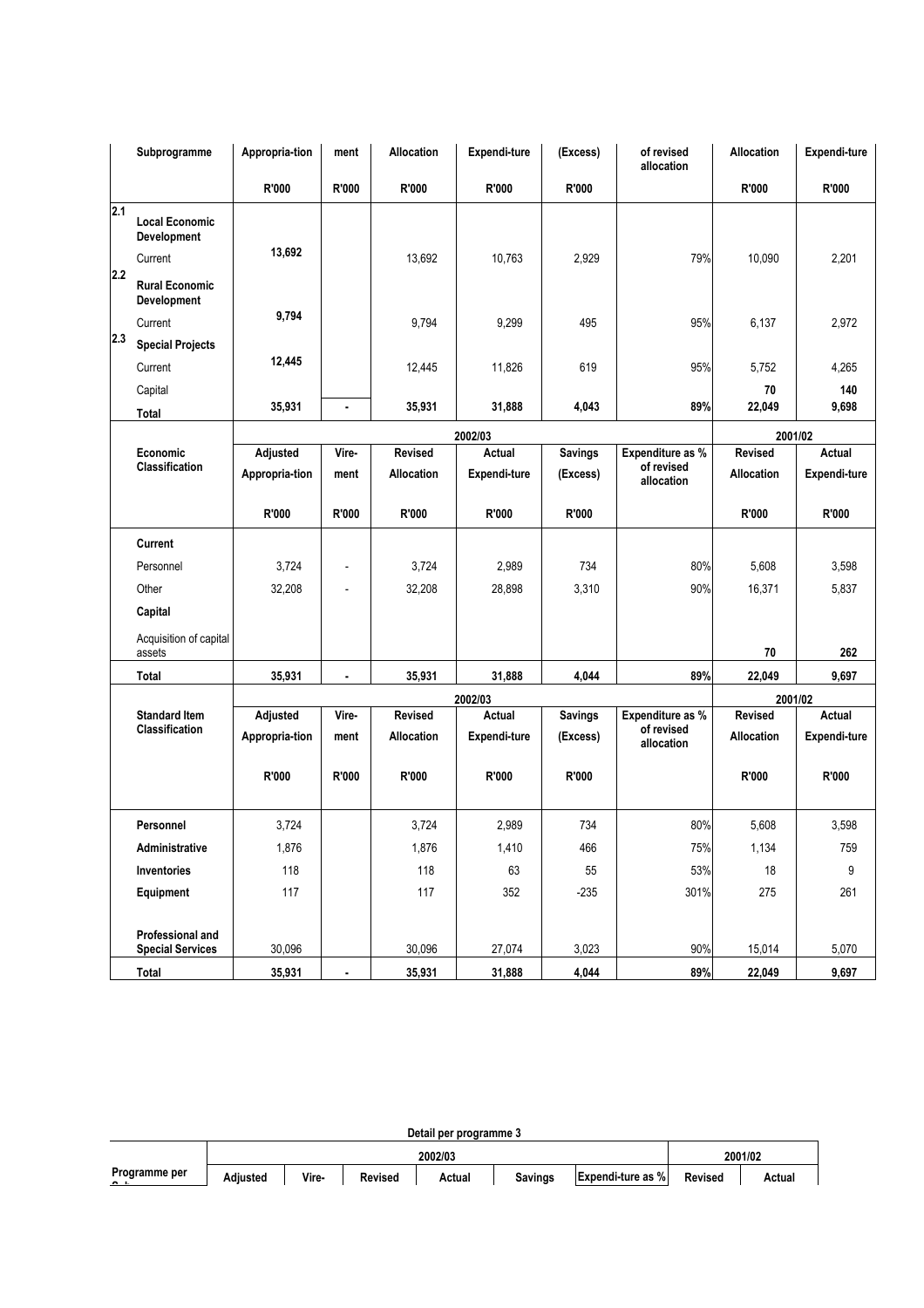| Sub-programme                                      | Appro-priation | ment  | Alloca-tion    | <b>Expen-diture</b> | (Excess)       | of Revised<br><b>Allocation</b> | Alloca-tion    | Expen-diture        |
|----------------------------------------------------|----------------|-------|----------------|---------------------|----------------|---------------------------------|----------------|---------------------|
|                                                    |                |       |                |                     |                |                                 |                |                     |
|                                                    | R'000          | R'000 | R'000          | R'000               | <b>R'000</b>   |                                 | R'000          | R'000               |
| <b>SMME</b>                                        |                |       |                |                     |                |                                 |                |                     |
| Current                                            | 12,693         |       | 12,693         | 11,028              | 1,665          | 87%                             | 12,273         | 10,263              |
| Capital                                            |                |       |                |                     |                |                                 | 173            | 71                  |
| <b>Internal Trade</b>                              |                |       |                |                     |                |                                 |                |                     |
| Current                                            | 8,211          |       | 8,211          | 6,460               | 1,751          | 79%                             | 7,005          | 4,754               |
| <b>Total</b>                                       | 20,904         | ä,    | 20,904         | 17,488              | 3,416          | 84%                             | 19,451         | 15,088              |
|                                                    |                |       |                | 2002/03             |                |                                 |                | 2001/02             |
| <b>Economic Classi-</b>                            | Adjusted       | Vire- | Revised        | Actual              | <b>Savings</b> |                                 | <b>Revised</b> | <b>Actual</b>       |
| fication                                           | Appro-priation | ment  | Alloca-tion    | Expen-diture        | (Excess)       |                                 | Alloca-tion    | Expen-diture        |
|                                                    | R'000          | R'000 | R'000          | R'000               | R'000          | Expendi-ture as %<br>of Revised | R'000          | R'000               |
|                                                    |                |       |                |                     |                | <b>Allocation</b>               |                |                     |
| <b>Current</b>                                     |                |       |                |                     |                |                                 |                |                     |
| Personnel                                          | 6,841          |       | 6,841          | 4,889               | 1,951          | 71%                             | 5,680          | 4.410               |
| Other                                              | 14,063         |       | 14,063         | 12,597              | 1,467          | 12%                             | 13,598         | 10,607              |
| Capital                                            |                |       |                |                     |                |                                 |                |                     |
| Acq of capital<br>assets                           |                |       |                |                     |                |                                 | 173            | 71                  |
| Total                                              | 20,904         |       | 20,904         | 17,486              | 3,418          | 84%                             | 19,451         | 15,088              |
|                                                    |                |       |                | 2002/03             |                |                                 |                | 2001/02             |
| <b>Standard</b><br>Item Classi-                    | Adjusted       | Vire- | <b>Revised</b> | Actual              | <b>Savings</b> |                                 | <b>Revised</b> | <b>Actual</b>       |
| fication                                           | Appro-priation | ment  | Alloca-tion    | Expen-diture        | (Excess)       |                                 | Alloca-tion    | <b>Expen-diture</b> |
|                                                    | R'000          | R'000 | R'000          | R'000               | R'000          | Expendi-ture as %<br>of Revised | R'000          | R'000               |
|                                                    |                |       |                |                     |                | <b>Allocation</b>               |                |                     |
| Personnel                                          | 6,841          |       | 6,841          | 4,889               | 1,951          | 71%                             | 5,680          | 4,410               |
| <b>Administrative</b>                              | 2,304          |       | 2,304          | 2,002               | 301            | 87%                             | 879            | 827                 |
| <b>Inventories</b>                                 | 38             |       | 38             | 272                 | $-234$         | 715%                            | 410            | 385                 |
| Equipment                                          |                |       |                | 541                 | $-541$         |                                 | 173            | 71                  |
| <b>Professional and</b><br><b>Special Services</b> | 11,722         |       | 11,722         | 9,782               | 1,940          | 83%                             | 12,309         | 9,395               |
| <b>Total</b>                                       | 20,904         | ä,    | 20,904         | 17,486              | 3,418          | 84%                             | 19,451         | 15,088              |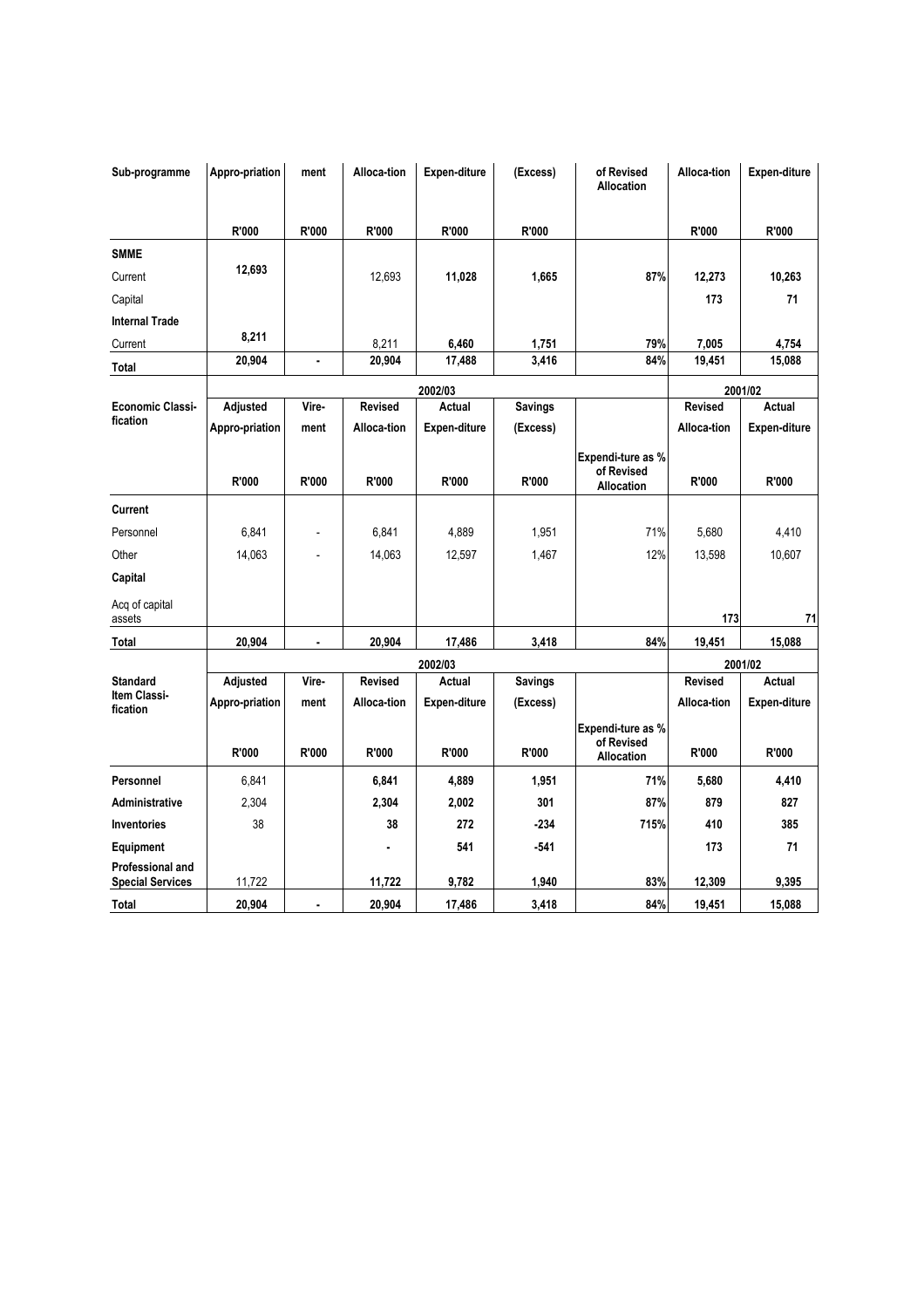|                                              |                                |               |                                     | Detail per programme 4       |                            |                                                     |                                     |                              |
|----------------------------------------------|--------------------------------|---------------|-------------------------------------|------------------------------|----------------------------|-----------------------------------------------------|-------------------------------------|------------------------------|
|                                              |                                |               | 2001/02                             |                              |                            |                                                     |                                     |                              |
| Programme per<br>Subprogramme                | Adjusted<br>Appro-<br>priation | Vire-<br>ment | <b>Revised</b><br><b>Allocation</b> | Actual<br><b>Expenditure</b> | <b>Savings</b><br>(Excess) | Expenditure as %<br>of Revised<br><b>Allocation</b> | <b>Revised</b><br><b>Allocation</b> | Actual<br><b>Expenditure</b> |
|                                              | R'000                          | <b>R'000</b>  | R'000                               | R'000                        | R'000                      |                                                     | R'000                               | R'000                        |
| <b>Trade and Investment KZN</b>              |                                |               |                                     |                              |                            |                                                     |                                     |                              |
| Current                                      | 14,671                         |               | 14,671                              | 14,671                       | $\blacksquare$             | 100%                                                | 8,500                               | 8,500                        |
| <b>Natal Sharks Board</b>                    |                                |               |                                     |                              | $\blacksquare$             |                                                     |                                     |                              |
| Current                                      | 16,882                         |               | 16,882                              | 16,882                       |                            | 100%                                                | 15,794                              | 15,794                       |
| <b>KZN Tourism Authority</b>                 |                                |               |                                     |                              |                            |                                                     |                                     |                              |
| Current                                      | 34,000                         |               | 34,000                              | 34,000                       |                            | 100%                                                | 27,650                              | 27,650                       |
| <b>KZN Philharmonic Orchestra</b><br>Current | 4,000                          |               | 4,000                               | 4.000                        | $\blacksquare$             | 100%                                                | 4,000                               | 4,000                        |
| Ithala Development Finance<br>Corporation    | 18,000                         |               |                                     |                              |                            |                                                     |                                     |                              |
| Current                                      |                                |               | 18,000                              | 18,000                       |                            | 100%                                                | 24,843                              | 24,843                       |
| <b>Provincial Motor Transport</b>            |                                |               |                                     |                              |                            |                                                     |                                     |                              |
| Capital                                      | 110                            |               | 110                                 | 138                          | $-28$                      | 125%                                                | 1,655                               |                              |
| <b>KZN Transport</b>                         |                                |               |                                     |                              |                            |                                                     |                                     |                              |
| Current                                      |                                |               |                                     |                              |                            |                                                     | 2,760                               | 2,700                        |
| <b>SA Lifesaving</b>                         |                                |               |                                     |                              |                            |                                                     |                                     |                              |
| Current                                      |                                |               |                                     |                              |                            |                                                     | 33                                  | 33                           |
| <b>Total</b>                                 | 87,663                         | ٠             | 87,663                              | 87,691                       | $-28$                      | 100%                                                | 85,235                              | 83,520                       |

#### **Economic Classification**

| Current                       |        |            |        |       |      |        |        |
|-------------------------------|--------|------------|--------|-------|------|--------|--------|
| Transfer payments             | 87,553 | 87,553     | 87,553 |       | 100% | 63,580 | 81,833 |
| Capital                       |        |            |        |       |      |        |        |
| Transfer payments             |        |            |        |       |      | 20,000 |        |
| Acquisition of capital assets | 110    | <b>110</b> | 138    | $-28$ | 125% | 1,655  | 1,687  |
| <b>Total</b>                  | 87,663 | 87,663     | 87,691 | $-28$ | 100% | 85,235 | 83,520 |

#### **Standard Item Classification**

| Equipment                | 110    |        |        |     |      |        | 1,687  |
|--------------------------|--------|--------|--------|-----|------|--------|--------|
| <b>Transfer payments</b> | 87,553 | 87.663 | 87.553 | 110 | 100% | 85.235 | 81,833 |
| <b>Total</b>             | 87,663 | 87,663 | 87.553 | 110 | 100% | 85,235 | 83,520 |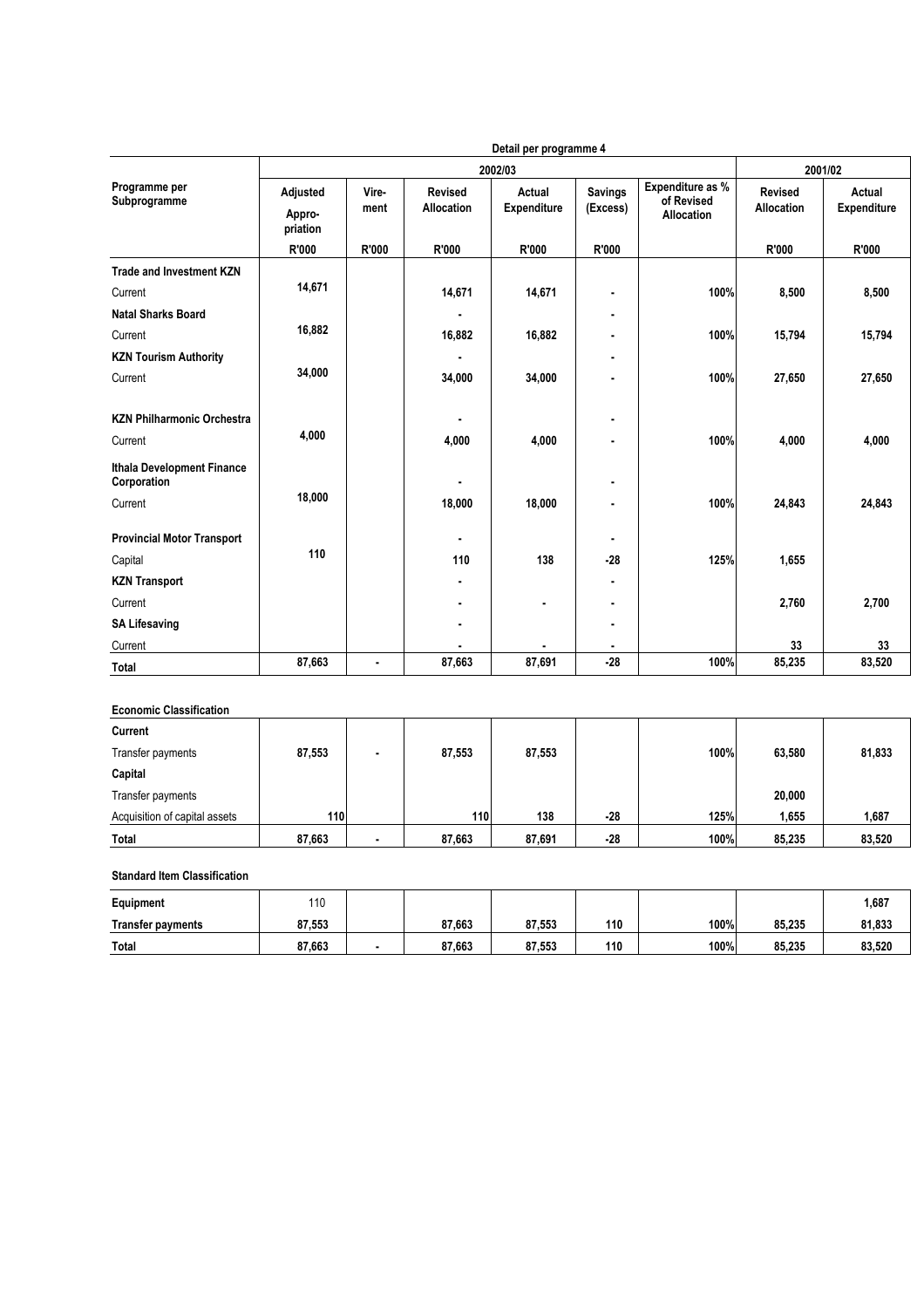## **NOTES TO THE APPROPRIATION STATEMENT for the year ended 31 March 2003**

- **1. Detail of current and capital transfers as per Appropriation Act (after Virement):**  Detail of these transactions can be viewed in note 9 (Transfer payments) to the annual financial statements.
- **2. Detail of specifically and exclusively appropriated amounts voted (after Virement):**  Detail of these transactions can be viewed in note 1 (Charge to National/Provincial Revenue Fund) to the annual financial statements.
- **3. Detail of special functions (theft and losses)**  Detail of these transactions per programme can be viewed in note 11.1 (Details of special functions) to the annual financial statements.

# **4. Explanations of material variances from Amount Voted (after virement):**

## **Programme 1**

The under-spend is mainly due to projects planned by Ministry, which did not take place.

## **Programme 2**

Under-spend is mainly due to:

Delays in filling of vacant posts and vacancies that are still not filled to date that were budgeted for in 2002/03, i.e. Project Officer: Spatial Economic Frameworks, Chief Director: IP&ED, etc.

Non-response to adverts calling for proposals, even after advertising for the second time. Business plans are in place for the projects. Also shortage of human resources (late or nonappointments) to undertake related activities, i.e. Spatial Economic Frameworks (see reason for a variance in Personnel above). Roll-over will be applied for, for these projects.

# **Programme 3**

Under-spend is mainly due to:

The non-filling of vacant posts, which were budgeted for but have not been filled due the restructuring

Various projects under this programme are underway, some with business plans submitted but payment has not yet been made**,** roll-overs will be applied for in the new year.

# **Programme 4**

Expenditure is in line with budget.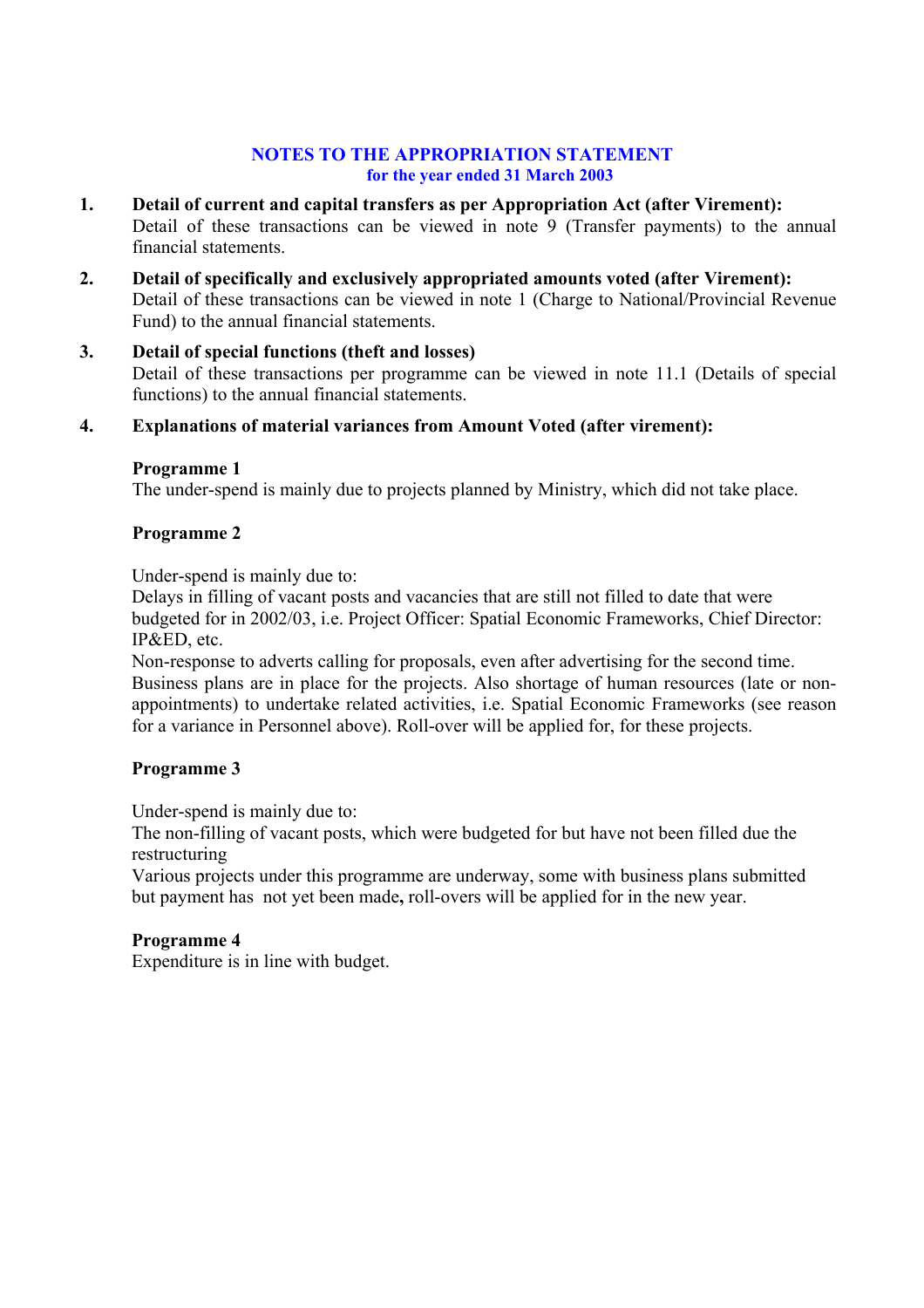# **NOTES TO THE APPROPRIATION STATEMENT for the year ended 31 March 2003 - continued**

# **Per standard item:**

# **Personnel**

The variance is attributed to the delay in filling of vacant budgeted posts as well as resignations.

# **Administration**

The under-spend within the standard item is due to the following:

Some of the administration costs relate to amount budgeted for the higher number of staff (e.g. S&T, cell phone cost), which has been delayed as explained above.

# **Equipment**

Expenditure is within the guideline projections.

# **Professional and special services**

The under-spend is mainly due to project which are in progress, with business plans, however have not been implemented yet. For most of these projects rollover will be applied for.

# **Transfer Payments Expenditure is in line with budget.**

# **5. Reconciliation of appropriation statement to income statement:**

| 2002/03<br>R'000<br>164,118 | 2001/02<br>R'000<br>137,185 |
|-----------------------------|-----------------------------|
| 164,118                     | 131,785                     |
|                             |                             |

## **Contact Details:**

KZN Department of Economic Development and Tourism 1<sup>st</sup> Floor, The Marine 22 GardinerStreet, DURBAN, 4001 Tel: 031-3105300, Fax: 031-3105423

Website: **www.kzn-deat.gov.za**